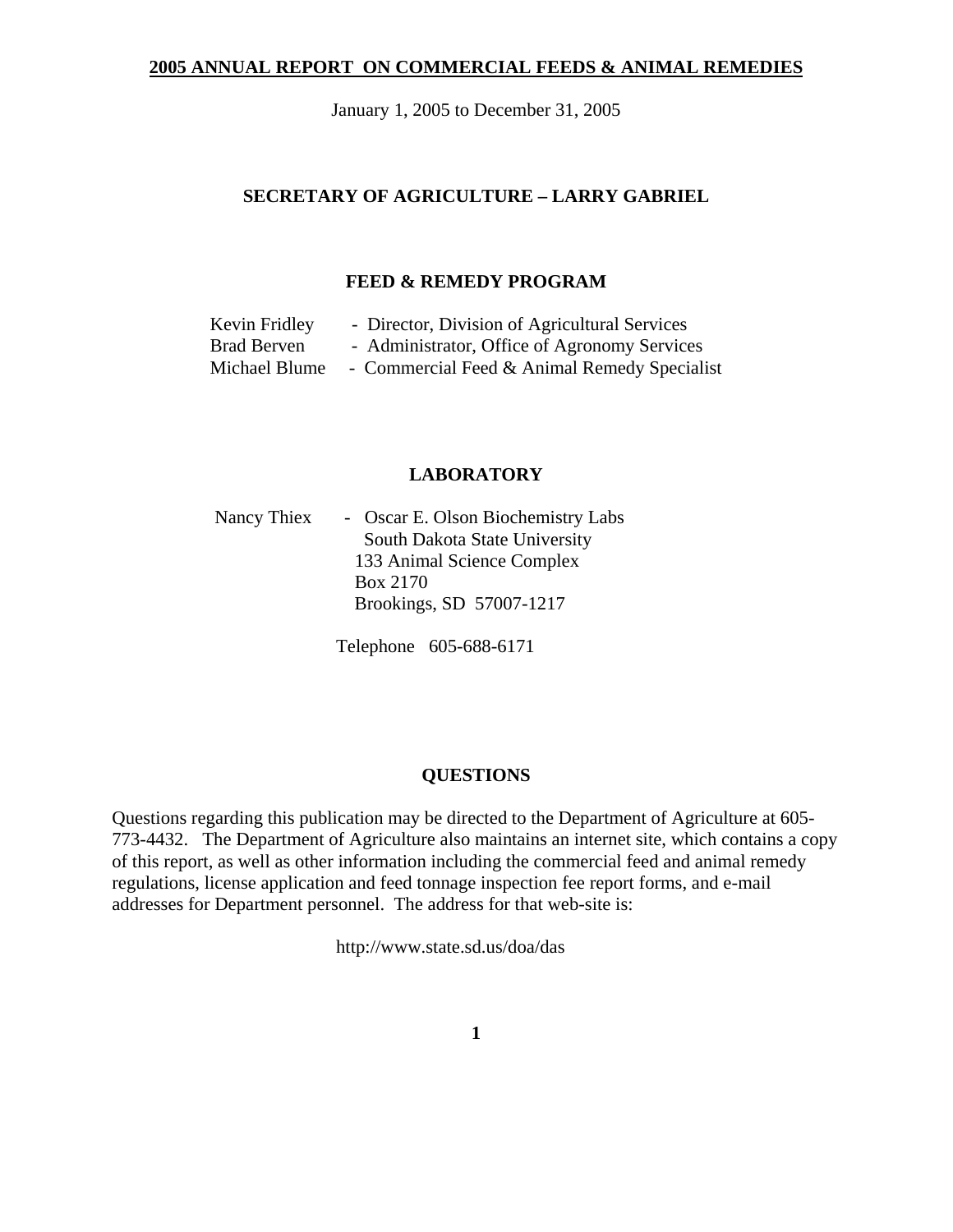### **2005 COMMERCIAL FEED & ANIMAL REMEDY ANNUAL REPORT**

# TABLE OF CONTENTS

The following are the beginning page numbers for the individual sections:

Commercial Feed results

- 3. 2005 Summary of total feed tonnage reported
- 7. List of 2005 feed analytes
- 9. Summary of sample results by manufacturer
- 13. Individual sample results

Animal Remedy results

- 66. List of 2005 remedy analytes
- 68. Summary of sample results by manufacturer
- 69. Individual sample results

Animal Feed & Drug Contaminants Monitoring Program

- 74. Adulteration by Noxious Weed Seeds
- 76. Summary of weed seed occurrence in commercial feeds and feed ingredients
- 77. Individual sample results for weed seed analysis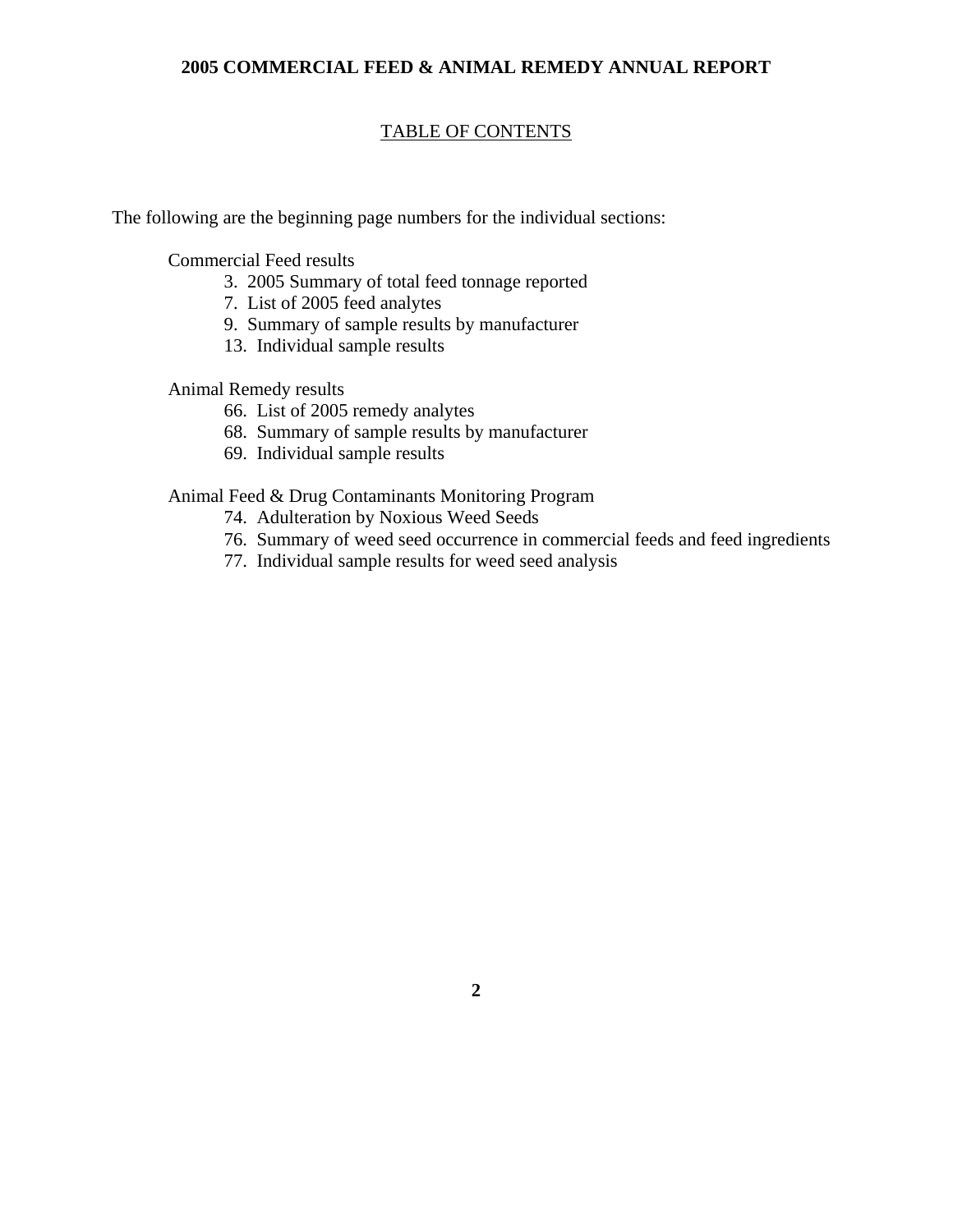# **SOUTH DAKOTA DEPARTMENT OF AGRICULTURE COMMERCIAL FEED TONNAGE REPORT 2005 -- 2,275,141 TONS**

| <b>FORMULA FEED</b>       | <b>TONS</b><br><b>COMPLETE</b> | <b>TONS</b><br><b>SUPPLEMENT</b> | <b>FEED</b>                                    | <b>TONS</b>         |
|---------------------------|--------------------------------|----------------------------------|------------------------------------------------|---------------------|
| <b>Starter-Grower</b>     | 1206                           | 17                               | Alfalfa Products                               | 4320                |
| <b>Broiler</b>            | 798                            | 89                               | <b>Animal Products</b>                         | 19891               |
| Layer-Breeder             | 1235                           | 635                              | <b>Bakery Products</b>                         | 169                 |
| Turkey                    | 32598                          | 11844                            | <b>Barley Products</b>                         | $\overline{7}$      |
| <b>Beef</b>               | 121334                         | 199674                           | <b>Beet Products</b>                           | 774                 |
| Dairy                     | 24545                          | 52428                            | <b>Brewery Products</b>                        | 3648                |
| Swine                     | 44130                          | 39072                            | <b>Citrus Products</b>                         | $\Omega$            |
| Sheep                     | 2200                           | 6837                             | <b>Corn Products</b>                           | 191169              |
| Mineral                   |                                | 8815                             | Cottonseed                                     | 629                 |
| Vitamins                  |                                | 240                              | <b>Distillers Products</b>                     | 901296              |
| Vitamins &                |                                | 5945                             | Drugs                                          | 3268                |
| <b>Calf Feeds</b>         | 3128                           |                                  | Fats & Oils                                    | 17673               |
| Pet Foods                 | 32777                          |                                  | <b>Grain Sorghum Products</b>                  | 8                   |
| Horse & Mule              | 7143                           |                                  | Lespedeza Products                             | 538                 |
| Scratch                   | 273                            |                                  | Linseed & Flax                                 | 4991                |
| <b>Liquid Feeds</b>       |                                | 32813                            | <b>Marine Products</b>                         | 2765                |
| Mink & Chinchilla         | 205                            |                                  | <b>Milk Products</b>                           | 35856               |
| Silage Additive           |                                | 655                              | Minerals                                       | 63544               |
| <b>Miscellaneous</b>      | 24043                          | 1618                             | Molasses                                       | 1535                |
|                           |                                |                                  | Oat Products                                   | 552                 |
| <b>TOTAL FORMULA FEED</b> | 295615                         | 360682                           | <b>Peanut Products</b><br><b>Rice Products</b> | 1<br>$\overline{2}$ |
|                           |                                |                                  | <b>Rye Products</b>                            | 0                   |

**3**

Soybean Products 321997 Urea 2401 Vitamins 7742 Wheat Products 18707 Yeast Products 596 Miscellaneous 14765

**TOTAL INGREDIENTS 1618844**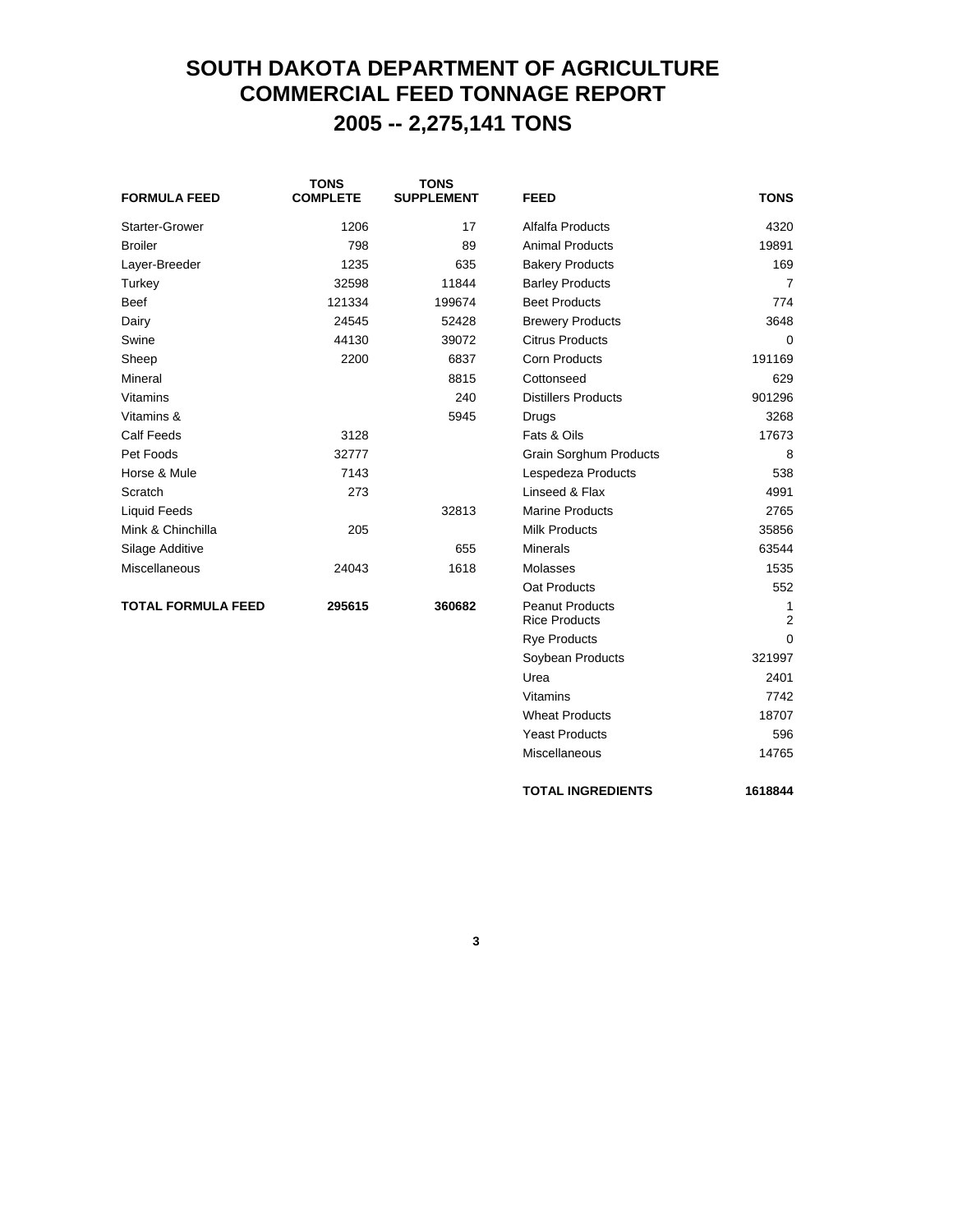#### **2005 INGREDIENTS 1,618,844 TONS**

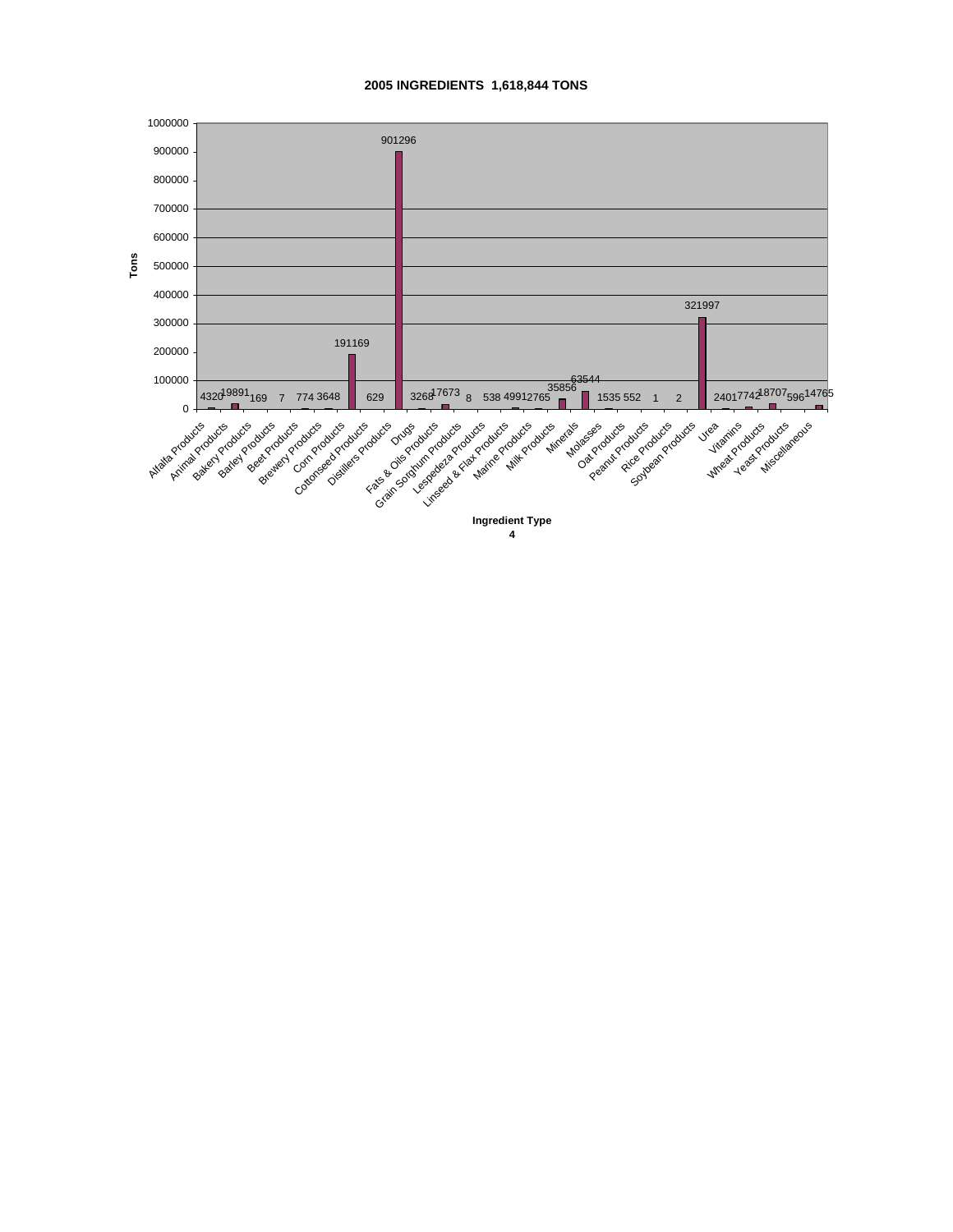#### **2005 COMPLETE FEED 295,615 TONS**

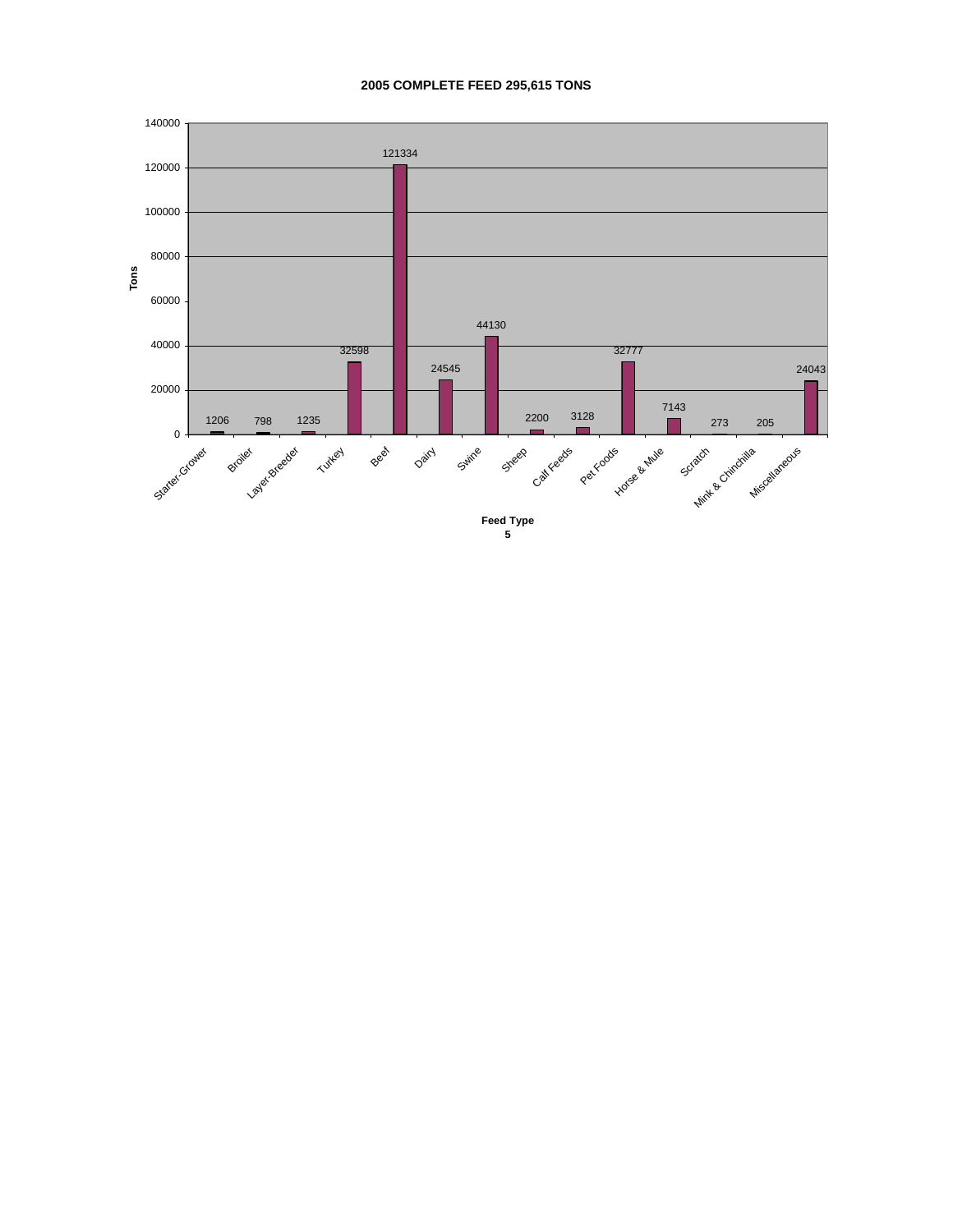### **2005 SUPPLEMENT FEED 360,682 TONS**

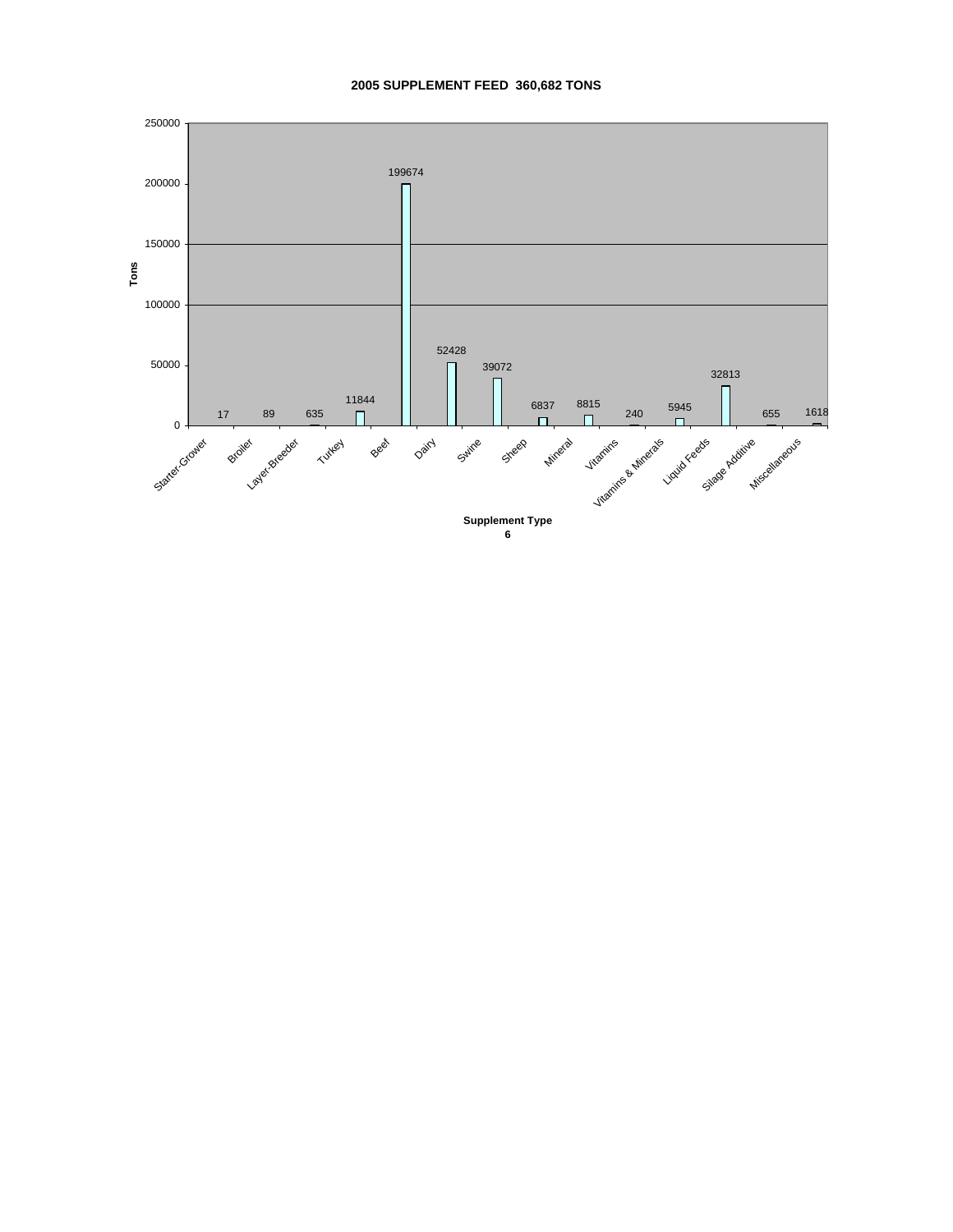# **Regulatory Analyte Totals**

| <b>Feeds Samples</b>             | <b>Units</b> | Received From 1/1/2005 To 12/31/2005 |
|----------------------------------|--------------|--------------------------------------|
| <b>Acid Detergent Fiber</b>      | $\%$         | 20                                   |
| <b>Amoxicilin</b>                | g/ton        | $\overline{c}$                       |
| <b>Amplicilin</b>                | g/ton        | $\overline{2}$                       |
| <b>Amprolium</b>                 | $\%$         | $\tau$                               |
| <b>Amprolium</b>                 | g/ton        | $\mathbf{1}$                         |
| <b>Arachidic Acid 20:0</b>       | $\%$         | $\mathbf{1}$                         |
| Ash                              | $\%$         | 42                                   |
| <b>Calcium Carbonate</b>         | $\%$         | $\mathbf{1}$                         |
| <b>Calcium</b>                   | $\%$         | 171                                  |
| <b>Carbadox</b>                  | g/ton        | $\mathbf{1}$                         |
| <b>Carbodox</b>                  | g/lb         | $\mathbf{1}$                         |
| <b>Cephapirin</b>                | $mg/10$ mLs  | $\overline{c}$                       |
| <b>Chromium</b>                  | ug/g (ppm)   | $\,1$                                |
| <b>Crude Fiber</b>               | $\%$         | 154                                  |
| <b>Chlortetracycline</b>         | g/ton        | 16                                   |
| <b>Chlortetracycline</b>         | g/lb         | 21                                   |
| <b>Chlortetracycline</b>         | mg/lb        | $\overline{2}$                       |
| <b>Decoquinate</b>               | g/ton        | 14                                   |
| <b>Decoquinate</b>               | $\%$         | 3                                    |
| Docosahexaenoic Acid 22:6        | $\%$         | $\mathbf{1}$                         |
| <b>Equiv Crude Protein</b>       | $\%$         | 62                                   |
| <b>Fat: Acid Hydrolysis</b>      | %            | 24                                   |
| <b>Crude Fat (Ether Extract)</b> | $\%$         | 115                                  |
| <b>Fat: Roese Gottlieb</b>       | %            | 25                                   |
| <b>Sulfur</b>                    | %            | $\mathbf{1}$                         |
| <b>Glucose</b>                   |              | $\mathbf{1}$                         |
| <b>Glycine - Total</b>           | $\%$         | $\mathbf{1}$                         |
| <b>Iron</b>                      | $\%$         | $\mathbf{1}$                         |
| <b>Iron</b>                      | ug/g (ppm)   | $\mathbf{1}$                         |
| <b>Lactose</b>                   | $\%$         | 2                                    |
| <b>Lasalocid</b>                 | g/lb         | $\mathbf{1}$                         |
| <b>Lasalocid</b>                 | g/ton        | 33                                   |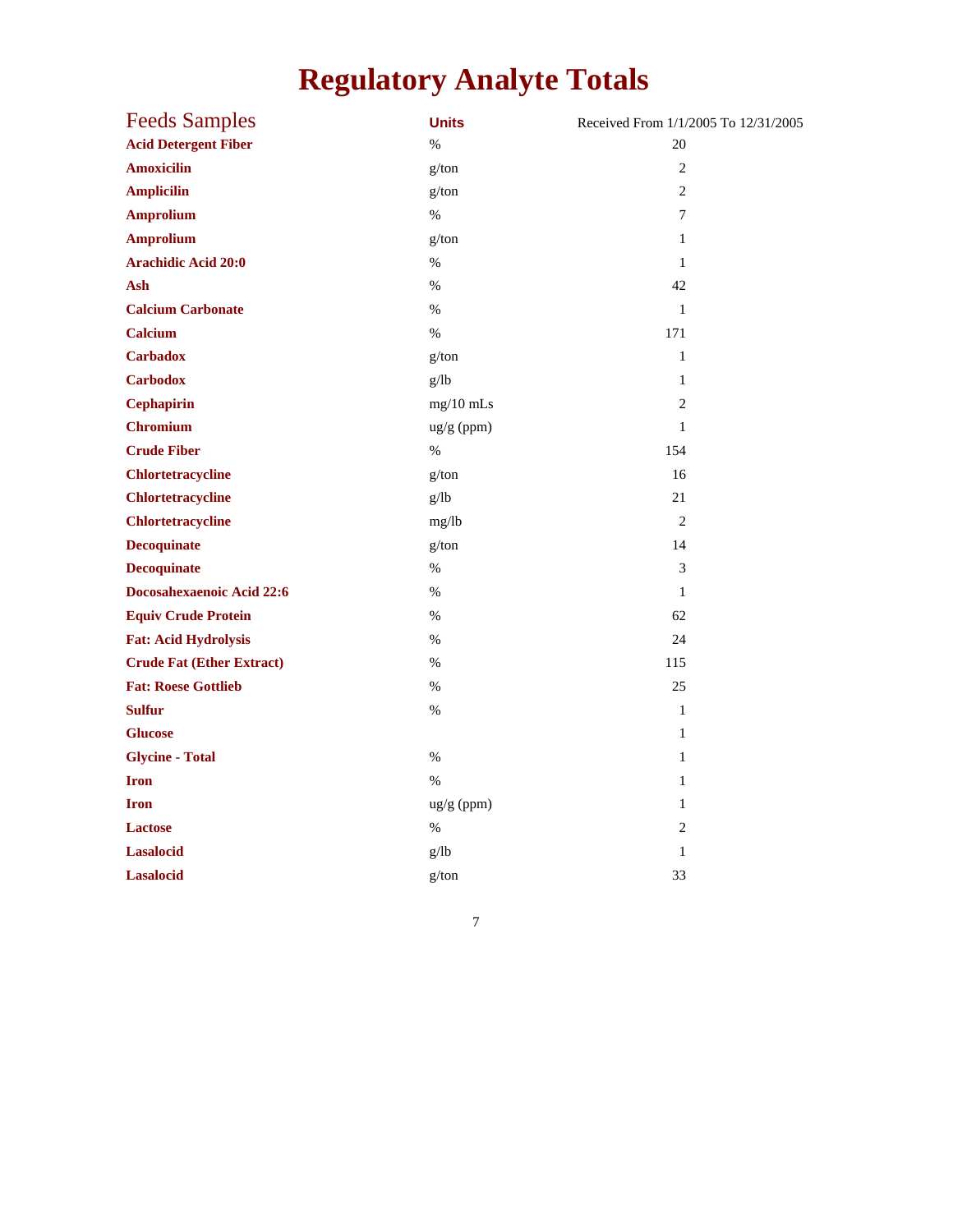| <b>Feeds Samples</b>          | <b>Units</b> | Received From 1/1/2005 To 12/31/2005 |
|-------------------------------|--------------|--------------------------------------|
| <b>Linoleic Acid 18:2</b>     | $\%$         | 6                                    |
| <b>Lysine - Total</b>         | $\%$         | 30                                   |
| <b>Magnesium</b>              | $\%$         | 14                                   |
| <b>Methionine - Total</b>     | $\%$         | 14                                   |
| <b>S-Methoprene</b>           | $\%$         | 3                                    |
| <b>Karl Fisher Moisture</b>   | $\%$         | $\overline{4}$                       |
| <b>Oven Moisture</b>          | $\%$         | 103                                  |
| <b>Vacuum Moisture</b>        | $\%$         | 31                                   |
| <b>Monensin</b>               | g/ton        | 25                                   |
| <b>Total Fat</b>              | $\%$         | 5                                    |
| <b>Neomycin</b>               | g/ton        | $\overline{c}$                       |
| <b>Total Nitrogen</b>         | $\%$         | 2                                    |
| <b>Omega-3 Fatty Acids</b>    | $\%$         | 9                                    |
| <b>Omega-6 Fatty Acids</b>    | $\%$         | 10                                   |
| Oxytetracycline               | g/ton        | $\overline{4}$                       |
| Oxytetracycline               | g/lb         | $\overline{c}$                       |
| <b>Penicillin</b>             | g/ton        | 2                                    |
| pH                            |              | 3                                    |
| <b>Phosphorus</b>             | $\%$         | 82                                   |
| <b>Potassium</b>              | $\%$         | 29                                   |
| <b>Crude Protein</b>          | $\%$         | 414                                  |
| Salt (Chloride X 1.65)        | $\%$         | 27                                   |
| Salt (Sodium X 2.54)          | $\%$         | 116                                  |
| <b>Selenium</b>               | ug/g (ppm)   | 66                                   |
| <b>Sodium</b>                 | $\%$         | 12                                   |
| <b>Sulfamethazine</b>         | g/lb         | 3                                    |
| <b>Sulfamethazine</b>         | g/ton        | $\mathbf{1}$                         |
| <b>Sulfamethazine</b>         | $\%$         | $\mathbf{1}$                         |
| <b>Sulfur</b>                 | $\%$         | 25                                   |
| <b>Taurine - Total</b>        | $\%$         | 19                                   |
| <b>Total Sugars as Invert</b> | %            | 29                                   |
| <b>Tylosin</b>                | g/ton        | $\mathbf{1}$                         |
| <b>Vitamin A</b>              | IU/lb        | 142                                  |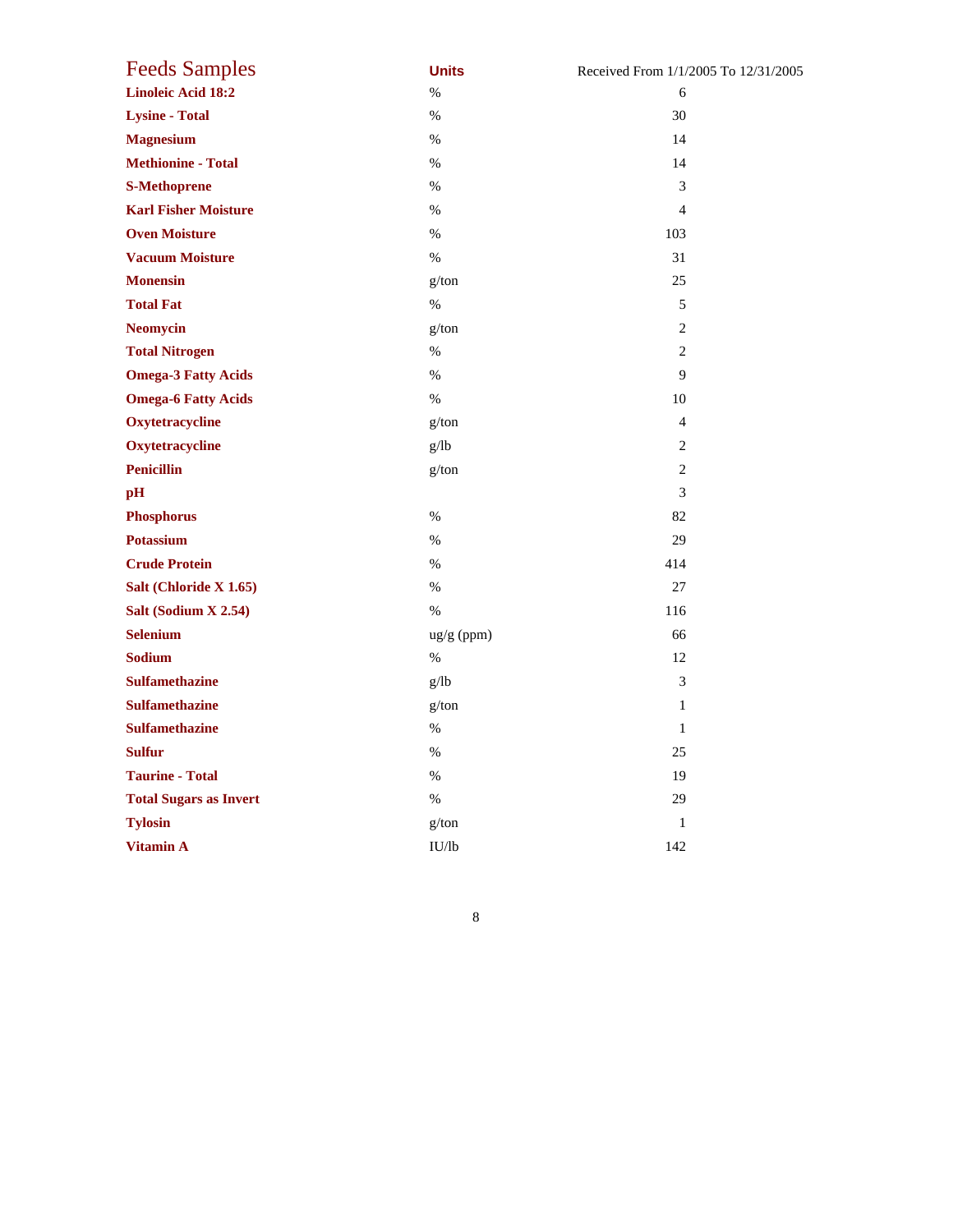# **Sample Count Report**

# **Feeds Sampled From 1/1/2005 To 12/31/2005**

| <b>Manufacturer and Location</b>     |                      |              | <b>Sample</b>  | <b>Passed</b>    | <b>Not</b>       |
|--------------------------------------|----------------------|--------------|----------------|------------------|------------------|
| 8 In 1 Pet Products, Inc.            | Hauppauge            | NY           | 1              | 1                | $\boldsymbol{0}$ |
| ADM Alliance Nutrition, Inc.         | Quincy               | $\mathbb{L}$ | 11             | 9                | $\overline{2}$   |
| Advantech LTD.                       | Ft. Dodge            | IA           | 1              | 1                | $\theta$         |
| Ag Processing Inc                    | Omaha                | <b>NE</b>    | 2              | $\overline{c}$   | 0                |
| AKPharma Inc.                        | Pleasantville        | NI           | 1              | 1                | $\boldsymbol{0}$ |
| Allied Foods Inc.                    | Atlanta              | <b>GA</b>    | 1              | 1                | $\boldsymbol{0}$ |
| Alpharma                             | Chicago Heights      | $\mathbf{L}$ | 2              | $\overline{2}$   | $\theta$         |
| Alpharma Animal Helath               | Ft. Lee              | NJ           | 1              | 1                | $\theta$         |
| Alpharma Inc                         | Fort Lee             | NJ           | 2              | $\overline{2}$   | $\boldsymbol{0}$ |
| Als Feed Service                     | Canistota            | <b>SD</b>    | 1              | 1                | $\overline{0}$   |
| <b>American Plant Food</b>           | Galena Park          | TX           | 1              | 1                | $\boldsymbol{0}$ |
| APC, Inc.                            | Ankeny               | IA           | 1              | 1                | $\boldsymbol{0}$ |
| Arco Dehydrating Company             | Lake Park            | IA           | 4              | 3                | 1                |
| <b>Babers Vis-Vita Sales</b>         | Sioux City           | <b>IA</b>    | 3              | 3                | $\theta$         |
| <b>Baltzell Ag Products</b>          | Omaha                | Ne.          | 1              | 1                | $\theta$         |
| Barnes Hay & Feed Company            | Gayville             | <b>SD</b>    | 2              | $\overline{2}$   | $\overline{0}$   |
| C & S Products Company               | Fort Dodge           | IA           | 1              | 1                | $\overline{0}$   |
| Cabelas                              | Sidney               | <b>NE</b>    | 1              | 1                | $\boldsymbol{0}$ |
| Cargill                              | Minneapolis          | Mn           | 1              | 1                | $\boldsymbol{0}$ |
| Cargill                              | Sioux City           | <b>IA</b>    | 1              | 1                | $\boldsymbol{0}$ |
| Cargill Animal Nutrition             | Minneapolis          | <b>MN</b>    | 5              | 3                | $\overline{2}$   |
| Cargill Inc                          | Sioux City           | IA.          | 1              | 1                | $\theta$         |
| <b>Castlewood Farmers Elevator</b>   | Castlewood           | <b>SD</b>    | 1              | 1                | $\boldsymbol{0}$ |
| <b>Central Bi-Products</b>           | <b>Redwood Falls</b> | MN           | 2              | $\overline{c}$   | $\overline{0}$   |
| <b>Central Farmers Coop</b>          | Montrose             | <b>SD</b>    | 2              | $\overline{2}$   | $\boldsymbol{0}$ |
| <b>CHS</b> Nutrition                 | Dickinson            | ND           | 1              | $\boldsymbol{0}$ | 1                |
| <b>CHS</b> Nutrition                 | Sioux Falls          | <b>SD</b>    | 22             | 17               | 5                |
| <b>CK Processing Company</b>         | Muscatine            | IA           | 4              | 3                | 1                |
| <b>Colton Farmers Elevator</b>       | Colton               | SD.          | $\overline{2}$ | $\overline{2}$   | $\theta$         |
| Consolidated Blenders Inc.           | <b>Hastings</b>      | <b>NE</b>    | 4              | 3                | 1                |
| <b>Consumer Supply Corp</b>          | Sioux City           | IA           | 1              | 1                | $\theta$         |
| <b>Consumers Supply</b>              | Sioux City           | IA           | 11             | 11               | $\theta$         |
| <b>Consumers Supply Dist Company</b> | Sioux City           | IA           | 10             | 9                | 1                |
| Country Acres Feed Co.               | Brentwood            | MO           | 1              | 1                | $\theta$         |
| Country Pride Coop                   | Winner               | <b>SD</b>    | 1              | 1                | $\boldsymbol{0}$ |
| <b>CSD Nutrition</b>                 | Sioux City           | IA.          | 1              | 1                | 0                |
| Dailey Feed Inc.                     | Albion               | <b>NE</b>    | 1              | 1                | $\theta$         |
| Dairy Farmer of America              | Kansas City          | МO           | 1              | 1                | 0                |
| <b>Dakota Commodities</b>            | Scotland             | <b>SD</b>    | 1              | 1                | $\theta$         |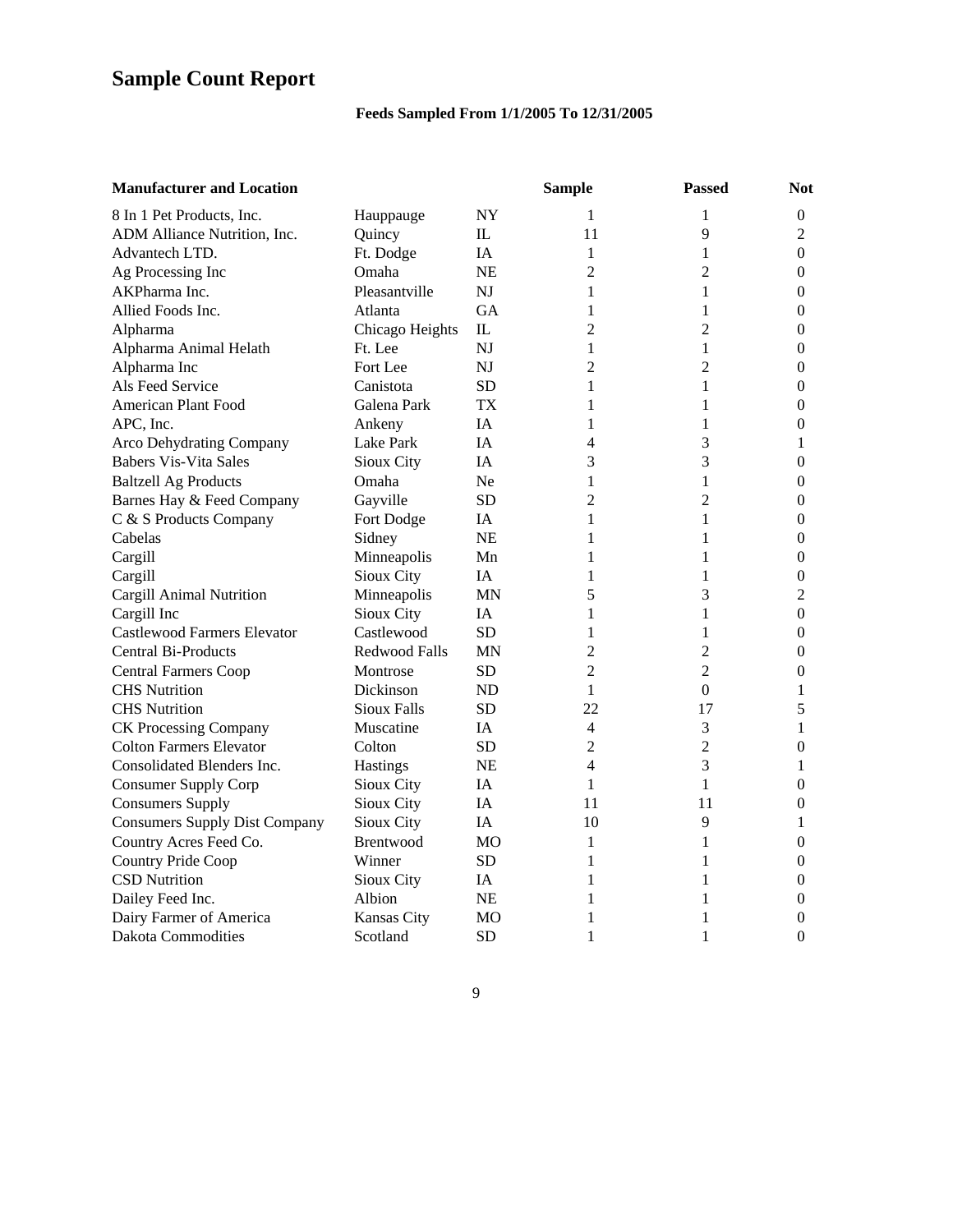| <b>Manufacturer and Location</b> |                       |                | <b>Sample</b>  | <b>Passed</b>            | <b>Not</b>       |
|----------------------------------|-----------------------|----------------|----------------|--------------------------|------------------|
| Dakota Gold Marketing            | Scotland              | <b>SD</b>      | 3              | $\overline{2}$           | 1                |
| Dakota Gold Marketing            | <b>Sioux Falls</b>    | <b>SD</b>      | $\overline{4}$ | $\overline{\mathcal{L}}$ | $\boldsymbol{0}$ |
| Dakota Mill & Grain              | <b>Belle Fourche</b>  | <b>SD</b>      | 1              | 1                        | $\boldsymbol{0}$ |
| <b>Dakotaland Feeds</b>          | Huron                 | <b>SD</b>      | 5              | 5                        | $\mathbf{0}$     |
| Dell Rapids Coop Grain           | Dell Rapids           | <b>SD</b>      | 1              | 1                        | $\boldsymbol{0}$ |
| Diamond Pet Foods                | Meta                  | M <sub>O</sub> | 2              | $\overline{c}$           | $\mathbf{0}$     |
| Doane Pet Care                   | Brentwood             | <b>TN</b>      | 1              | 1                        | $\boldsymbol{0}$ |
| Domain Inc                       | New Richmond          | WI             | 3              | 1                        | 2                |
| East-Man Feeds                   | <b>Sioux Falls</b>    | <b>SD</b>      | 8              | 1                        | 7                |
| <b>Evolved Habitats</b>          | New Roads             | LA             | 3              | 3                        | $\boldsymbol{0}$ |
| Farmers Coop                     | Gordon                | <b>NE</b>      | 2              | $\overline{2}$           | $\mathbf{0}$     |
| <b>Farmers Elevator Company</b>  | <b>Rock Valley</b>    | IA             | 1              | 1                        | 0                |
| <b>Farnam Companies</b>          | Phoenix               | AZ             | 1              | 1                        | 0                |
| Farnam Pet Products              | Phoenix               | AZ             | 2              | 2                        | $\theta$         |
| <b>Feed Solutions</b>            | St. Louis             | M <sub>O</sub> | 1              | $\mathbf{0}$             | 1                |
| Felton Medical Inc               | Lenexa                | <b>KS</b>      | 1              | 1                        | $\boldsymbol{0}$ |
| Glacial Lakes Energy, LLC        | Watertown             | <b>SD</b>      | 1              | 1                        | $\mathbf{0}$     |
| Golden Sun Feeds                 | Esterville            | IA             | 1              | 1                        | $\boldsymbol{0}$ |
| Golden Sun Feeds                 | St. Louis             | <b>MO</b>      | 9              | 6                        | 3                |
| Golden Sun Feeds Inc             | Estherville           | IA             | 6              | 4                        | $\overline{2}$   |
| <b>Great Plains Ethanol</b>      | Chancellor            | <b>SD</b>      | 1              | 1                        | $\boldsymbol{0}$ |
| Gutwein and Co                   | Francesville          | IN             | 3              | $\overline{c}$           | 1                |
| Hartz Mountain Corp              | Secaucus              | <b>NJ</b>      | 5              | 5                        | $\boldsymbol{0}$ |
| <b>Harvest States</b>            | <b>Sioux Falls</b>    | <b>SD</b>      | $\overline{c}$ | 1                        | 1                |
| <b>Heartland Grain Fuels</b>     | Aberdeen              | <b>SD</b>      | 2              | 2                        | $\mathbf{0}$     |
| <b>Heinold Feeds</b>             | Kouts                 | IN             | 1              | 1                        | $\mathbf{0}$     |
| Hergert Milling, Inc.            | <b>Scotts Bluff</b>   | <b>NE</b>      | 4              | 4                        | $\boldsymbol{0}$ |
| Hill's Pet Nutrition             | Topeka                | KS             | 5              | 5                        | $\mathbf{0}$     |
| Hub City Feed & Seed             | Aberdeen              | <b>SD</b>      | 1              | 1                        | $\boldsymbol{0}$ |
| Hubbard Feeds, Inc.              | Mankato               | <b>MN</b>      | 54             | 47                       | 7                |
| <b>Hunters Specialties</b>       | Cedar Rapids          | IA             | 1              | 1                        | $\boldsymbol{0}$ |
| J & R Distributing               | Lake Norden           | <b>SD</b>      | 8              | 4                        | 4                |
| <b>James Valley Company</b>      | Mellette              | <b>SD</b>      | 1              | 1                        | $\boldsymbol{0}$ |
| John Morrell & Company           | Sioux City            | IA             | 1              | 1                        | 0                |
| John Morrell and Co.             | Cincinnati            | OH             | 2              | 2                        | $\boldsymbol{0}$ |
| Johns Produce                    | Irene                 | <b>SD</b>      | $\mathbf{1}$   | $\mathbf{1}$             | $\boldsymbol{0}$ |
| <b>JR</b> Distributing           | Lake Norden           | SD             | 7              | 6                        | 1                |
| Kay Dee Feed Company             | Sioux City            | IA             | 7              | $\overline{c}$           | 5                |
| Kaytee Products Inc              | Chilton               | WI             | 8              | 8                        | 0                |
| Kelly Food Co.                   | Berlin                | MD             | 1              | 1                        | $\theta$         |
| Kent Feeds Inc                   | Muscatine             | IA             | 12             | 11                       | $\bf{l}$         |
| Kraft Foods North America Inc.   | <b>East Hanover</b>   | NJ             | 1              | 1                        | $\theta$         |
| L/M Animal Farms                 | <b>Pleasant Plain</b> | OH             | 2              | 1                        | 1                |
| Land O Lakes Farmland Feed LLC   | Shoreview             | <b>MN</b>      | 18             | 15                       | 3                |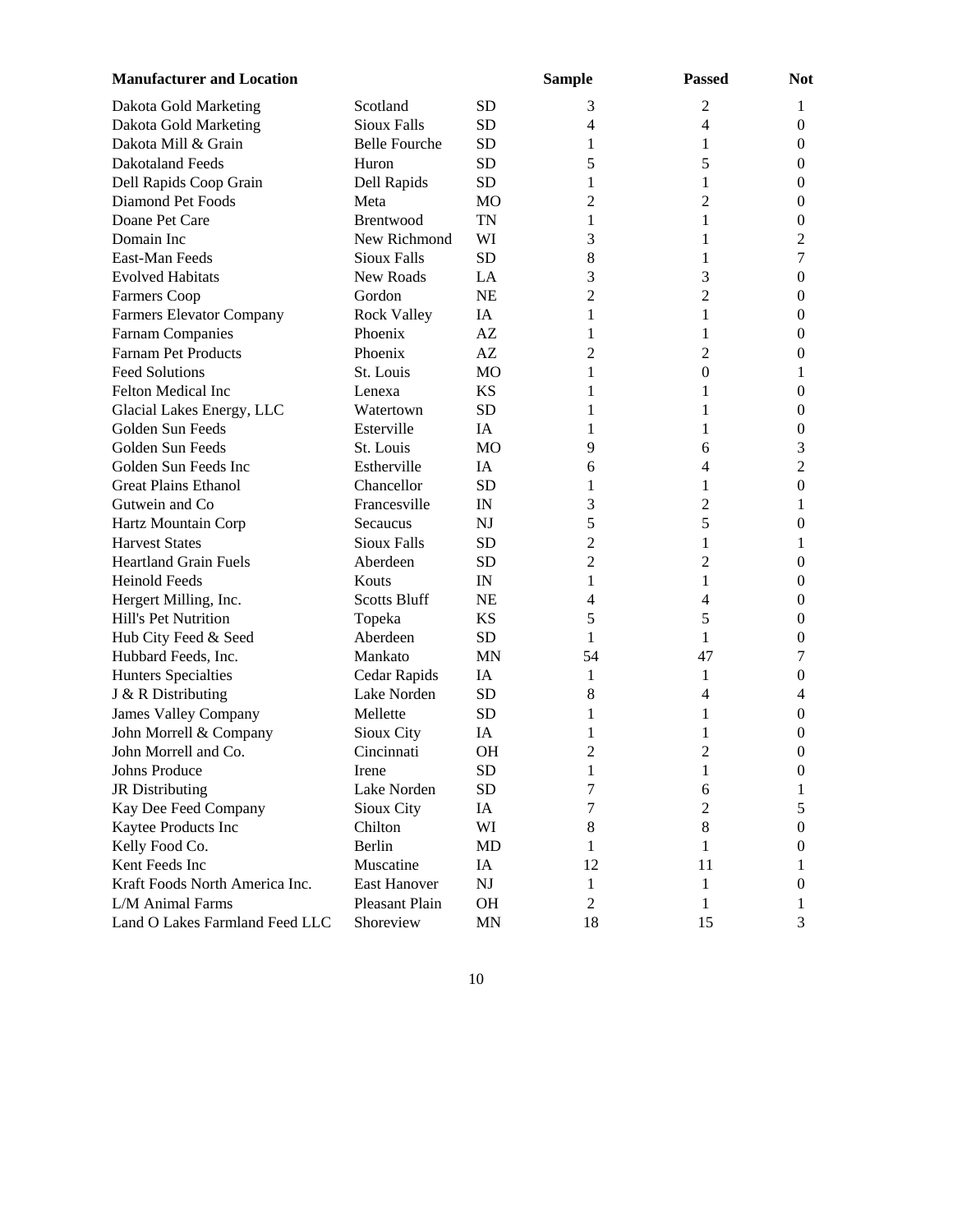| <b>Manufacturer and Location</b> |                      |              | <b>Sample</b> | <b>Passed</b>    | <b>Not</b>       |
|----------------------------------|----------------------|--------------|---------------|------------------|------------------|
| Land O Lakes Farmland Feeds      | Fort Dodge           | IA           | 1             | $\theta$         | 1                |
| Land O Lakes Purina Feed LLC     | Shoreview            | <b>MN</b>    | 14            | 9                | 5                |
| Manna Pro                        | St. Louis            | MO           | 3             | 2                | 1                |
| Manna Pro Corporation            | St. Louis            | <b>MO</b>    | 1             | 1                | $\boldsymbol{0}$ |
| MannaPro                         | Chesterfield         | MO           | 1             | $\boldsymbol{0}$ | 1                |
| MasterFoods USA                  | Vernon               | CA           | 2             | 2                | $\boldsymbol{0}$ |
| MDL Sweet Apple, Inc.            | Poweres              | MI           | 1             | 1                | $\boldsymbol{0}$ |
| Merricks, Inc.                   | Middleton            | WI           | 2             | $\overline{c}$   | $\boldsymbol{0}$ |
| Mid-States Distributing Company  | St Paul              | <b>MN</b>    | 1             | 1                | 0                |
| Midwest Agri-Commodities         | Corte Madera         | CA           | 4             | 4                | $\boldsymbol{0}$ |
| Midwest Agri-Commodities         | San Rafael           | CA           | 1             | 1                | $\mathbf{0}$     |
| Midwest PMS                      | Gering               | <b>NE</b>    | 2             | 1                | 1                |
| Minnesota Soybean Processors     | <b>Brewster</b>      | <b>MN</b>    | 2             | $\overline{c}$   | $\mathbf{0}$     |
| <b>MSC</b>                       | <b>DUNDEE</b>        | $\mathbb{L}$ | 1             | 1                | 0                |
| Muellers Feed Mill               | Martin               | <b>SD</b>    | 4             | 4                | 0                |
| Natura Pet Products              | Santa Clara          | CA           | 2             | $\theta$         | 2                |
| Natural Balance Pet Food, Inc.   | Pacoima              | <b>CA</b>    | 2             | 2                | $\mathbf{0}$     |
| Nature Variety                   | Lincoln              | <b>NE</b>    | 1             | 1                | $\mathbf{0}$     |
| <b>Nelson Feeds</b>              | Parker               | <b>SD</b>    | 2             | 2                | $\boldsymbol{0}$ |
| Nestle Purina PetCare            | St. Louis            | <b>MO</b>    | 7             | 7                | 0                |
| New Generation Feeds             | <b>Belle Fourche</b> | <b>SD</b>    | 2             | $\overline{c}$   | 0                |
| North American Salt Company      | <b>Overland Park</b> | <b>KS</b>    | 3             | 3                | 0                |
| North Dakota Mill                | <b>Grand Forks</b>   | <b>ND</b>    | 1             | 1                | 0                |
| Northern Sun                     | Decatur              | $\mathbb{L}$ | 1             | 0                | 1                |
| Nutra-Lix Inc                    | <b>Billings</b>      | MT           | 1             | $\boldsymbol{0}$ | 1                |
| Nutrena Feeds                    | Minneapolis          | <b>MN</b>    | 6             | 5                | 1                |
| Nutro Products Inc               | City of Industry     | <b>CA</b>    | 1             | 1                | $\theta$         |
| <b>Nylabone Products</b>         | Neptune              | NJ           | 1             | 1                | $\mathbf{0}$     |
| <b>O'Reily Feeds</b>             | Dickinson            | <b>ND</b>    | 1             | 1                | 0                |
| <b>Oxbow Pet Products</b>        | Murdock              | <b>NE</b>    | 1             | $\theta$         | 1                |
| Pecheries FN Fisheries           | Shippagan            | <b>NB</b>    | 1             | 1                | 0                |
| Pennfield Animal Health          | Omaha                | <b>NE</b>    | 3             | 3                | $\boldsymbol{0}$ |
| Performance Seed                 | St. Cloud            | <b>MN</b>    | 1             | 1                | 0                |
| Pet Central                      | Sylvania             | <b>OH</b>    | 3             | 2                | 1                |
| Professional Alliance            | Platte               | <b>SD</b>    | 2             | 1                | 1                |
| Profile Nutrition                | Arden Hills          | $\mbox{MN}$  | $\mathbf{1}$  | $\boldsymbol{0}$ | 1                |
| Profile Nutrition                | Shoreview            | MN           | 4             | 2                | 2                |
| Purina Mills                     | St. Louis            | MO           | 23            | 15               | $8\,$            |
| Purina Pet Care                  | St. Louis            | MO           | 3             | 3                | $\mathbf{0}$     |
| Quality Liquid Feeds Inc         | Dodgeville           | WI           | 13            | 8                | 5                |
| Ragland Mills Inc                | Neosho               | MO           | 1             | 1                | 0                |
| Ramona Warehouse                 | Ramona               | SD           | 2             | 1                |                  |
| Redmond Mineral, Inc.            | Redmond              | UT           | 1             | 1                | $\theta$         |
| <b>Ridley Block Operations</b>   | Mankato              | <b>MN</b>    | 1             | $\boldsymbol{0}$ | 1                |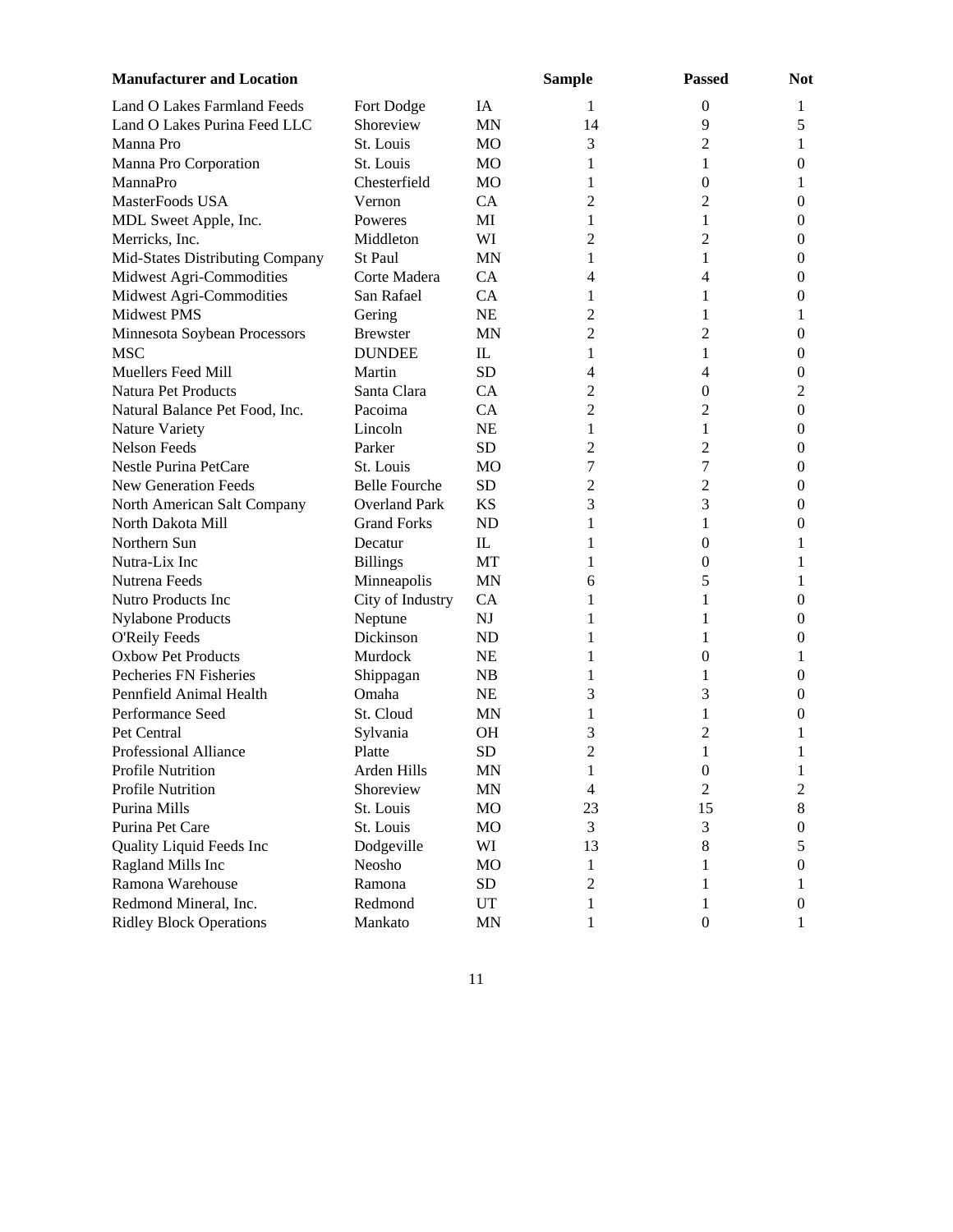| <b>Manufacturer and Location</b>       |                      |                | <b>Sample</b>  | <b>Passed</b>    | <b>Not</b>       |
|----------------------------------------|----------------------|----------------|----------------|------------------|------------------|
| Rothsay                                | Dundas               | ON             | 1              | $\boldsymbol{0}$ | 1                |
| Royal Canin USA, Inc.                  | St. Charles          | MO             | 1              | 1                | $\boldsymbol{0}$ |
| Royal Canin USA, Inc.                  | St. Peters           | M <sub>O</sub> | 2              | 2                | $\boldsymbol{0}$ |
| <b>Runnings Supply</b>                 | Marshall             | <b>MN</b>      | 2              | 1                | 1                |
| S&M NuTec, LLC                         | North Kansas City MO |                | 1              | 1                | $\boldsymbol{0}$ |
| Sav-A-Caf                              | Chilton              | WI             | 1              | 1                | $\boldsymbol{0}$ |
| <b>SCA Nutrition</b>                   | Marion               | IA             | 1              | 1                | $\boldsymbol{0}$ |
| Schell & Kamperer                      | St. Thomas           | <b>MO</b>      | 1              | $\boldsymbol{0}$ | 1                |
| Schempp Liquifeeds Inc                 | Menno                | <b>SD</b>      | 2              | 2                | $\boldsymbol{0}$ |
| <b>Scott Pet Products</b>              | Rockville            | IN             | 1              | 1                | $\boldsymbol{0}$ |
| <b>Scranton Equity Exchange</b>        | Scranton             | <b>ND</b>      | 2              | 2                | $\mathbf{0}$     |
| SD Soybean Processors                  | Volga                | <b>SD</b>      | $\overline{2}$ | $\overline{c}$   | $\mathbf{0}$     |
| Sioux Nation Ag Center                 | <b>Sioux Falls</b>   | SD             | 10             | 5                | 5                |
| South Dakota Soybean Processors        | Volga                | <b>SD</b>      | 2              | 2                | $\boldsymbol{0}$ |
| <b>Specialty Nutrition</b>             | Dundee               | $\mathbb{L}$   | 1              | 1                | $\mathbf{0}$     |
| Stamina Plus                           | Cody                 | WY             | 1              | $\boldsymbol{0}$ | 1                |
| <b>Sterling Technology</b>             | <b>Brookings</b>     | <b>SD</b>      | 2              | $\overline{c}$   | $\mathbf{0}$     |
| Sun Bird                               | Huron                | <b>SD</b>      | 1              | 1                | 0                |
| Sun Seed Company Inc                   | <b>Bowling Green</b> | <b>OH</b>      | 1              | $\theta$         | 1                |
| Sunshine Mills Inc.                    | Red Bay              | AL             | 1              | 1                | $\mathbf{0}$     |
| <b>Tetra Sales</b>                     | Blacksburg           | VA             | 1              | 1                | $\mathbf{0}$     |
| Texas Quality Products, Inc.           | Houston              | TX             | 1              | 1                | $\mathbf{0}$     |
| The Iams Company                       | Dayton               | <b>OH</b>      | 6              | 6                | $\boldsymbol{0}$ |
| <b>Total Dairy Nutrition</b>           | Minneapolis          | <b>MN</b>      | 1              | 1                | $\boldsymbol{0}$ |
| Tractor Supply Co.                     | Brentwood            | TN             | 4              | 3                | 1                |
| <b>Tractor Supply Company</b>          | Nashville            | TN             | 4              | 4                | $\overline{0}$   |
| <b>Tradition Feed Products Company</b> | Mankato              | <b>MN</b>      | 1              | 1                | $\boldsymbol{0}$ |
| <b>Triology Pet Nutrition</b>          | Salt Lake City       | UT             | 1              | 1                | $\boldsymbol{0}$ |
| <b>Truserv Corporation</b>             | Chicago              | $\mathbbm{L}$  | 1              | 1                | $\boldsymbol{0}$ |
| <b>United Salt Corp</b>                | Houston              | TX             | 1              | 0                | 1                |
| <b>United Seed</b>                     | DeGraff              | <b>MN</b>      | 1              | 1                | $\boldsymbol{0}$ |
| Vera Sun                               | Aurora               | <b>SD</b>      | 3              | 2                | 1                |
| Virbac AH Inc.                         | Ft. Worth            | <b>TX</b>      | 1              | $\boldsymbol{0}$ | 1                |
| Wal Mart Stores Inc                    | Bentonville          | AR             | 2              | 2                | $\mathbf{0}$     |
| WestWay                                | New Orleans          | LA             | 1              | 1                | $\boldsymbol{0}$ |
| <b>Westway Feed Products</b>           | New Orleans          | LA             | $\overline{c}$ | $\mathbf{1}$     | 1                |
| Whoesale Feeds Inc.                    | Marion               | IA             | 1              | 1                | $\mathbf{0}$     |
| Wild Bird Connection                   | <b>Sioux Falls</b>   | <b>SD</b>      | 2              | $\mathbf{2}$     | 0                |
| Wildgame Innovations                   | <b>Broussard</b>     | LA             | 1              | 1                | $\theta$         |
| Woody's Performance Horse Feed         | Dickinson            | <b>ND</b>      | 3              | $\overline{c}$   | T                |
| Yaggies Inc                            | Yankton              | <b>SD</b>      | $\,8\,$        | 7                | 1                |
|                                        |                      | <b>Totals:</b> | 533            | 424              | 109              |

**Percent Passed:** 79.5% **Percent Not** 20.5%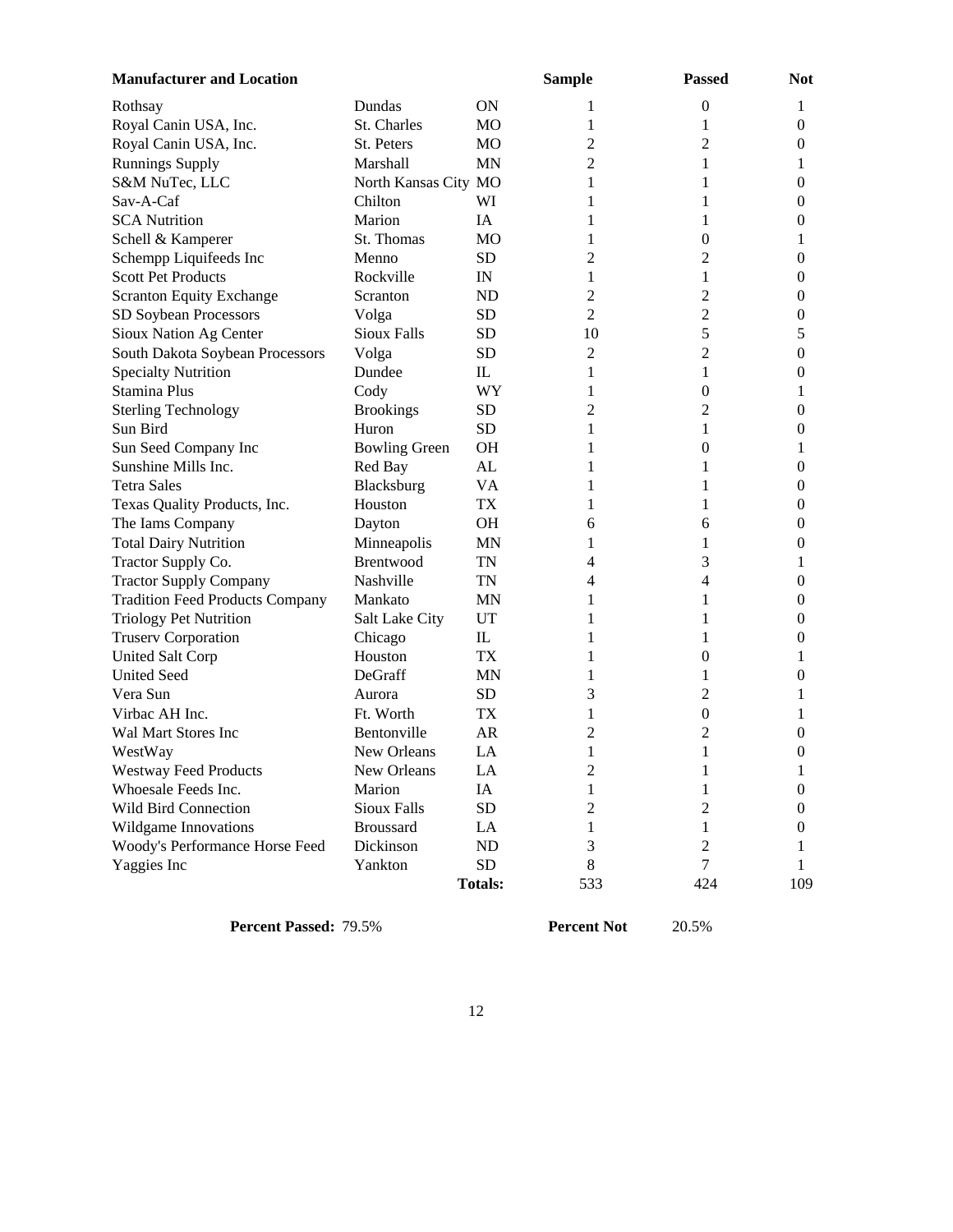| 8 In 1 Pet Products, Inc.<br>Hauppauge, NY<br>Kookamunga Cheese Treats for Cats<br>05F-01721<br>Calcium, %<br>7.05<br>8<br>5.17<br>10<br>Oven Moisture, %<br><b>ADM Alliance Nutrition, Inc.</b><br>Quincy, IL<br>Liqua-Pro 40% (B 500) Custom<br>05F-03070<br>Calcium, %<br>8.03<br>8-9<br>Equiv Crude Protein, %<br>35.2<br>38<br>528.<br>Lasalocid, g/ton<br>500<br>32.5<br>Vacuum Moisture, %<br>34<br>Potassium, %<br>3.41<br>3<br>40.2<br>Crude Protein, %<br>40<br>Salt (ChlorideX1.65), %<br>7.58<br>$3-4$<br>EXCESSIVE<br>Salt (Sodium X 2.54), %<br>3.79<br>3-4<br>Vitamin A, IU/lb<br>41800.<br>40000<br>05F-03071<br>Liqua-Pro 32/25 10% Fat Custom Liquid Supplement<br>Equiv Crude Protein, %<br>22.6<br>25<br>Fat: Roese Gottlieb, %<br>9.84<br>10<br>37.7<br>Vacuum Moisture, %<br>40<br>32.9<br>Crude Protein, %<br>32<br>14.3<br>Total Sugars(Invert), %<br>15<br>Vitamin A, IU/lb<br>25300.<br>30000<br>Pen Pals Professional Rabbit 16<br>05F-04295<br>Crude Fiber, %<br>18.0<br>Crude Protein, %<br>17.0<br>16<br>Pen Pals Egg Maker Balance 70011AAA<br>05F-04298<br>2.75-3.75<br>Calcium, %<br>3.05<br>Lysine - Total, %<br>1<br>0.991<br>Methionine - Total, %<br>0.327<br>0.4<br>Crude Protein, %<br>20.1<br>20<br>05F-04299<br><b>CN Hog 40 Concentrate</b><br>Calcium, %<br>3.97<br>$3.2 - 4.2$<br>Lysine - Total, %<br>2.40<br>2<br>Crude Protein, %<br>39.6<br>40<br>PigMaster G/F Concentrate 10723AAA<br>05F-04349<br>Calcium, %<br>3.78<br>3-4<br>Lysine - Total, %<br>2.43<br>2.5 | <b>Manufacturer</b><br>Location | <b>Product</b> | Analyte | Found | Claim       |
|--------------------------------------------------------------------------------------------------------------------------------------------------------------------------------------------------------------------------------------------------------------------------------------------------------------------------------------------------------------------------------------------------------------------------------------------------------------------------------------------------------------------------------------------------------------------------------------------------------------------------------------------------------------------------------------------------------------------------------------------------------------------------------------------------------------------------------------------------------------------------------------------------------------------------------------------------------------------------------------------------------------------------------------------------------------------------------------------------------------------------------------------------------------------------------------------------------------------------------------------------------------------------------------------------------------------------------------------------------------------------------------------------------------------------------------------------------------------------------------------------------------------|---------------------------------|----------------|---------|-------|-------------|
|                                                                                                                                                                                                                                                                                                                                                                                                                                                                                                                                                                                                                                                                                                                                                                                                                                                                                                                                                                                                                                                                                                                                                                                                                                                                                                                                                                                                                                                                                                                    |                                 |                |         |       |             |
|                                                                                                                                                                                                                                                                                                                                                                                                                                                                                                                                                                                                                                                                                                                                                                                                                                                                                                                                                                                                                                                                                                                                                                                                                                                                                                                                                                                                                                                                                                                    |                                 |                |         |       |             |
|                                                                                                                                                                                                                                                                                                                                                                                                                                                                                                                                                                                                                                                                                                                                                                                                                                                                                                                                                                                                                                                                                                                                                                                                                                                                                                                                                                                                                                                                                                                    |                                 |                |         |       |             |
|                                                                                                                                                                                                                                                                                                                                                                                                                                                                                                                                                                                                                                                                                                                                                                                                                                                                                                                                                                                                                                                                                                                                                                                                                                                                                                                                                                                                                                                                                                                    |                                 |                |         |       |             |
|                                                                                                                                                                                                                                                                                                                                                                                                                                                                                                                                                                                                                                                                                                                                                                                                                                                                                                                                                                                                                                                                                                                                                                                                                                                                                                                                                                                                                                                                                                                    |                                 |                |         |       |             |
|                                                                                                                                                                                                                                                                                                                                                                                                                                                                                                                                                                                                                                                                                                                                                                                                                                                                                                                                                                                                                                                                                                                                                                                                                                                                                                                                                                                                                                                                                                                    |                                 |                |         |       |             |
|                                                                                                                                                                                                                                                                                                                                                                                                                                                                                                                                                                                                                                                                                                                                                                                                                                                                                                                                                                                                                                                                                                                                                                                                                                                                                                                                                                                                                                                                                                                    |                                 |                |         |       |             |
|                                                                                                                                                                                                                                                                                                                                                                                                                                                                                                                                                                                                                                                                                                                                                                                                                                                                                                                                                                                                                                                                                                                                                                                                                                                                                                                                                                                                                                                                                                                    |                                 |                |         |       |             |
|                                                                                                                                                                                                                                                                                                                                                                                                                                                                                                                                                                                                                                                                                                                                                                                                                                                                                                                                                                                                                                                                                                                                                                                                                                                                                                                                                                                                                                                                                                                    |                                 |                |         |       |             |
|                                                                                                                                                                                                                                                                                                                                                                                                                                                                                                                                                                                                                                                                                                                                                                                                                                                                                                                                                                                                                                                                                                                                                                                                                                                                                                                                                                                                                                                                                                                    |                                 |                |         |       |             |
|                                                                                                                                                                                                                                                                                                                                                                                                                                                                                                                                                                                                                                                                                                                                                                                                                                                                                                                                                                                                                                                                                                                                                                                                                                                                                                                                                                                                                                                                                                                    |                                 |                |         |       |             |
|                                                                                                                                                                                                                                                                                                                                                                                                                                                                                                                                                                                                                                                                                                                                                                                                                                                                                                                                                                                                                                                                                                                                                                                                                                                                                                                                                                                                                                                                                                                    |                                 |                |         |       |             |
|                                                                                                                                                                                                                                                                                                                                                                                                                                                                                                                                                                                                                                                                                                                                                                                                                                                                                                                                                                                                                                                                                                                                                                                                                                                                                                                                                                                                                                                                                                                    |                                 |                |         |       |             |
|                                                                                                                                                                                                                                                                                                                                                                                                                                                                                                                                                                                                                                                                                                                                                                                                                                                                                                                                                                                                                                                                                                                                                                                                                                                                                                                                                                                                                                                                                                                    |                                 |                |         |       |             |
|                                                                                                                                                                                                                                                                                                                                                                                                                                                                                                                                                                                                                                                                                                                                                                                                                                                                                                                                                                                                                                                                                                                                                                                                                                                                                                                                                                                                                                                                                                                    |                                 |                |         |       |             |
|                                                                                                                                                                                                                                                                                                                                                                                                                                                                                                                                                                                                                                                                                                                                                                                                                                                                                                                                                                                                                                                                                                                                                                                                                                                                                                                                                                                                                                                                                                                    |                                 |                |         |       |             |
|                                                                                                                                                                                                                                                                                                                                                                                                                                                                                                                                                                                                                                                                                                                                                                                                                                                                                                                                                                                                                                                                                                                                                                                                                                                                                                                                                                                                                                                                                                                    |                                 |                |         |       |             |
|                                                                                                                                                                                                                                                                                                                                                                                                                                                                                                                                                                                                                                                                                                                                                                                                                                                                                                                                                                                                                                                                                                                                                                                                                                                                                                                                                                                                                                                                                                                    |                                 |                |         |       |             |
|                                                                                                                                                                                                                                                                                                                                                                                                                                                                                                                                                                                                                                                                                                                                                                                                                                                                                                                                                                                                                                                                                                                                                                                                                                                                                                                                                                                                                                                                                                                    |                                 |                |         |       |             |
|                                                                                                                                                                                                                                                                                                                                                                                                                                                                                                                                                                                                                                                                                                                                                                                                                                                                                                                                                                                                                                                                                                                                                                                                                                                                                                                                                                                                                                                                                                                    |                                 |                |         |       |             |
|                                                                                                                                                                                                                                                                                                                                                                                                                                                                                                                                                                                                                                                                                                                                                                                                                                                                                                                                                                                                                                                                                                                                                                                                                                                                                                                                                                                                                                                                                                                    |                                 |                |         |       |             |
|                                                                                                                                                                                                                                                                                                                                                                                                                                                                                                                                                                                                                                                                                                                                                                                                                                                                                                                                                                                                                                                                                                                                                                                                                                                                                                                                                                                                                                                                                                                    |                                 |                |         |       |             |
|                                                                                                                                                                                                                                                                                                                                                                                                                                                                                                                                                                                                                                                                                                                                                                                                                                                                                                                                                                                                                                                                                                                                                                                                                                                                                                                                                                                                                                                                                                                    |                                 |                |         |       |             |
|                                                                                                                                                                                                                                                                                                                                                                                                                                                                                                                                                                                                                                                                                                                                                                                                                                                                                                                                                                                                                                                                                                                                                                                                                                                                                                                                                                                                                                                                                                                    |                                 |                |         |       | 17.5-21     |
|                                                                                                                                                                                                                                                                                                                                                                                                                                                                                                                                                                                                                                                                                                                                                                                                                                                                                                                                                                                                                                                                                                                                                                                                                                                                                                                                                                                                                                                                                                                    |                                 |                |         |       |             |
|                                                                                                                                                                                                                                                                                                                                                                                                                                                                                                                                                                                                                                                                                                                                                                                                                                                                                                                                                                                                                                                                                                                                                                                                                                                                                                                                                                                                                                                                                                                    |                                 |                |         |       |             |
|                                                                                                                                                                                                                                                                                                                                                                                                                                                                                                                                                                                                                                                                                                                                                                                                                                                                                                                                                                                                                                                                                                                                                                                                                                                                                                                                                                                                                                                                                                                    |                                 |                |         |       |             |
|                                                                                                                                                                                                                                                                                                                                                                                                                                                                                                                                                                                                                                                                                                                                                                                                                                                                                                                                                                                                                                                                                                                                                                                                                                                                                                                                                                                                                                                                                                                    |                                 |                |         |       |             |
|                                                                                                                                                                                                                                                                                                                                                                                                                                                                                                                                                                                                                                                                                                                                                                                                                                                                                                                                                                                                                                                                                                                                                                                                                                                                                                                                                                                                                                                                                                                    |                                 |                |         |       |             |
|                                                                                                                                                                                                                                                                                                                                                                                                                                                                                                                                                                                                                                                                                                                                                                                                                                                                                                                                                                                                                                                                                                                                                                                                                                                                                                                                                                                                                                                                                                                    |                                 |                |         |       |             |
|                                                                                                                                                                                                                                                                                                                                                                                                                                                                                                                                                                                                                                                                                                                                                                                                                                                                                                                                                                                                                                                                                                                                                                                                                                                                                                                                                                                                                                                                                                                    |                                 |                |         |       |             |
|                                                                                                                                                                                                                                                                                                                                                                                                                                                                                                                                                                                                                                                                                                                                                                                                                                                                                                                                                                                                                                                                                                                                                                                                                                                                                                                                                                                                                                                                                                                    |                                 |                |         |       |             |
|                                                                                                                                                                                                                                                                                                                                                                                                                                                                                                                                                                                                                                                                                                                                                                                                                                                                                                                                                                                                                                                                                                                                                                                                                                                                                                                                                                                                                                                                                                                    |                                 |                |         |       |             |
|                                                                                                                                                                                                                                                                                                                                                                                                                                                                                                                                                                                                                                                                                                                                                                                                                                                                                                                                                                                                                                                                                                                                                                                                                                                                                                                                                                                                                                                                                                                    |                                 |                |         |       |             |
|                                                                                                                                                                                                                                                                                                                                                                                                                                                                                                                                                                                                                                                                                                                                                                                                                                                                                                                                                                                                                                                                                                                                                                                                                                                                                                                                                                                                                                                                                                                    |                                 |                |         |       |             |
|                                                                                                                                                                                                                                                                                                                                                                                                                                                                                                                                                                                                                                                                                                                                                                                                                                                                                                                                                                                                                                                                                                                                                                                                                                                                                                                                                                                                                                                                                                                    |                                 |                |         |       |             |
| Crude Protein, %<br>39.4<br>40                                                                                                                                                                                                                                                                                                                                                                                                                                                                                                                                                                                                                                                                                                                                                                                                                                                                                                                                                                                                                                                                                                                                                                                                                                                                                                                                                                                                                                                                                     |                                 |                |         |       |             |
| <b>BovaGain G32</b><br>05F-04350                                                                                                                                                                                                                                                                                                                                                                                                                                                                                                                                                                                                                                                                                                                                                                                                                                                                                                                                                                                                                                                                                                                                                                                                                                                                                                                                                                                                                                                                                   |                                 |                |         |       |             |
| 4.83<br>Calcium, %                                                                                                                                                                                                                                                                                                                                                                                                                                                                                                                                                                                                                                                                                                                                                                                                                                                                                                                                                                                                                                                                                                                                                                                                                                                                                                                                                                                                                                                                                                 |                                 |                |         |       | $4.5 - 5.5$ |
| Crude Fiber, %<br>4.43<br>10                                                                                                                                                                                                                                                                                                                                                                                                                                                                                                                                                                                                                                                                                                                                                                                                                                                                                                                                                                                                                                                                                                                                                                                                                                                                                                                                                                                                                                                                                       |                                 |                |         |       |             |
| Lasalocid, g/ton<br>400<br>376.                                                                                                                                                                                                                                                                                                                                                                                                                                                                                                                                                                                                                                                                                                                                                                                                                                                                                                                                                                                                                                                                                                                                                                                                                                                                                                                                                                                                                                                                                    |                                 |                |         |       |             |
| Crude Protein, %<br>33.0<br>32                                                                                                                                                                                                                                                                                                                                                                                                                                                                                                                                                                                                                                                                                                                                                                                                                                                                                                                                                                                                                                                                                                                                                                                                                                                                                                                                                                                                                                                                                     |                                 |                |         |       |             |
| Salt (Sodium X 2.54), %<br>4.40<br>$4 - 5$                                                                                                                                                                                                                                                                                                                                                                                                                                                                                                                                                                                                                                                                                                                                                                                                                                                                                                                                                                                                                                                                                                                                                                                                                                                                                                                                                                                                                                                                         |                                 |                |         |       |             |
| Vitamin A. IU/lb<br>26300.<br>35000                                                                                                                                                                                                                                                                                                                                                                                                                                                                                                                                                                                                                                                                                                                                                                                                                                                                                                                                                                                                                                                                                                                                                                                                                                                                                                                                                                                                                                                                                |                                 |                |         |       |             |
| *#* MasterGain WeatherMaster 12-6 BREEDER 51431AAA<br>05F-04351                                                                                                                                                                                                                                                                                                                                                                                                                                                                                                                                                                                                                                                                                                                                                                                                                                                                                                                                                                                                                                                                                                                                                                                                                                                                                                                                                                                                                                                    |                                 |                |         |       |             |
| Calcium, %<br>14.2                                                                                                                                                                                                                                                                                                                                                                                                                                                                                                                                                                                                                                                                                                                                                                                                                                                                                                                                                                                                                                                                                                                                                                                                                                                                                                                                                                                                                                                                                                 |                                 |                |         |       | 12-14.4     |
| Phosphorus, %<br>5.52<br>6                                                                                                                                                                                                                                                                                                                                                                                                                                                                                                                                                                                                                                                                                                                                                                                                                                                                                                                                                                                                                                                                                                                                                                                                                                                                                                                                                                                                                                                                                         |                                 |                |         |       |             |
| Potassium, %<br>2.5<br>2.41                                                                                                                                                                                                                                                                                                                                                                                                                                                                                                                                                                                                                                                                                                                                                                                                                                                                                                                                                                                                                                                                                                                                                                                                                                                                                                                                                                                                                                                                                        |                                 |                |         |       |             |
| Salt (Sodium X 2.54), %<br>5.56<br>Selenium, ug/g (ppm)<br>19.2<br>20                                                                                                                                                                                                                                                                                                                                                                                                                                                                                                                                                                                                                                                                                                                                                                                                                                                                                                                                                                                                                                                                                                                                                                                                                                                                                                                                                                                                                                              |                                 |                |         |       | $4.5 - 5.5$ |
| Vitamin A, IU/lb<br>137000.                                                                                                                                                                                                                                                                                                                                                                                                                                                                                                                                                                                                                                                                                                                                                                                                                                                                                                                                                                                                                                                                                                                                                                                                                                                                                                                                                                                                                                                                                        |                                 |                |         |       | 150000      |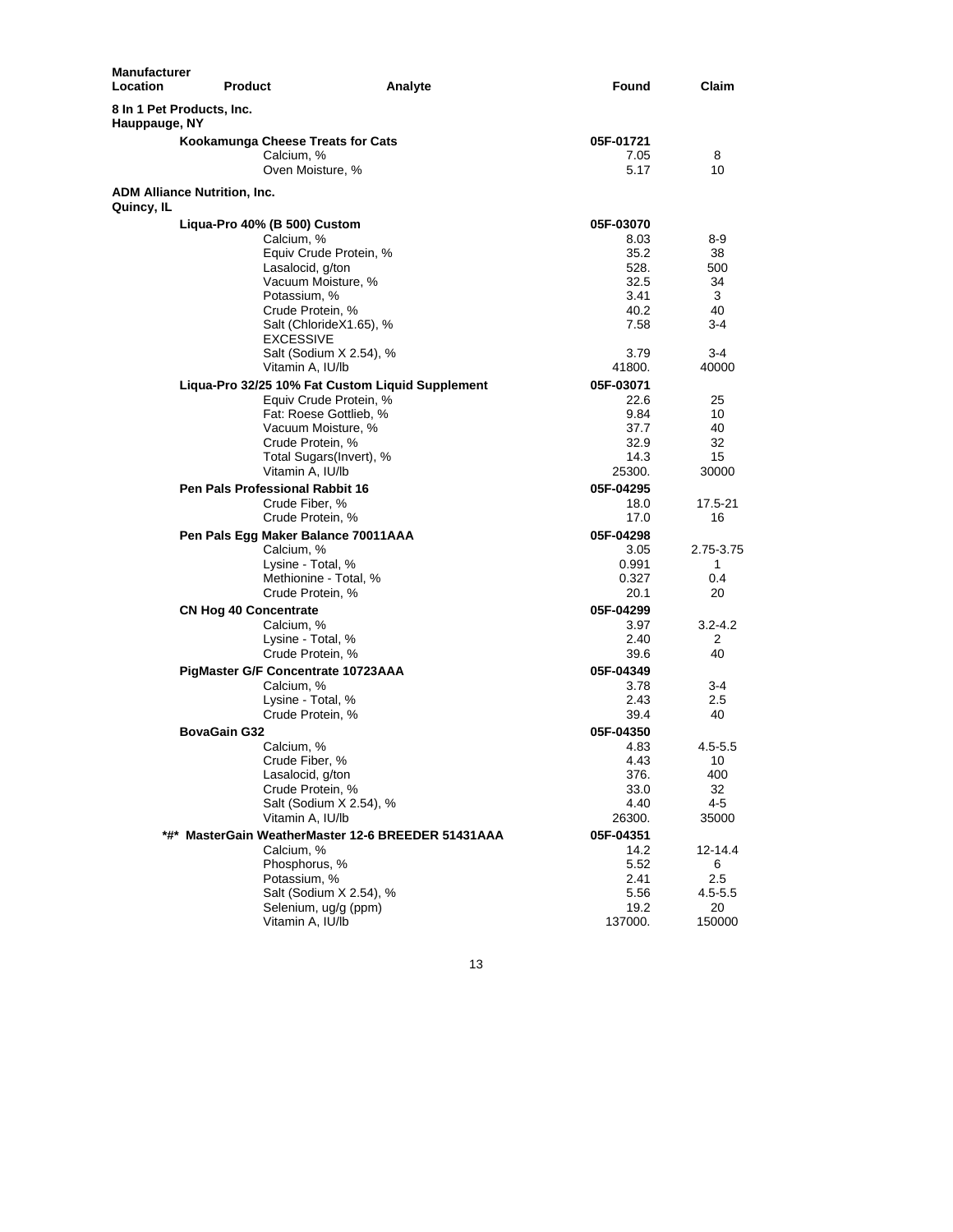| <b>Location</b><br>Found<br>Claim<br><b>Product</b><br>Analyte<br>05F-04353<br><b>Triple 12 Min-Plus Block</b><br>Calcium, %<br>11.5<br>11-13.2<br>Phosphorus, %<br>11.4<br>$12 \overline{ }$<br>Salt (Sodium X 2.54), %<br>12.9<br>11-13.2<br>Selenium, ug/g (ppm)<br>18.4<br>20<br>Vitamin A, IU/lb<br>152000.<br>100000<br>*#* Moorman's OptiCor Sheep Mineral 625CW<br>05F-04354<br>Calcium, %<br>13.1<br>13.2-15.8<br>Phosphorus, %<br>5.93<br>$\overline{7}$<br><b>DEFICIENT</b><br>11.3<br>Salt (ChlorideX1.65), %<br>23-27.5<br><b>DEFICIENT</b><br>Salt (Sodium X 2.54), %<br>27.2<br>23-27.5<br>33.7<br>36.3<br>Selenium, ug/g (ppm)<br>Vitamin A, IU/lb<br>87800.<br>120000<br>Momentum 15-25<br>05F-19769<br>Carbadox, g/ton<br>45.5<br>50<br>Crude Fat, %<br>5.38<br>5<br>Crude Protein, %<br>21.3<br>20<br><b>Advantech LTD.</b><br>Ft. Dodge, IA<br>Tech-O-Lyte<br>05F-03158<br>8.44<br>7.8<br>Potassium, %<br><b>AG Processing Inc</b><br>Omaha, NE<br>Soybean Meal 46.5%<br>05F-04431<br>8<br>Ash, %<br>6.28<br>Crude Protein, %<br>47.1<br>46.5<br>Soybean Meal 46.5% Protein<br>05F-06453<br>6.56<br>8<br>Ash, %<br>Crude Protein, %<br>46.6<br>46.5<br><b>AKPharma Inc.</b><br>Pleasantville, NJ<br>05F-21259<br><b>Cat Sip Real Milk</b><br>$1 - 5$<br>Crude Fat, %<br>0.90<br>Fat: Roese Gottlieb, %<br>0.90<br>Vacuum Moisture, %<br>90<br>89.9<br>Taurine - Total, %<br>0.004<br>0.005<br>Allied Foods Inc.<br>Atlanta, GA<br>05F-21323<br>Strongheart Dog & Puppy Food Chicken Flavor<br>78<br>Oven Moisture, %<br>76.9<br>Crude Protein, %<br>8.01<br>8<br>Alpharma<br><b>Chicago Heights, IL</b><br>Alpharma Aureo 10G<br>05F-04345<br>23<br>Crude Fiber, %<br>16.9<br>Chlortetracycline, g/lb<br>9.71<br>10<br>Crude Protein, %<br>10.8<br>8.5<br>05F-07132<br>Alpharma Aureo 10G<br>Crude Fiber, %<br>23<br>20.0<br>Chlortetracycline, g/lb<br>10<br>8.86<br>Crude Protein, %<br>11.0<br>8.5<br>Alpharma Animal Helath<br>Ft. Lee, NJ<br>Bovatec 68<br>05F-06099<br>Lasalocid, g/lb<br>65.1<br>68 | Manufacturer |  |  |  |
|--------------------------------------------------------------------------------------------------------------------------------------------------------------------------------------------------------------------------------------------------------------------------------------------------------------------------------------------------------------------------------------------------------------------------------------------------------------------------------------------------------------------------------------------------------------------------------------------------------------------------------------------------------------------------------------------------------------------------------------------------------------------------------------------------------------------------------------------------------------------------------------------------------------------------------------------------------------------------------------------------------------------------------------------------------------------------------------------------------------------------------------------------------------------------------------------------------------------------------------------------------------------------------------------------------------------------------------------------------------------------------------------------------------------------------------------------------------------------------------------------------------------------------------------------------------------------------------------------------------------------------------------------------------------------------------------------------------------------------------------------------------------------------------------------------------------------------------------------------------------------------------------------------------------------------------------------------------------------------------------------------------------------------|--------------|--|--|--|
|                                                                                                                                                                                                                                                                                                                                                                                                                                                                                                                                                                                                                                                                                                                                                                                                                                                                                                                                                                                                                                                                                                                                                                                                                                                                                                                                                                                                                                                                                                                                                                                                                                                                                                                                                                                                                                                                                                                                                                                                                                |              |  |  |  |
|                                                                                                                                                                                                                                                                                                                                                                                                                                                                                                                                                                                                                                                                                                                                                                                                                                                                                                                                                                                                                                                                                                                                                                                                                                                                                                                                                                                                                                                                                                                                                                                                                                                                                                                                                                                                                                                                                                                                                                                                                                |              |  |  |  |
|                                                                                                                                                                                                                                                                                                                                                                                                                                                                                                                                                                                                                                                                                                                                                                                                                                                                                                                                                                                                                                                                                                                                                                                                                                                                                                                                                                                                                                                                                                                                                                                                                                                                                                                                                                                                                                                                                                                                                                                                                                |              |  |  |  |
|                                                                                                                                                                                                                                                                                                                                                                                                                                                                                                                                                                                                                                                                                                                                                                                                                                                                                                                                                                                                                                                                                                                                                                                                                                                                                                                                                                                                                                                                                                                                                                                                                                                                                                                                                                                                                                                                                                                                                                                                                                |              |  |  |  |
|                                                                                                                                                                                                                                                                                                                                                                                                                                                                                                                                                                                                                                                                                                                                                                                                                                                                                                                                                                                                                                                                                                                                                                                                                                                                                                                                                                                                                                                                                                                                                                                                                                                                                                                                                                                                                                                                                                                                                                                                                                |              |  |  |  |
|                                                                                                                                                                                                                                                                                                                                                                                                                                                                                                                                                                                                                                                                                                                                                                                                                                                                                                                                                                                                                                                                                                                                                                                                                                                                                                                                                                                                                                                                                                                                                                                                                                                                                                                                                                                                                                                                                                                                                                                                                                |              |  |  |  |
|                                                                                                                                                                                                                                                                                                                                                                                                                                                                                                                                                                                                                                                                                                                                                                                                                                                                                                                                                                                                                                                                                                                                                                                                                                                                                                                                                                                                                                                                                                                                                                                                                                                                                                                                                                                                                                                                                                                                                                                                                                |              |  |  |  |
|                                                                                                                                                                                                                                                                                                                                                                                                                                                                                                                                                                                                                                                                                                                                                                                                                                                                                                                                                                                                                                                                                                                                                                                                                                                                                                                                                                                                                                                                                                                                                                                                                                                                                                                                                                                                                                                                                                                                                                                                                                |              |  |  |  |
|                                                                                                                                                                                                                                                                                                                                                                                                                                                                                                                                                                                                                                                                                                                                                                                                                                                                                                                                                                                                                                                                                                                                                                                                                                                                                                                                                                                                                                                                                                                                                                                                                                                                                                                                                                                                                                                                                                                                                                                                                                |              |  |  |  |
|                                                                                                                                                                                                                                                                                                                                                                                                                                                                                                                                                                                                                                                                                                                                                                                                                                                                                                                                                                                                                                                                                                                                                                                                                                                                                                                                                                                                                                                                                                                                                                                                                                                                                                                                                                                                                                                                                                                                                                                                                                |              |  |  |  |
|                                                                                                                                                                                                                                                                                                                                                                                                                                                                                                                                                                                                                                                                                                                                                                                                                                                                                                                                                                                                                                                                                                                                                                                                                                                                                                                                                                                                                                                                                                                                                                                                                                                                                                                                                                                                                                                                                                                                                                                                                                |              |  |  |  |
|                                                                                                                                                                                                                                                                                                                                                                                                                                                                                                                                                                                                                                                                                                                                                                                                                                                                                                                                                                                                                                                                                                                                                                                                                                                                                                                                                                                                                                                                                                                                                                                                                                                                                                                                                                                                                                                                                                                                                                                                                                |              |  |  |  |
|                                                                                                                                                                                                                                                                                                                                                                                                                                                                                                                                                                                                                                                                                                                                                                                                                                                                                                                                                                                                                                                                                                                                                                                                                                                                                                                                                                                                                                                                                                                                                                                                                                                                                                                                                                                                                                                                                                                                                                                                                                |              |  |  |  |
|                                                                                                                                                                                                                                                                                                                                                                                                                                                                                                                                                                                                                                                                                                                                                                                                                                                                                                                                                                                                                                                                                                                                                                                                                                                                                                                                                                                                                                                                                                                                                                                                                                                                                                                                                                                                                                                                                                                                                                                                                                |              |  |  |  |
|                                                                                                                                                                                                                                                                                                                                                                                                                                                                                                                                                                                                                                                                                                                                                                                                                                                                                                                                                                                                                                                                                                                                                                                                                                                                                                                                                                                                                                                                                                                                                                                                                                                                                                                                                                                                                                                                                                                                                                                                                                |              |  |  |  |
|                                                                                                                                                                                                                                                                                                                                                                                                                                                                                                                                                                                                                                                                                                                                                                                                                                                                                                                                                                                                                                                                                                                                                                                                                                                                                                                                                                                                                                                                                                                                                                                                                                                                                                                                                                                                                                                                                                                                                                                                                                |              |  |  |  |
|                                                                                                                                                                                                                                                                                                                                                                                                                                                                                                                                                                                                                                                                                                                                                                                                                                                                                                                                                                                                                                                                                                                                                                                                                                                                                                                                                                                                                                                                                                                                                                                                                                                                                                                                                                                                                                                                                                                                                                                                                                |              |  |  |  |
|                                                                                                                                                                                                                                                                                                                                                                                                                                                                                                                                                                                                                                                                                                                                                                                                                                                                                                                                                                                                                                                                                                                                                                                                                                                                                                                                                                                                                                                                                                                                                                                                                                                                                                                                                                                                                                                                                                                                                                                                                                |              |  |  |  |
|                                                                                                                                                                                                                                                                                                                                                                                                                                                                                                                                                                                                                                                                                                                                                                                                                                                                                                                                                                                                                                                                                                                                                                                                                                                                                                                                                                                                                                                                                                                                                                                                                                                                                                                                                                                                                                                                                                                                                                                                                                |              |  |  |  |
|                                                                                                                                                                                                                                                                                                                                                                                                                                                                                                                                                                                                                                                                                                                                                                                                                                                                                                                                                                                                                                                                                                                                                                                                                                                                                                                                                                                                                                                                                                                                                                                                                                                                                                                                                                                                                                                                                                                                                                                                                                |              |  |  |  |
|                                                                                                                                                                                                                                                                                                                                                                                                                                                                                                                                                                                                                                                                                                                                                                                                                                                                                                                                                                                                                                                                                                                                                                                                                                                                                                                                                                                                                                                                                                                                                                                                                                                                                                                                                                                                                                                                                                                                                                                                                                |              |  |  |  |
|                                                                                                                                                                                                                                                                                                                                                                                                                                                                                                                                                                                                                                                                                                                                                                                                                                                                                                                                                                                                                                                                                                                                                                                                                                                                                                                                                                                                                                                                                                                                                                                                                                                                                                                                                                                                                                                                                                                                                                                                                                |              |  |  |  |
|                                                                                                                                                                                                                                                                                                                                                                                                                                                                                                                                                                                                                                                                                                                                                                                                                                                                                                                                                                                                                                                                                                                                                                                                                                                                                                                                                                                                                                                                                                                                                                                                                                                                                                                                                                                                                                                                                                                                                                                                                                |              |  |  |  |
|                                                                                                                                                                                                                                                                                                                                                                                                                                                                                                                                                                                                                                                                                                                                                                                                                                                                                                                                                                                                                                                                                                                                                                                                                                                                                                                                                                                                                                                                                                                                                                                                                                                                                                                                                                                                                                                                                                                                                                                                                                |              |  |  |  |
|                                                                                                                                                                                                                                                                                                                                                                                                                                                                                                                                                                                                                                                                                                                                                                                                                                                                                                                                                                                                                                                                                                                                                                                                                                                                                                                                                                                                                                                                                                                                                                                                                                                                                                                                                                                                                                                                                                                                                                                                                                |              |  |  |  |
|                                                                                                                                                                                                                                                                                                                                                                                                                                                                                                                                                                                                                                                                                                                                                                                                                                                                                                                                                                                                                                                                                                                                                                                                                                                                                                                                                                                                                                                                                                                                                                                                                                                                                                                                                                                                                                                                                                                                                                                                                                |              |  |  |  |
|                                                                                                                                                                                                                                                                                                                                                                                                                                                                                                                                                                                                                                                                                                                                                                                                                                                                                                                                                                                                                                                                                                                                                                                                                                                                                                                                                                                                                                                                                                                                                                                                                                                                                                                                                                                                                                                                                                                                                                                                                                |              |  |  |  |
|                                                                                                                                                                                                                                                                                                                                                                                                                                                                                                                                                                                                                                                                                                                                                                                                                                                                                                                                                                                                                                                                                                                                                                                                                                                                                                                                                                                                                                                                                                                                                                                                                                                                                                                                                                                                                                                                                                                                                                                                                                |              |  |  |  |
|                                                                                                                                                                                                                                                                                                                                                                                                                                                                                                                                                                                                                                                                                                                                                                                                                                                                                                                                                                                                                                                                                                                                                                                                                                                                                                                                                                                                                                                                                                                                                                                                                                                                                                                                                                                                                                                                                                                                                                                                                                |              |  |  |  |
|                                                                                                                                                                                                                                                                                                                                                                                                                                                                                                                                                                                                                                                                                                                                                                                                                                                                                                                                                                                                                                                                                                                                                                                                                                                                                                                                                                                                                                                                                                                                                                                                                                                                                                                                                                                                                                                                                                                                                                                                                                |              |  |  |  |
|                                                                                                                                                                                                                                                                                                                                                                                                                                                                                                                                                                                                                                                                                                                                                                                                                                                                                                                                                                                                                                                                                                                                                                                                                                                                                                                                                                                                                                                                                                                                                                                                                                                                                                                                                                                                                                                                                                                                                                                                                                |              |  |  |  |
|                                                                                                                                                                                                                                                                                                                                                                                                                                                                                                                                                                                                                                                                                                                                                                                                                                                                                                                                                                                                                                                                                                                                                                                                                                                                                                                                                                                                                                                                                                                                                                                                                                                                                                                                                                                                                                                                                                                                                                                                                                |              |  |  |  |
|                                                                                                                                                                                                                                                                                                                                                                                                                                                                                                                                                                                                                                                                                                                                                                                                                                                                                                                                                                                                                                                                                                                                                                                                                                                                                                                                                                                                                                                                                                                                                                                                                                                                                                                                                                                                                                                                                                                                                                                                                                |              |  |  |  |
|                                                                                                                                                                                                                                                                                                                                                                                                                                                                                                                                                                                                                                                                                                                                                                                                                                                                                                                                                                                                                                                                                                                                                                                                                                                                                                                                                                                                                                                                                                                                                                                                                                                                                                                                                                                                                                                                                                                                                                                                                                |              |  |  |  |
|                                                                                                                                                                                                                                                                                                                                                                                                                                                                                                                                                                                                                                                                                                                                                                                                                                                                                                                                                                                                                                                                                                                                                                                                                                                                                                                                                                                                                                                                                                                                                                                                                                                                                                                                                                                                                                                                                                                                                                                                                                |              |  |  |  |
|                                                                                                                                                                                                                                                                                                                                                                                                                                                                                                                                                                                                                                                                                                                                                                                                                                                                                                                                                                                                                                                                                                                                                                                                                                                                                                                                                                                                                                                                                                                                                                                                                                                                                                                                                                                                                                                                                                                                                                                                                                |              |  |  |  |
|                                                                                                                                                                                                                                                                                                                                                                                                                                                                                                                                                                                                                                                                                                                                                                                                                                                                                                                                                                                                                                                                                                                                                                                                                                                                                                                                                                                                                                                                                                                                                                                                                                                                                                                                                                                                                                                                                                                                                                                                                                |              |  |  |  |
|                                                                                                                                                                                                                                                                                                                                                                                                                                                                                                                                                                                                                                                                                                                                                                                                                                                                                                                                                                                                                                                                                                                                                                                                                                                                                                                                                                                                                                                                                                                                                                                                                                                                                                                                                                                                                                                                                                                                                                                                                                |              |  |  |  |
|                                                                                                                                                                                                                                                                                                                                                                                                                                                                                                                                                                                                                                                                                                                                                                                                                                                                                                                                                                                                                                                                                                                                                                                                                                                                                                                                                                                                                                                                                                                                                                                                                                                                                                                                                                                                                                                                                                                                                                                                                                |              |  |  |  |
|                                                                                                                                                                                                                                                                                                                                                                                                                                                                                                                                                                                                                                                                                                                                                                                                                                                                                                                                                                                                                                                                                                                                                                                                                                                                                                                                                                                                                                                                                                                                                                                                                                                                                                                                                                                                                                                                                                                                                                                                                                |              |  |  |  |
|                                                                                                                                                                                                                                                                                                                                                                                                                                                                                                                                                                                                                                                                                                                                                                                                                                                                                                                                                                                                                                                                                                                                                                                                                                                                                                                                                                                                                                                                                                                                                                                                                                                                                                                                                                                                                                                                                                                                                                                                                                |              |  |  |  |
|                                                                                                                                                                                                                                                                                                                                                                                                                                                                                                                                                                                                                                                                                                                                                                                                                                                                                                                                                                                                                                                                                                                                                                                                                                                                                                                                                                                                                                                                                                                                                                                                                                                                                                                                                                                                                                                                                                                                                                                                                                |              |  |  |  |
|                                                                                                                                                                                                                                                                                                                                                                                                                                                                                                                                                                                                                                                                                                                                                                                                                                                                                                                                                                                                                                                                                                                                                                                                                                                                                                                                                                                                                                                                                                                                                                                                                                                                                                                                                                                                                                                                                                                                                                                                                                |              |  |  |  |
|                                                                                                                                                                                                                                                                                                                                                                                                                                                                                                                                                                                                                                                                                                                                                                                                                                                                                                                                                                                                                                                                                                                                                                                                                                                                                                                                                                                                                                                                                                                                                                                                                                                                                                                                                                                                                                                                                                                                                                                                                                |              |  |  |  |
|                                                                                                                                                                                                                                                                                                                                                                                                                                                                                                                                                                                                                                                                                                                                                                                                                                                                                                                                                                                                                                                                                                                                                                                                                                                                                                                                                                                                                                                                                                                                                                                                                                                                                                                                                                                                                                                                                                                                                                                                                                |              |  |  |  |
|                                                                                                                                                                                                                                                                                                                                                                                                                                                                                                                                                                                                                                                                                                                                                                                                                                                                                                                                                                                                                                                                                                                                                                                                                                                                                                                                                                                                                                                                                                                                                                                                                                                                                                                                                                                                                                                                                                                                                                                                                                |              |  |  |  |
|                                                                                                                                                                                                                                                                                                                                                                                                                                                                                                                                                                                                                                                                                                                                                                                                                                                                                                                                                                                                                                                                                                                                                                                                                                                                                                                                                                                                                                                                                                                                                                                                                                                                                                                                                                                                                                                                                                                                                                                                                                |              |  |  |  |
|                                                                                                                                                                                                                                                                                                                                                                                                                                                                                                                                                                                                                                                                                                                                                                                                                                                                                                                                                                                                                                                                                                                                                                                                                                                                                                                                                                                                                                                                                                                                                                                                                                                                                                                                                                                                                                                                                                                                                                                                                                |              |  |  |  |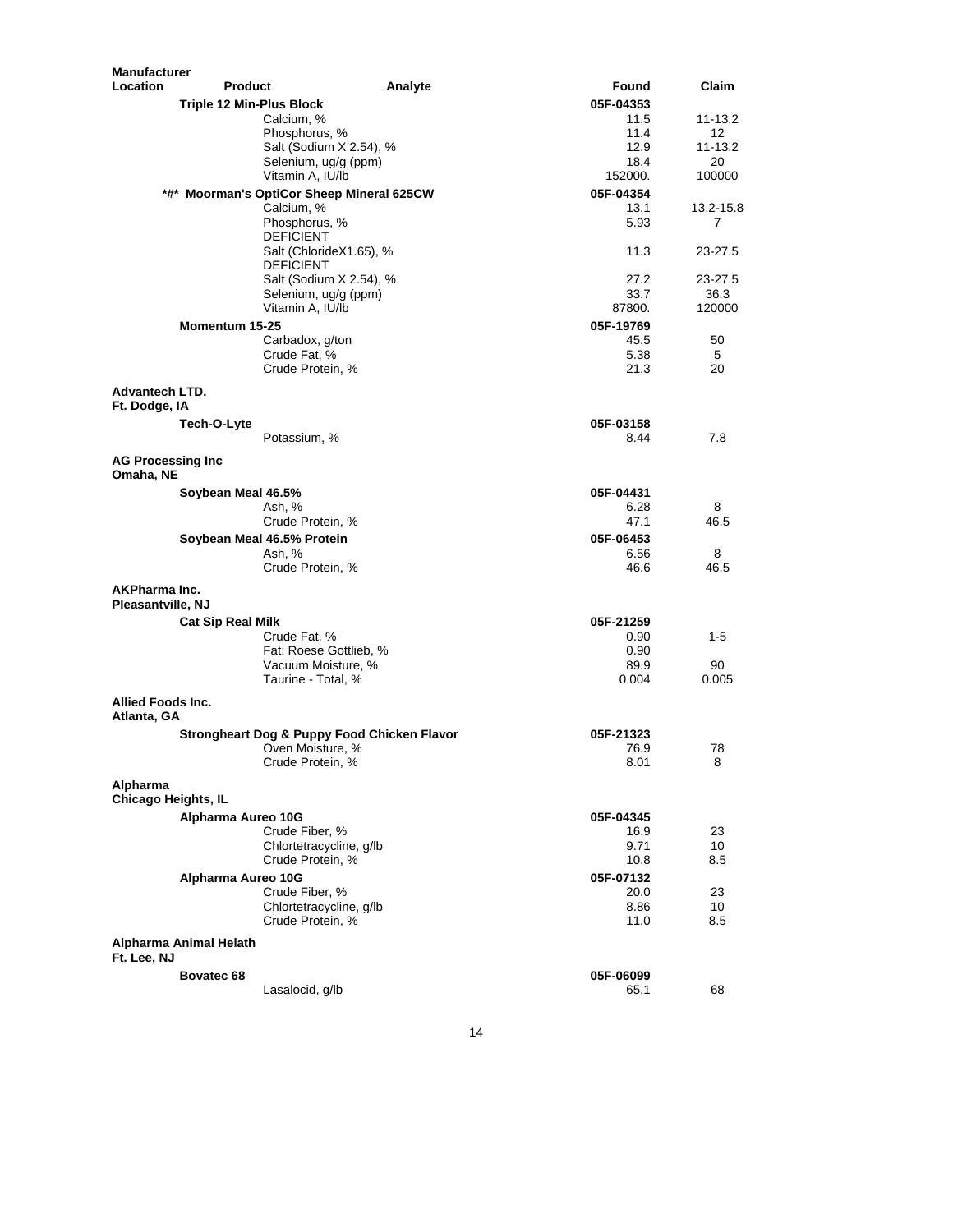| Manufacturer<br>Location                         | <b>Product</b>                                                      | Found<br>Analyte  | Claim   |
|--------------------------------------------------|---------------------------------------------------------------------|-------------------|---------|
| Alpharma Inc<br>Fort Lee, NJ                     |                                                                     |                   |         |
|                                                  | Aureomycin 50 Granular Chlortetracycline<br>Chlortetracycline, g/lb | 05F-05435<br>50.6 | 50      |
|                                                  | Aureomycin 90<br>Chlortetracycline, g/lb                            | 05F-06098<br>93.0 | 90      |
| <b>Als Feed Service</b><br>Canistota, SD         |                                                                     |                   |         |
|                                                  | <b>Custom Feed For Jeff Schrader</b>                                | 05F-07131         |         |
|                                                  | Tylosin, g/ton                                                      | 47.1              | 39.04   |
| <b>American Plant Food</b><br>Galena Park, TX    |                                                                     |                   |         |
|                                                  | <b>Ammonium Sulfate</b>                                             | 05F-05111         |         |
|                                                  | Equiv Crude Protein, %                                              | 131.              | 131.25  |
|                                                  | Total Nitrogen, %                                                   | 21.2              | 21      |
|                                                  | Sulfur, %                                                           | 24.4              | 24      |
| APC, Inc.<br>Ankeny, IA                          |                                                                     |                   |         |
|                                                  | <b>Lifeline Calf Nutritional Colostrum Supplement</b>               | 05F-09083         |         |
|                                                  | Crude Protein, %                                                    | 45.6              | 40      |
|                                                  | Sodium, %                                                           | 1.18              | $0 - 3$ |
| <b>Arco Dehydrating Company</b><br>Lake Park, IA |                                                                     |                   |         |
|                                                  | Arco 17% Alfalfa Pellets                                            | 05F-04296         |         |
|                                                  | Crude Fiber, %                                                      | 23.6              | 30      |
|                                                  | Crude Protein, %                                                    | 20.7              | 17      |
|                                                  | *#* Dehydrated Alfalfa Pellets                                      | 05F-07304         |         |
|                                                  | Crude Fiber, %                                                      | 28.9              | 30      |
|                                                  | Crude Protein, %<br><b>DEFICIENT</b>                                | 16.1              | 17      |
|                                                  | <b>ARCO Dehydrated Alfalfa Pellets</b>                              | 05F-07641         |         |
|                                                  | Crude Fiber, %                                                      | 22.2              | 30      |
|                                                  | Crude Protein, %                                                    | 21.1              | 17      |
|                                                  | Alfalfa Meal 17%                                                    | 05F-08421         |         |
|                                                  | Crude Fiber, %                                                      | 26.2              | 30      |
| <b>Babers Vis-Vita Sales</b>                     | Crude Protein, %                                                    | 18.9              | 17      |
| Sioux City, IA                                   |                                                                     |                   |         |
|                                                  | Hogs - Poultry & Calf VIS-VITA                                      | 05F-06450         |         |
|                                                  | Chlortetracycline, g/ton                                            | 183.              | 200     |
|                                                  | Crude Protein, %                                                    | 30.4              | 29      |
|                                                  | Vitamin A, IU/lb                                                    | 53500.            | 30000   |
|                                                  | 60% Fish Meal                                                       | 05F-07549         |         |
|                                                  | Crude Fat, %                                                        | 9.78              | 6.5     |
|                                                  | Crude Protein, %                                                    | 61.2              | 60      |
|                                                  | 85% Blood Meal                                                      | 05F-09832         |         |
|                                                  | Crude Protein, %                                                    | 90.9              | 85      |
| <b>Baltzell Ag Products</b><br>Omaha, Ne         |                                                                     |                   |         |
|                                                  | Urea Feed 46%N                                                      | 05F-05110         |         |
|                                                  | Ash, %                                                              | 0.08              | 1       |
|                                                  | Equiv Crude Protein, %                                              | 288.              | 287     |
|                                                  | Total Nitrogen, %                                                   | 46.5              | 46      |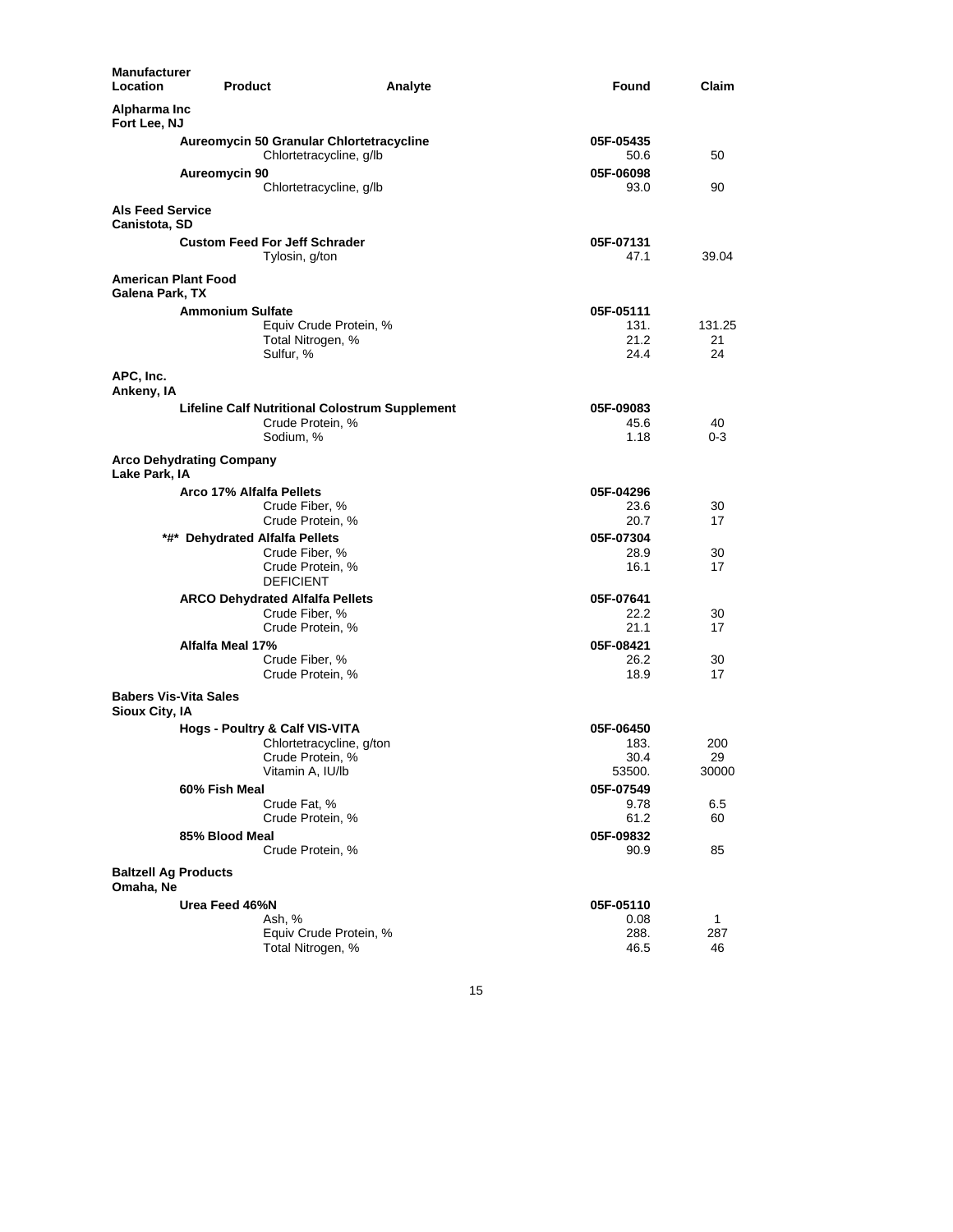| <b>Manufacturer</b><br>Location<br><b>Product</b>    | Analyte                                             | Found     | Claim |
|------------------------------------------------------|-----------------------------------------------------|-----------|-------|
| <b>Barnes Hay &amp; Feed Company</b><br>Gayville, SD |                                                     |           |       |
| <b>Bulk Alfalfa Pellets</b>                          |                                                     | 05F-19113 |       |
|                                                      | Crude Fiber, %                                      | 31.9      | 30    |
|                                                      | Crude Protein, %                                    | 18.8      | 15    |
|                                                      | <b>Suncured Bulk Alfalfa Meal</b>                   | 05F-19114 |       |
|                                                      | Crude Fiber, %                                      | 31.9      | 30    |
|                                                      | Crude Protein, %                                    | 18.2      | 15    |
| <b>C &amp; S Products Company</b><br>Fort Dodge, IA  |                                                     |           |       |
|                                                      | <b>Peanut Delight Suet Dough</b>                    | 05F-05258 |       |
|                                                      | Crude Fat, %                                        | 30.1      | 20    |
|                                                      | Crude Protein, %                                    | 12.0      | 10    |
| <b>Cabelas</b><br>Sidney, NE                         |                                                     |           |       |
|                                                      | <b>Cabela's Energy Supplement for Sporting Dogs</b> | 05F-21282 |       |
|                                                      | Crude Fat, %                                        | 13.9      | 15    |
|                                                      | Oven Moisture, %                                    | 7.94      | 12    |
|                                                      | Crude Protein, %                                    | 21.4      | 20    |
| Cargill<br>Minneapolis, Mn                           |                                                     |           |       |
|                                                      | 32% Protein Solvent Extracted Sunflower Meal        | 05F-02195 |       |
|                                                      | Crude Fiber, %                                      | 18.0      | 21    |
|                                                      | Crude Protein, %                                    | 32.0      | 32    |
| Cargill<br>Sioux City, IA                            |                                                     |           |       |
| Soybean Meal                                         |                                                     | 05F-04814 |       |
|                                                      | Crude Fat, %                                        | 0.74      | 0.5   |
|                                                      | Crude Protein, %                                    | 46.3      | 46.5  |
| <b>Cargill Animal Nutrition</b><br>Minneapolis, MN   |                                                     |           |       |
| <b>Sweet Stuff</b>                                   |                                                     | 05F-00685 |       |
|                                                      | Crude Fiber, %                                      | 9.27      | 13    |
|                                                      | Crude Protein, %                                    | 12.4      | 12    |
| *#* Alfalfa Cubes                                    |                                                     | 05F-00687 |       |
|                                                      | Crude Fiber, %                                      | 27.2      | 30    |
|                                                      | Oven Moisture, %                                    | 9.28      | 12    |
|                                                      | Crude Protein, %<br><b>DEFICIENT</b>                | 13.6      | 15    |
|                                                      | <b>Whitestone Starter Essential</b>                 | 05F-04396 |       |
|                                                      | Crude Protein, %                                    | 18.0      | 18    |
| <b>Sweet Stuff (NR)</b>                              |                                                     | 05F-07550 |       |
|                                                      | Crude Fiber, %                                      | 7.86      | 13    |
|                                                      | Crude Protein, %                                    | 13.1      | 12    |
|                                                      | *#* Alfalfa Cubes Ontario Dehy                      | 05F-21276 |       |
|                                                      | Crude Fiber, %                                      | 30.6      | 30    |
|                                                      | Oven Moisture, %<br>Crude Protein, %                | 6.64      | 12    |
|                                                      | <b>DEFICIENT</b>                                    | 14.1      | 15    |
| <b>Cargill Inc</b><br>Sioux City, IA                 |                                                     |           |       |
| Soybean Meal 46.5%                                   |                                                     | 05F-06447 |       |
|                                                      | Crude Protein, %                                    | 46.6      | 46.5  |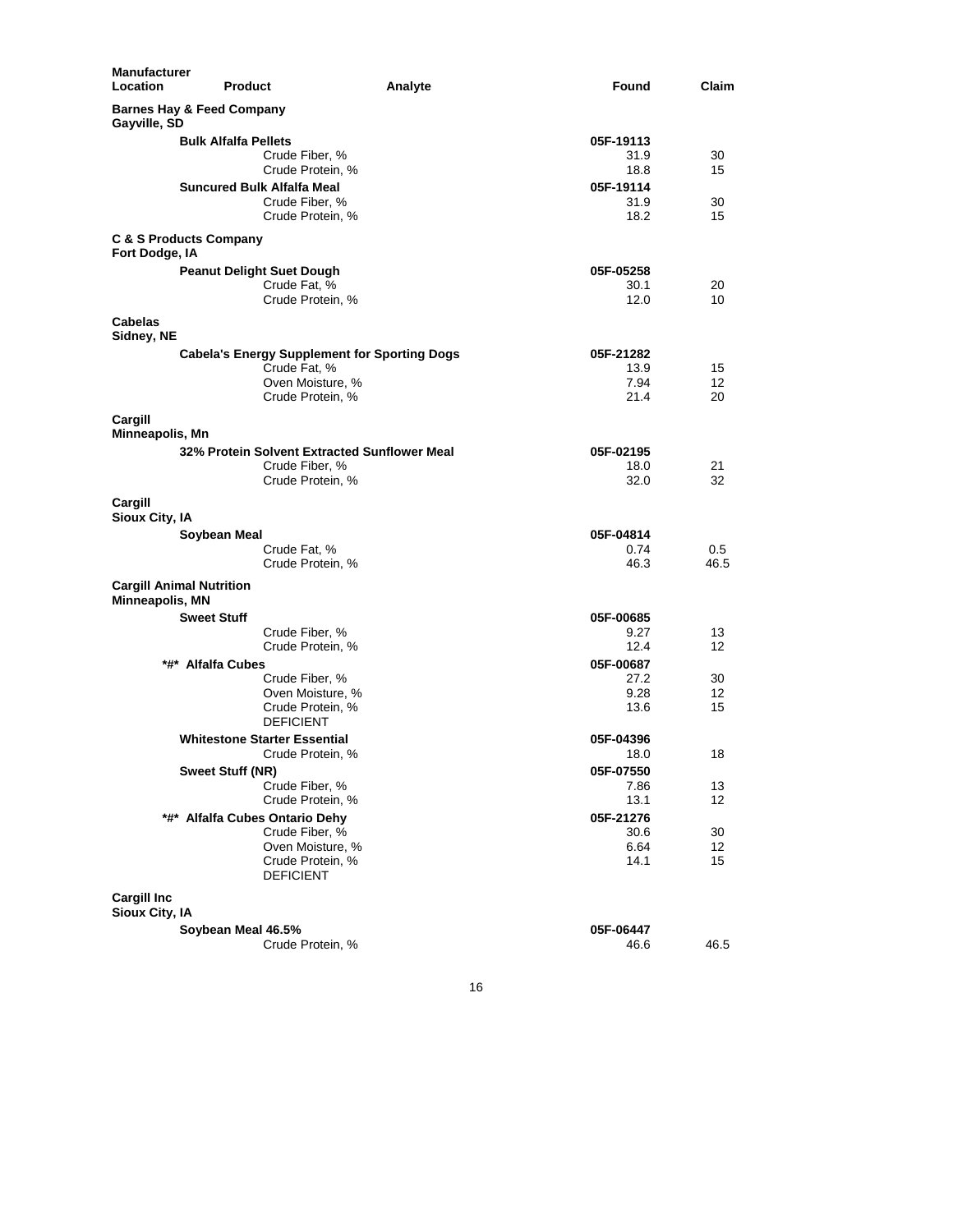| <b>Manufacturer</b><br>Location                        | <b>Product</b>                                             | Analyte                  | Found             | Claim          |
|--------------------------------------------------------|------------------------------------------------------------|--------------------------|-------------------|----------------|
| <b>Castlewood Farmers Elevator</b><br>Castlewood, SD   |                                                            |                          |                   |                |
|                                                        | <b>Lactating Cow Ration Custom Feed</b><br>Monensin, g/ton |                          | 05F-10124<br>81.2 | 80             |
| <b>Central Bi-Products</b><br><b>Redwood Falls, MN</b> |                                                            |                          |                   |                |
|                                                        | <b>Gro Mor Hydrolyzed Poultry Feathers</b>                 |                          | 05F-06107         |                |
|                                                        | Ash. %                                                     |                          | 2.18              | 6              |
|                                                        | Crude Protein, %                                           |                          | 83.9              | 80             |
|                                                        | <b>Gro-Mor Hydrolyzed Poultry Feathers</b>                 |                          | 05F-06927         |                |
|                                                        | Ash, %<br>Crude Protein, %                                 |                          | 2.06<br>85.5      | 6<br>80        |
|                                                        |                                                            |                          |                   |                |
| <b>Central Farmers Coop</b><br><b>Montrose, SD</b>     |                                                            |                          |                   |                |
|                                                        | <b>Stage 1 Prime Pork Custom Mix</b>                       |                          | 05F-09833         |                |
|                                                        |                                                            | Chlortetracycline, g/ton | 406.              | 397            |
|                                                        | <b>Stage 2 Prime Pork Custom Mix</b>                       |                          | 05F-09834         |                |
|                                                        |                                                            | Chlortetracycline, g/ton | 409.              | 398            |
| <b>CHS Nutrition</b><br>Dickinson, ND                  |                                                            |                          |                   |                |
| *#* Calf Glo DQ                                        |                                                            |                          | 05F-16289         |                |
|                                                        |                                                            | Acid Detergent Fiber, %  | 6.53              | 7              |
|                                                        | Decoquinate, %                                             |                          | 0.00245           | 0.005          |
|                                                        | <b>DEFICIENT</b><br>Crude Protein, %                       |                          | 14.9              | 18             |
|                                                        | <b>DEFICIENT</b>                                           |                          |                   |                |
| <b>CHS Nutrition</b>                                   |                                                            |                          |                   |                |
| <b>Sioux Falls, SD</b>                                 |                                                            |                          |                   |                |
|                                                        | *#* Country Calf 18DC                                      |                          | 05F-05432         |                |
|                                                        |                                                            | Acid Detergent Fiber, %  | 4.57              | $\overline{7}$ |
|                                                        | Decoquinate, g/ton                                         |                          | 38.3              | 46             |
|                                                        | Crude Protein, %                                           |                          | 16.9              | 18             |
|                                                        | <b>DEFICIENT</b>                                           |                          |                   |                |
| Six-N-One                                              | Calcium, %                                                 |                          | 05F-05433<br>3.87 | $3.5 - 4.5$    |
|                                                        | Lysine - Total, %                                          |                          | 2.77              | 2.75           |
|                                                        | Crude Protein, %                                           |                          | 38.3              | 38             |
|                                                        | *#* 15-10 Cattle Mineral                                   |                          | 05F-05434         |                |
|                                                        | Calcium, %                                                 |                          | 13.8              | 14.6-17.5      |
|                                                        | Magnesium, %                                               |                          | 2.97              | 3              |
|                                                        | Phosphorus, %                                              |                          | 8.79              | 10.1           |
|                                                        | DEFICIENT                                                  | Salt (ChlorideX1.65), %  | 6.80              |                |
|                                                        | <b>EXCESSIVE</b>                                           |                          |                   | 3.15-4.15      |
|                                                        | <b>EXCESSIVE</b>                                           | Salt (Sodium X 2.54), %  | 7.51              | 3.15-4.15      |
|                                                        | <b>Triple 12 Cattle Mineral</b>                            |                          | 05F-05436         |                |
|                                                        | Calcium, %                                                 |                          | 11.4              | 11.3-13.55     |
|                                                        | Magnesium, %                                               |                          | 3.27              | 3.1            |
|                                                        | Phosphorus, %                                              |                          | 11.6              | 12.1           |
|                                                        | Vitamin A, IU/lb                                           | Salt (Sodium X 2.54), %  | 13.2<br>207000.   | 10.85-13       |
|                                                        |                                                            |                          |                   | 250000         |
|                                                        | <b>Country Horse</b><br>Crude Protein, %                   |                          | 05F-05437<br>12.5 | 12             |
|                                                        |                                                            |                          |                   |                |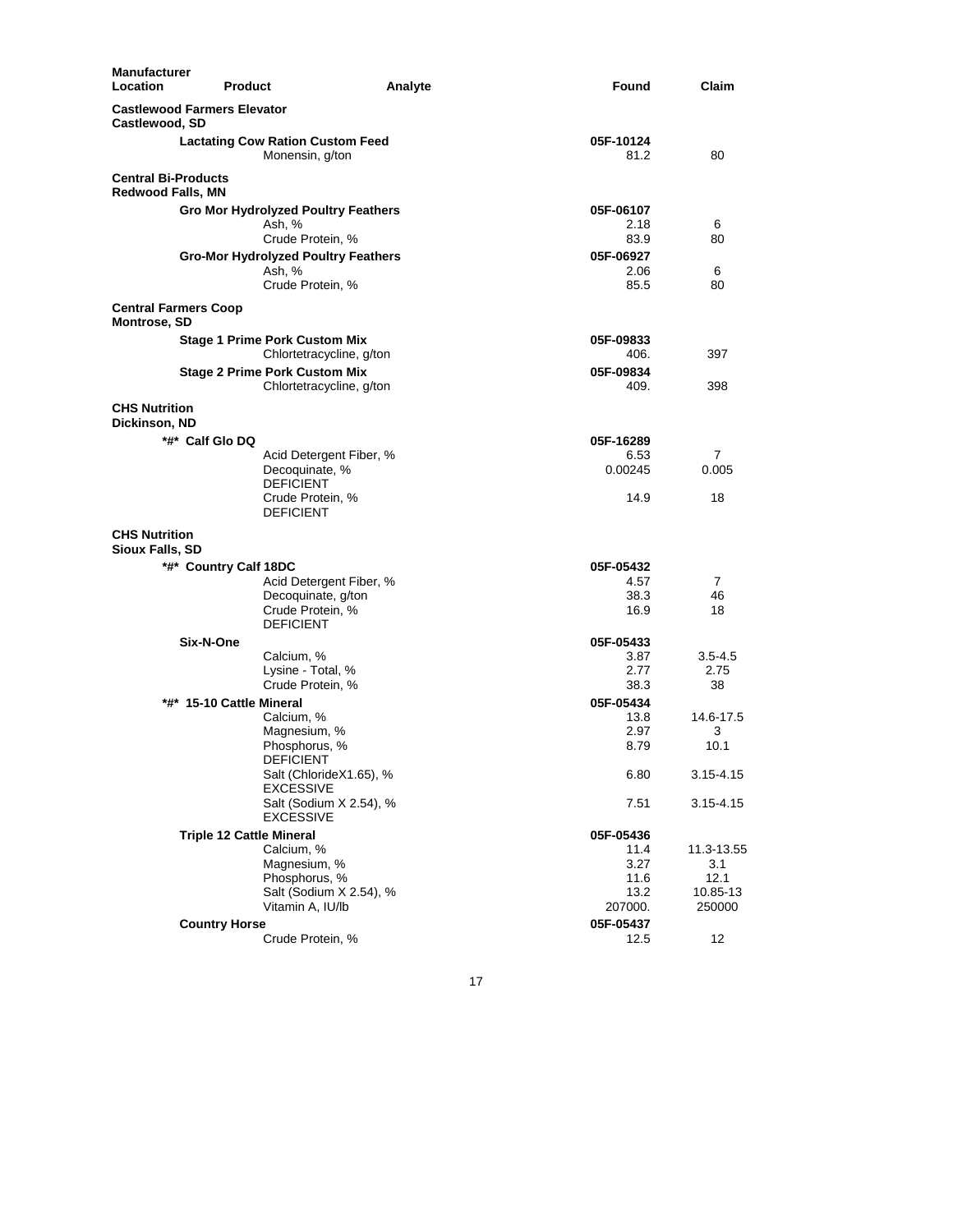| <b>Manufacturer</b> |                                      |                         |                   |                          |
|---------------------|--------------------------------------|-------------------------|-------------------|--------------------------|
| Location            | <b>Product</b>                       | Analyte                 | Found             | Claim                    |
|                     | Beef Grower 38-13 R300 Medicated     |                         | 05F-07537         |                          |
|                     | Calcium, %                           |                         | 4.34              | 4-5                      |
|                     | Crude Fiber, %                       |                         | 8.46              | 15                       |
|                     |                                      | Equiv Crude Protein, %  | 12.4              | 13                       |
|                     | Monensin, g/ton                      |                         | 296.              | 300                      |
|                     | Crude Protein, %                     |                         | 37.3              | 38                       |
|                     |                                      | Salt (Sodium X 2.54), % | 3.54              | $3.5 - 4.5$              |
|                     | Vitamin A, IU/lb                     |                         | 32900.            | 40000                    |
|                     | <b>Country Choice Chick Grower A</b> |                         | 05F-07539         |                          |
|                     | Amprolium, %                         |                         | 0.0090            | 0.0095                   |
|                     | Lysine - Total, %                    | Methionine - Total, %   | 0.603             | 0.6                      |
|                     | Crude Protein, %                     |                         | 0.369<br>16.8     | 0.28<br>16               |
|                     |                                      |                         |                   |                          |
|                     | <b>Koxy Krumbles</b>                 |                         | 05F-07540         |                          |
|                     | Amprolium, g/ton<br>Crude Fiber, %   |                         | 10500.<br>11.5    | 11362<br>12 <sup>°</sup> |
|                     | Crude Protein, %                     |                         | 13.3              | 11.75                    |
|                     | Six-N-One                            |                         | 05F-07541         |                          |
|                     | Calcium, %                           |                         | 4.16              | $3.5 - 4.5$              |
|                     | Crude Protein, %                     |                         | 37.6              | 38                       |
|                     |                                      |                         |                   |                          |
|                     | <b>Country Lamb Creep B27.2</b>      | Equiv Crude Protein, %  | 05F-07646<br>2.84 | 2                        |
|                     | Lasalocid, g/ton                     |                         | 31.1              | 27.2                     |
|                     | Crude Protein, %                     |                         | 15.8              | 14.3                     |
|                     | <b>Lamb Grower Complete B30</b>      |                         | 05F-10233         |                          |
|                     | Crude Fiber, %                       |                         | 11.9              | 13                       |
|                     |                                      | Equiv Crude Protein, %  | 1.73              | 1.8                      |
|                     | Lasalocid, g/ton                     |                         | 31.9              | 30                       |
|                     | Crude Protein, %                     |                         | 16.6              | 16.5                     |
|                     | 44% Soybean Meal Solvent Extracted   |                         | 05F-10234         |                          |
|                     | Ash, %                               |                         | 6.20              | 8                        |
|                     | Crude Protein, %                     |                         | 43.0              | 44                       |
|                     | Soybean Meal Solvent Dehulled        |                         | 05F-14537         |                          |
|                     | Ash, %                               |                         | 6.04              | 8                        |
|                     | Crude Protein, %                     |                         | 46.8              | 46.5                     |
|                     | <b>DeKade Krumbles</b>               |                         | 05F-14538         |                          |
|                     | Crude Fiber, %                       |                         | 10.7              | 21                       |
|                     | Decoquinate, %                       |                         | 0.122             | 0.1251                   |
|                     | Crude Protein, %                     |                         | 12.2              | 11                       |
|                     | <b>Hi Mag Mineral</b>                |                         | 05F-14539         |                          |
|                     | Calcium, %                           |                         | 11.0              | 11.2-13.4                |
|                     | Magnesium, %                         |                         | 10.5              | 10                       |
|                     | Phosphorus, %                        |                         | 6.09              | 6.1                      |
|                     |                                      | Salt (Sodium X 2.54), % | 15.7              | 12.15-14.55              |
|                     |                                      | Selenium, ug/g (ppm)    | 21.5              | 17.5                     |
|                     | Vitamin A, IU/lb                     |                         | 275000.           | 250000                   |
|                     | *#* Beef Grower 38N                  |                         | 05F-14541         |                          |
|                     | Calcium, %                           |                         | 4.20              | 4-5                      |
|                     | Crude Fiber, %                       |                         | 9.75              | 15                       |
|                     | Crude Protein, %                     |                         | 35.3              | 38                       |
|                     | <b>DEFICIENT</b>                     |                         |                   |                          |
|                     |                                      | Salt (Sodium X 2.54), % | 3.36              | 3.35-4.35                |
|                     |                                      | Selenium, ug/g (ppm)    | 4.89              | 5.35                     |
|                     | Vitamin A, IU/lb<br><b>DEFICIENT</b> |                         | 24700.            | 40000                    |
|                     |                                      |                         |                   |                          |
|                     | <b>Calf Creep</b>                    |                         | 05F-14542         |                          |
|                     | Crude Fiber, %                       |                         | 13.2              | 18                       |
|                     | Crude Protein, %                     |                         | 15.8              | 15                       |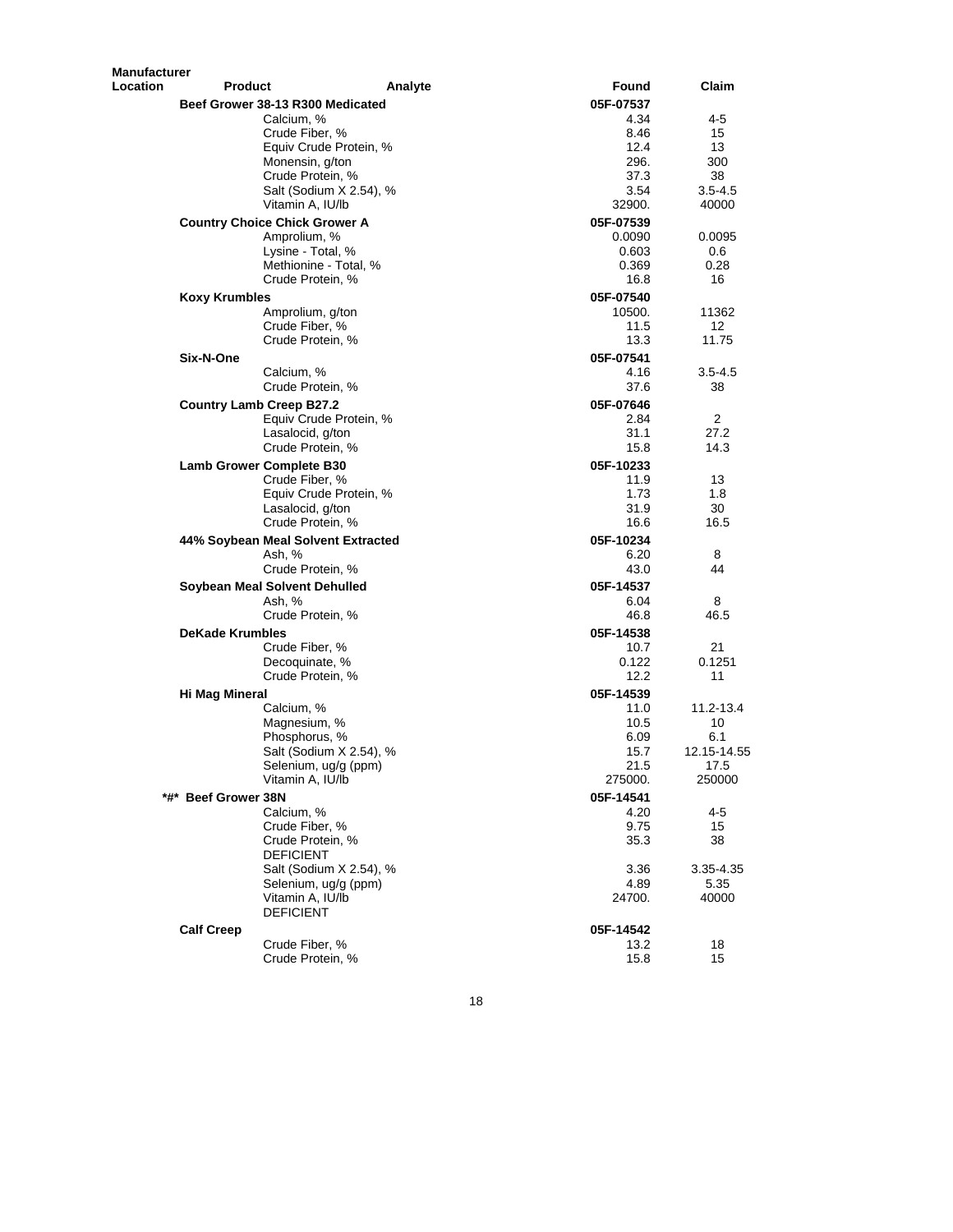| <b>Manufacturer</b>  |                                   |                                                                       |                   |              |
|----------------------|-----------------------------------|-----------------------------------------------------------------------|-------------------|--------------|
| Location             | <b>Product</b>                    |                                                                       | Analyte<br>Found  | Claim        |
|                      | <b>Calf Creep R68</b>             |                                                                       | 05F-15051         |              |
|                      |                                   | Crude Fiber, %                                                        | 13.6              | 18           |
|                      |                                   | Monensin, g/ton                                                       | 57.8              | 68           |
|                      |                                   | Crude Protein, %                                                      | 15.3              | 15           |
|                      |                                   | Pierre 12-6 Cattle Mineral CTC5600                                    | 05F-15052         |              |
|                      |                                   | Calcium, %                                                            | 12.3<br>5700.     | 12-14.25     |
|                      |                                   | Chlortetracycline, g/ton<br>Phosphorus, %                             | 5.90              | 5600<br>6.05 |
|                      |                                   | Salt (Sodium X 2.54), %                                               | 21.9              | 17.5-21      |
|                      |                                   | Vitamin A, IU/lb                                                      | 272000.           | 250000       |
|                      |                                   | <b>Distillers Grain Blender Mineral</b>                               | 05F-15053         |              |
|                      |                                   | Calcium, %                                                            | 25.2              | 23.25-27.75  |
|                      |                                   | Salt (Sodium X 2.54), %                                               | 6.98              | $5.5 - 6.5$  |
|                      |                                   | Vitamin A, IU/lb                                                      | 241000.           | 250000       |
|                      | *#* AS700 2G                      |                                                                       | 05F-15054         |              |
|                      |                                   | Chlortetracycline, g/lb                                               | 1.29              | 2            |
|                      |                                   | <b>DEFICIENT</b>                                                      |                   |              |
|                      |                                   | Sulfamethazine, %                                                     | 0.393             | 0.44         |
|                      | *#* 12-6 Cattle Mineral Plus      |                                                                       | 05F-16288         |              |
|                      |                                   | Calcium, %                                                            | 14.6              | 12-14        |
|                      |                                   | Magnesium, %                                                          | 2.69              | 2.75         |
|                      |                                   | Phosphorus, %<br><b>DEFICIENT</b>                                     | 5.32              | 6            |
|                      |                                   | Salt (Sodium X 2.54), %                                               | 16.0              | 17.5-21      |
|                      |                                   | Selenium, ug/g (ppm)                                                  | 32.8              | 35           |
|                      |                                   | Vitamin A, IU/lb                                                      | 339000.           | 250000       |
|                      | <b>CK Processing Company</b>      |                                                                       |                   |              |
| <b>Muscatine, IA</b> |                                   |                                                                       |                   |              |
|                      | <b>Econolass</b>                  |                                                                       | 05F-01583         |              |
|                      |                                   | Crude Fiber, %                                                        | 17.0              | 20           |
|                      |                                   | Crude Protein, %                                                      | 8.42              | 6            |
|                      |                                   | Total Sugars(Invert), %                                               | 33.9              | 38           |
|                      | <b>Econolass</b>                  |                                                                       | 05F-01731         |              |
|                      |                                   | Crude Fiber, %                                                        | 16.8              | 20           |
|                      |                                   | Crude Protein, %                                                      | 8.26              | 6            |
|                      |                                   | Total Sugars(Invert), %                                               | 33.6              | 38           |
|                      | <b>Econolass</b>                  |                                                                       | 05F-14540         |              |
|                      |                                   | Crude Fiber, %                                                        | 18.6              | 20           |
|                      |                                   | Crude Protein, %                                                      | 8.26              | 6            |
|                      |                                   | Total Sugars(Invert), %                                               | 35.0              | 38           |
|                      | *#* Econolass                     |                                                                       | 05F-19768         |              |
|                      |                                   | Crude Fiber, %                                                        | 19.8              | 20           |
|                      |                                   | Crude Protein, %                                                      | 8.88              | 6<br>38      |
|                      |                                   | Total Sugars(Invert), %<br><b>DEFICIENT</b>                           | 31.2              |              |
| Colton, SD           | <b>Colton Farmers Elevator</b>    |                                                                       |                   |              |
|                      |                                   |                                                                       |                   |              |
|                      |                                   | <b>Custom Mix Swine Feed Troy Gearets</b><br>Chlortetracycline, g/ton | 05F-04433<br>200. | 200.6        |
|                      |                                   | <b>Custom Mix Swine Feed Troy Gearets</b>                             | 05F-04434         |              |
|                      |                                   | Chlortetracycline, g/ton                                              | 198.              | 200.6        |
|                      |                                   |                                                                       |                   |              |
|                      | <b>Consolidated Blenders Inc.</b> |                                                                       |                   |              |
| Hastings, NE         |                                   |                                                                       |                   |              |
|                      | *#* Alfalfa Pellets               |                                                                       | 05F-04347         |              |
|                      |                                   | Crude Fiber, %                                                        | 25.1              | 32           |
|                      |                                   | Crude Protein, %<br><b>DEFICIENT</b>                                  | 15.7              | 17           |
|                      |                                   |                                                                       |                   |              |
|                      | Alfalfa Meal                      |                                                                       | 05F-04348         |              |
|                      |                                   | Crude Fiber, %<br>Crude Protein, %                                    | 25.2<br>16.8      | 32<br>17     |
|                      |                                   |                                                                       |                   |              |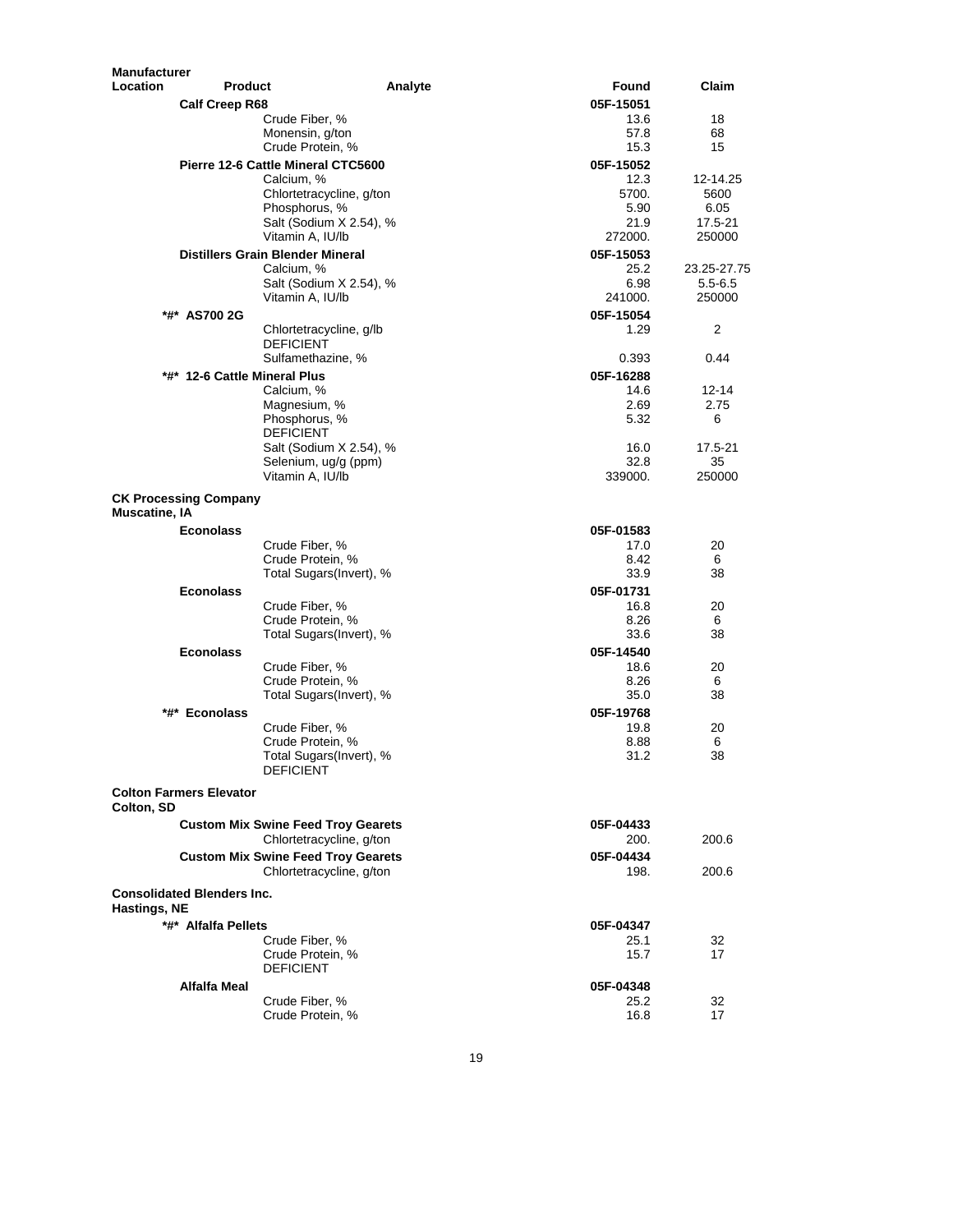| <b>Manufacturer</b>                       |                                      |                                           |         |                   |         |
|-------------------------------------------|--------------------------------------|-------------------------------------------|---------|-------------------|---------|
| <b>Location</b>                           | <b>Product</b>                       |                                           | Analyte | Found             | Claim   |
|                                           | <b>Dehydrated Alfalfa</b>            |                                           |         | 05F-07553         |         |
|                                           |                                      | Crude Fiber, %                            |         | 27.3              | 32      |
|                                           |                                      | Crude Protein, %                          |         | 16.6              | 17      |
|                                           | <b>Dehydrated Alfalfa</b>            |                                           |         | 05F-08142         |         |
|                                           |                                      | Crude Fiber, %                            |         | 24.8              | 32      |
|                                           |                                      | Crude Protein, %                          |         | 17.0              | 17      |
| Sioux City, IA                            | <b>Consumer Supply Corp</b>          |                                           |         |                   |         |
|                                           | <b>Endust Flav. Soyoil</b>           |                                           |         | 05F-08183         |         |
|                                           |                                      | Crude Fat. %                              |         | 104.              | 99      |
| <b>Consumers Supply</b><br>Sioux City, IA |                                      |                                           |         |                   |         |
|                                           | Pennchlor S 2+2                      |                                           |         | 05F-02198         |         |
|                                           |                                      | Crude Fiber, %                            |         | 5.91              | 15      |
|                                           |                                      | Chlortetracycline, mg/lb                  |         | 1940.             | 2000    |
|                                           |                                      | Crude Protein, %                          |         | 10.6              | 5       |
|                                           |                                      | Sulfamethazine, mg/lb                     |         | 1810.             | 2000    |
|                                           | Cocci-Med 10x                        |                                           |         | 05F-04344         |         |
|                                           |                                      | Crude Fiber, %                            |         | 5.28              | 18      |
|                                           |                                      | Decoquinate, mg/lb                        |         | 2420.             | 2271    |
|                                           | <b>CTC 20</b>                        |                                           |         | 05F-04346         |         |
|                                           |                                      | Crude Fiber, %                            |         | 4.74              | 15      |
|                                           |                                      | Chlortetracycline, g/lb                   |         | 20.4              | 20      |
|                                           |                                      | <b>Whole Menhad EN Fishmeal</b>           |         | 05F-04398         |         |
|                                           |                                      | Fat: Acid Hydrolysis, %                   |         | 12.6              | 6       |
|                                           |                                      | Crude Protein, %                          |         | 58.8              | 60      |
|                                           | Pennchlor S 2+2                      |                                           |         | 05F-05296         |         |
|                                           |                                      | Crude Fiber, %                            |         | 6.10              | 15      |
|                                           |                                      | Chlortetracycline, mg/lb                  |         | 1760.             | 2000    |
|                                           |                                      | Crude Protein, %                          |         | 10.1              | 5       |
|                                           |                                      | Sulfamethazine, mg/lb                     |         | 1880.             | 2000    |
|                                           | Mecadox 2.5                          |                                           |         | 05F-05439         |         |
|                                           |                                      | Calcium, %                                |         | 18.2              | 17.5-21 |
|                                           |                                      | Carbodox, g/lb                            |         | 2.38              | 2.5     |
|                                           | <b>Terramycin OTC 10</b>             |                                           |         | 05F-05618         |         |
|                                           |                                      | Crude Fiber, %                            |         | 5.62              | 15      |
|                                           |                                      | Oxytetracycline, g/lb<br>Crude Protein, % |         | 9.52<br>9.99      | 10<br>5 |
|                                           |                                      |                                           |         |                   |         |
|                                           | CTC4 Type B                          | Crude Fiber, %                            |         | 05F-05693<br>5.40 |         |
|                                           |                                      | Chlortetracycline, g/lb                   |         | 3.64              | 15<br>4 |
|                                           |                                      | <b>Ground Steamed Oat Groats</b>          |         | 05F-06934         |         |
|                                           |                                      | Crude Fat, %                              |         | 6.02              | 5       |
|                                           |                                      | Crude Protein, %                          |         | 14.2              | 14      |
|                                           |                                      | <b>CTC 4 Type B Medicated Pellets</b>     |         | 05F-09328         |         |
|                                           |                                      | Crude Fiber, %                            |         | 5.94              | 15      |
|                                           |                                      | Chlortetracycline, g/lb                   |         | 3.67              | 4       |
|                                           | <b>Corn Gluten Meal</b>              |                                           |         | 05F-09841         |         |
|                                           |                                      | Crude Protein, %                          |         | 61.6              | 60      |
|                                           | <b>Consumers Supply Dist Company</b> |                                           |         |                   |         |
| Sioux City, IA                            |                                      |                                           |         |                   |         |
|                                           | CTC <sub>4</sub>                     |                                           |         | 05F-01586         |         |
|                                           |                                      | Crude Fiber, %                            |         | 5.12              | 15      |
|                                           |                                      | Chlortetracycline, g/lb                   |         | 3.34              | 4       |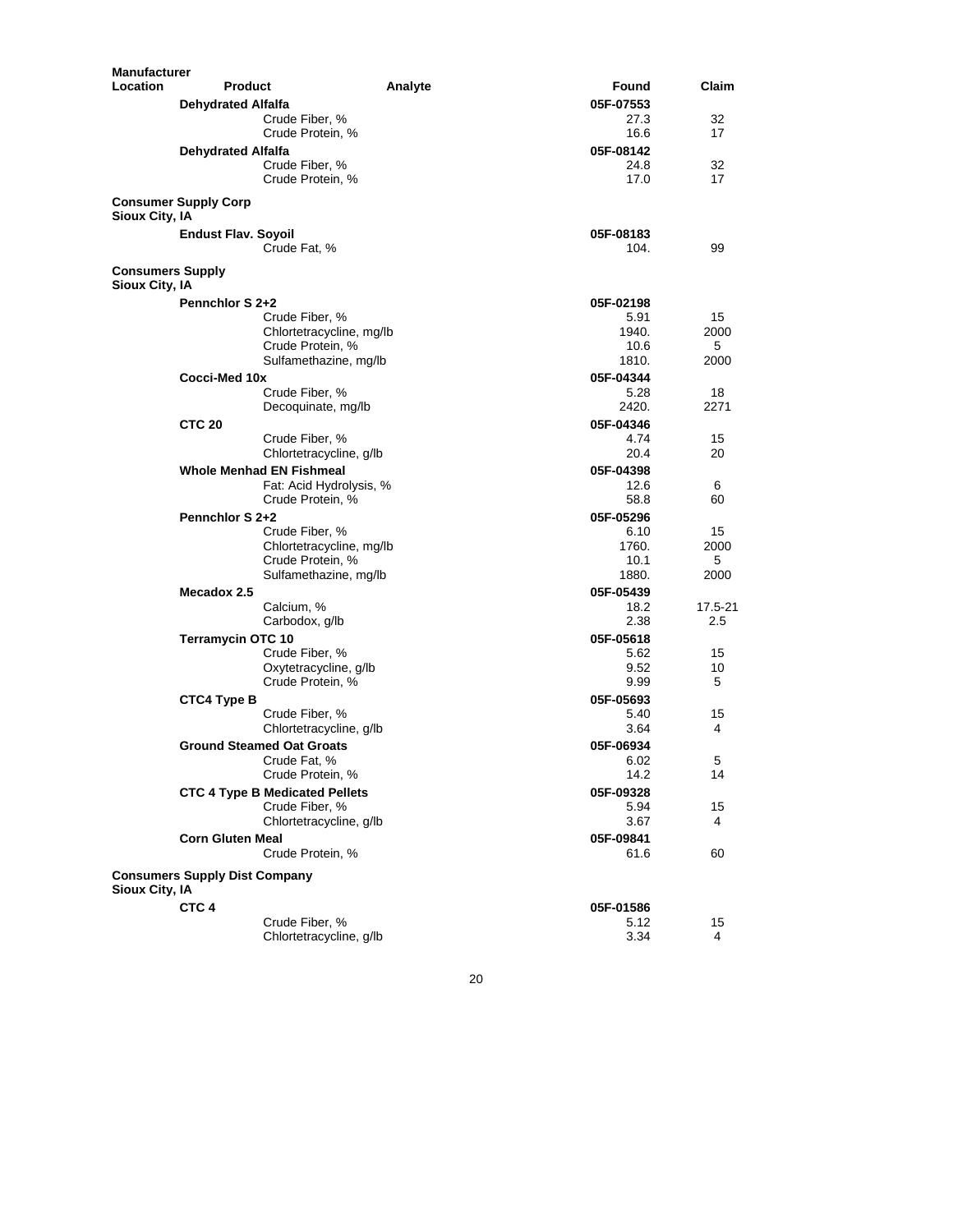| <b>Manufacturer</b>                     |                                            |         |              |              |
|-----------------------------------------|--------------------------------------------|---------|--------------|--------------|
| Location                                | <b>Product</b>                             | Analyte | Found        | Claim        |
|                                         | <b>Terramycin OTC 4</b>                    |         | 05F-01587    |              |
|                                         | Crude Fiber, %                             |         | 4.26         | 15           |
|                                         | Oxytetracycline, g/lb                      |         | 3.83         | 4            |
|                                         | Crude Protein, %                           |         | 7.77         | 5            |
|                                         | Pork Meat & Bone Meal                      |         | 05F-01727    |              |
|                                         | Calcium, %<br>Crude Fat, %                 |         | 8.10<br>14.0 | 8.4-8.8<br>6 |
|                                         | Phosphorus, %                              |         | 4.07         | 4            |
|                                         | Crude Protein, %                           |         | 53.4         | 50           |
|                                         | *#* Wheat Midds                            |         | 05F-07611    |              |
|                                         | Crude Fiber, %                             |         | 10.9         | 9.5          |
|                                         | <b>EXCESSIVE</b>                           |         |              |              |
|                                         | Crude Protein, %                           |         | 16.8         | 14           |
|                                         | Low Temp Menhaden Fish Meal                |         | 05F-07617    |              |
|                                         | Crude Fat, %                               |         | 10.9         | 6            |
|                                         | Crude Protein, %                           |         | 66.6         | 60           |
|                                         | Menhaden Fish Meal 60%                     |         | 05F-07618    |              |
|                                         | Crude Fat, %                               |         | 9.14         | 6            |
|                                         | Crude Protein, %                           |         | 60.0         | 60           |
|                                         | <b>Sweet Dairy Whey</b>                    |         | 05F-07642    |              |
|                                         | Ash. %                                     |         | 7.94<br>0.57 | 9            |
|                                         | Fat: Roese Gottlieb, %<br>Crude Protein, % |         | 12.6         | 0.5<br>11    |
|                                         | <b>Pork Blood Meal</b>                     |         | 05F-10041    |              |
|                                         | Crude Protein, %                           |         | 88.7         | 80           |
|                                         | Low Temp Menhaden Fish Meal                |         | 05F-10042    |              |
|                                         | Crude Fat, %                               |         | 8.82         | 6            |
|                                         | Crude Protein, %                           |         | 66.1         | 60           |
|                                         | <b>Pork Meat and Bone Meal</b>             |         | 05F-10043    |              |
|                                         | Calcium, %                                 |         | 8.59         | 8.4-8.8      |
|                                         | Crude Fat, %                               |         | 13.0         | 6            |
|                                         | Phosphorus, %                              |         | 4.26         | 4            |
|                                         | Crude Protein, %                           |         | 53.7         | 50           |
| Brentwood, MO                           | <b>Country Acres Feed Co.</b>              |         |              |              |
|                                         | <b>Country Acres Cat Food</b>              |         | 05F-05600    |              |
|                                         | Fat: Acid Hydrolysis, %                    |         | 10.7         | 9            |
|                                         | Oven Moisture, %                           |         | 8.11         | 12           |
|                                         | Crude Protein, %                           |         | 29.6         | 30           |
|                                         | Taurine - Total. %                         |         | 0.086        | 0.1          |
| <b>Country Pride Coop</b><br>Winner, SD |                                            |         |              |              |
|                                         | Soybean Meal 46.5% Protein                 |         | 05F-04397    |              |
|                                         | Ash, %                                     |         | 5.82         | 8            |
|                                         | Crude Protein, %                           |         | 46.9         | 46.5         |
| <b>CSD Nutrition</b><br>Sioux City, IA  |                                            |         |              |              |
|                                         | 20% AN Block                               |         | 05F-06434    |              |
|                                         | Crude Protein, %                           |         | 21.4         | 20           |
|                                         | Salt (Sodium X 2.54), %                    |         | 18.2         | 14.25-17     |
|                                         | Vitamin A, IU/lb                           |         | 63800.       | 20000        |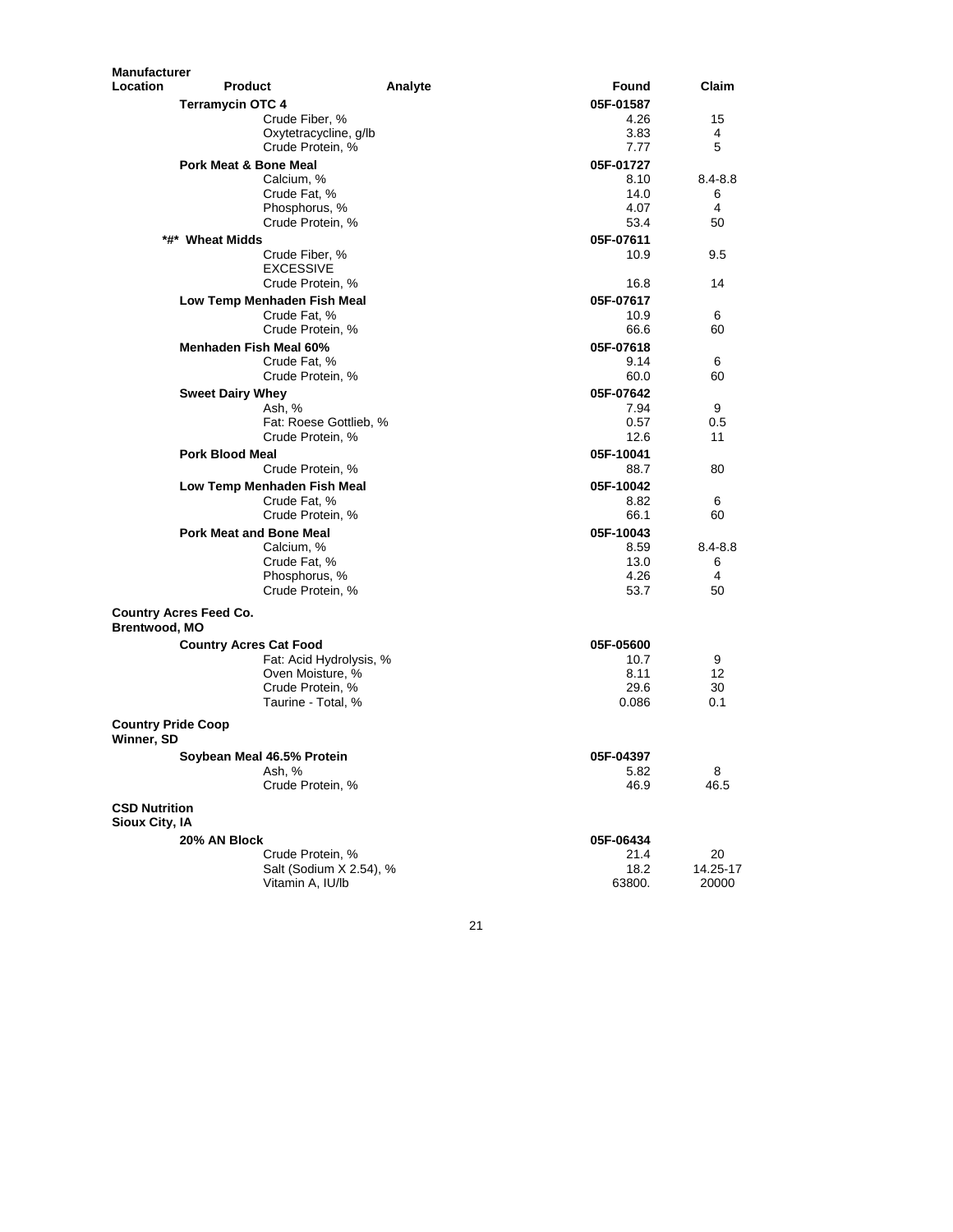| Dailey Feed Inc.<br>Albion, NE<br><b>Corn Gluten Feed</b><br>05F-05690<br>Ash, %<br>5.10<br>8<br>Crude Fiber, %<br>0.32<br>18<br>Oven Moisture, %<br>13.1<br>16<br>17.6<br>Crude Protein, %<br>15<br>Sulfur, %<br>0.349<br><b>Dairy Farmer of America</b><br>Kansas City, MO<br><b>Sweet Dairy Whey</b><br>05F-04399<br>Ash, %<br>7.82<br>9<br>Crude Protein, %<br>12.8<br>11<br><b>Dakota Commodities</b><br>Scotland, SD<br><b>Corn Distillers Dry Grain with Solubles</b><br>05F-05324<br>Crude Fiber, %<br>7.03<br>12<br>Crude Fat, %<br>9.61<br>10<br>Oven Moisture, %<br>8.00<br>12.5<br>Crude Protein, %<br>26.6<br>26<br>Sulfur, %<br>0.857<br><b>Dakota Gold Marketing</b><br>Scotland, SD<br><b>Corn Distillers Dry Grains with Solubles</b><br>05F-04432<br>Crude Fiber, %<br>7.60<br>12<br>Crude Fat, %<br>9.89<br>10<br>Oven Moisture, %<br>8.43<br>12.5<br>Crude Protein, %<br>25.5<br>26<br>Sulfur, %<br>0.734<br>0.9<br><b>Corn Distillers Dry Grains with Solubles</b><br>05F-05558<br>Crude Fiber, %<br>6.87<br>12<br>Crude Fat, %<br>9.75<br>10<br>Oven Moisture, %<br>8.09<br>12.5<br>Crude Protein, %<br>26.7<br>26<br>Sulfur, %<br>0.805<br>0.9<br>*#* Corn Distillers Dry Grains with Solubles<br>05F-10298<br>Crude Fiber, %<br>7.04<br>12<br>8.51<br>Crude Fat, %<br>10<br><b>DEFICIENT</b><br>Fat: Roese Gottlieb, %<br>7.47<br>10<br><b>DEFICIENT</b><br>Oven Moisture, %<br>9.81<br>12.5<br>Crude Protein, %<br>24.8<br>26<br><b>DEFICIENT</b><br>Sulfur, %<br>0.842<br>0.9<br>Dakota Gold Marketing<br>Sioux Falls, SD<br><b>Corn Distillers Dried Grains with Solubles</b><br>05F-05327<br>Crude Fiber, %<br>7.64<br>12<br>Crude Fat, %<br>9.38<br>10<br>Oven Moisture, %<br>8.07<br>12.5<br>Crude Protein, %<br>26.4<br>26<br>Sulfur, %<br>0.753<br>0.9<br><b>Corn Distillers Dry Grains with Solubles</b><br>05F-05328<br>Crude Fiber, %<br>6.79<br>12<br>Crude Fat, %<br>9.84<br>10<br>Oven Moisture, %<br>7.69<br>12.5<br>Crude Protein, %<br>27.2<br>26<br>Sulfur, %<br>0.788 | <b>Manufacturer</b><br>Location | <b>Product</b><br>Analyte | Found | Claim |
|------------------------------------------------------------------------------------------------------------------------------------------------------------------------------------------------------------------------------------------------------------------------------------------------------------------------------------------------------------------------------------------------------------------------------------------------------------------------------------------------------------------------------------------------------------------------------------------------------------------------------------------------------------------------------------------------------------------------------------------------------------------------------------------------------------------------------------------------------------------------------------------------------------------------------------------------------------------------------------------------------------------------------------------------------------------------------------------------------------------------------------------------------------------------------------------------------------------------------------------------------------------------------------------------------------------------------------------------------------------------------------------------------------------------------------------------------------------------------------------------------------------------------------------------------------------------------------------------------------------------------------------------------------------------------------------------------------------------------------------------------------------------------------------------------------------------------------------------------------------------------------------------------------------------------------------------------------------------------------------------------------------|---------------------------------|---------------------------|-------|-------|
|                                                                                                                                                                                                                                                                                                                                                                                                                                                                                                                                                                                                                                                                                                                                                                                                                                                                                                                                                                                                                                                                                                                                                                                                                                                                                                                                                                                                                                                                                                                                                                                                                                                                                                                                                                                                                                                                                                                                                                                                                  |                                 |                           |       |       |
|                                                                                                                                                                                                                                                                                                                                                                                                                                                                                                                                                                                                                                                                                                                                                                                                                                                                                                                                                                                                                                                                                                                                                                                                                                                                                                                                                                                                                                                                                                                                                                                                                                                                                                                                                                                                                                                                                                                                                                                                                  |                                 |                           |       |       |
|                                                                                                                                                                                                                                                                                                                                                                                                                                                                                                                                                                                                                                                                                                                                                                                                                                                                                                                                                                                                                                                                                                                                                                                                                                                                                                                                                                                                                                                                                                                                                                                                                                                                                                                                                                                                                                                                                                                                                                                                                  |                                 |                           |       |       |
|                                                                                                                                                                                                                                                                                                                                                                                                                                                                                                                                                                                                                                                                                                                                                                                                                                                                                                                                                                                                                                                                                                                                                                                                                                                                                                                                                                                                                                                                                                                                                                                                                                                                                                                                                                                                                                                                                                                                                                                                                  |                                 |                           |       |       |
|                                                                                                                                                                                                                                                                                                                                                                                                                                                                                                                                                                                                                                                                                                                                                                                                                                                                                                                                                                                                                                                                                                                                                                                                                                                                                                                                                                                                                                                                                                                                                                                                                                                                                                                                                                                                                                                                                                                                                                                                                  |                                 |                           |       |       |
|                                                                                                                                                                                                                                                                                                                                                                                                                                                                                                                                                                                                                                                                                                                                                                                                                                                                                                                                                                                                                                                                                                                                                                                                                                                                                                                                                                                                                                                                                                                                                                                                                                                                                                                                                                                                                                                                                                                                                                                                                  |                                 |                           |       |       |
|                                                                                                                                                                                                                                                                                                                                                                                                                                                                                                                                                                                                                                                                                                                                                                                                                                                                                                                                                                                                                                                                                                                                                                                                                                                                                                                                                                                                                                                                                                                                                                                                                                                                                                                                                                                                                                                                                                                                                                                                                  |                                 |                           |       |       |
|                                                                                                                                                                                                                                                                                                                                                                                                                                                                                                                                                                                                                                                                                                                                                                                                                                                                                                                                                                                                                                                                                                                                                                                                                                                                                                                                                                                                                                                                                                                                                                                                                                                                                                                                                                                                                                                                                                                                                                                                                  |                                 |                           |       |       |
|                                                                                                                                                                                                                                                                                                                                                                                                                                                                                                                                                                                                                                                                                                                                                                                                                                                                                                                                                                                                                                                                                                                                                                                                                                                                                                                                                                                                                                                                                                                                                                                                                                                                                                                                                                                                                                                                                                                                                                                                                  |                                 |                           |       |       |
|                                                                                                                                                                                                                                                                                                                                                                                                                                                                                                                                                                                                                                                                                                                                                                                                                                                                                                                                                                                                                                                                                                                                                                                                                                                                                                                                                                                                                                                                                                                                                                                                                                                                                                                                                                                                                                                                                                                                                                                                                  |                                 |                           |       |       |
|                                                                                                                                                                                                                                                                                                                                                                                                                                                                                                                                                                                                                                                                                                                                                                                                                                                                                                                                                                                                                                                                                                                                                                                                                                                                                                                                                                                                                                                                                                                                                                                                                                                                                                                                                                                                                                                                                                                                                                                                                  |                                 |                           |       |       |
|                                                                                                                                                                                                                                                                                                                                                                                                                                                                                                                                                                                                                                                                                                                                                                                                                                                                                                                                                                                                                                                                                                                                                                                                                                                                                                                                                                                                                                                                                                                                                                                                                                                                                                                                                                                                                                                                                                                                                                                                                  |                                 |                           |       |       |
|                                                                                                                                                                                                                                                                                                                                                                                                                                                                                                                                                                                                                                                                                                                                                                                                                                                                                                                                                                                                                                                                                                                                                                                                                                                                                                                                                                                                                                                                                                                                                                                                                                                                                                                                                                                                                                                                                                                                                                                                                  |                                 |                           |       |       |
|                                                                                                                                                                                                                                                                                                                                                                                                                                                                                                                                                                                                                                                                                                                                                                                                                                                                                                                                                                                                                                                                                                                                                                                                                                                                                                                                                                                                                                                                                                                                                                                                                                                                                                                                                                                                                                                                                                                                                                                                                  |                                 |                           |       |       |
|                                                                                                                                                                                                                                                                                                                                                                                                                                                                                                                                                                                                                                                                                                                                                                                                                                                                                                                                                                                                                                                                                                                                                                                                                                                                                                                                                                                                                                                                                                                                                                                                                                                                                                                                                                                                                                                                                                                                                                                                                  |                                 |                           |       |       |
|                                                                                                                                                                                                                                                                                                                                                                                                                                                                                                                                                                                                                                                                                                                                                                                                                                                                                                                                                                                                                                                                                                                                                                                                                                                                                                                                                                                                                                                                                                                                                                                                                                                                                                                                                                                                                                                                                                                                                                                                                  |                                 |                           |       |       |
|                                                                                                                                                                                                                                                                                                                                                                                                                                                                                                                                                                                                                                                                                                                                                                                                                                                                                                                                                                                                                                                                                                                                                                                                                                                                                                                                                                                                                                                                                                                                                                                                                                                                                                                                                                                                                                                                                                                                                                                                                  |                                 |                           |       |       |
|                                                                                                                                                                                                                                                                                                                                                                                                                                                                                                                                                                                                                                                                                                                                                                                                                                                                                                                                                                                                                                                                                                                                                                                                                                                                                                                                                                                                                                                                                                                                                                                                                                                                                                                                                                                                                                                                                                                                                                                                                  |                                 |                           |       |       |
|                                                                                                                                                                                                                                                                                                                                                                                                                                                                                                                                                                                                                                                                                                                                                                                                                                                                                                                                                                                                                                                                                                                                                                                                                                                                                                                                                                                                                                                                                                                                                                                                                                                                                                                                                                                                                                                                                                                                                                                                                  |                                 |                           |       |       |
|                                                                                                                                                                                                                                                                                                                                                                                                                                                                                                                                                                                                                                                                                                                                                                                                                                                                                                                                                                                                                                                                                                                                                                                                                                                                                                                                                                                                                                                                                                                                                                                                                                                                                                                                                                                                                                                                                                                                                                                                                  |                                 |                           |       |       |
|                                                                                                                                                                                                                                                                                                                                                                                                                                                                                                                                                                                                                                                                                                                                                                                                                                                                                                                                                                                                                                                                                                                                                                                                                                                                                                                                                                                                                                                                                                                                                                                                                                                                                                                                                                                                                                                                                                                                                                                                                  |                                 |                           |       |       |
|                                                                                                                                                                                                                                                                                                                                                                                                                                                                                                                                                                                                                                                                                                                                                                                                                                                                                                                                                                                                                                                                                                                                                                                                                                                                                                                                                                                                                                                                                                                                                                                                                                                                                                                                                                                                                                                                                                                                                                                                                  |                                 |                           |       |       |
|                                                                                                                                                                                                                                                                                                                                                                                                                                                                                                                                                                                                                                                                                                                                                                                                                                                                                                                                                                                                                                                                                                                                                                                                                                                                                                                                                                                                                                                                                                                                                                                                                                                                                                                                                                                                                                                                                                                                                                                                                  |                                 |                           |       |       |
|                                                                                                                                                                                                                                                                                                                                                                                                                                                                                                                                                                                                                                                                                                                                                                                                                                                                                                                                                                                                                                                                                                                                                                                                                                                                                                                                                                                                                                                                                                                                                                                                                                                                                                                                                                                                                                                                                                                                                                                                                  |                                 |                           |       |       |
|                                                                                                                                                                                                                                                                                                                                                                                                                                                                                                                                                                                                                                                                                                                                                                                                                                                                                                                                                                                                                                                                                                                                                                                                                                                                                                                                                                                                                                                                                                                                                                                                                                                                                                                                                                                                                                                                                                                                                                                                                  |                                 |                           |       |       |
|                                                                                                                                                                                                                                                                                                                                                                                                                                                                                                                                                                                                                                                                                                                                                                                                                                                                                                                                                                                                                                                                                                                                                                                                                                                                                                                                                                                                                                                                                                                                                                                                                                                                                                                                                                                                                                                                                                                                                                                                                  |                                 |                           |       |       |
|                                                                                                                                                                                                                                                                                                                                                                                                                                                                                                                                                                                                                                                                                                                                                                                                                                                                                                                                                                                                                                                                                                                                                                                                                                                                                                                                                                                                                                                                                                                                                                                                                                                                                                                                                                                                                                                                                                                                                                                                                  |                                 |                           |       |       |
|                                                                                                                                                                                                                                                                                                                                                                                                                                                                                                                                                                                                                                                                                                                                                                                                                                                                                                                                                                                                                                                                                                                                                                                                                                                                                                                                                                                                                                                                                                                                                                                                                                                                                                                                                                                                                                                                                                                                                                                                                  |                                 |                           |       |       |
|                                                                                                                                                                                                                                                                                                                                                                                                                                                                                                                                                                                                                                                                                                                                                                                                                                                                                                                                                                                                                                                                                                                                                                                                                                                                                                                                                                                                                                                                                                                                                                                                                                                                                                                                                                                                                                                                                                                                                                                                                  |                                 |                           |       |       |
|                                                                                                                                                                                                                                                                                                                                                                                                                                                                                                                                                                                                                                                                                                                                                                                                                                                                                                                                                                                                                                                                                                                                                                                                                                                                                                                                                                                                                                                                                                                                                                                                                                                                                                                                                                                                                                                                                                                                                                                                                  |                                 |                           |       |       |
|                                                                                                                                                                                                                                                                                                                                                                                                                                                                                                                                                                                                                                                                                                                                                                                                                                                                                                                                                                                                                                                                                                                                                                                                                                                                                                                                                                                                                                                                                                                                                                                                                                                                                                                                                                                                                                                                                                                                                                                                                  |                                 |                           |       |       |
|                                                                                                                                                                                                                                                                                                                                                                                                                                                                                                                                                                                                                                                                                                                                                                                                                                                                                                                                                                                                                                                                                                                                                                                                                                                                                                                                                                                                                                                                                                                                                                                                                                                                                                                                                                                                                                                                                                                                                                                                                  |                                 |                           |       |       |
|                                                                                                                                                                                                                                                                                                                                                                                                                                                                                                                                                                                                                                                                                                                                                                                                                                                                                                                                                                                                                                                                                                                                                                                                                                                                                                                                                                                                                                                                                                                                                                                                                                                                                                                                                                                                                                                                                                                                                                                                                  |                                 |                           |       |       |
|                                                                                                                                                                                                                                                                                                                                                                                                                                                                                                                                                                                                                                                                                                                                                                                                                                                                                                                                                                                                                                                                                                                                                                                                                                                                                                                                                                                                                                                                                                                                                                                                                                                                                                                                                                                                                                                                                                                                                                                                                  |                                 |                           |       |       |
|                                                                                                                                                                                                                                                                                                                                                                                                                                                                                                                                                                                                                                                                                                                                                                                                                                                                                                                                                                                                                                                                                                                                                                                                                                                                                                                                                                                                                                                                                                                                                                                                                                                                                                                                                                                                                                                                                                                                                                                                                  |                                 |                           |       |       |
|                                                                                                                                                                                                                                                                                                                                                                                                                                                                                                                                                                                                                                                                                                                                                                                                                                                                                                                                                                                                                                                                                                                                                                                                                                                                                                                                                                                                                                                                                                                                                                                                                                                                                                                                                                                                                                                                                                                                                                                                                  |                                 |                           |       |       |
|                                                                                                                                                                                                                                                                                                                                                                                                                                                                                                                                                                                                                                                                                                                                                                                                                                                                                                                                                                                                                                                                                                                                                                                                                                                                                                                                                                                                                                                                                                                                                                                                                                                                                                                                                                                                                                                                                                                                                                                                                  |                                 |                           |       |       |
|                                                                                                                                                                                                                                                                                                                                                                                                                                                                                                                                                                                                                                                                                                                                                                                                                                                                                                                                                                                                                                                                                                                                                                                                                                                                                                                                                                                                                                                                                                                                                                                                                                                                                                                                                                                                                                                                                                                                                                                                                  |                                 |                           |       |       |
|                                                                                                                                                                                                                                                                                                                                                                                                                                                                                                                                                                                                                                                                                                                                                                                                                                                                                                                                                                                                                                                                                                                                                                                                                                                                                                                                                                                                                                                                                                                                                                                                                                                                                                                                                                                                                                                                                                                                                                                                                  |                                 |                           |       |       |
|                                                                                                                                                                                                                                                                                                                                                                                                                                                                                                                                                                                                                                                                                                                                                                                                                                                                                                                                                                                                                                                                                                                                                                                                                                                                                                                                                                                                                                                                                                                                                                                                                                                                                                                                                                                                                                                                                                                                                                                                                  |                                 |                           |       |       |
|                                                                                                                                                                                                                                                                                                                                                                                                                                                                                                                                                                                                                                                                                                                                                                                                                                                                                                                                                                                                                                                                                                                                                                                                                                                                                                                                                                                                                                                                                                                                                                                                                                                                                                                                                                                                                                                                                                                                                                                                                  |                                 |                           |       |       |
|                                                                                                                                                                                                                                                                                                                                                                                                                                                                                                                                                                                                                                                                                                                                                                                                                                                                                                                                                                                                                                                                                                                                                                                                                                                                                                                                                                                                                                                                                                                                                                                                                                                                                                                                                                                                                                                                                                                                                                                                                  |                                 |                           |       |       |
|                                                                                                                                                                                                                                                                                                                                                                                                                                                                                                                                                                                                                                                                                                                                                                                                                                                                                                                                                                                                                                                                                                                                                                                                                                                                                                                                                                                                                                                                                                                                                                                                                                                                                                                                                                                                                                                                                                                                                                                                                  |                                 |                           |       |       |
|                                                                                                                                                                                                                                                                                                                                                                                                                                                                                                                                                                                                                                                                                                                                                                                                                                                                                                                                                                                                                                                                                                                                                                                                                                                                                                                                                                                                                                                                                                                                                                                                                                                                                                                                                                                                                                                                                                                                                                                                                  |                                 |                           |       |       |
|                                                                                                                                                                                                                                                                                                                                                                                                                                                                                                                                                                                                                                                                                                                                                                                                                                                                                                                                                                                                                                                                                                                                                                                                                                                                                                                                                                                                                                                                                                                                                                                                                                                                                                                                                                                                                                                                                                                                                                                                                  |                                 |                           |       |       |
|                                                                                                                                                                                                                                                                                                                                                                                                                                                                                                                                                                                                                                                                                                                                                                                                                                                                                                                                                                                                                                                                                                                                                                                                                                                                                                                                                                                                                                                                                                                                                                                                                                                                                                                                                                                                                                                                                                                                                                                                                  |                                 |                           |       |       |
|                                                                                                                                                                                                                                                                                                                                                                                                                                                                                                                                                                                                                                                                                                                                                                                                                                                                                                                                                                                                                                                                                                                                                                                                                                                                                                                                                                                                                                                                                                                                                                                                                                                                                                                                                                                                                                                                                                                                                                                                                  |                                 |                           |       |       |
|                                                                                                                                                                                                                                                                                                                                                                                                                                                                                                                                                                                                                                                                                                                                                                                                                                                                                                                                                                                                                                                                                                                                                                                                                                                                                                                                                                                                                                                                                                                                                                                                                                                                                                                                                                                                                                                                                                                                                                                                                  |                                 |                           |       |       |
|                                                                                                                                                                                                                                                                                                                                                                                                                                                                                                                                                                                                                                                                                                                                                                                                                                                                                                                                                                                                                                                                                                                                                                                                                                                                                                                                                                                                                                                                                                                                                                                                                                                                                                                                                                                                                                                                                                                                                                                                                  |                                 |                           |       |       |
|                                                                                                                                                                                                                                                                                                                                                                                                                                                                                                                                                                                                                                                                                                                                                                                                                                                                                                                                                                                                                                                                                                                                                                                                                                                                                                                                                                                                                                                                                                                                                                                                                                                                                                                                                                                                                                                                                                                                                                                                                  |                                 |                           |       |       |
|                                                                                                                                                                                                                                                                                                                                                                                                                                                                                                                                                                                                                                                                                                                                                                                                                                                                                                                                                                                                                                                                                                                                                                                                                                                                                                                                                                                                                                                                                                                                                                                                                                                                                                                                                                                                                                                                                                                                                                                                                  |                                 |                           |       |       |
|                                                                                                                                                                                                                                                                                                                                                                                                                                                                                                                                                                                                                                                                                                                                                                                                                                                                                                                                                                                                                                                                                                                                                                                                                                                                                                                                                                                                                                                                                                                                                                                                                                                                                                                                                                                                                                                                                                                                                                                                                  |                                 |                           |       |       |
|                                                                                                                                                                                                                                                                                                                                                                                                                                                                                                                                                                                                                                                                                                                                                                                                                                                                                                                                                                                                                                                                                                                                                                                                                                                                                                                                                                                                                                                                                                                                                                                                                                                                                                                                                                                                                                                                                                                                                                                                                  |                                 |                           |       |       |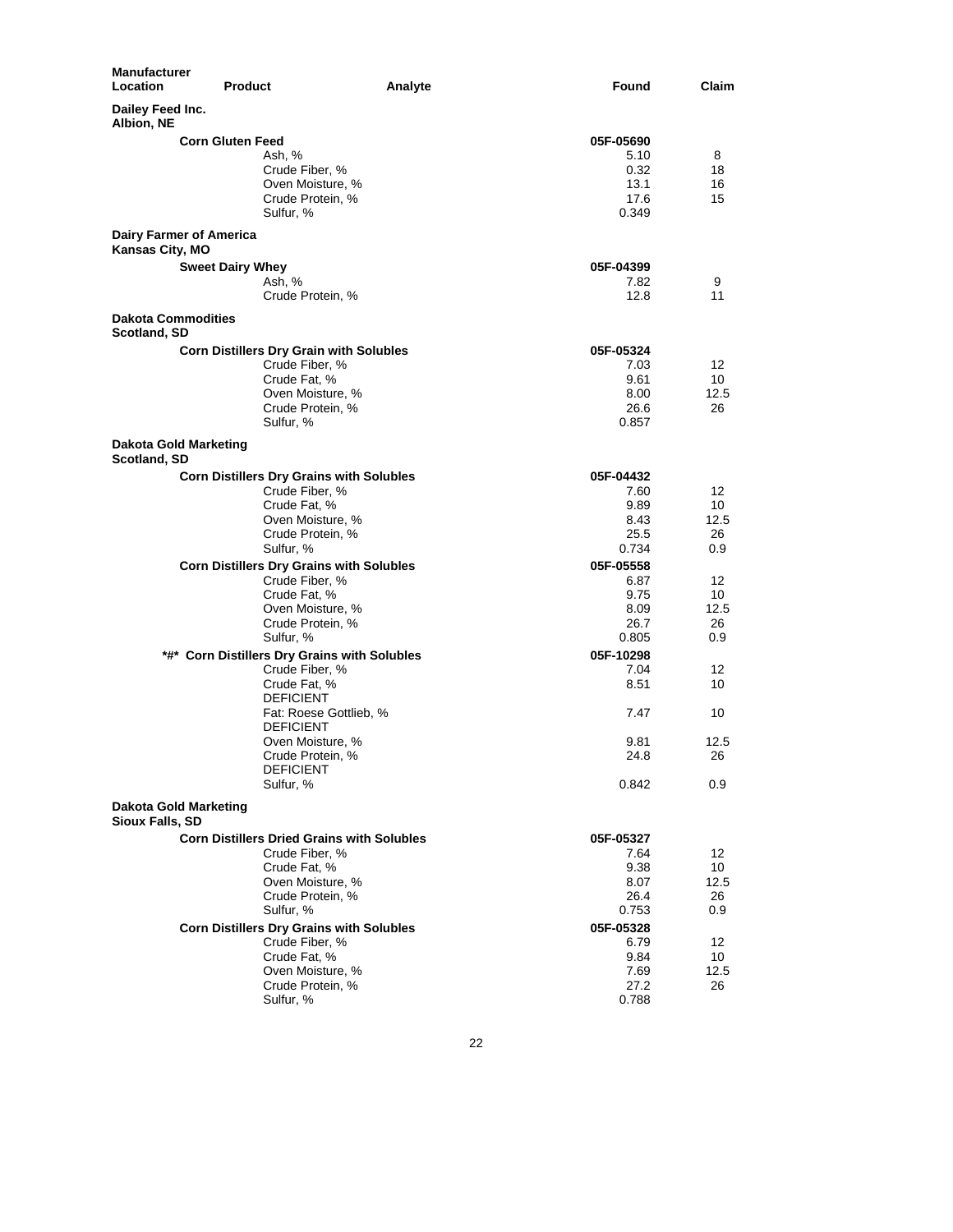| <b>Manufacturer</b>                  |                                |                                                        |         |                   |                 |
|--------------------------------------|--------------------------------|--------------------------------------------------------|---------|-------------------|-----------------|
| Location                             | <b>Product</b>                 |                                                        | Analyte | Found             | Claim           |
|                                      |                                | <b>Corn Distillers Dry Grains with Solubles</b>        |         | 05F-06456         |                 |
|                                      |                                | Oven Moisture, %                                       |         | 9.56              | 12.5            |
|                                      |                                | Crude Protein, %                                       |         | 33.3              | 33              |
|                                      |                                | Sulfur, %                                              |         | 0.610             | 0.8             |
|                                      |                                | <b>Corn Distillers Dry Grains with Solubles</b>        |         | 05F-07238         |                 |
|                                      |                                | Crude Fiber, %                                         |         | 6.92              | 12              |
|                                      |                                | Crude Fat, %                                           |         | 9.98              | 10              |
|                                      |                                | Oven Moisture, %                                       |         | 8.79              | 12.5            |
|                                      |                                | Crude Protein, %<br>Sulfur, %                          |         | 25.3<br>0.849     | 26<br>0.9       |
| Dakota Mill & Grain                  |                                |                                                        |         |                   |                 |
| <b>Belle Fourche, SD</b>             |                                |                                                        |         |                   |                 |
|                                      | <b>Hen Scratch</b>             |                                                        |         | 05F-07529         |                 |
|                                      |                                | Crude Protein, %                                       |         | 12.6              | 10              |
| <b>Dakotaland Feeds</b><br>Huron, SD |                                |                                                        |         |                   |                 |
|                                      |                                | <b>Corn Distillers Dried Grains w/ Solubles</b>        |         | 05F-01725         |                 |
|                                      |                                | Crude Fiber, %                                         |         | 7.12              | 10              |
|                                      |                                | Crude Fat, %                                           |         | 11.3              | 7.5             |
|                                      |                                | Oven Moisture, %<br>Crude Protein, %                   |         | 8.26<br>28.4      | 12<br>27        |
|                                      |                                | Sulfur, %                                              |         | 0.392             |                 |
|                                      | Chlor-Max 20 GM                |                                                        |         | 05F-03085         |                 |
|                                      |                                | Calcium, %                                             |         | 7.81              | $6-7$           |
|                                      |                                | Crude Fiber, %                                         |         | 16.9              | 29              |
|                                      |                                | Chlortetracycline, g/lb                                |         | 19.1              | 20              |
|                                      |                                | Crude Protein, %                                       |         | 18.2              | 7               |
|                                      |                                | Pharmco Western Pro-Phos 12-Cu No-Se+                  |         | 05F-04388         |                 |
|                                      |                                | Calcium, %                                             |         | 11.8              | 11.45-13.7      |
|                                      |                                | Magnesium, %                                           |         | 1.70              | $\overline{2}$  |
|                                      |                                | Phosphorus, %                                          |         | 12.0              | 12              |
|                                      |                                | Salt (Sodium X 2.54), %                                |         | 11.1              | 11.35-13.6      |
|                                      |                                | Vitamin A, IU/lb                                       |         | 274000.           | 250004          |
|                                      | <b>Cane Molasses</b>           |                                                        |         | 05F-06475         |                 |
|                                      |                                | Vacuum Moisture, %                                     |         | 23.9              | 28              |
|                                      |                                | pН<br>Total Sugars(Invert), %                          |         | 5.20<br>45.5      | $5 - 5.5$<br>43 |
|                                      |                                |                                                        |         |                   |                 |
|                                      |                                | Soybean Meal 46.5% Protein Solvent Extracted<br>Ash, % |         | 05F-07518<br>6.52 | 8               |
|                                      |                                | Crude Protein, %                                       |         | 47.1              | 46.5            |
|                                      | <b>Dell Rapids Coop Grain</b>  |                                                        |         |                   |                 |
| Dell Rapids, SD                      |                                |                                                        |         |                   |                 |
|                                      |                                | <b>TT Heinricy Customer Blend Feed</b>                 |         | 05F-05321         |                 |
|                                      |                                | Chlortetracycline, g/ton                               |         | 332.              | 400             |
| <b>Diamond Pet Foods</b><br>Meta, MO |                                |                                                        |         |                   |                 |
|                                      | <b>Diamond Pet Food Kitten</b> |                                                        |         | 05F-06087         |                 |
|                                      |                                | Fat: Acid Hydrolysis, %                                |         | 23.0              |                 |
|                                      |                                | Crude Fat, %                                           |         | 23.0              | 22              |
|                                      |                                | Oven Moisture, %                                       |         | 6.82              | 10              |
|                                      |                                | Omega-3 Fatty Acids, %<br>Omega-6 Fatty Acids, %       |         | 0.559<br>4.31     | 0.5<br>3.5      |
|                                      |                                | Crude Protein, %                                       |         | 37.4              | 34              |
|                                      |                                | Taurine - Total, %                                     |         | 0.127             | 0.15            |
|                                      |                                |                                                        |         |                   |                 |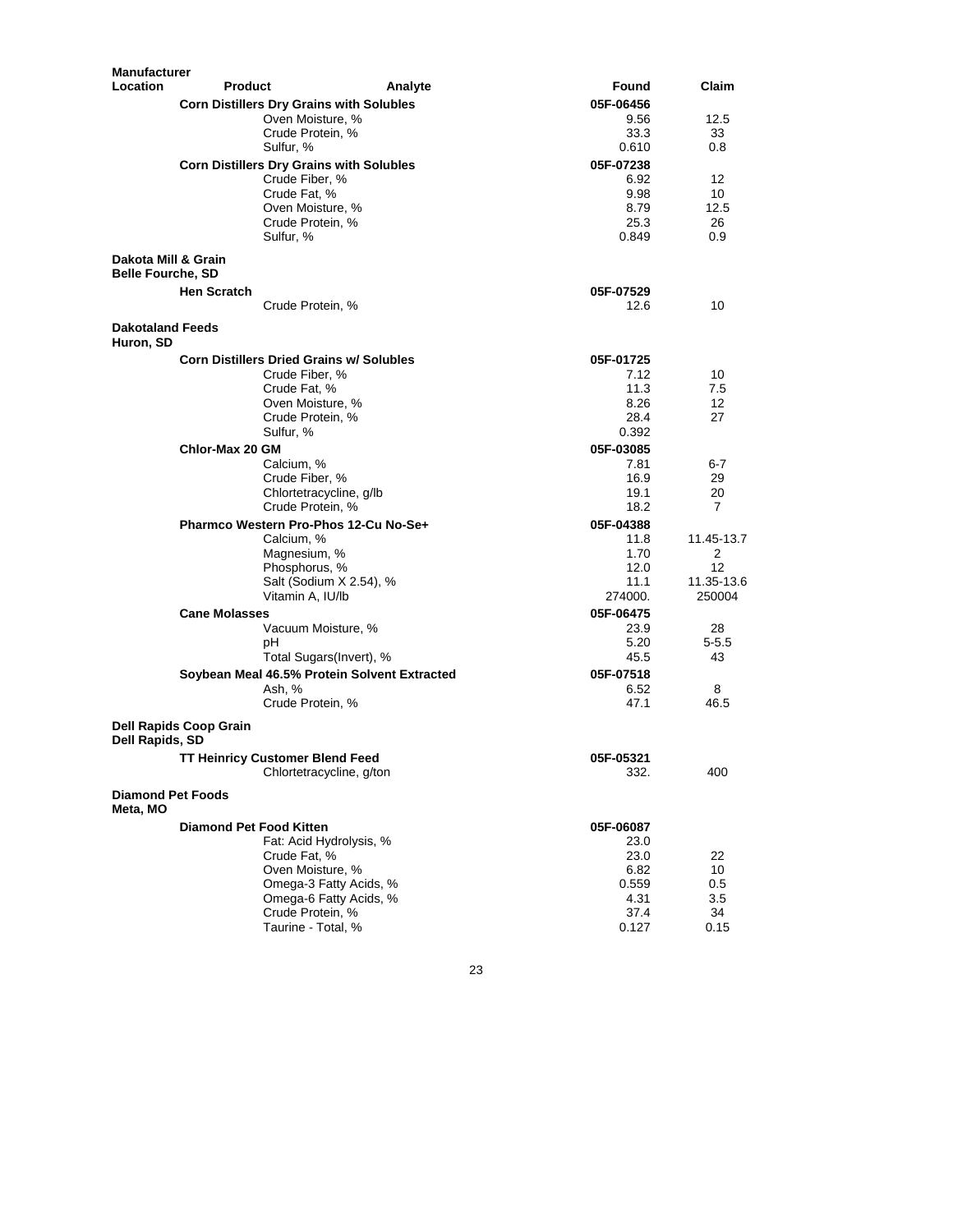| <b>Manufacturer</b>   |                                                     |                   |              |
|-----------------------|-----------------------------------------------------|-------------------|--------------|
| Location              | <b>Product</b><br>Analyte                           | Found             | Claim        |
|                       | Chicken Soup for the Puppy Lovers Soul Puppy        | 05F-08269         |              |
|                       | Crude Fat, %                                        | 16.8              | 17           |
|                       | Oven Moisture, %                                    | 4.88              | 10           |
|                       | Omega-3 Fatty Acids, %                              | 0.389             | 0.5          |
|                       | Omega-6 Fatty Acids, %                              | 3.21              | 3.3          |
|                       | Crude Protein, %                                    | 30.7              | 28           |
| <b>Doane Pet Care</b> |                                                     |                   |              |
| <b>Brentwood, TN</b>  |                                                     |                   |              |
|                       | Pet Lovers Bak'n Bac'n                              | 05F-05786         |              |
|                       | Oven Moisture, %                                    | 25.3              | 23           |
|                       | Crude Protein, %                                    | 16.8              | 15           |
| Domain Inc.           |                                                     |                   |              |
| New Richmond, WI      |                                                     |                   |              |
|                       | *#* Customer Formula for Mike Klein                 | 05F-04359         |              |
|                       | Acid Detergent Fiber, %                             | 16.8              | 20           |
|                       | Crude Fiber, %<br>Crude Protein, %                  | 11.1<br>22.8      | 13<br>24     |
|                       | <b>DEFICIENT</b>                                    |                   |              |
|                       | <b>Customer Formula for Leighton Gregerson</b>      | 05F-04360         |              |
|                       | Acid Detergent Fiber, %                             | 9.03              | 13           |
|                       | Crude Fat, %                                        | 9.97              | 8.5          |
|                       | Crude Protein, %                                    | 25.6              | 25           |
|                       | Vitamin A. IU/lb                                    | 26900.            | 20000        |
|                       | *#* Tend-R-Lean Grower with Deccox & Sodium         | 05F-07303         |              |
|                       | Acid Detergent Fiber, %                             | 11.3              | 14           |
|                       | Calcium, %                                          | 2.62              | $2.5 - 3$    |
|                       | Decoquinate, g/ton                                  | 53.9              | 60           |
|                       | Crude Protein, %                                    | 30.2              | 32           |
|                       | <b>DEFICIENT</b>                                    |                   |              |
|                       | Sodium, %                                           | 0.987             | $0.5 - 1$    |
|                       | Vitamin A, IU/lb                                    | 31100.            | 40000        |
| <b>East-Man Feeds</b> |                                                     |                   |              |
| Sioux Falls, SD       |                                                     |                   |              |
| *#* Chicken Layer     |                                                     | 05F-07554         |              |
|                       | Calcium, %                                          | 8.35              | $9 - 10$     |
|                       | Phosphorus, %                                       | 4.62              | 5            |
|                       | Crude Protein, %                                    | 40.1<br>14800.    | 37<br>200000 |
|                       | Vitamin A, IU/lb<br><b>DEFICIENT</b>                |                   |              |
|                       | <b>Consultant Swine Finisher</b>                    | 05F-07555         |              |
|                       | Calcium, %                                          | 19.2              | 21-23        |
|                       | Phosphorus, %                                       | 9.13              | 9.5          |
|                       | Salt (Sodium X 2.54), %                             | 11.8              | 13-15.5      |
|                       | Vitamin A, IU/lb                                    | 110000.           | 155000       |
|                       | *#* Pig Starter 80 Premix                           | 05F-07556         |              |
|                       | Calcium, %                                          | 23.9              | 22-23        |
|                       | Phosphorus, %                                       | 6.47              | 10           |
|                       | <b>DEFICIENT</b>                                    |                   |              |
|                       | Salt (Sodium X 2.54), %                             | 12.0              | 10-11        |
|                       | Vitamin A, IU/lb                                    | 44900.            | 100000       |
|                       | <b>DEFICIENT</b>                                    |                   |              |
| *#* Sow Soft          |                                                     | 05F-07612         |              |
|                       | Phosphorus, %                                       | 0.101             | 3            |
|                       | <b>DEFICIENT</b>                                    |                   |              |
|                       | Potassium, %<br>Sulfur, %                           | 14.6<br>20.7      | 4<br>4       |
|                       | *#* Paul Heiberger New Barn Custom Mix Swine Premix |                   |              |
|                       | Calcium, %                                          | 05F-07613<br>15.7 | 21-23        |
|                       | <b>DEFICIENT</b>                                    |                   |              |
|                       | Phosphorus, %                                       | 10.7              | 9            |
|                       | Salt (Sodium X 2.54), %                             | 12.3              | 13-15        |
|                       | Vitamin A, IU/lb                                    | 212000.           | 160000       |
|                       |                                                     |                   |              |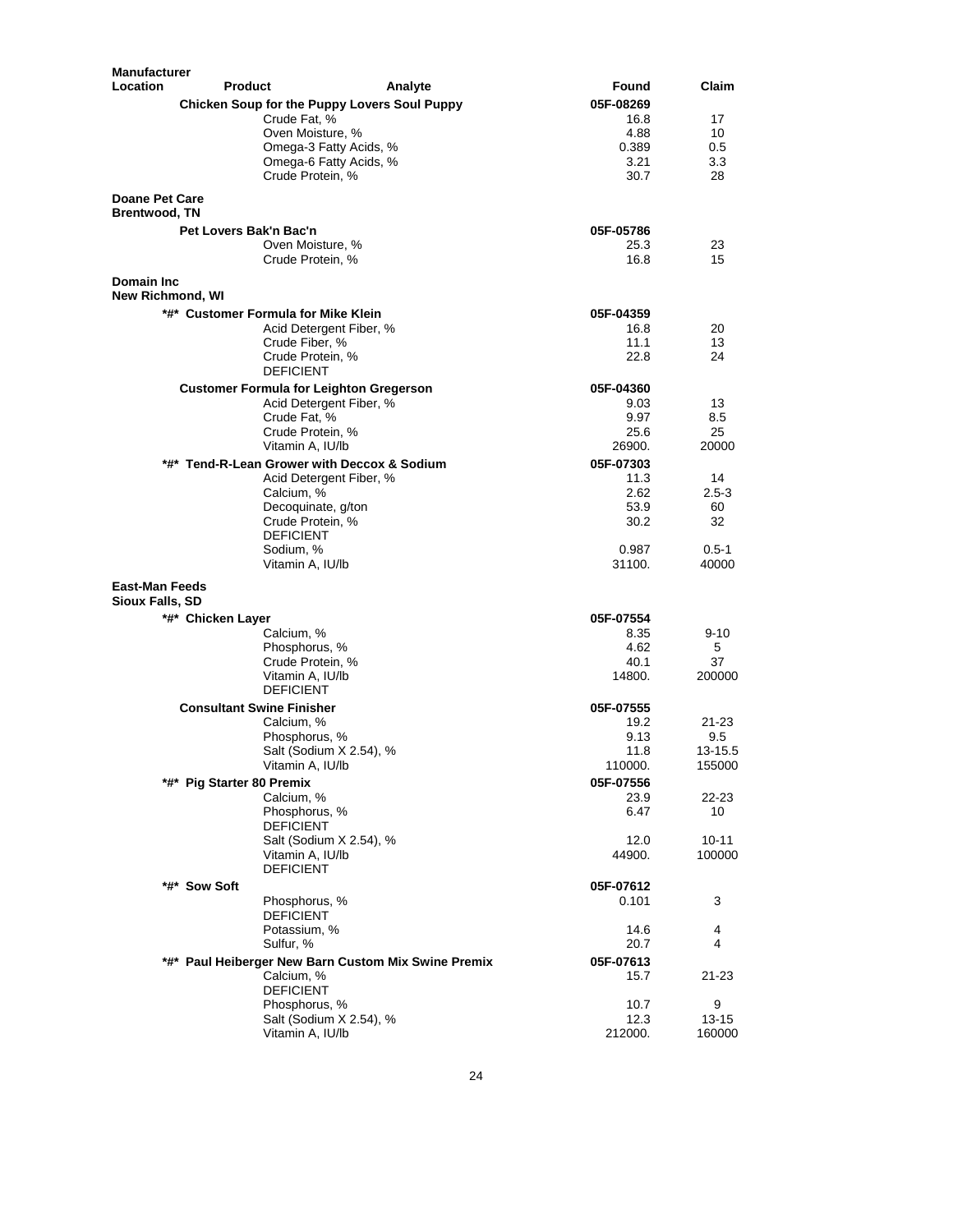| <b>Manufacturer</b><br>Location | <b>Product</b>                                        | Found                | Claim                   |
|---------------------------------|-------------------------------------------------------|----------------------|-------------------------|
|                                 | *#* Pro Start Base 150                                | Analyte<br>05F-07614 |                         |
|                                 |                                                       | 7.15                 | 6-7                     |
|                                 | Calcium, %<br>Phosphorus, %                           | 3.46                 | 3.4                     |
|                                 | Crude Protein, %                                      | 15.6                 | 22.5                    |
|                                 | <b>DEFICIENT</b>                                      |                      |                         |
|                                 | Salt (Sodium X 2.54), %                               | 4.37                 | $4 - 5$                 |
|                                 | Vitamin A, IU/lb                                      | 36400.               | 62000                   |
|                                 | <b>DEFICIENT</b>                                      |                      |                         |
|                                 | *#* PCH Custom Sow Premix                             | 05F-07615            |                         |
|                                 | Calcium, %                                            | 19.7                 | 21-23                   |
|                                 | Phosphorus, %                                         | 10.9                 | 10.5                    |
|                                 | Salt (ChlorideX1.65), %                               | 7.25                 | $11 - 13$               |
|                                 | <b>DEFICIENT</b>                                      |                      |                         |
|                                 | Salt (Sodium X 2.54), %                               | 6.42                 | $11 - 13$               |
|                                 | <b>DEFICIENT</b>                                      |                      |                         |
|                                 | *#* Paul Heiberger New Barn Custom Mix Pig Starter 80 | 05F-07616            |                         |
|                                 | Calcium, %                                            | 17.2                 | $22 - 23$               |
|                                 | <b>DEFICIENT</b>                                      |                      |                         |
|                                 | Iron, %                                               | 0.94                 | 4                       |
|                                 | <b>DEFICIENT</b>                                      |                      |                         |
|                                 | Phosphorus, %                                         | 12.8                 | 10                      |
|                                 | Salt (ChlorideX1.65), %<br><b>DEFICIENT</b>           | 6.65                 | $10 - 11$               |
|                                 | Salt (Sodium X 2.54), %                               | 6.61                 | $10 - 11$               |
|                                 | <b>DEFICIENT</b>                                      |                      |                         |
|                                 | Vitamin A, IU/lb                                      | 82400.               | 100000                  |
|                                 |                                                       |                      |                         |
| <b>Evolved Habitats</b>         |                                                       |                      |                         |
| New Roads, LA                   |                                                       |                      |                         |
|                                 | Deer Cane Liquid                                      | 05F-21283            |                         |
|                                 | Vacuum Moisture, %                                    | 72.6                 | 82                      |
|                                 | Salt (Sodium X 2.54), %<br>Sodium, %                  | 22.3<br>8.79         | 19.5-23.4<br>$9 - 10.8$ |
|                                 |                                                       |                      |                         |
|                                 | Wild Persimmon Buck Lickers Flavored Salt Block       | 05F-21284            |                         |
|                                 | Salt (ChlorideX1.65), %                               | 91.2                 | 93-98                   |
|                                 | Salt (Sodium X 2.54), %                               | 90.6                 | 93-98                   |
|                                 | <b>Buck Jam Salty Sweet</b>                           | 05F-21285            |                         |
|                                 | Vacuum Moisture, %                                    | 73.0                 | 79                      |
|                                 | Salt (Sodium X 2.54), %                               | 23.4                 | 25-30                   |
|                                 | Sodium, %                                             | 9.23                 | 10.5-12.5               |
| <b>Farmers Coop</b>             |                                                       |                      |                         |
| Gordon, NE                      |                                                       |                      |                         |
|                                 | Western Choice Hen Scratch Mix                        | 05F-07491            |                         |
|                                 | Crude Protein, %                                      | 9.78                 | 9.5                     |
|                                 | Land O Lakes Creep Pasture Gest 14 B-68               | 05F-10302            |                         |
|                                 | Crude Fiber, %                                        | 22.7                 | 25                      |
|                                 | Lasalocid, g/ton                                      | 59.8                 | 68                      |
|                                 | Crude Protein, %                                      | 16.2                 | 14                      |
|                                 | <b>Farmers Elevator Company</b>                       |                      |                         |
| Rock Valley, IA                 |                                                       |                      |                         |
|                                 | <b>Cracked Corn</b>                                   | 05F-07397            |                         |
|                                 | Crude Protein, %                                      | 7.14                 | 7                       |
| <b>Farnam Companies</b>         |                                                       |                      |                         |
| Phoenix, AZ                     |                                                       |                      |                         |
|                                 | <b>Apple Treats with Vitamins</b>                     | 05F-00311            |                         |
|                                 | Ash, %                                                | 2.41                 | $\overline{2}$          |
|                                 | Oven Moisture, %                                      | 5.36                 | 10                      |
|                                 |                                                       |                      |                         |
|                                 | Crude Protein, %                                      | 10.0                 | $\overline{7}$          |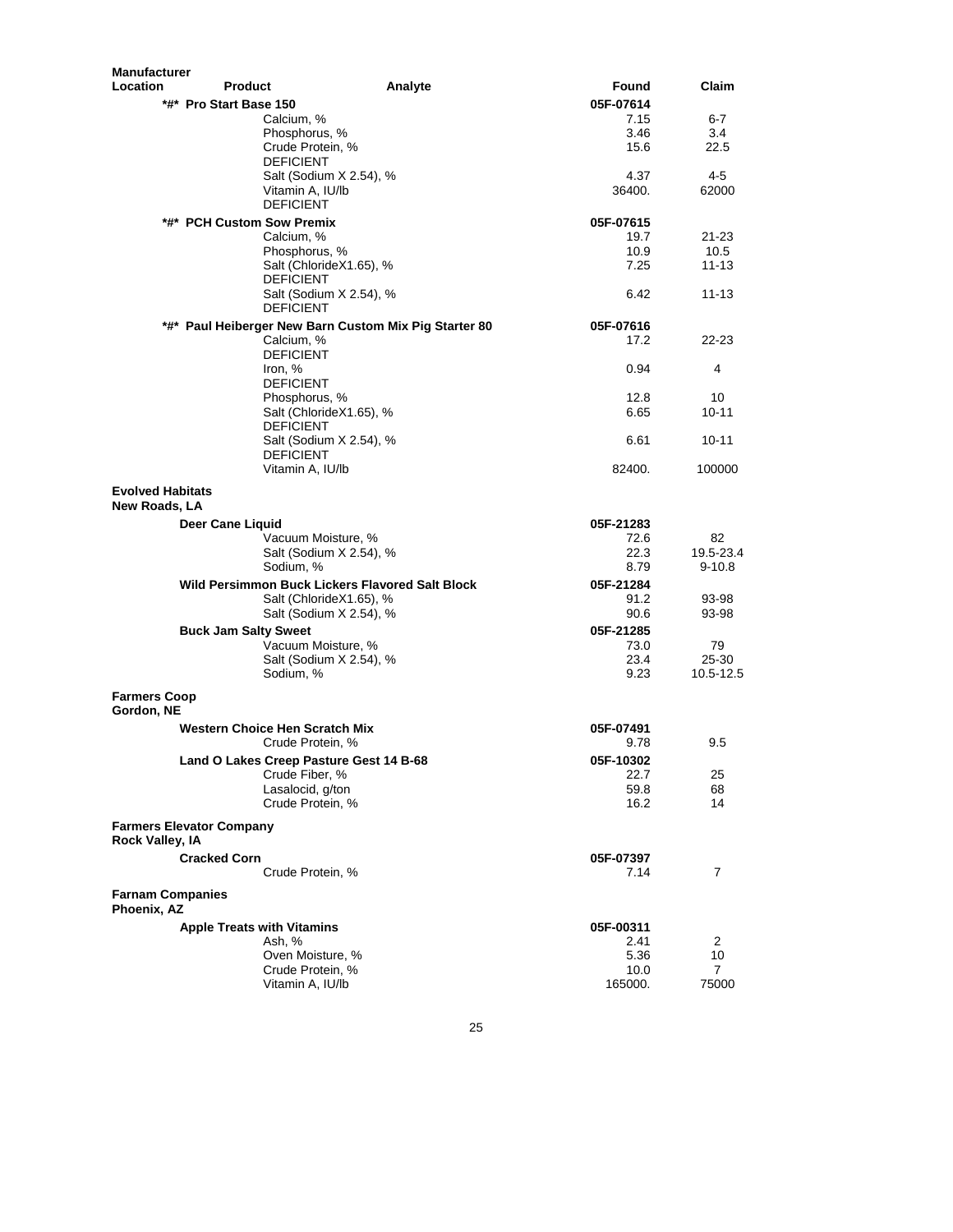| <b>Manufacturer</b><br>Location           | <b>Product</b>                   |                                                 | Analyte | Found        | Claim       |
|-------------------------------------------|----------------------------------|-------------------------------------------------|---------|--------------|-------------|
| Phoenix, AZ                               | <b>Farnam Pet Products</b>       |                                                 |         |              |             |
|                                           | <b>Just Born Milk Replacer</b>   |                                                 |         | 05F-01443    |             |
|                                           |                                  | Ash. %                                          |         | 7.33         | 8           |
|                                           |                                  | Fat: Roese Gottlieb, %                          |         | 21.3         | 18          |
|                                           |                                  | Oven Moisture, %                                |         | 3.11         | 5           |
|                                           |                                  | Crude Protein, %                                |         | 36.9         | 33.5        |
|                                           | <b>Just Born</b>                 |                                                 |         | 05F-21260    |             |
|                                           |                                  | Ash, %                                          |         | 1.24         | 2.5         |
|                                           |                                  | Crude Fat. %                                    |         | 7.75         | 6.5         |
|                                           |                                  | Fat: Roese Gottlieb, %                          |         | 7.75         |             |
|                                           |                                  | Vacuum Moisture, %<br>Crude Protein, %          |         | 77.0<br>6.81 | 78<br>6.5   |
| <b>Feed Solutions</b><br>St. Louis, MO    |                                  |                                                 |         |              |             |
|                                           |                                  | *#* Feed Solutions All Stock Sweet 12% (W)      |         | 05F-07496    |             |
|                                           |                                  | Calcium, %                                      |         | 1.51         | $1.5 - 2$   |
|                                           |                                  | Crude Fiber, %                                  |         | 18.6         | 18          |
|                                           |                                  | Crude Protein, %                                |         | 11.4         | 12          |
|                                           |                                  | DEFICIENT<br>Sodium, %                          |         | 0.603        | $0 - 1$     |
| <b>Felton Medical Inc.</b><br>Lenexa, KS  |                                  |                                                 |         |              |             |
|                                           |                                  | <b>Diaque Nutritional Supplement for Calves</b> |         | 05F-01183    |             |
|                                           |                                  | Ash, %                                          |         | 14.6         | 15.6        |
|                                           |                                  | Glucose                                         |         | 57.9         | 53          |
|                                           |                                  | Glycine - Total, %                              |         | 1.20         | 1           |
|                                           |                                  | Sodium, %                                       |         | 4.45         | $3.7 - 4.6$ |
| Watertown, SD                             | <b>Glacial Lakes Energy, LLC</b> |                                                 |         |              |             |
|                                           | Dry Distillers Grain #2          |                                                 |         | 05F-09590    |             |
|                                           |                                  | Ash, %                                          |         | 3.72         | 8           |
|                                           |                                  | Crude Fat, %                                    |         | 9.83         | 10          |
|                                           |                                  | Crude Protein, %                                |         | 26.2         | 25          |
|                                           |                                  | Sulfur, %                                       |         | 0.524        | 0.65        |
| <b>Golden Sun Feeds</b><br>Esterville, IA |                                  |                                                 |         |              |             |
|                                           | <b>Feedlot Mineral</b>           |                                                 |         | 05F-03091    |             |
|                                           |                                  | Calcium, %                                      |         | 24.6         | 25.5-27.5   |
|                                           |                                  | Phosphorus, %                                   |         | 6.07         | 6           |
| Golden Sun Feeds                          |                                  | Salt (Sodium X 2.54), %                         |         | 11.8         | $10 - 12$   |
| St. Louis, MO                             |                                  |                                                 |         |              |             |
|                                           | <b>Texturized Horse Feed</b>     |                                                 |         | 05F-03089    |             |
|                                           |                                  | Crude Protein, %                                |         | 12.6         | 12          |
|                                           |                                  | 18% Special CalfStarter Deccox - Winter         |         | 05F-03090    |             |
|                                           |                                  | Acid Detergent Fiber, %                         |         | 6.89         | 10          |
|                                           |                                  | Decoquinate, mg/lb                              |         | 36.2         | 30          |
|                                           |                                  | Crude Protein, %                                |         | 17.6         | 18          |
|                                           |                                  | <b>Hi-Plains Breeder Complete Mineral</b>       |         | 05F-03092    |             |
|                                           |                                  | Calcium, %<br>Phosphorus, %                     |         | 12.7<br>8.31 | 11-13       |
|                                           |                                  | Salt (ChlorideX1.65), %                         |         | 12.7         | 8<br>11-13  |
|                                           |                                  | Salt (Sodium X 2.54), %                         |         | 13.0         | 11-13       |
|                                           |                                  | Selenium, ug/g (ppm)                            |         | 21.3         | 27          |
|                                           |                                  | Vitamin A, IU/lb                                |         | 454000.      | 400000      |
|                                           |                                  |                                                 |         |              |             |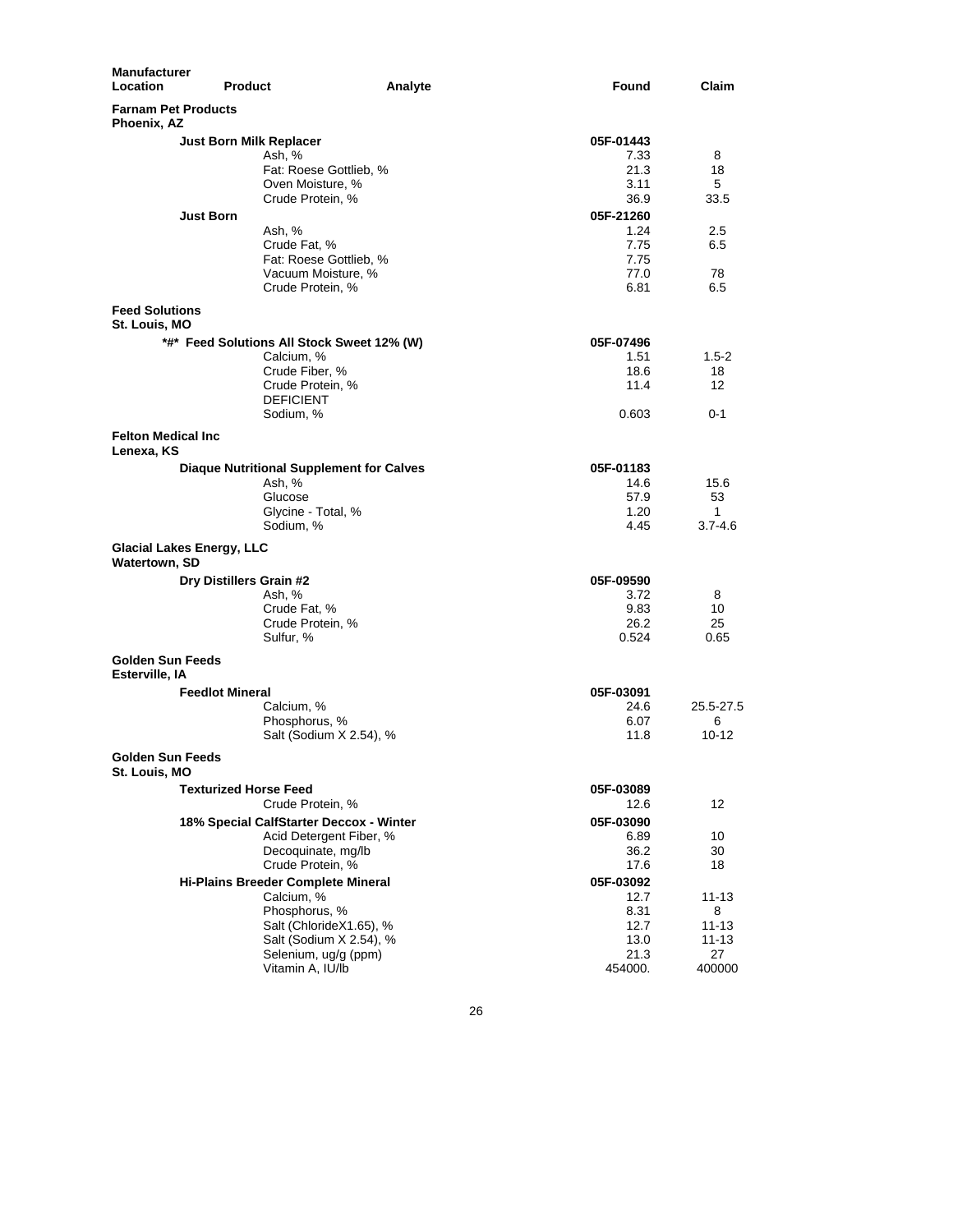| <b>Manufacturer</b>               |                                                      |         |                   |                           |
|-----------------------------------|------------------------------------------------------|---------|-------------------|---------------------------|
| <b>Location</b><br><b>Product</b> |                                                      | Analyte | Found             | Claim                     |
| Hi-Phos "12" Mineral              |                                                      |         | 05F-04809         |                           |
|                                   | Calcium, %                                           |         | 11.2              | 11-13                     |
|                                   | Phosphorus, %                                        |         | 11.5              | 12                        |
|                                   | Salt (Sodium X 2.54), %                              |         | 8.60              | $7.5 - 9$                 |
|                                   | Vitamin A, IU/lb                                     |         | 216000.           | 200000                    |
|                                   | *#* Hi-Plains Breeder Complete Mineral<br>Calcium, % |         | 05F-04810<br>12.1 | 11-13                     |
|                                   | Phosphorus, %                                        |         | 6.99              | 8                         |
|                                   | <b>DEFICIENT</b>                                     |         |                   |                           |
|                                   | Salt (Sodium X 2.54), %                              |         | 12.4              | 11-13                     |
|                                   | Selenium, ug/g (ppm)                                 |         | 36.5              | 27                        |
|                                   | <b>EXCESSIVE</b>                                     |         |                   |                           |
|                                   | Vitamin A, IU/lb                                     |         | 309000.           | 400000                    |
| <b>Lactation Mix</b>              |                                                      |         | 05F-04816         |                           |
|                                   | Calcium, %                                           |         | 2.81              | $2.5 - 3.5$               |
|                                   | Crude Fat, %                                         |         | 10.4<br>2.52      | 10<br>$2.5\,$             |
|                                   | Lysine - Total, %<br>Crude Protein, %                |         | 38.1              | 36.5                      |
| *#* Selenium Mineral +E           |                                                      |         | 05F-05297         |                           |
|                                   | Calcium, %                                           |         | 9.63              | $11 - 13$                 |
|                                   | <b>DEFICIENT</b>                                     |         |                   |                           |
|                                   | Phosphorus, %                                        |         | 13.2              | 12                        |
|                                   | Salt (Sodium X 2.54), %                              |         | 19.7              | 19-22                     |
|                                   | Selenium, ug/g (ppm)                                 |         | 17.8              | 20                        |
|                                   | Vitamin A, IU/lb                                     |         | 331000.           | 200000                    |
|                                   | T.U.F. Breeder Complete Mineral AVAILA4              |         | 05F-05628         |                           |
|                                   | Calcium, %                                           |         | 11.9              | 11-13                     |
|                                   | Phosphorus, %<br>Salt (Sodium X 2.54), %             |         | 6.83<br>16.3      | $\overline{7}$<br>15-17.5 |
|                                   | Selenium, ug/g (ppm)                                 |         | 24.9              | 27                        |
|                                   | Vitamin A, IU/lb                                     |         | 390000.           | 400000                    |
| *#* 28% Range Block               |                                                      |         | 05F-06448         |                           |
|                                   | Calcium, %                                           |         | 1.55              | $1.5 - 2$                 |
|                                   | Crude Protein, %                                     |         | 26.7              | 28                        |
|                                   | <b>DEFICIENT</b>                                     |         |                   |                           |
|                                   | Salt (Sodium X 2.54), %                              |         | 17.3              | 17-20                     |
|                                   | Vitamin A, IU/lb                                     |         | 113000.           | 100000                    |
| <b>Golden Sun Feeds Inc.</b>      |                                                      |         |                   |                           |
| <b>Estherville, IA</b>            |                                                      |         |                   |                           |
| Med-A-Mix CTC 4G                  |                                                      |         | 05F-04811         |                           |
|                                   | Calcium, %                                           |         | 3.88              | $3 - 4$                   |
|                                   | Chlortetracycline, q/lb                              |         | 4.48              | 4                         |
|                                   | Lysine - Total, %<br>Crude Protein, %                |         | 2.47<br>41.6      | 2.5<br>40                 |
|                                   | *#* Hi-Plains Breeder Mineral CTC 1G                 |         | 05F-04812         |                           |
|                                   | Calcium, %                                           |         | 11.6              | $12 - 13$                 |
|                                   | Chlortetracycline, g/lb                              |         | 1.66              | 1.9                       |
|                                   | S-Methoprene, g/ton                                  |         | 110.              | 119                       |
|                                   | Phosphorus, %                                        |         | 8.15              | 9                         |
|                                   | <b>DEFICIENT</b>                                     |         |                   |                           |
|                                   | Selenium, ug/g (ppm)                                 |         | 31.6              | 30                        |
|                                   | Vitamin A, IU/lb                                     |         | 388000.           | 400000                    |
|                                   | <b>Hi-Plains Breeder Mineral</b>                     |         | 05F-04813         |                           |
|                                   | Calcium, %<br>Phosphorus, %                          |         | 11.4<br>8.67      | 12-13<br>9                |
|                                   | Selenium, ug/g (ppm)                                 |         | 31.9              | 30                        |
|                                   | Vitamin A, IU/lb                                     |         | 475000.           | 400000                    |
| <b>Concentrate HL-P</b>           |                                                      |         | 05F-04815         |                           |
|                                   | Calcium, %                                           |         | 2.71              | $2 - 2.5$                 |
|                                   | Lysine - Total, %                                    |         | 2.96              | 3                         |
|                                   | Crude Protein, %                                     |         | 39.8              | 40                        |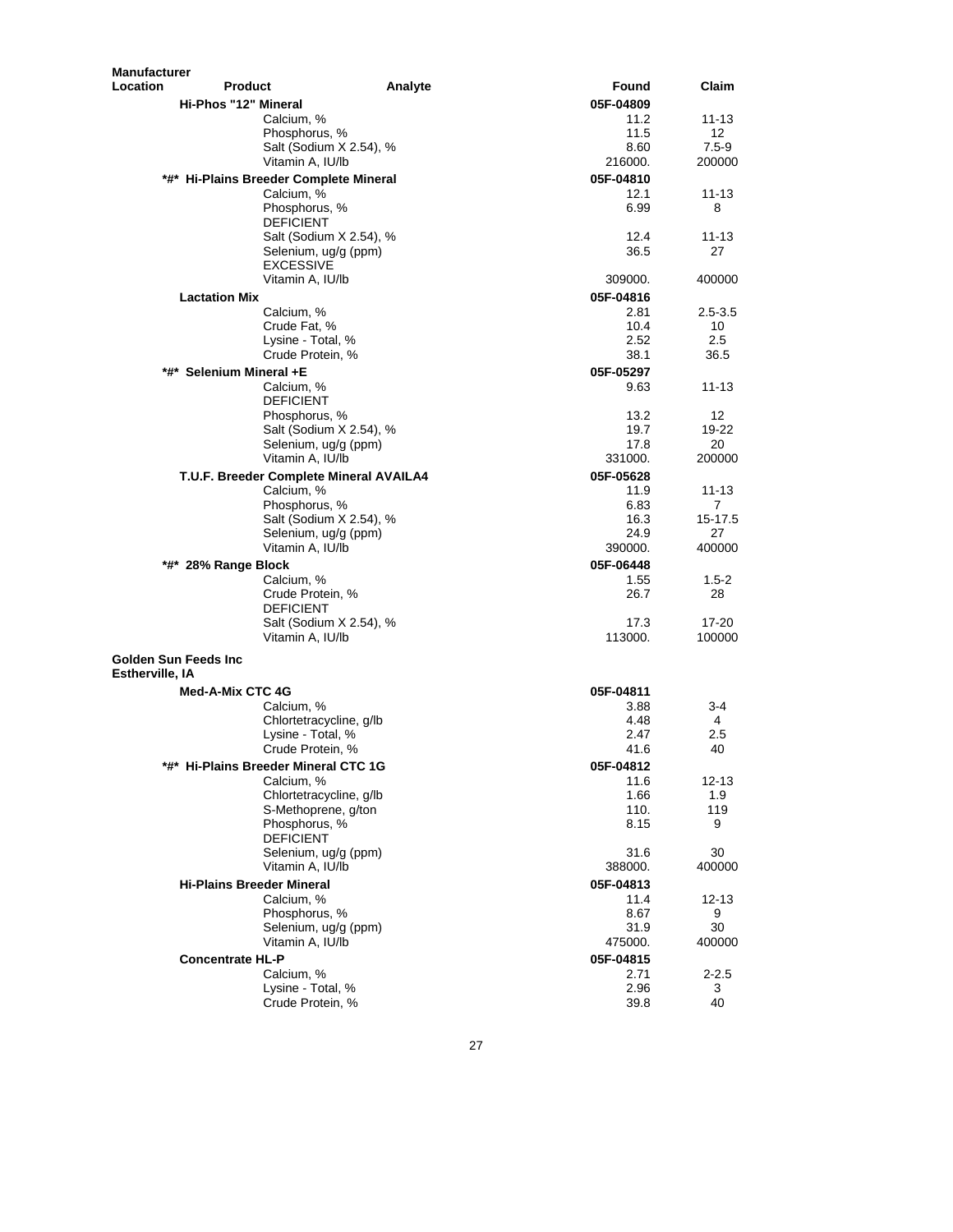| <b>Manufacturer</b>                       |                               |                                                      |         |              |            |
|-------------------------------------------|-------------------------------|------------------------------------------------------|---------|--------------|------------|
| Location                                  | <b>Product</b>                |                                                      | Analyte | Found        | Claim      |
|                                           | Calf Mix 13                   |                                                      |         | 05F-05610    |            |
|                                           |                               | Crude Fiber, %                                       |         | 19.5         | 22         |
|                                           |                               | Crude Protein, %                                     |         | 13.1         | 13         |
|                                           |                               | *#* Hi-Plains Breeder Mineral CTC-IGR                |         | 05F-15698    |            |
|                                           |                               | Calcium, %                                           |         | 11.1         | 12-13      |
|                                           |                               | Chlortetracycline, g/lb<br>S-Methoprene, g/ton       |         | 1.75<br>98.7 | 1.9<br>119 |
|                                           |                               | Phosphorus, %                                        |         | 7.27         | 9          |
|                                           |                               | <b>DEFICIENT</b>                                     |         |              |            |
|                                           |                               | Selenium, ug/g (ppm)                                 |         | 20.1         | 30         |
|                                           |                               | <b>DEFICIENT</b>                                     |         |              |            |
|                                           |                               | Vitamin A, IU/lb                                     |         | 376000.      | 400000     |
| <b>Chancellor, SD</b>                     | <b>Great Plains Ethanol</b>   |                                                      |         |              |            |
|                                           |                               | Dakota Gold Corn Distillers Dry Grains with Solubles |         | 05F-04962    |            |
|                                           |                               | Crude Fiber, %                                       |         | 7.43         | 12         |
|                                           |                               | Crude Fat, %                                         |         | 10.5         | 10         |
|                                           |                               | Oven Moisture, %                                     |         | 6.74         | 12.5       |
|                                           |                               | Crude Protein, %                                     |         | 26.2         | 26         |
|                                           |                               | Sulfur, %                                            |         | 0.804        | 0.9        |
| <b>Gutwein and Co</b><br>Francesville, IN |                               |                                                      |         |              |            |
|                                           |                               | <b>Country Pride Wild Bird Food</b>                  |         | 05F-00096    |            |
|                                           |                               | Crude Fiber, %                                       |         | 3.12         | 10         |
|                                           |                               | Oven Moisture, %                                     |         | 11.4         | 12         |
|                                           |                               | Crude Protein, %                                     |         | 10.1         | 7          |
|                                           |                               | <b>Country Pride Wild Bird Food</b>                  |         | 05F-09094    |            |
|                                           |                               | Crude Fiber, %                                       |         | 2.57         | 10         |
|                                           |                               | Oven Moisture, %                                     |         | 11.9         | 12         |
|                                           |                               | Crude Protein, %                                     |         | 8.19         | 7          |
|                                           | *#* Cracked Corn              |                                                      |         | 05F-21275    |            |
|                                           |                               | Crude Fat, %                                         |         | 3.54         | 3-5        |
|                                           |                               | Oven Moisture, %<br>Crude Protein, %                 |         | 13.3<br>7.21 | 12<br>8    |
|                                           |                               | <b>DEFICIENT</b>                                     |         |              |            |
|                                           | <b>Hartz Mountain Corp</b>    |                                                      |         |              |            |
| Secaucus, NJ                              |                               |                                                      |         |              |            |
|                                           | <b>Yogurt Soynut Surprise</b> |                                                      |         | 05F-01717    |            |
|                                           |                               | Crude Fat, %                                         |         | 79.4         | 30         |
|                                           |                               | Oven Moisture, %                                     |         | 0.73         | 5          |
|                                           |                               | Crude Protein, %                                     |         | 8.53         | 7          |
|                                           | <b>Reptile Sticks</b>         |                                                      |         | 05F-01718    |            |
|                                           |                               | Fat: Acid Hydrolysis, %<br>Oven Moisture, %          |         | 8.98<br>6.16 | 8<br>10    |
|                                           |                               | Crude Protein, %                                     |         | 47.0         | 40         |
|                                           | <b>Pond Food Flakes</b>       |                                                      |         | 05F-01719    |            |
|                                           |                               | Oven Moisture, %                                     |         | 3.98         | 9          |
|                                           |                               | Crude Protein, %                                     |         | 34.2         | 22         |
|                                           |                               | <b>Hartz Little Kisses Bird Treats</b>               |         | 05F-20120    |            |
|                                           |                               | Crude Fat, %                                         |         | 21.7         | 20         |
|                                           |                               | Oven Moisture, %                                     |         | 4.88         | 10         |
|                                           |                               | Crude Protein, %                                     |         | 9.27         | 8          |
|                                           |                               | <b>LM Animal Farms Alfa Chews</b>                    |         | 05F-21261    |            |
|                                           |                               | Crude Fiber, %                                       |         | 29.4         | 33         |
|                                           |                               | Oven Moisture, %                                     |         | 9.00         | 10         |
|                                           |                               | Crude Protein, %                                     |         | 16.8         | 15         |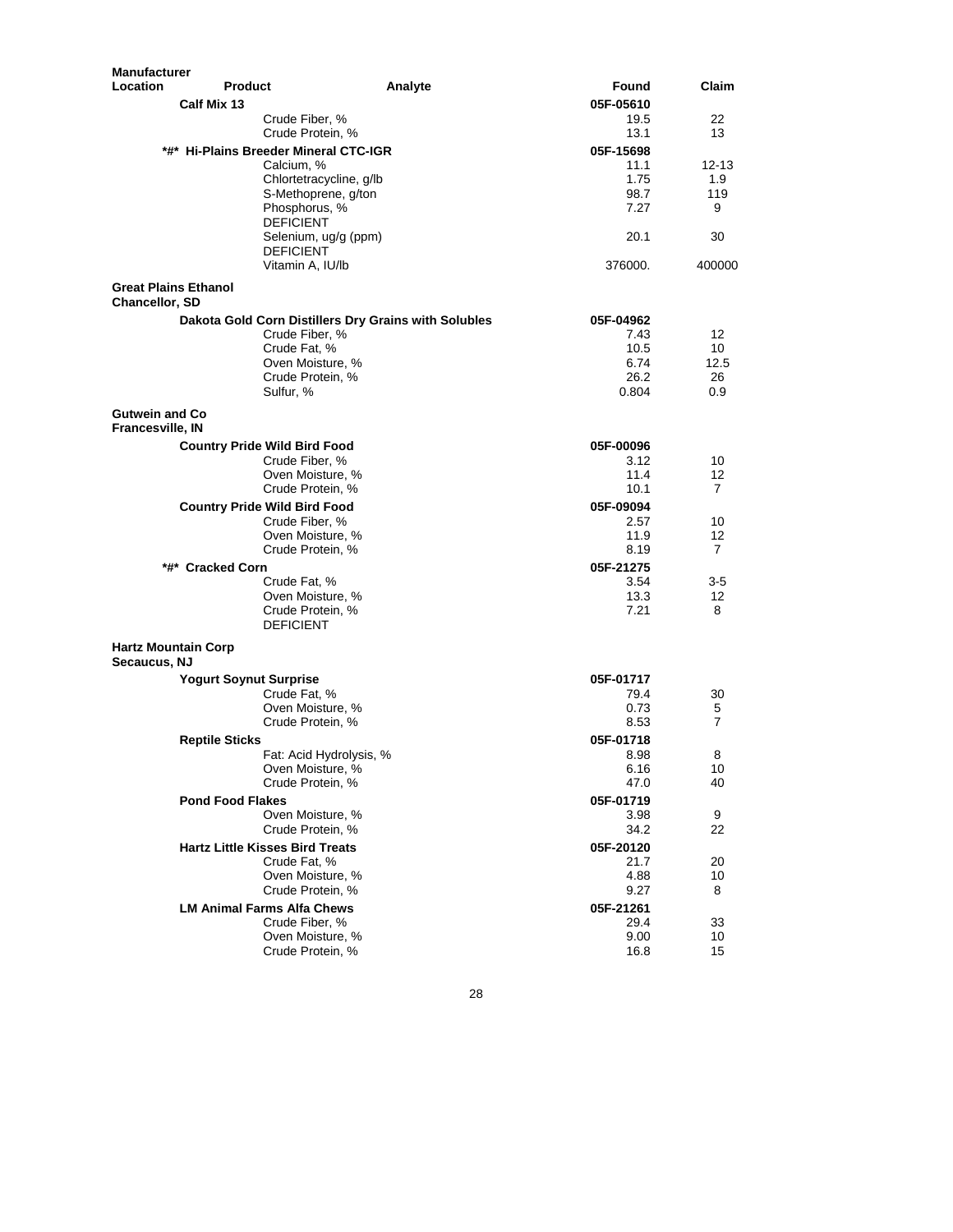| Manufacturer<br>Location                         | <b>Product</b>                               | Analyte                 | Found     | Claim     |
|--------------------------------------------------|----------------------------------------------|-------------------------|-----------|-----------|
| <b>Harvest States</b><br>Sioux Falls, SD         |                                              |                         |           |           |
|                                                  | *#* EFC Pig Concentrate                      |                         | 05F-05438 |           |
|                                                  | Calcium, %                                   |                         | 1.03      | $2 - 2.5$ |
|                                                  | <b>DEFICIENT</b>                             |                         |           |           |
|                                                  | Crude Fat, %                                 |                         | 4.99      | 7         |
|                                                  | <b>DEFICIENT</b>                             |                         |           |           |
|                                                  | Lysine - Total, %                            |                         | 2.05      | 2.8       |
|                                                  | <b>DEFICIENT</b>                             |                         |           |           |
|                                                  | Crude Protein, %                             |                         | 33.3      | 34        |
|                                                  | <b>Swine Mineral</b>                         |                         | 05F-10232 |           |
|                                                  | Calcium, %                                   |                         | 15.6      | 14-16     |
|                                                  | Phosphorus, %                                |                         | 10.0      | 10        |
|                                                  |                                              | Salt (ChlorideX1.65), % | 10.7      | 10-12     |
|                                                  |                                              | Salt (Sodium X 2.54), % | 11.4      | 10-12     |
|                                                  | Selenium, ug/g (ppm)                         |                         | 9.98      | 8         |
| Aberdeen, SD                                     | <b>Heartland Grain Fuels</b>                 |                         |           |           |
|                                                  | <b>Dried Distillers Grains With Solubles</b> |                         | 05F-10213 |           |
|                                                  | Crude Fiber, %                               |                         | 8.76      | 10        |
|                                                  | Crude Fat, %                                 |                         | 8.41      | 7.5       |
|                                                  |                                              | Fat: Roese Gottlieb, %  | 6.90      |           |
|                                                  | Crude Protein, %                             |                         | 29.8      | 26        |
|                                                  | Sulfur, %                                    |                         | 0.329     | 0.4       |
|                                                  | Wet Distillers Grains With Solubles          |                         | 05F-10214 |           |
|                                                  | Crude Protein, %                             |                         | 9.90      | 8.5       |
|                                                  | Sulfur, %                                    |                         | 0.108     | 0.15      |
| <b>Heinold Feeds</b><br>Kouts, IN                |                                              |                         |           |           |
|                                                  | <b>Family Formula 17-17 Rabbit Pellets</b>   |                         | 05F-10301 |           |
|                                                  | Crude Fiber, %                               |                         | 17.6      | 15-19     |
|                                                  | Crude Protein, %                             |                         | 18.6      | 17        |
| Hergert Milling, Inc.<br><b>Scotts Bluff, NE</b> |                                              |                         |           |           |
|                                                  | <b>HMW COB</b>                               |                         | 05F-01023 |           |
|                                                  | Crude Fiber, %                               |                         | 5.69      | 11        |
|                                                  | Crude Protein, %                             |                         | 11.0      | 10        |
|                                                  | HM 14% Calf Creep MF Pellets                 |                         | 05F-01024 |           |
|                                                  | Crude Fiber, %                               |                         | 12.2      | 14        |
|                                                  | Crude Protein, %                             |                         | 16.8      | 14        |
|                                                  | WYO 10 Mineral                               |                         | 05F-05284 |           |
|                                                  | Calcium, %                                   |                         | 14.7      | 13-15     |
|                                                  | Magnesium, %                                 |                         | 3.46      | 3         |
|                                                  | Phosphorus, %                                |                         | 10.4      | 10        |
|                                                  |                                              | Salt (Sodium X 2.54), % | 5.94      | 4-6       |
|                                                  | Vitamin A, IU/lb                             |                         | 177000.   | 240000    |
|                                                  | HM 14% Calf Creep MF Pellets                 |                         | 05F-05285 |           |
|                                                  | Crude Fiber, %                               |                         | 14.9      | 14        |
|                                                  | Crude Protein, %                             |                         | 15.0      | 14        |
| <b>Hill's Pet Nutrition</b><br>Topeka, KS        |                                              |                         |           |           |
|                                                  | <b>Science Diet Light Adult Cat Food</b>     |                         | 05F-04806 |           |
|                                                  | Ash, %                                       |                         | 4.85      | 6.2       |
|                                                  | Crude Fiber, %                               |                         | 6.23      | 10        |
|                                                  |                                              | Fat: Acid Hydrolysis, % | 9.11      | 7-10      |
|                                                  | Oven Moisture, %                             |                         | 9.08      | 11        |
|                                                  | Crude Protein, %                             |                         | 33.6      | 32        |
|                                                  | Taurine - Total, %                           |                         | 0.164     | 0.1       |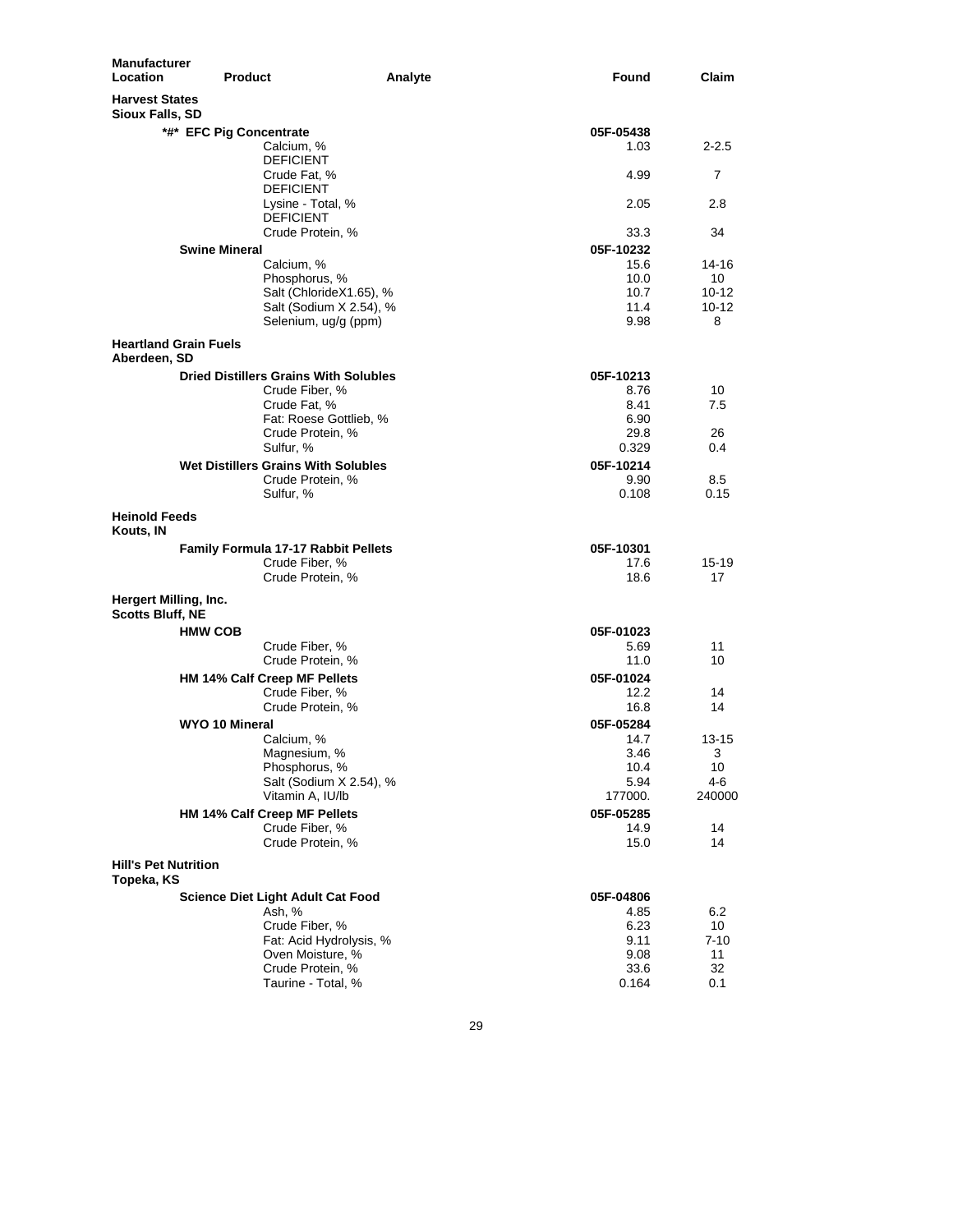| <b>Manufacturer</b>                |                                                          |                                                    |                   |          |
|------------------------------------|----------------------------------------------------------|----------------------------------------------------|-------------------|----------|
| Location                           | <b>Product</b>                                           | Analyte                                            | Found             | Claim    |
|                                    | <b>Science Diet Canine Senior Beef Recipe</b>            |                                                    | 05F-04820         |          |
|                                    | Oven Moisture, %                                         | 75.6                                               | 78                |          |
|                                    | <b>Science Diet Puppy Chicken Recipe</b>                 | 05F-04821                                          |                   |          |
|                                    | Crude Fat. %                                             |                                                    | 5.51              | 5        |
|                                    | Oven Moisture, %<br>Crude Protein, %                     |                                                    | 71.0<br>8.46      | 74<br>8  |
|                                    |                                                          |                                                    |                   |          |
|                                    | Science Diet Adult Feline liver&chicken entree<br>Ash, % |                                                    | 05F-08567<br>1.31 | 2        |
|                                    | Crude Fat, %                                             |                                                    | 5.96              | 5        |
|                                    | Oven Moisture, %                                         |                                                    | 75.5              | 77       |
|                                    | Total Fat, %                                             |                                                    | 5.960             |          |
|                                    | Crude Protein, %                                         |                                                    | 11.1              | 9.5      |
|                                    | Taurine - Total, %                                       |                                                    | 0.074             | 0.05     |
|                                    |                                                          | Hill's Science Diet Hairball Control Adult Chicken | 05F-09092         |          |
|                                    | Ash, %                                                   |                                                    | 1.38              | 2.2      |
|                                    | Oven Moisture, %                                         |                                                    | 74.5              | 76       |
|                                    | Crude Protein, %<br>Taurine - Total, %                   |                                                    | 8.55<br>0.106     | 8<br>0.1 |
|                                    |                                                          |                                                    |                   |          |
| Aberdeen, SD                       | <b>Hub City Feed &amp; Seed</b>                          |                                                    |                   |          |
|                                    | <b>Corn Distillers Dried Grains with Solubles</b>        |                                                    | 05F-05619         |          |
|                                    | Crude Fat. %                                             |                                                    | 9.41              | 7.5      |
|                                    | Crude Protein, %                                         |                                                    | 27.8              | 26       |
|                                    | Sulfur, %                                                |                                                    | 0.305             | 0.4      |
| Hubbard Feeds, Inc.<br>Mankato, MN |                                                          |                                                    |                   |          |
|                                    | *#* BLOM 50-25 FINISHER R330                             |                                                    | 05F-03058         |          |
|                                    | Calcium, %                                               |                                                    | 8.78              | $9 - 10$ |
|                                    |                                                          | Equiv Crude Protein, %                             | 20.9              | 25       |
|                                    | Monensin, g/ton                                          |                                                    | 330.              | 330      |
|                                    | Crude Protein, %                                         |                                                    | 43.9              | 46       |
|                                    | <b>DEFICIENT</b>                                         |                                                    | 3.91              | 3-4      |
|                                    | Vitamin A, IU/lb                                         | Salt (Sodium X 2.54), %                            | 42500.            | 46095    |
|                                    | <b>Crystalyx Super Mag</b>                               |                                                    | 05F-03815         |          |
|                                    |                                                          | Fat: Roese Gottlieb, %                             | 4.66              | 5        |
|                                    | Magnesium, %                                             |                                                    | 3.77              | 4.4      |
|                                    | Potassium, %                                             |                                                    | 2.93              | 3        |
|                                    | Crude Protein, %                                         |                                                    | 11.7              | 12       |
|                                    |                                                          | Selenium, ug/g (ppm)                               | 7.10              | 6.6      |
|                                    | Vitamin A, IU/lb                                         |                                                    | 92800.            | 80000    |
|                                    | <b>Crystalyx HE-20</b>                                   |                                                    | 05F-03816         |          |
|                                    |                                                          | Equiv Crude Protein, %                             | 7.59              | 8        |
|                                    |                                                          | Fat: Roese Gottlieb, %                             | 4.66              | 5        |
|                                    | Potassium, %<br>Crude Protein, %                         |                                                    | 2.95<br>20.4      | 3<br>20  |
|                                    |                                                          | Selenium, ug/g (ppm)                               | 3.84              | 4.4      |
|                                    | Vitamin A, IU/lb                                         |                                                    | 84500.            | 80000    |
|                                    | Express Grower 40-22 B500 Medicated                      |                                                    | 05F-04358         |          |
|                                    | Calcium, %                                               |                                                    | 5.98              | 5.5-6.6  |
|                                    | Crude Fiber, %                                           |                                                    | 8.56              | 15       |
|                                    |                                                          | Equiv Crude Protein, %                             | 19.1              | 22       |
|                                    | Lasalocid, g/ton                                         |                                                    | 456.              | 500      |
|                                    | Crude Protein, %                                         |                                                    | 39.4              | 40       |
|                                    |                                                          | Salt (Sodium X 2.54), %                            | 3.39              | 3.5-4.5  |
|                                    | Vitamin A, IU/lb                                         |                                                    | 42400.            | 45000    |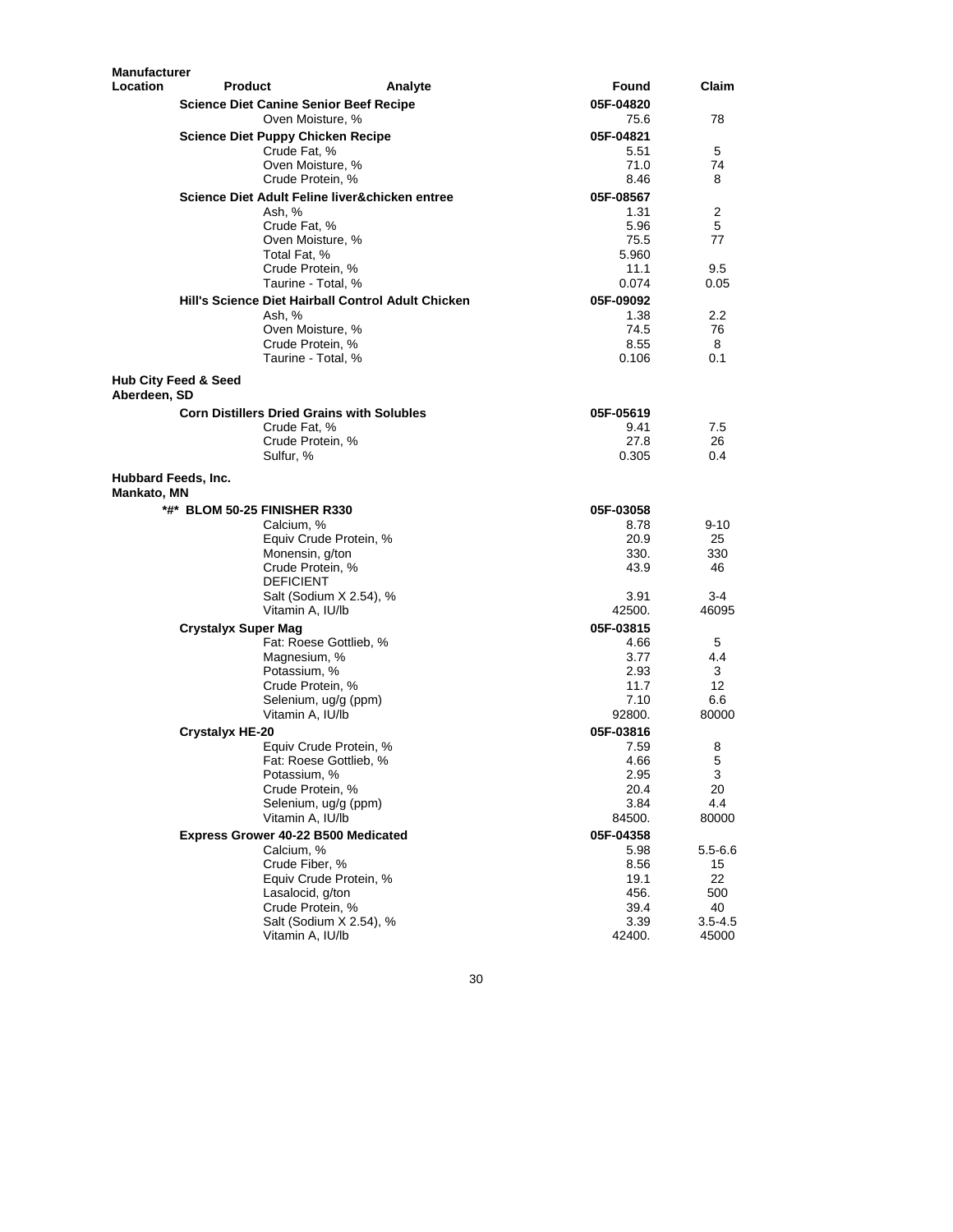| <b>Manufacturer</b> |                                                                    |         |                   |                        |
|---------------------|--------------------------------------------------------------------|---------|-------------------|------------------------|
| Location            | Product                                                            | Analyte | Found             | Claim                  |
|                     | One Step Calf Grower D22.7                                         |         | 05F-04361         |                        |
|                     | Acid Detergent Fiber, %                                            |         | 19.3              | 22                     |
|                     | Crude Fiber, %                                                     |         | 15.2              | 18                     |
|                     | Decoquinate, mg/lb<br>Crude Protein, %                             |         | 19.0<br>17.6      | 22.7<br>16             |
|                     |                                                                    |         |                   |                        |
|                     | <b>Western Sweet MS</b>                                            |         | 05F-05275         |                        |
|                     | Crude Protein, %                                                   |         | 10.9              | 9                      |
|                     | Soybean Meal 46%                                                   |         | 05F-05276         |                        |
|                     | Crude Protein, %                                                   |         | 47.6              | 46                     |
|                     | Lamb Weaner 17% B30                                                |         | 05F-05279         |                        |
|                     | Crude Protein, %                                                   |         | 17.4              | 17                     |
|                     | <b>Super Phos 15 Mineral</b>                                       |         | 05F-05280         |                        |
|                     | Calcium, %                                                         |         | 13.8              | $13 - 15.1$            |
|                     | Phosphorus, %                                                      |         | 15.6              | 15                     |
|                     | Salt (Sodium X 2.54), %                                            |         | 9.50<br>112000.   | $9.5 - 11.4$<br>100000 |
|                     | Vitamin A, IU/lb                                                   |         |                   |                        |
|                     | *#* Sheep Nat-Pro Block 24%                                        |         | 05F-05283<br>25.4 | 24                     |
|                     | Crude Protein, %<br>Salt (Sodium X 2.54), %                        |         | 11.2              | 10.7-12.8              |
|                     | Vitamin A, IU/lb                                                   |         | 17800.            | 50000                  |
|                     | <b>DEFICIENT</b>                                                   |         |                   |                        |
|                     | <b>Brood Cow Calving and Breeding Supplement R800</b>              |         | 05F-05293         |                        |
|                     | Calcium, %                                                         |         | 6.69              | $6 - 7.2$              |
|                     | Crude Fiber, %                                                     |         | 5.43              | 12                     |
|                     | Monensin, g/ton                                                    |         | 740.              | 800                    |
|                     | Phosphorus, %                                                      |         | 4.05              | 4                      |
|                     | Crude Protein, %                                                   |         | 11.8              | 10                     |
|                     | Salt (Sodium X 2.54), %                                            |         | 5.97<br>13.4      | $6 - 7.2$<br>12.5      |
|                     | Selenium, ug/g (ppm)<br>Vitamin A, IU/lb                           |         | 183000.           | 150000                 |
|                     |                                                                    |         |                   |                        |
|                     | Milkmaker 18% Complete R22 Zinpro +Vite<br>Acid Detergent Fiber, % |         | 05F-05294<br>10.7 | 12                     |
|                     | Monensin, g/ton                                                    |         | 25.0              | 22                     |
|                     | Crude Protein, %                                                   |         | 18.4              | 18                     |
|                     | <b>Express Grower 40:16 B500</b>                                   |         | 05F-05323         |                        |
|                     | Calcium, %                                                         |         | 5.60              | $5.5 - 6.5$            |
|                     | Crude Fiber, %                                                     |         | 7.03              | 15                     |
|                     | Equiv Crude Protein, %                                             |         | 16.2              | 16                     |
|                     | Lasalocid, g/ton                                                   |         | 429.              | 500                    |
|                     | Crude Protein, %                                                   |         | 41.5              | 40                     |
|                     | Salt (Sodium X 2.54), %                                            |         | 3.99              | 3.5-4.5                |
|                     | Vitamin A, IU/lb                                                   |         | 46600.            | 45000                  |
|                     | <b>Express Grower 40:22 R400</b>                                   |         | 05F-05325         |                        |
|                     | Calcium, %                                                         |         | 5.80              | $5.5 - 6.5$            |
|                     | Crude Fiber, %                                                     |         | 6.74              | 15                     |
|                     | Equiv Crude Protein, %                                             |         | 21.6              | 22                     |
|                     | Monensin, g/ton<br>Crude Protein, %                                |         | 378.<br>39.0      | 400<br>40              |
|                     | Salt (Sodium X 2.54), %                                            |         | 3.88              | $3.5 - 4.5$            |
|                     | Selenium, ug/g (ppm)                                               |         | 4.16              | 4                      |
|                     | Vitamin A, IU/lb                                                   |         | 48400.            | 45000                  |
|                     | <b>Bloom-N-Gro</b>                                                 |         | 05F-05691         |                        |
|                     | Crude Protein, %                                                   |         | 20.6              | 19                     |
|                     | Supergain 14 B60                                                   |         | 05F-06100         |                        |
|                     | Crude Fiber, %                                                     |         | 8.31              | 15                     |
|                     | Lasalocid, g/ton                                                   |         | 54.1              | 60                     |
|                     | Crude Protein, %                                                   |         | 15.2              | 14                     |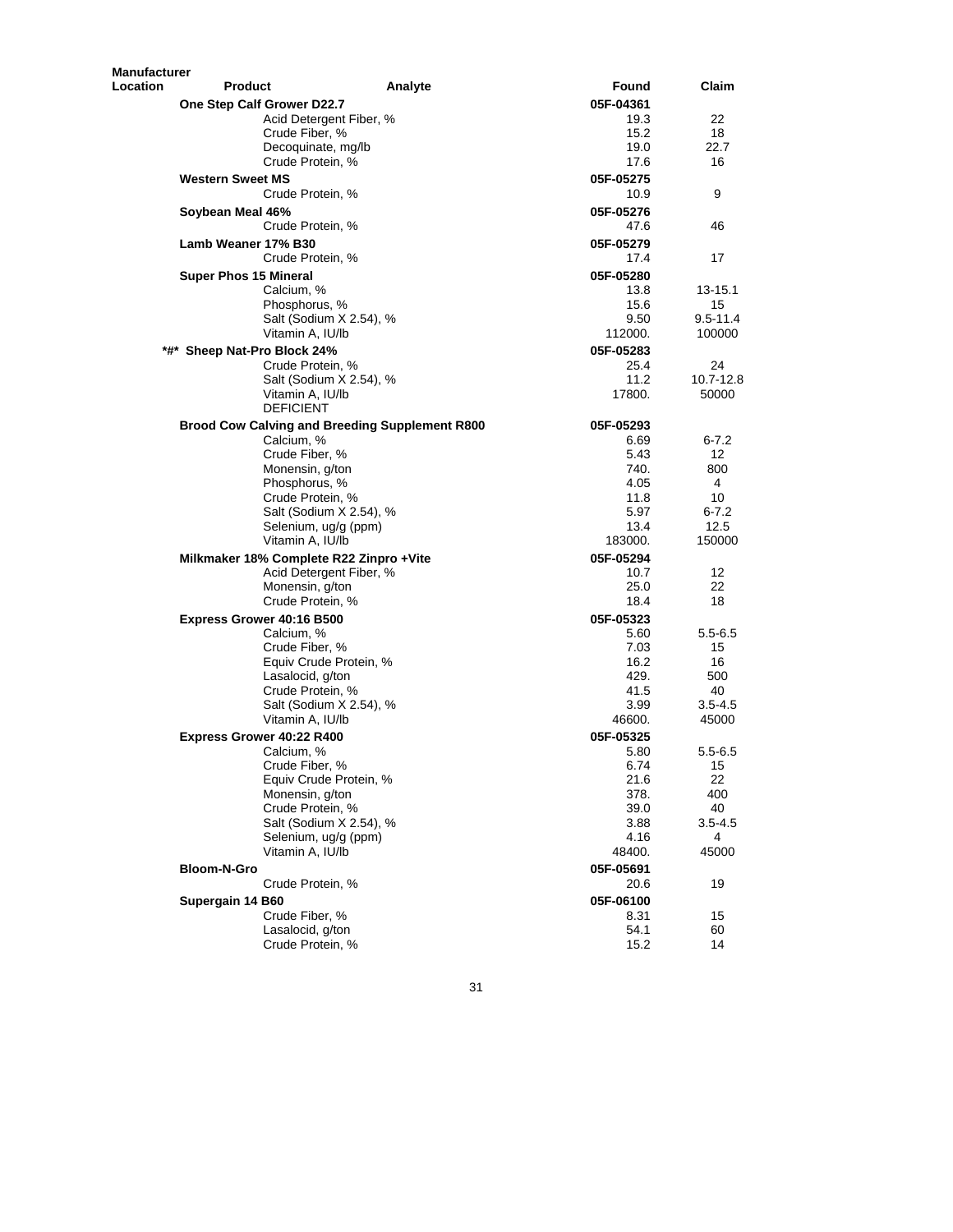| Manufacturer |                              |                                             |         |               |               |
|--------------|------------------------------|---------------------------------------------|---------|---------------|---------------|
| Location     | <b>Product</b>               |                                             | Analyte | Found         | Claim         |
|              | Super Lamb 14                |                                             |         | 05F-06101     |               |
|              |                              | Crude Fiber, %                              |         | 8.31          | 15            |
|              |                              | Crude Protein, %                            |         | 14.1          | 14            |
|              | Special Select Fish Meal     |                                             |         | 05F-06102     |               |
|              |                              | Crude Fat, %                                |         | 7.86          | 6             |
|              |                              | Crude Protein, %                            |         | 65.0          | 60            |
|              | <b>Porcine Blood Meal</b>    |                                             |         | 05F-06103     |               |
|              |                              | Crude Protein, %                            |         | 93.9          | 86            |
|              |                              | *#* MultuM Western Range HiPhos 16          |         | 05F-06104     |               |
|              |                              | Calcium, %                                  |         | 16.7          | $15 - 18$     |
|              |                              | Phosphorus, %                               |         | 15.4          | 16            |
|              |                              | Salt (ChlorideX1.65), %<br><b>EXCESSIVE</b> |         | 6.89          | 5-6           |
|              |                              | Salt (Sodium X 2.54), %                     |         | 7.32          | $5-6$         |
|              |                              | <b>EXCESSIVE</b><br>Selenium, ug/g (ppm)    |         | 27.0          | 35            |
|              |                              | Vitamin A, IU/lb                            |         | 189000.       | 400000        |
|              |                              | <b>DEFICIENT</b>                            |         |               |               |
|              |                              | <b>Stockmaster Sweet Mag 14</b>             |         | 05F-06433     |               |
|              |                              | Calcium, %                                  |         | 11.0          | $9.6 - 11.5$  |
|              |                              | Phosphorus, %                               |         | 3.88          | 4             |
|              |                              | Salt (Sodium X 2.54), %                     |         | 19.5          | 18.2-21.8     |
|              |                              | Selenium, ug/g (ppm)                        |         | 18.2          | 20            |
|              |                              | Vitamin A, IU/lb                            |         | 45100.        | 50000         |
|              |                              | <b>Tradition Pheasant Starter AM.0175</b>   |         | 05F-06435     |               |
|              |                              | Amprolium, %                                |         | 0.0183        | 0.0175        |
|              |                              | Crude Protein, %                            |         | 27.7          | 28            |
|              |                              | <b>Express Co-Product Finisher 0.5 Meal</b> |         | 05F-06929     |               |
|              |                              | Calcium, %                                  |         | 28.9          | 25-30         |
|              |                              | Potassium, %                                |         | 3.22          | 3             |
|              |                              | Salt (Sodium X 2.54), %                     |         | 8.92          | $9 - 10.8$    |
|              |                              | Vitamin A, IU/lb                            |         | 127000.       | 115000        |
|              |                              | <b>Tradition 17% Egg Layer Granules</b>     |         | 05F-06930     |               |
|              |                              | Calcium, %                                  |         | 4.00          | 2.9-3.9       |
|              |                              | Lysine - Total, %                           |         | 0.731         | 0.7           |
|              |                              | Methionine - Total, %                       |         | 0.438         | 0.3           |
|              |                              | Crude Protein, %                            |         | 16.8          | 17            |
|              |                              | Chick Concentrate 41% AM.0275               |         | 05F-06931     |               |
|              |                              | Amprolium, %                                |         | 0.0268        | 0.0275        |
|              |                              | Calcium, %                                  |         | 2.92          | $2.5 - 3.5$   |
|              |                              | Lysine - Total, %<br>Methionine - Total, %  |         | 2.38          | 2.3           |
|              |                              | Crude Protein, %                            |         | 0.444<br>40.4 | 0.5<br>41     |
|              |                              |                                             |         |               |               |
|              | <b>Super Phos 15 Mineral</b> |                                             |         | 05F-06932     |               |
|              |                              | Calcium, %<br>Phosphorus, %                 |         | 14.3<br>14.9  | 13-15.1<br>15 |
|              |                              | Salt (Sodium X 2.54), %                     |         | 9.96          | $9.5 - 11.4$  |
|              |                              | Selenium, ug/g (ppm)                        |         | 28.7          | 35            |
|              |                              | Vitamin A, IU/lb                            |         | 135000.       | 100000        |
|              |                              | Fish 64% Poultry 36% Blend                  |         | 05F-06933     |               |
|              |                              | Crude Fat, %                                |         | 10.4          | 9             |
|              |                              | Crude Protein, %                            |         | 64.4          | 64            |
|              |                              | <b>Foundation Heifer Premix B1440</b>       |         | 05F-07068     |               |
|              |                              | Acid Detergent Fiber, %                     |         | 1.86          | 3             |
|              |                              | Calcium, %                                  |         | 14.7          | 13.5-16.2     |
|              |                              | Lasalocid, g/ton                            |         | 1200.         | 1440          |
|              |                              | Phosphorus, %                               |         | 7.12          | 7.4           |
|              |                              | Salt (Sodium X 2.54), %                     |         | 18.9          | 18.8-22.5     |
|              |                              | Selenium, ug/g (ppm)                        |         | 19.8          | 19.2          |
|              |                              | Vitamin A, IU/lb                            |         | 106000.       | 150000        |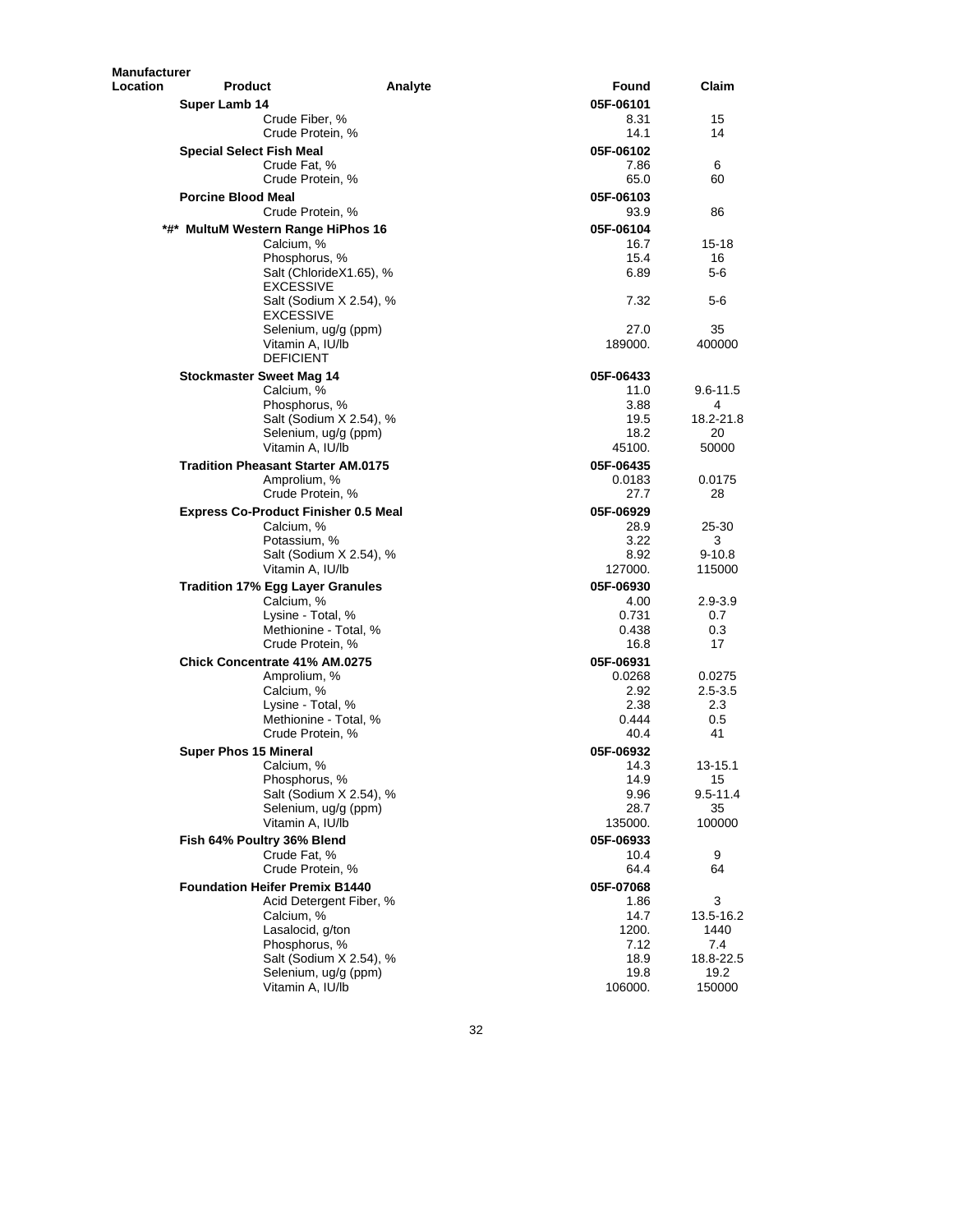| <b>Manufacturer</b> |                                                       |         |           |             |
|---------------------|-------------------------------------------------------|---------|-----------|-------------|
| <b>Location</b>     | <b>Product</b>                                        | Analyte | Found     | Claim       |
|                     | <b>Purple Ribbon Mineral Pellets</b>                  |         | 05F-07069 |             |
|                     | Calcium. %                                            |         | 10.4      | 10-12       |
|                     | Phosphorus, %                                         |         | 9.92      | 10          |
|                     | Salt (Sodium X 2.54), %                               |         | 11.6      | 12.5-15     |
|                     | Selenium, ug/g (ppm)                                  |         | 33.1      | 35          |
|                     | Vitamin A, IU/lb                                      |         | 71700.    | 100000      |
|                     | <b>Tradition 17% Egg Layer Granules</b>               |         | 05F-07492 |             |
|                     | Calcium, %                                            |         | 3.47      | 2.9-3.9     |
|                     | Lysine - Total, %                                     |         | 0.819     | 0.7         |
|                     | Methionine - Total, %                                 |         | 0.467     | 0.3         |
|                     | Crude Protein, %                                      |         | 17.5      | 17          |
|                     | <b>Tradition Rabbit Familyettes</b>                   |         | 05F-07493 |             |
|                     | Crude Fiber, %                                        |         | 14.8      | 14-16       |
|                     | Crude Protein, %                                      |         | 17.9      | 18          |
|                     | Calf Creep 14% B60                                    |         | 05F-07508 |             |
|                     | Crude Fiber, %                                        |         | 10.8      | 15          |
|                     | Lasalocid, g/ton                                      |         | 61.4      | 60          |
|                     | Crude Protein, %                                      |         | 15.1      | 14          |
|                     | <b>Brood Cow Calving and Breeding Supplement R800</b> |         | 05F-07509 |             |
|                     | Calcium, %                                            |         | 6.26      | 6-7.2       |
|                     | Crude Fiber, %                                        |         | 6.50      | 12          |
|                     | Monensin, g/ton                                       |         | 726.      | 800         |
|                     | Phosphorus, %                                         |         | 3.91      | 4           |
|                     | Crude Protein, %                                      |         | 11.1      | 10          |
|                     | Salt (Sodium X 2.54), %                               |         | 6.09      | $6 - 7.2$   |
|                     | Selenium, ug/g (ppm)                                  |         | 13.4      | 12.5        |
|                     | Vitamin A, IU/lb                                      |         | 124000.   | 150000      |
|                     | Beef Pack B1440                                       |         | 05F-07527 |             |
|                     | Calcium, %                                            |         | 5.43      | 5.4-6.4     |
|                     | Crude Fiber, %                                        |         | 7.91      | 15          |
|                     | Lasalocid, g/ton                                      |         | 1130.     | 1440        |
|                     | Crude Protein, %                                      |         | 13.7      | 5           |
|                     | *#* Multum Cattle Prep NSE                            |         | 05F-07528 |             |
|                     | Calcium, %                                            |         | 12.6      | 12.75-13.25 |
|                     | Phosphorus, %                                         |         | 11.4      | 12          |
|                     | Salt (ChlorideX1.65), %<br><b>EXCESSIVE</b>           |         | 15.3      | 12.75-13.25 |
|                     | Salt (Sodium X 2.54), %                               |         | 15.8      | 12.75-13.25 |
|                     | <b>EXCESSIVE</b>                                      |         |           |             |
|                     | Sulfur, %                                             |         | 1.50      | 1           |
|                     | Vitamin A, IU/lb                                      |         | 447000.   | 300000      |
|                     | *#* Tradition 20% Chick Starter Am.0125 BMD18         |         | 05F-07530 |             |
|                     | Amprolium, %                                          |         | 0.0117    | 0.0125      |
|                     | Crude Protein, %                                      |         | 18.7      | 20          |
|                     | <b>DEFICIENT</b>                                      |         |           |             |
|                     | <b>OptiSow Premix 100</b>                             |         | 05F-08186 |             |
|                     | Calcium, %                                            |         | 16.7      | 15.1-18.1   |
|                     | Phosphorus, %                                         |         | 8.89      | 9.3         |
|                     | Salt (Sodium X 2.54), %                               |         | 9.97      | 9.4-11.2    |
|                     | Selenium, ug/g (ppm)                                  |         | 6.16      | 6           |
|                     | Vitamin A, IU/lb                                      |         | 132000.   | 100000      |
|                     | Lamb Starter 20% B90                                  |         | 05F-08189 |             |
|                     | Crude Fiber, %                                        |         | 6.94      | 10          |
|                     | Lasalocid, g/ton                                      |         | 87.2      | 90          |
|                     | Crude Protein, %                                      |         | 20.0      | 20          |
|                     | Vitamin A, IU/lb                                      |         | 20200.    | 20000       |
|                     | <b>Front Runner Performance Texturized</b>            |         | 05F-08418 |             |
|                     | Crude Fiber, %                                        |         | 7.62      | 10          |
|                     | Crude Fat, %                                          |         | 5.11      | 5           |
|                     | Crude Protein, %                                      |         | 13.0      | 12          |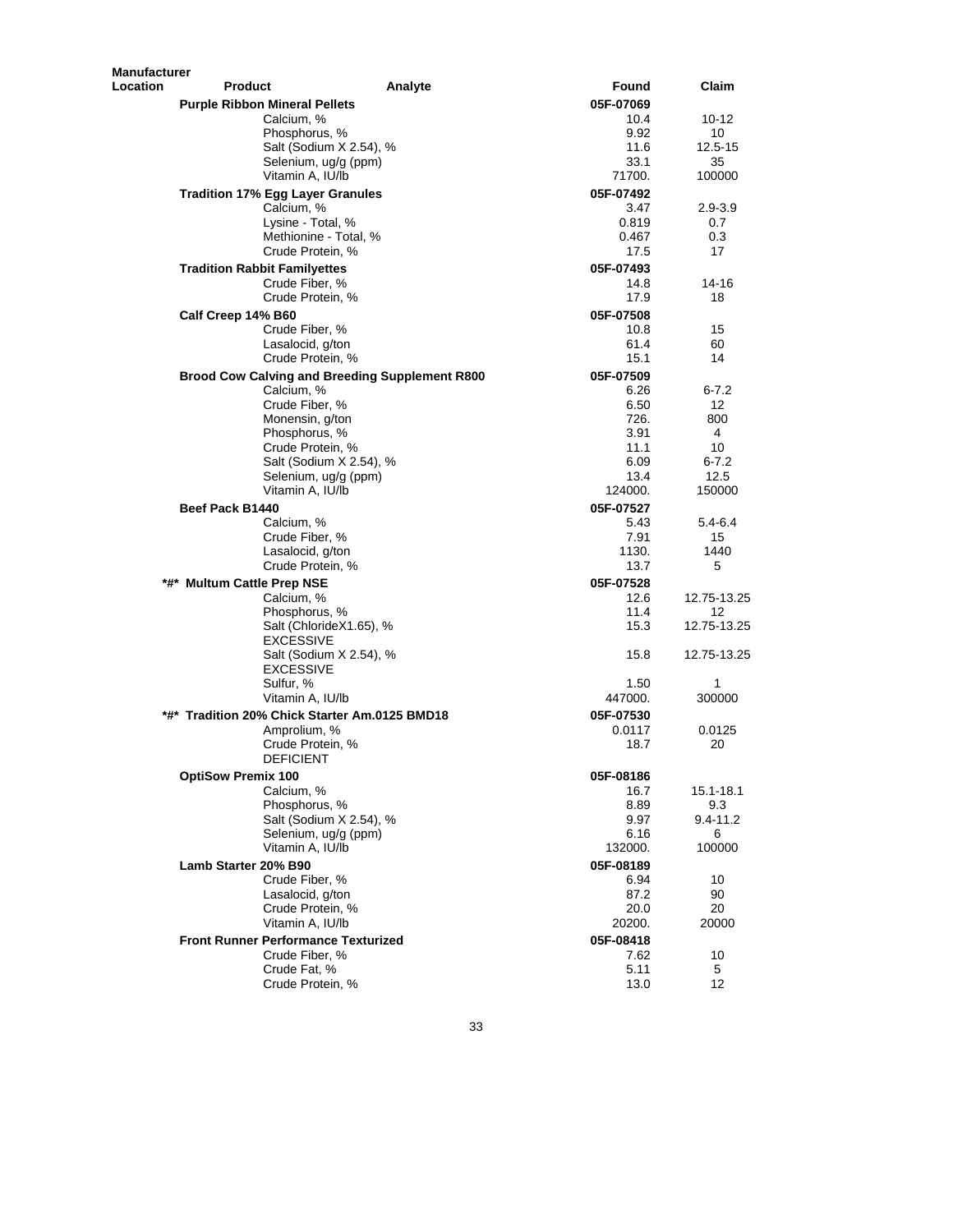| Manufacturer |                              |                                       |         |           |                |
|--------------|------------------------------|---------------------------------------|---------|-----------|----------------|
| Location     | Product                      |                                       | Analyte | Found     | Claim          |
|              | *#* Cattle Block 50%         |                                       |         | 05F-08419 |                |
|              |                              | Calcium, %                            |         | 3.16      | $2.7 - 3.7$    |
|              |                              | Equiv Crude Protein, %                |         | 30.4      | 29             |
|              |                              | Phosphorus, %                         |         | 1.67      | $\overline{2}$ |
|              |                              | <b>DEFICIENT</b>                      |         |           |                |
|              |                              | Potassium, %                          |         | 2.11      | $\overline{2}$ |
|              |                              |                                       |         | 50.6      | 50             |
|              |                              | Crude Protein, %                      |         |           |                |
|              |                              | Salt (Sodium X 2.54), %               |         | 16.2      | 16.1-19.3      |
|              |                              | Vitamin A, IU/lb                      |         | 104000.   | 100000         |
|              |                              | Lean Start 3A Complete T135C400 Swine |         | 05F-08420 |                |
|              |                              | Chlortetracycline, g/ton              |         | 403.      | 400            |
|              |                              | Crude Fat, %                          |         | 6.70      | 5              |
|              |                              | Crude Protein, %                      |         | 21.6      | 21             |
|              | Lamb Grow 40% B166           |                                       |         | 05F-08422 |                |
|              |                              | Calcium, %                            |         | 3.76      | $3.5 - 4.5$    |
|              |                              | Lasalocid, g/ton                      |         | 154.      | 166            |
|              |                              | Crude Protein, %                      |         | 40.6      | 40             |
|              |                              | Salt (Sodium X 2.54), %               |         | 3.63      | $3.5 - 4.5$    |
|              |                              |                                       |         |           |                |
|              | <b>Regulator R250</b>        |                                       |         | 05F-09586 |                |
|              |                              | Calcium, %                            |         | 2.97      | $2.2 - 2.7$    |
|              |                              | Crude Fiber, %                        |         | 7.75      | 10             |
|              |                              | Equiv Crude Protein, %                |         | 7.40      | 10.5           |
|              |                              | Crude Fat, %                          |         | 11.2      | 10             |
|              |                              | Monensin, g/ton                       |         | 233.      | 250            |
|              |                              | Crude Protein, %                      |         | 29.4      | 30             |
|              |                              | Salt (Sodium X 2.54), %               |         | 5.66      | $5.5 - 6.5$    |
|              | <b>Express Grower 32:0</b>   |                                       |         | 05F-09592 |                |
|              |                              | Calcium, %                            |         | 5.86      | $5.5 - 6.5$    |
|              |                              | Crude Fiber, %                        |         | 5.53      | 15             |
|              |                              | Crude Protein, %                      |         | 31.9      | 32             |
|              |                              | Salt (Sodium X 2.54), %               |         | 4.73      | $3.5 - 4.5$    |
|              |                              | Selenium, ug/g (ppm)                  |         | 4.19      | 4              |
|              |                              | Vitamin A, IU/lb                      |         | 40700.    | 45000          |
|              |                              |                                       |         |           |                |
|              | <b>Hubbard Soybean Meal</b>  |                                       |         | 05F-09595 |                |
|              |                              | Crude Protein, %                      |         | 45.9      | 46.5           |
|              |                              | Show-Rite 17% Show Sheep D15          |         | 05F-10040 |                |
|              |                              | Crude Fiber, %                        |         | 8.81      | 12             |
|              |                              | Decoquinate, mg/lb                    |         | 13.2      | 15             |
|              |                              | Equiv Crude Protein, %                |         | 0.82      | 0.07           |
|              |                              | Crude Protein, %                      |         | 18.0      | 17             |
|              |                              |                                       |         |           |                |
|              |                              | 14% Complete Lamb Grower B27.2        |         | 05F-10221 |                |
|              |                              | Crude Fiber, %                        |         | 12.1      | 18             |
|              |                              | Lasalocid, g/ton                      |         | 28.1      | 27.2           |
|              |                              | Crude Protein, %                      |         | 14.2      | 14             |
|              |                              | Stockmaster Cattle Prep Mineral       |         | 05F-10222 |                |
|              |                              | Calcium, %                            |         | 13.2      | 11.4-13.6      |
|              |                              | Phosphorus, %                         |         | 12.1      | 12             |
|              |                              | Salt (Sodium X 2.54), %               |         | 15.5      | 11.9-14.2      |
|              |                              | Selenium, ug/g (ppm)                  |         | 18.9      | 25             |
|              |                              | Vitamin A, IU/lb                      |         | 472000.   | 300000         |
|              | <b>Hi-Mo-Las Sheep Block</b> |                                       |         | 05F-10300 |                |
|              |                              |                                       |         |           |                |
|              |                              | Crude Fiber, %                        |         | 8.09      | 18             |
|              |                              | Crude Protein, %                      |         | 12.8      | 10             |
|              |                              | Salt (ChlorideX1.65), %               |         | 7.64      | $6.8 - 8.1$    |
|              |                              | Salt (Sodium X 2.54), %               |         | 7.11      | $6.8 - 8.1$    |
|              |                              | Selenium, ug/g (ppm)                  |         | 4.35      | 4              |
|              |                              | Vitamin A, IU/lb                      |         | 22400.    | 20000          |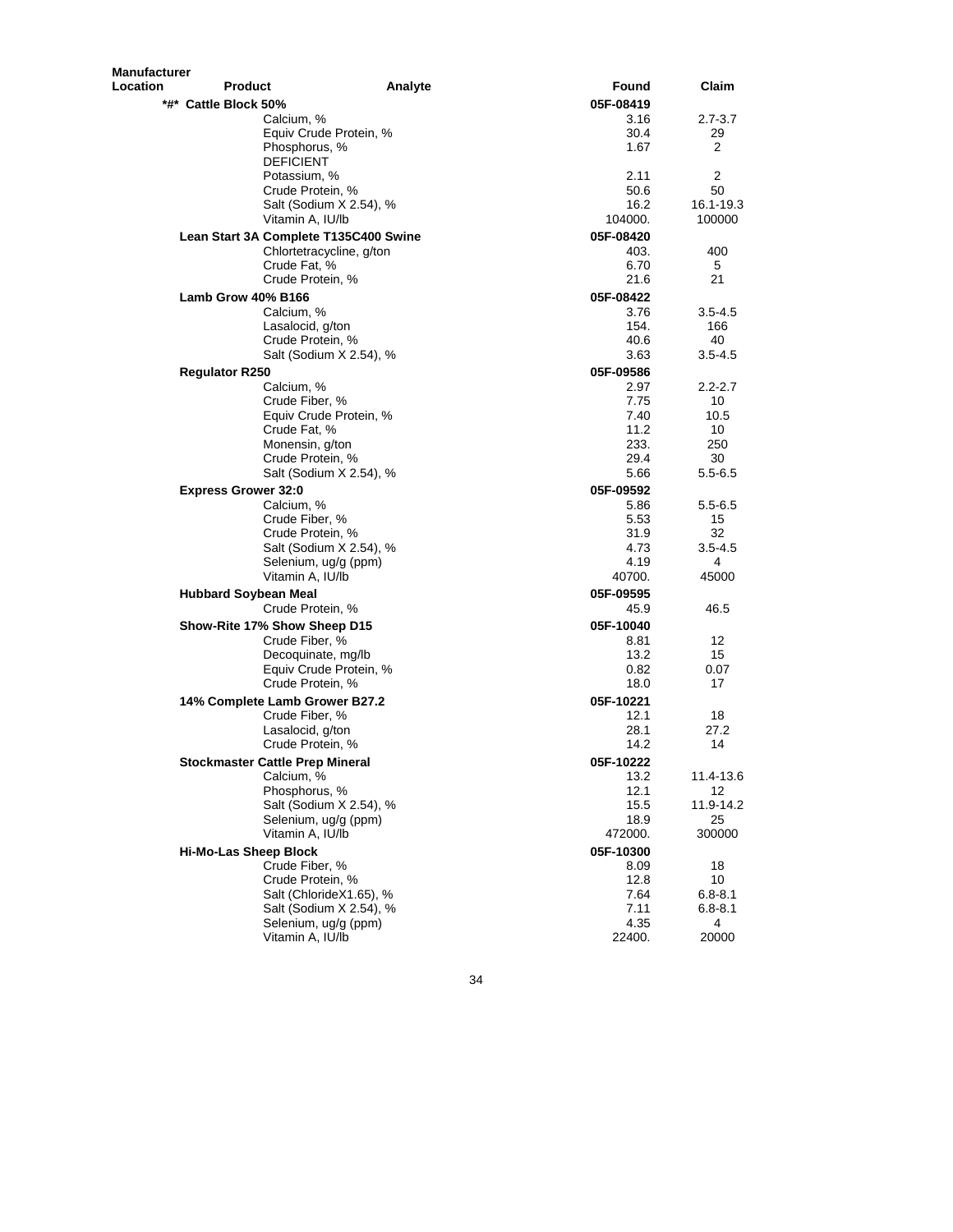| <b>Manufacturer</b>        |                                                  |         |                   |                      |
|----------------------------|--------------------------------------------------|---------|-------------------|----------------------|
| Location                   | <b>Product</b>                                   | Analyte | Found             | Claim                |
|                            | <b>Super Gain 14</b>                             |         | 05F-15057         |                      |
|                            | Crude Fiber, %                                   |         | 8.80              | 15                   |
|                            | Crude Protein, %                                 |         | 15.7              | 14                   |
|                            | Beef Pack B1440                                  |         | 05F-15058         |                      |
|                            | Calcium, %                                       |         | 5.97              | 5.4-6.4              |
|                            | Crude Fiber, %                                   |         | 8.65<br>1200.     | 15<br>1440           |
|                            | Lasalocid, g/ton<br>Crude Protein, %             |         | 15.1              | 5                    |
|                            | 11% Bison Feed Mash                              |         | 05F-16270         |                      |
|                            | Crude Fiber, %                                   |         | 5.17              | 15                   |
|                            | Crude Protein, %                                 |         | 11.8              | 11                   |
|                            | *#* 16% Sheep Rangeland Cake B30                 |         | 05F-16271         |                      |
|                            | Calcium, %                                       |         | 2.34              | $2 - 2.5$            |
|                            | Crude Fiber, %                                   |         | 7.73              | 10                   |
|                            | Lasalocid, g/ton                                 |         | 20.2              | 30                   |
|                            | <b>DEFICIENT</b>                                 |         |                   |                      |
|                            | Crude Protein, %                                 |         | 16.7              | 16                   |
|                            | Lean Expression Swine Complete #4                |         | 05F-20118         |                      |
|                            | Crude Fat, %<br>Crude Protein, %                 |         | 4.62<br>13.9      | 5<br>13              |
|                            |                                                  |         |                   |                      |
| <b>Hunters Specialties</b> |                                                  |         |                   |                      |
| Cedar Rapids, IA           |                                                  |         |                   |                      |
|                            | Vita Rack Vac Pack Acorn<br>Calcium, %           |         | 05F-21287<br>8.38 | $7.5 - 8.5$          |
|                            | Sulfur, %                                        |         | 2.55              | $2.5\,$              |
|                            | Phosphorus, %                                    |         | 4.11              | 3.5                  |
|                            | Salt (Sodium X 2.54), %                          |         | 38.3              | 32-37                |
|                            | Sodium, %                                        |         | 15.1              | 16-19                |
|                            | Vitamin A, IU/lb                                 |         | 84600.            | 50000                |
| J & R Distributing         |                                                  |         |                   |                      |
| Lake Norden, SD            |                                                  |         |                   |                      |
|                            | *#* Pig Starter Concentrate                      |         | 05F-04959         |                      |
|                            | Calcium, %                                       |         | 2.94              | $3.2 - 4.2$          |
|                            | Crude Fat, %<br><b>DEFICIENT</b>                 |         | 7.55              | 9                    |
|                            | Lysine - Total, %                                |         | 3.42              | 3.3                  |
|                            | Crude Protein, %                                 |         | 45.0              | 41                   |
|                            | *#* 15-7 Mineral                                 |         | 05F-05262         |                      |
|                            | Calcium, %                                       |         | 13.9              | 13.3-15.9            |
|                            | Phosphorus, %                                    |         | 7.06              | 7.1                  |
|                            | Salt (Sodium X 2.54), %                          |         | 10.3              | $8.9 - 10.2$         |
|                            | Selenium, ug/g (ppm)                             |         | 19.3              | 26                   |
|                            | <b>DEFICIENT</b><br>Vitamin A, IU/lb             |         | 263000.           | 240000               |
|                            |                                                  |         |                   |                      |
|                            | <b>Swine Lactation Concentrate</b><br>Calcium, % |         | 05F-05263<br>3.63 | 3-4                  |
|                            | Lysine - Total, %                                |         | 2.73              | 2.6                  |
|                            | Crude Protein, %                                 |         | 42.8              | 42                   |
|                            | *#* Pasture Plus (RUP) Mineral                   |         | 05F-05264         |                      |
|                            | Calcium, %                                       |         | 7.28              | 6-8                  |
|                            | Magnesium, %                                     |         | 5.14              | 7                    |
|                            | <b>DEFICIENT</b>                                 |         |                   |                      |
|                            | Phosphorus, %                                    |         | 7.67              | 7                    |
|                            | Crude Protein, %<br>Selenium, ug/g (ppm)         |         | 22.6<br>6.75      | 22<br>$\overline{7}$ |
|                            | Vitamin A, IU/lb                                 |         | 81500.            | 100000               |
|                            | GF 25-12 Swine Premix                            |         | 05F-05559         |                      |
|                            | Calcium, %                                       |         | 16.6              | 16-18                |
|                            | Phosphorus, %                                    |         | 14.5              | 14.6                 |
|                            | Selenium, ug/g (ppm)                             |         | 6.03              | 8                    |
|                            | Vitamin A, IU/lb                                 |         | 76100.            | 100000               |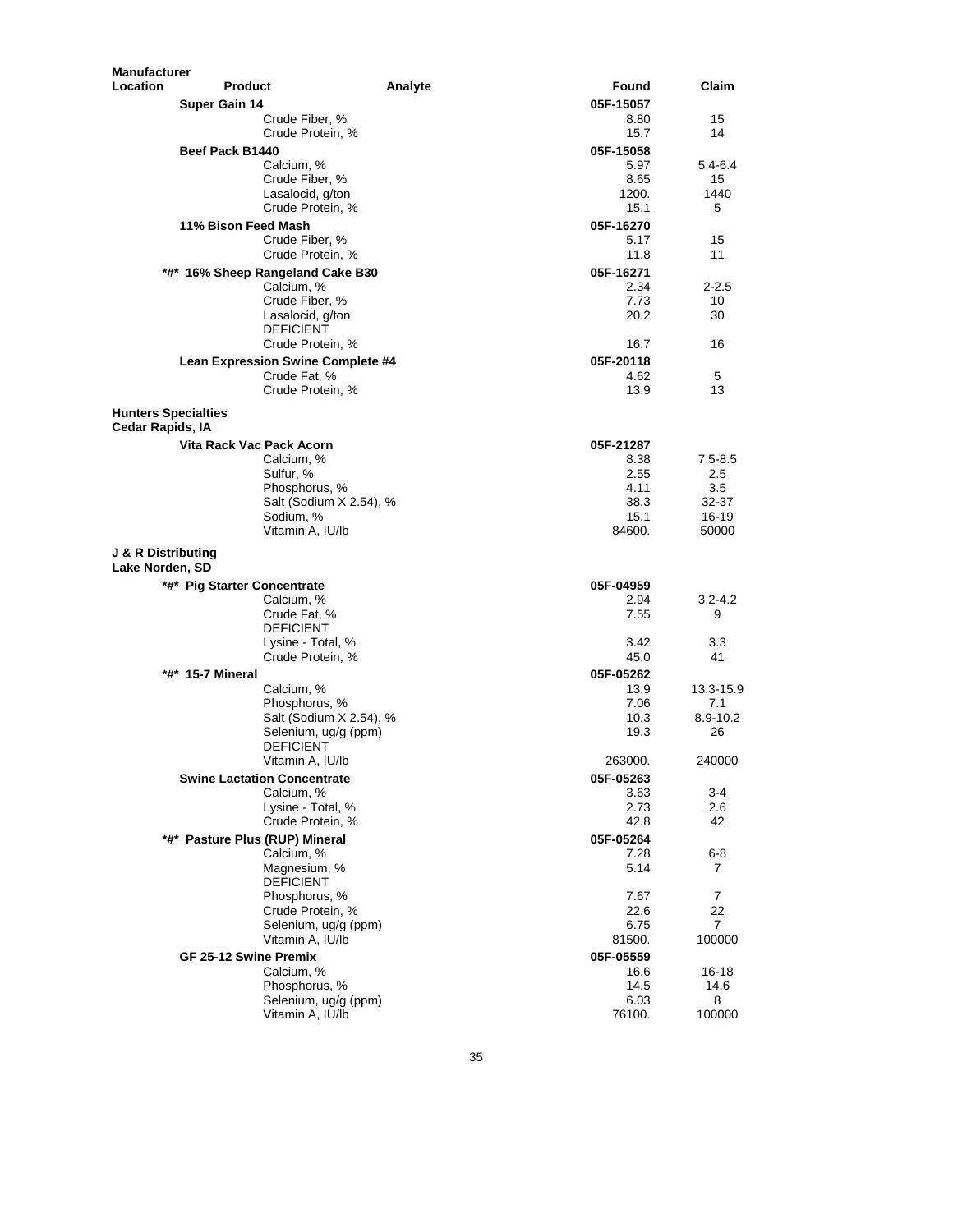| <b>Manufacturer</b>               |                                     |                                             |                                                         |                |                |
|-----------------------------------|-------------------------------------|---------------------------------------------|---------------------------------------------------------|----------------|----------------|
| <b>Location</b>                   | <b>Product</b>                      |                                             | Analyte                                                 | Found          | Claim          |
|                                   |                                     | <b>Distillers Grains Wtih Solubles</b>      |                                                         | 05F-07133      |                |
|                                   |                                     | Crude Fiber, %                              |                                                         | 8.12           | 11             |
|                                   |                                     | Crude Fat, %                                |                                                         | 9.63           | 10             |
|                                   |                                     | Crude Protein, %                            |                                                         | 29.6           | 27             |
|                                   |                                     | Sulfur. %                                   |                                                         | 0.585          | 0.6            |
|                                   |                                     |                                             | *#* 42-30 Beef Finisher Concentrate Rumensin 300 & 0.28 | 05F-07134      |                |
|                                   |                                     | Calcium, %                                  |                                                         | 9.06           | $8.5 - 10$     |
|                                   |                                     | Crude Fiber, %<br>Equiv Crude Protein, %    |                                                         | 8.66<br>26.8   | 10<br>30       |
|                                   |                                     | Monensin, g/ton                             |                                                         | 295.           | 300            |
|                                   |                                     | Crude Protein, %                            |                                                         | 40.1           | 42             |
|                                   |                                     | <b>DEFICIENT</b>                            |                                                         |                |                |
|                                   |                                     | Salt (Sodium X 2.54), %                     |                                                         | 5.16           | $4.5 - 5.5$    |
|                                   |                                     | Vitamin A, IU/lb                            |                                                         | 35800.         | 45000          |
|                                   |                                     | J & R 35%-1-68FC Liquid Feed Supplement     |                                                         | 05F-07135      |                |
|                                   |                                     | Acid Detergent Fiber, %                     |                                                         | 0.00           | 0.1            |
|                                   |                                     | Equiv Crude Protein, %                      |                                                         | 26.4           | 28.5           |
|                                   |                                     | Vacuum Moisture, %                          |                                                         | 26.5           | 32             |
|                                   |                                     | Potassium, %                                |                                                         | 3.64           | $\overline{2}$ |
|                                   |                                     | Crude Protein, %                            |                                                         | 34.3           | 35             |
|                                   |                                     | Total Sugars(Invert), %<br>Vitamin A, IU/lb |                                                         | 26.4<br>45100. | 25.8<br>40000  |
|                                   |                                     |                                             |                                                         |                |                |
| Mellette, SD                      | <b>James Valley Company</b>         |                                             |                                                         |                |                |
|                                   |                                     | <b>James Valley Company P-Nut Pops</b>      |                                                         | 05F-05122      |                |
|                                   |                                     | Crude Fat, %                                |                                                         | 11.7           | 12.8           |
|                                   |                                     | Fat: Roese Gottlieb, %                      |                                                         | 11.7           |                |
|                                   |                                     | Oven Moisture, %                            |                                                         | 6.22           | 5.68           |
|                                   |                                     | Crude Protein, %                            |                                                         | 21.2           | 13.9           |
| Sioux City, IA                    | John Morrell & Company              |                                             |                                                         |                |                |
|                                   | <b>Porcine Meat &amp; Bone Meal</b> |                                             |                                                         | 05F-07236      |                |
|                                   |                                     | Calcium, %                                  |                                                         | 9.10           | $8.4 - 10$     |
|                                   |                                     | Crude Fat, %                                |                                                         | 12.2           | 6              |
|                                   |                                     | Phosphorus, %                               |                                                         | 4.57           | 4              |
|                                   |                                     | Crude Protein, %                            |                                                         | 53.8           | 50             |
| Cincinnati, OH                    | John Morrell and Co.                |                                             |                                                         |                |                |
|                                   |                                     | Porcine 50% Meat and Bone Meal              |                                                         | 05F-05320      |                |
|                                   |                                     | Calcium, %                                  |                                                         | 8.09           | $7 - 8.8$      |
|                                   |                                     | Crude Fat, %                                |                                                         | 12.8           | 6              |
|                                   |                                     | Phosphorus, %                               |                                                         | 4.18           | 4              |
|                                   |                                     | Crude Protein, %                            |                                                         | 53.8           | 50             |
|                                   |                                     | Porcine Product Only 85% Blood Meal         |                                                         | 05F-06452      |                |
|                                   |                                     | Crude Protein, %                            |                                                         | 92.0           | 85             |
| <b>Johns Produce</b><br>Irene, SD |                                     |                                             |                                                         |                |                |
|                                   | Soybean Meal                        |                                             |                                                         | 05F-04961      |                |
|                                   |                                     | Crude Fiber, %                              |                                                         | 5.84           | 6              |
|                                   |                                     | Crude Fat, %                                |                                                         | 20.0           | 18             |
|                                   |                                     | Crude Protein, %                            |                                                         | 35.7           | 26             |
|                                   |                                     |                                             |                                                         |                |                |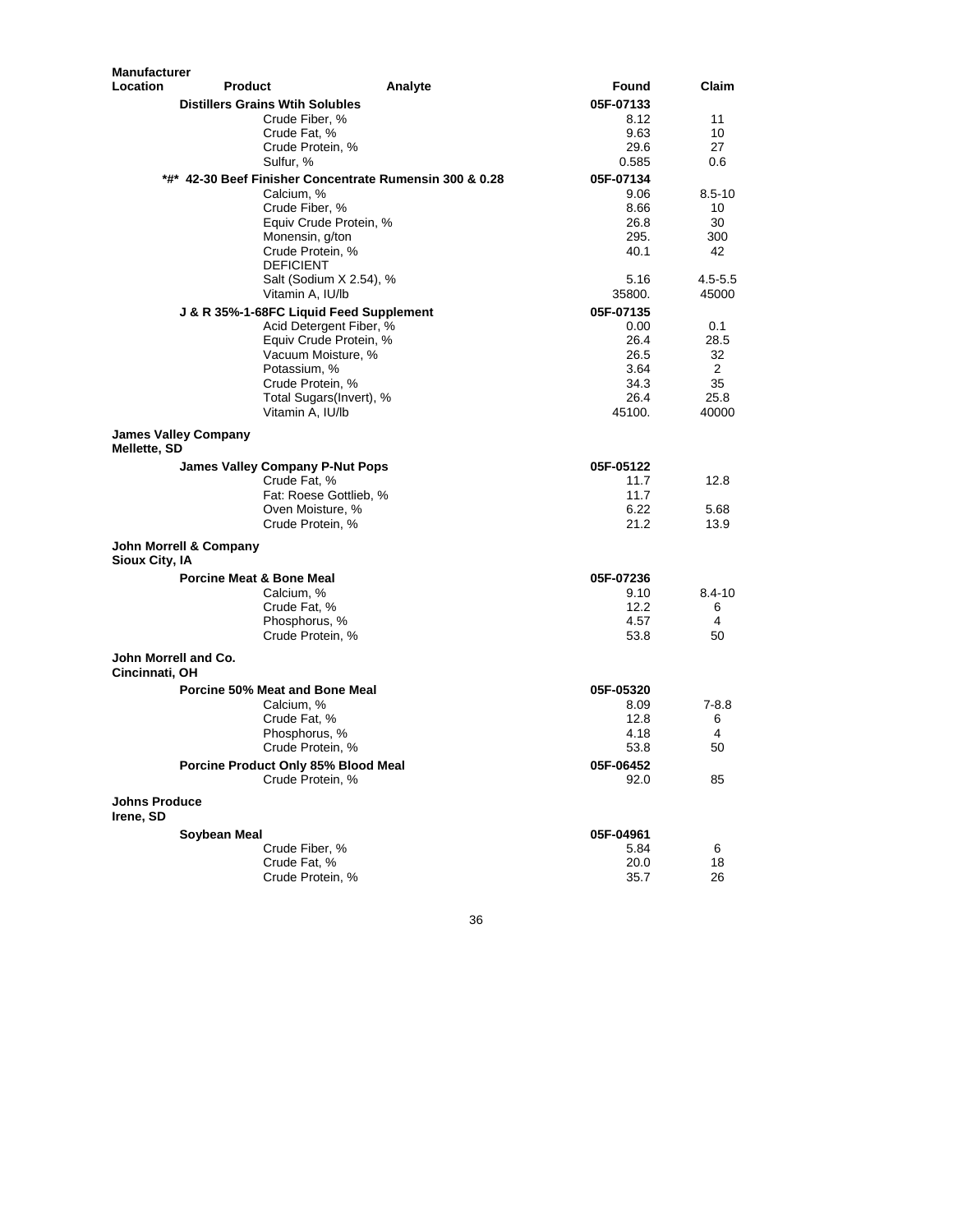| <b>Manufacturer</b><br>Location<br><b>Product</b> |                                                        | Analyte | Found        | Claim            |
|---------------------------------------------------|--------------------------------------------------------|---------|--------------|------------------|
| <b>JR Distributing</b><br>Lake Norden, SD         |                                                        |         |              |                  |
|                                                   | <b>Custom Ethan 40-11 Lamb Concentrate Bovatec 200</b> |         | 05F-08187    |                  |
|                                                   | Calcium, %                                             |         | 6.61         | $6.1 - 8.1$      |
|                                                   | Equiv Crude Protein, %                                 |         | 10.1         | 11               |
|                                                   | Lasalocid, g/ton                                       |         | 200.         | 204              |
|                                                   | Crude Protein, %                                       |         | 40.1         | 30               |
|                                                   | Selenium, ug/g (ppm)                                   |         | 5.91         | 5.9              |
|                                                   | <b>Champion Sweet Lamb 18% Starter</b>                 |         | 05F-08188    |                  |
|                                                   | Equiv Crude Protein, %                                 |         | 3.77         | 3.4              |
|                                                   | Lasalocid, g/ton                                       |         | 46.0         | 40               |
|                                                   | Crude Protein, %                                       |         | 18.1         | 18               |
| Hi-Pro Soybean Meal                               |                                                        |         | 05F-09837    |                  |
|                                                   | Crude Protein, %                                       |         | 45.8         | 45               |
|                                                   | <b>Distiller's Grain with Solubles</b>                 |         | 05F-09838    |                  |
|                                                   | Crude Fat, %                                           |         | 9.79         | 9                |
|                                                   | Crude Protein, %                                       |         | 28.2         | 26               |
|                                                   | Sulfur, %                                              |         | 0.550        | 0.4              |
|                                                   | Pig Champ Phase 3 Complete Paylean                     |         | 05F-09839    |                  |
|                                                   | Crude Protein, %                                       |         | 16.5         | 16               |
|                                                   | J&R Phase 2 Nursery Complete Pulmotil 181              |         | 05F-09840    |                  |
|                                                   | Crude Fat, %                                           |         | 9.68         | 8                |
|                                                   | Crude Protein, %                                       |         | 21.6         | 21               |
|                                                   | *#* J&R 35%-1-68FC Liquid Feed Supplement #563         |         | 05F-09844    |                  |
|                                                   | Acid Detergent Fiber, %                                |         | 0.00         | 0.1              |
|                                                   | Equiv Crude Protein, %                                 |         | 23.7         | 28.5             |
|                                                   | Vacuum Moisture, %                                     |         | 30.5         | 32               |
|                                                   | Crude Protein, %                                       |         | 36.5         | 35               |
|                                                   | Total Sugars(Invert), %                                |         | 26.1         | 25.8             |
|                                                   | Vitamin A, IU/lb                                       |         | 21000.       | 40000            |
|                                                   | <b>DEFICIENT</b>                                       |         |              |                  |
| Kay Dee Feed Company<br>Sioux City, IA            |                                                        |         |              |                  |
|                                                   | *#* Super Ranger Kaydets 12                            |         | 05F-01585    |                  |
|                                                   | Calcium, %                                             |         | 13.6         | $12.5 - 15$      |
|                                                   | Phosphorus, %                                          |         | 9.62         | 12               |
|                                                   | <b>DEFICIENT</b>                                       |         |              |                  |
|                                                   | Salt (ChlorideX1.65), %                                |         | 25.0         | $15 - 18$        |
|                                                   | <b>EXCESSIVE</b>                                       |         |              |                  |
|                                                   | Salt (Sodium X 2.54), %                                |         | 24.6         | $15 - 18$        |
|                                                   | <b>EXCESSIVE</b>                                       |         |              |                  |
|                                                   | Selenium, ug/g (ppm)                                   |         | 26.2         | 28               |
|                                                   | Vitamin A, IU/lb                                       |         | 528000.      | 250000           |
|                                                   | Kaydee NSE Calving-Lactating-Rebreeding                |         | 05F-04387    |                  |
|                                                   | Calcium, %                                             |         | 14.8         | 12.5-15          |
|                                                   | Phosphorus, %                                          |         | 11.6         | 12 <sup>12</sup> |
|                                                   | Salt (Sodium X 2.54), %                                |         | 19.3         | $15 - 18$        |
|                                                   | Vitamin A, IU/lb                                       |         | 287000.      | 350000           |
| Royal Mineral 12                                  |                                                        |         | 05F-05616    |                  |
|                                                   | Calcium, %                                             |         | 13.7         | 11-13            |
|                                                   | Phosphorus, %                                          |         | 12.0         | 12               |
|                                                   | Salt (Sodium X 2.54), %                                |         | 12.7         | 11-12            |
|                                                   | Selenium, ug/g (ppm)                                   |         | 21.0         | 28               |
|                                                   | Vitamin A, IU/lb                                       |         | 73700.       | 100000           |
| *#*<br><b>Sheep-etts</b>                          |                                                        |         | 05F-05617    |                  |
|                                                   | Calcium, %                                             |         | 21.9         | 20-24            |
|                                                   | Phosphorus, %                                          |         | 8.70<br>15.8 | 8<br>15-18       |
|                                                   | Salt (Sodium X 2.54), %<br>Sulfur, %                   |         | 1.18         | 1                |
|                                                   | Vitamin A, IU/lb                                       |         | 14100.       | 200000           |
|                                                   | <b>DEFICIENT</b>                                       |         |              |                  |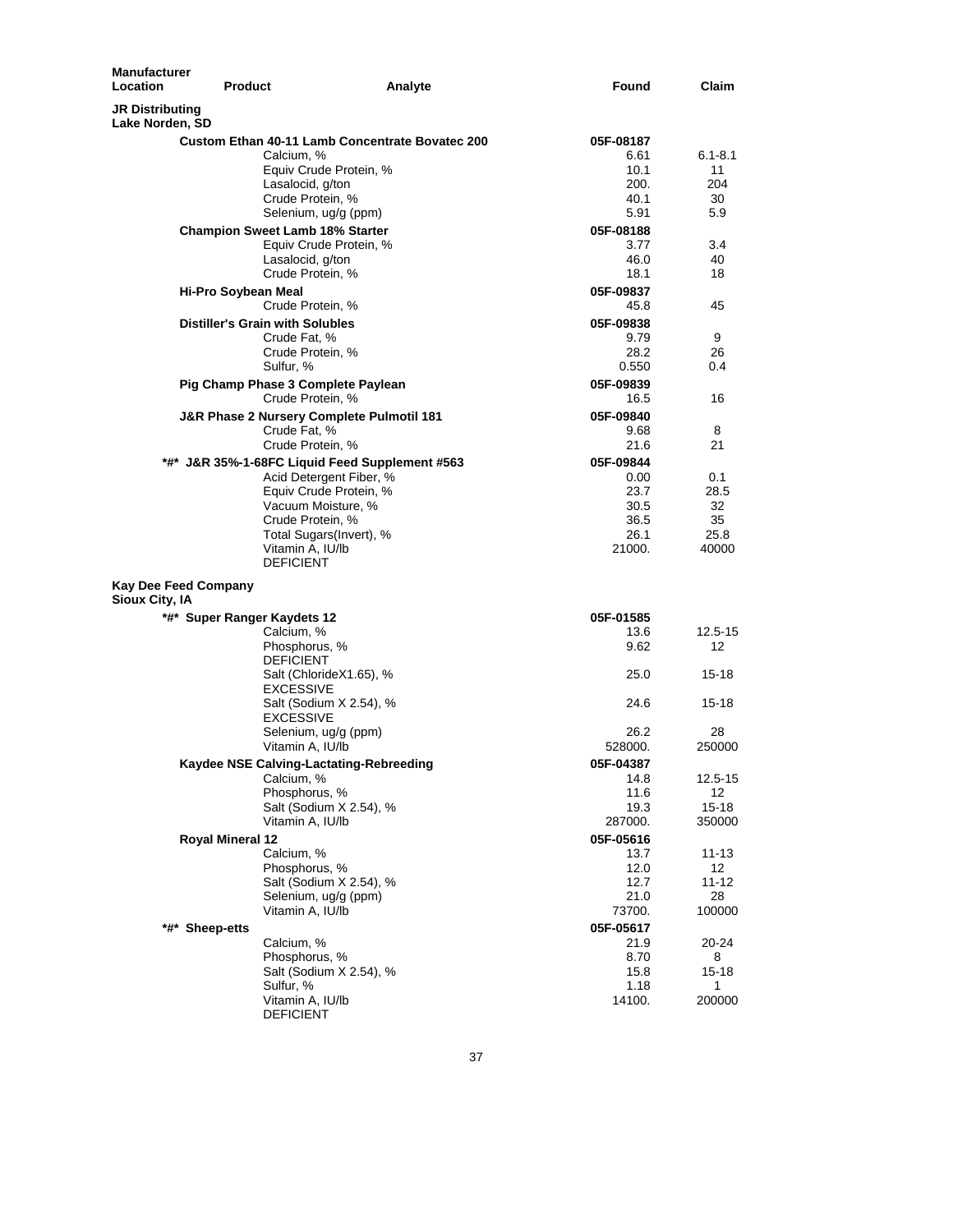| <b>Manufacturer</b>                       |                                             |         |                   |                 |
|-------------------------------------------|---------------------------------------------|---------|-------------------|-----------------|
| Location                                  | <b>Product</b>                              | Analyte | Found             | Claim           |
|                                           | *#* HI-EN-R-GY Carbohydrate Block           |         | 05F-05694         |                 |
|                                           | Calcium, %                                  |         | 2.38              | $1.5 - 2$       |
|                                           | <b>EXCESSIVE</b>                            |         | 7.51              |                 |
|                                           | Equiv Crude Protein, %<br>Magnesium, %      |         | 1.68              | 6.8<br>2        |
|                                           | Potassium, %                                |         | 2.11              | $\overline{2}$  |
|                                           | Crude Protein, %                            |         | 22.5              | 20              |
|                                           | Salt (Sodium X 2.54), %                     |         | 20.3              | 18-21.6         |
|                                           | Vitamin A, IU/lb                            |         | 33700.            | 30000           |
|                                           | *#* Royal GT140 Magnesium Mineral           |         | 05F-05695         |                 |
|                                           | Calcium, %                                  |         | 7.02              | 4.5-5.5         |
|                                           | <b>EXCESSIVE</b>                            |         |                   |                 |
|                                           | Phosphorus, %                               |         | 3.81              | 4               |
|                                           | Salt (Sodium X 2.54), %<br>Vitamin A, IU/lb |         | 20.6<br>142000.   | 16-19<br>125000 |
|                                           |                                             |         |                   |                 |
| *#*                                       | <b>Range Grazer 17SP</b>                    |         | 05F-09330<br>20.9 | 17              |
|                                           | Crude Protein, %<br>Salt (Sodium X 2.54), % |         | 17.4              | 14.25-17        |
|                                           | Vitamin A, IU/lb                            |         | 9210.             | 20000           |
|                                           | <b>DEFICIENT</b>                            |         |                   |                 |
| <b>Kaytee Products Inc</b><br>Chilton, WI |                                             |         |                   |                 |
|                                           | Kaytee Wild Bird Food                       |         | 05F-05259         |                 |
|                                           | Crude Fiber, %                              |         | 4.57              | 12              |
|                                           | Crude Fat, %                                |         | 7.39              | 5               |
|                                           | Oven Moisture, %                            |         | 11.3              | 12              |
|                                           | Crude Protein, %                            |         | 9.52              | 9               |
|                                           | <b>Kaytee Wild Finches</b>                  |         | 05F-05260         |                 |
|                                           | Crude Fiber, %                              |         | 6.85              | 12              |
|                                           | Crude Fat, %                                |         | 14.8<br>9.68      | 15<br>12        |
|                                           | Oven Moisture, %<br>Crude Protein, %        |         | 15.1              | 15              |
|                                           | <b>Kaytee Wild Finches</b>                  |         | 05F-06468         |                 |
|                                           | Crude Fiber, %                              |         | 3.53              | 12              |
|                                           | Crude Fat, %                                |         | 26.9              | 15              |
|                                           | Oven Moisture, %                            |         | 6.41              | 12              |
|                                           | Crude Protein, %                            |         | 18.2              | 15              |
|                                           | Kaytee Wild Bird Food                       |         | 05F-06469         |                 |
|                                           | Crude Fiber, %                              |         | 2.36              | 12              |
|                                           | Crude Fat, %                                |         | 6.11              | 5               |
|                                           | Oven Moisture, %                            |         | 10.7              | 12              |
|                                           | Crude Protein, %                            |         | 9.94              | 9               |
|                                           | Kaytee Woodpecker Mini Cake                 |         | 05F-08224         |                 |
|                                           | Crude Fiber, %<br>Crude Fat, %              |         | 11.4<br>30.1      | 22<br>18        |
|                                           | Oven Moisture, %                            |         | 5.04              | 14              |
|                                           | Crude Protein, %                            |         | 18.8              | 15              |
|                                           | Kaytee Fiesta Parakeet Perruche             |         | 05F-08226         |                 |
|                                           | Crude Fiber, %                              |         | 8.65              | 10              |
|                                           | Crude Fat, %                                |         | 14.2              | 6               |
|                                           | Oven Moisture, %                            |         | 7.87              | 12              |
|                                           | Crude Protein, %                            |         | 16.8              | 15              |
|                                           | Kaytee Wild Finches Bird Seed               |         | 05F-17682         |                 |
|                                           | Crude Fiber, %<br>Crude Fat, %              |         | 10.3<br>18.3      | 12<br>15        |
|                                           | Oven Moisture, %                            |         | 8.61              | 12              |
|                                           | Crude Protein, %                            |         | 15.7              | 15              |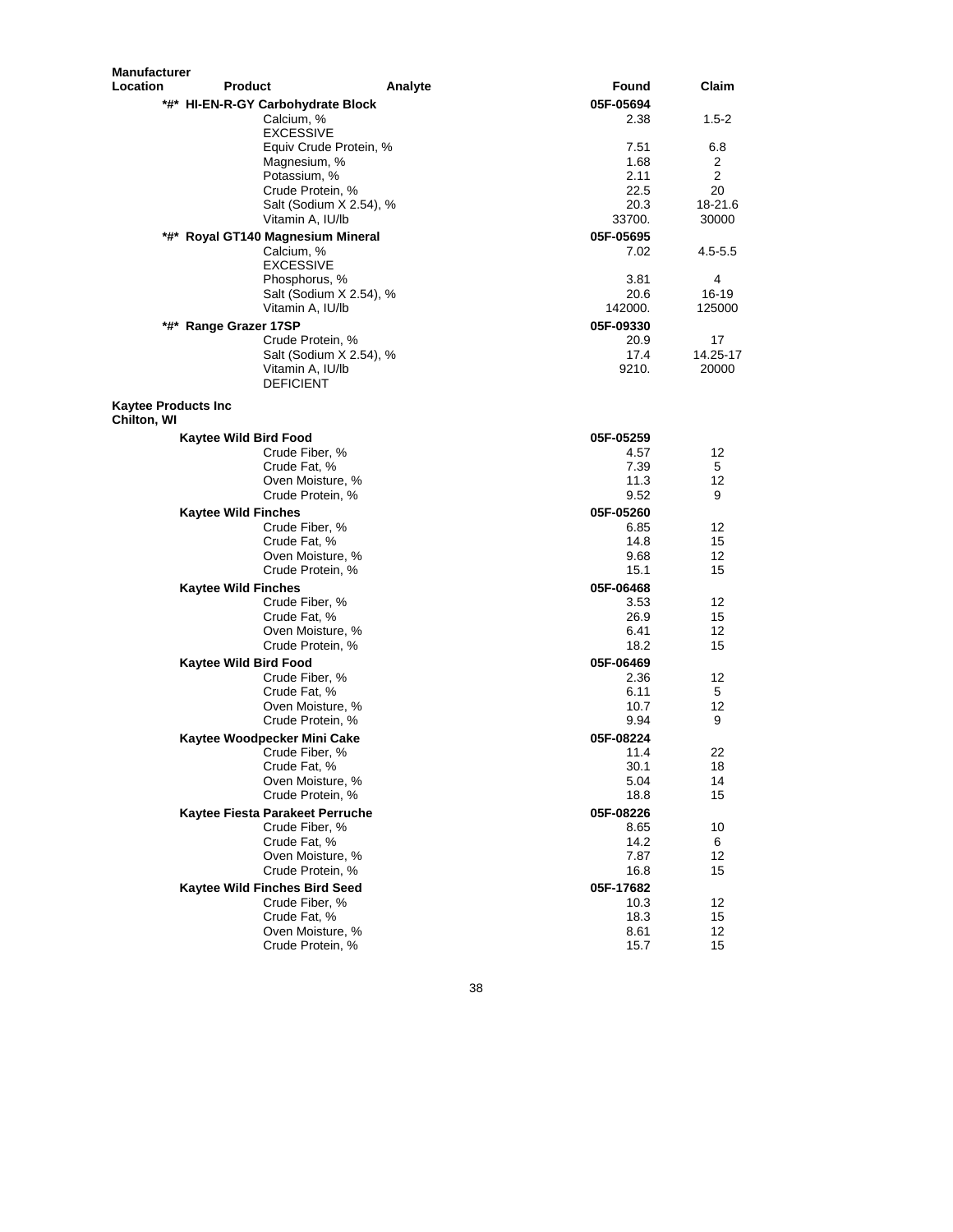| <b>Manufacturer</b>                            |                                      |                         |                   |                    |
|------------------------------------------------|--------------------------------------|-------------------------|-------------------|--------------------|
| Location                                       | Product                              | Analyte                 | Found             | Claim              |
|                                                | <b>Kaytee Wild Bird Food</b>         |                         | 05F-17683         |                    |
|                                                | Crude Fiber, %                       |                         | 4.71              | 12                 |
|                                                | Crude Fat, %                         |                         | 5.66              | 5                  |
|                                                | Oven Moisture, %<br>Crude Protein, % |                         | 10.4<br>9.90      | 12<br>9            |
|                                                |                                      |                         |                   |                    |
| Kelly Food Co.<br>Berlin, MD                   |                                      |                         |                   |                    |
|                                                | <b>Bil-Jac Liver Treats for Dogs</b> |                         | 05F-17685         |                    |
|                                                | Crude Fat. %                         |                         | 12.2              | 10                 |
|                                                | Oven Moisture, %                     |                         | 14.6              | 30                 |
|                                                | Crude Protein, %                     |                         | 27.8              | 25                 |
| <b>Kent Feeds Inc.</b><br><b>Muscatine, IA</b> |                                      |                         |                   |                    |
|                                                | Western Breeder Mineral              |                         | 05F-04429         |                    |
|                                                | Calcium, %                           |                         | 13.3              | 12-14.4            |
|                                                | Phosphorus, %                        |                         | 8.29              | 8.5                |
|                                                |                                      | Selenium, ug/g (ppm)    | 32.5              | 33                 |
|                                                | Vitamin A, IU/lb                     |                         | 502000.           | 400000             |
| $*$ #*                                         | <b>Mixing Mineral 1440B</b>          |                         | 05F-06302         |                    |
|                                                | Calcium, %<br>Lasalocid, g/ton       |                         | 14.4<br>730.      | 13-15.6<br>1440    |
|                                                | <b>DEFICIENT</b>                     |                         |                   |                    |
|                                                | Phosphorus, %                        |                         | 6.42              | 6.5                |
|                                                | Potassium, %                         |                         | 1.57              | 2                  |
|                                                | <b>DEFICIENT</b>                     |                         |                   |                    |
|                                                |                                      | Salt (Sodium X 2.54), % | 21.3              | 18.5-22            |
|                                                |                                      | Selenium, ug/g (ppm)    | 4.53              | 10                 |
|                                                | <b>DEFICIENT</b>                     |                         |                   |                    |
|                                                | Vitamin A, IU/lb<br><b>DEFICIENT</b> |                         | 170000.           | 300000             |
|                                                | <b>Bio-Plus Mineral</b>              |                         |                   |                    |
|                                                | Calcium, %                           |                         | 05F-06303<br>17.1 | 16-19.2            |
|                                                | Phosphorus, %                        |                         | 15.4              | 16                 |
|                                                |                                      | Salt (Sodium X 2.54), % | 6.27              | $5.2 - 6.2$        |
|                                                |                                      | Selenium, ug/g (ppm)    | 30.4              | 30                 |
|                                                | Vitamin A, IU/lb                     |                         | 217000.           | 240000             |
|                                                | <b>Kattl Bulk Mix</b>                |                         | 05F-06304         |                    |
|                                                |                                      | Acid Detergent Fiber, % | 16.8              | 16.5               |
|                                                | Crude Fiber, %                       |                         | 12.1              | 12.5               |
|                                                | Crude Protein, %                     |                         | 15.0              | 10                 |
|                                                | 34% Baby Beef 400B medicated         |                         | 05F-06306         |                    |
|                                                | Calcium, %                           |                         | 3.62<br>356.      | $3.2 - 4.2$<br>400 |
|                                                | Lasalocid, g/ton<br>Crude Protein, % |                         | 34.5              | 34                 |
|                                                | Vitamin A, IU/lb                     |                         | 26700.            | 30000              |
|                                                | <b>Sheep Mineral</b>                 |                         | 05F-06307         |                    |
|                                                | Calcium, %                           |                         | 16.2              | 15.5-18.5          |
|                                                | Phosphorus, %                        |                         | 7.59              | 8                  |
|                                                |                                      | Salt (Sodium X 2.54), % | 20.8              | 18.5-22            |
|                                                |                                      | Selenium, ug/g (ppm)    | 32.8              | 40                 |
|                                                | Vitamin A, IU/lb                     |                         | 343000.           | 400000             |
|                                                | 34 Lamb Supplement 150B              |                         | 05F-06308         |                    |
|                                                | Calcium, %                           |                         | 2.65              | 2.5-3.5            |
|                                                |                                      | Equiv Crude Protein, %  | 3.48              | 5.8                |
|                                                | Lasalocid, g/ton<br>Crude Protein, % |                         | 148.<br>34.1      | 150<br>34          |
|                                                | 34% Baby Beef 400B Medicated         |                         | 05F-07240         |                    |
|                                                | Calcium, %                           |                         | 3.73              | 3.2-4.2            |
|                                                | Lasalocid, g/ton                     |                         | 371.              | 400                |
|                                                | Crude Protein, %                     |                         | 33.2              | 34                 |
|                                                | Vitamin A, IU/lb                     |                         | 24400.            | 30000              |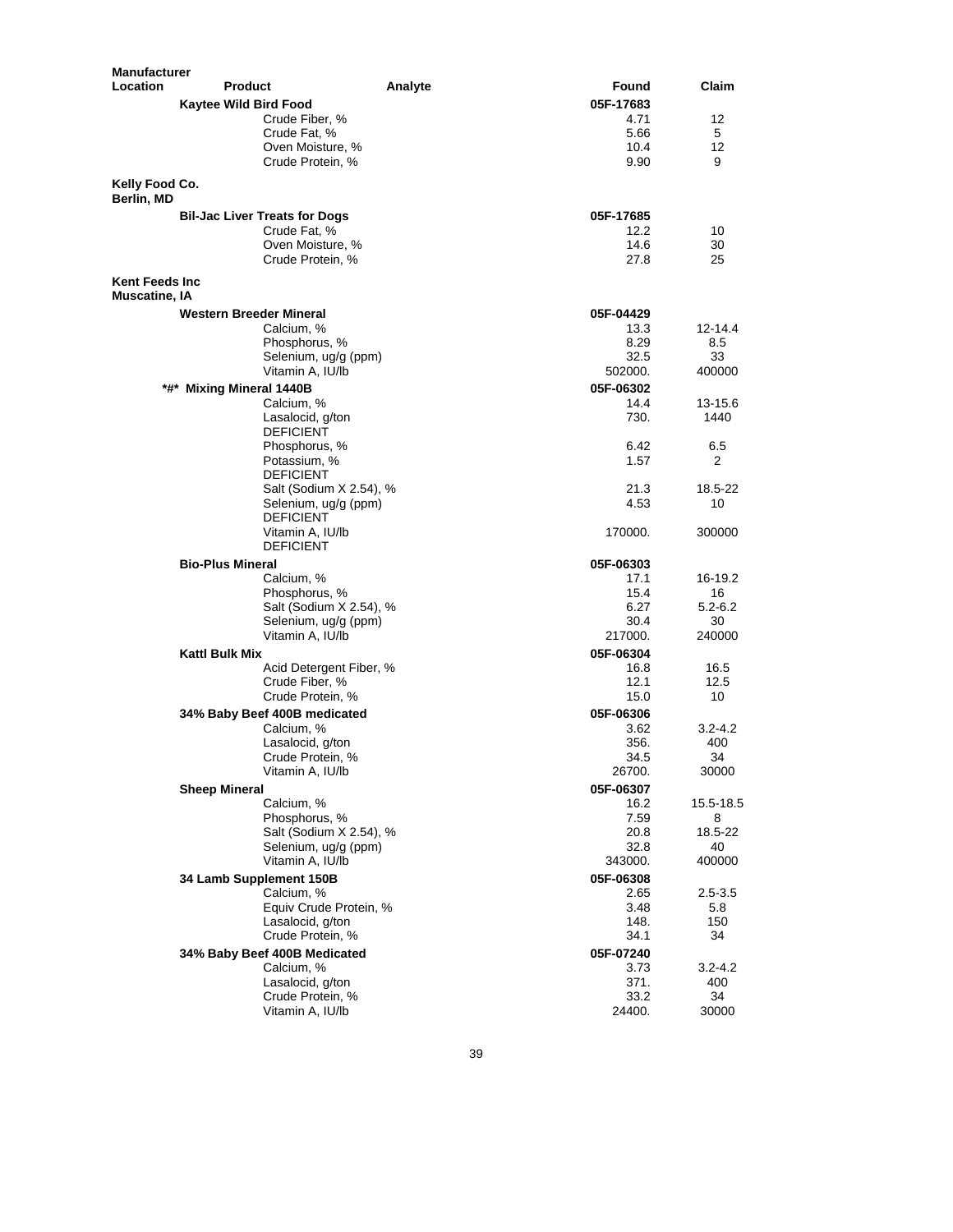| <b>Manufacturer</b>                           |                                                 |         |              |               |
|-----------------------------------------------|-------------------------------------------------|---------|--------------|---------------|
| Location                                      | <b>Product</b>                                  | Analyte | Found        | Claim         |
|                                               | <b>Cattle Drive ADE Mineral</b>                 |         | 05F-07241    |               |
|                                               | Calcium, %                                      |         | 18.2         | 16.5-19.8     |
|                                               | Phosphorus, %                                   |         | 7.70         | 8             |
|                                               | Salt (Sodium X 2.54), %                         |         | 17.6         | 17.5-21       |
|                                               | Selenium, ug/g (ppm)                            |         | 22.6         | 24            |
|                                               | Vitamin A, IU/lb                                |         | 277000.      | 250000        |
|                                               | No Roughage Calf 150R                           |         | 05F-07302    |               |
|                                               | Calcium, %                                      |         | 2.26         | $1.8 - 2.3$   |
|                                               | Crude Fiber, %                                  |         | 11.7         | 16            |
|                                               | Monensin, g/ton                                 |         | 142.         | 150           |
|                                               | Crude Protein, %                                |         | 27.6         | 27            |
|                                               | Vitamin A, IU/lb                                |         | 22900.       | 25000         |
|                                               | 34% Baby Beef 400B                              |         | 05F-19115    |               |
|                                               | Calcium, %                                      |         | 3.48         | 3.2-4.2       |
|                                               | Lasalocid, g/ton<br>Potassium, %                |         | 339.         | 400<br>1.1    |
|                                               | Crude Protein, %                                |         | 1.46<br>34.7 | 34            |
|                                               | Vitamin A, IU/lb                                |         | 31500.       | 30000         |
|                                               |                                                 |         | 05F-19116    |               |
|                                               | Baby Beef 44 500R<br>Calcium, %                 |         | 6.95         | $6 - 7.2$     |
|                                               | Equiv Crude Protein, %                          |         | 16.0         | 18            |
|                                               | Monensin, g/ton                                 |         | 426.         | 500           |
|                                               | Crude Protein, %                                |         | 43.1         | 44            |
|                                               | Vitamin A, IU/lb                                |         | 32900.       | 40000         |
|                                               |                                                 |         |              |               |
| <b>East Hanover, NJ</b>                       | Kraft Foods North America Inc.                  |         |              |               |
|                                               | <b>Milk-Bone Original Dog Treats</b>            |         | 05F-10313    |               |
|                                               | Crude Fat. %                                    |         | 7.93         | 8             |
|                                               | Oven Moisture, %                                |         | 7.03         | 12            |
|                                               | Crude Protein, %                                |         | 13.0         | 12            |
| <b>L/M Animal Farms</b><br>Pleasant Plain, OH |                                                 |         |              |               |
|                                               | <b>LM Super Alfa Bits</b>                       |         | 05F-21262    |               |
|                                               | Crude Fiber, %                                  |         | 19.2         | 30            |
|                                               | Oven Moisture, %                                |         | 6.88         | 15            |
|                                               | Crude Protein, %                                |         | 23.1         | 17            |
|                                               | *#* LM Timothy Hay-KOB                          |         | 05F-21263    |               |
|                                               | Crude Fiber, %                                  |         | 34.8         | 33            |
|                                               | Oven Moisture, %                                |         | 5.46         | 15            |
|                                               | Crude Protein, %                                |         | 5.57         | 7             |
|                                               | <b>DEFICIENT</b>                                |         |              |               |
|                                               | <b>Land O Lakes Farmland Feed LLC</b>           |         |              |               |
| Shoreview, MN                                 |                                                 |         |              |               |
|                                               | <b>Pro-Phos 16 Mineral</b>                      |         | 05F-01584    |               |
|                                               | Calcium, %                                      |         | 12.4         | 12-14         |
|                                               | Magnesium, %                                    |         | 1.85         | 2             |
|                                               | Phosphorus, %                                   |         | 14.9         | 16            |
|                                               | Salt (ChlorideX1.65), %                         |         | 8.07         | 7-8           |
|                                               | Salt (Sodium X 2.54), %<br>Selenium, ug/g (ppm) |         | 8.10<br>23.9 | $7 - 8$<br>22 |
|                                               | Vitamin A, IU/lb                                |         | 209000.      | 200000        |
|                                               |                                                 |         |              |               |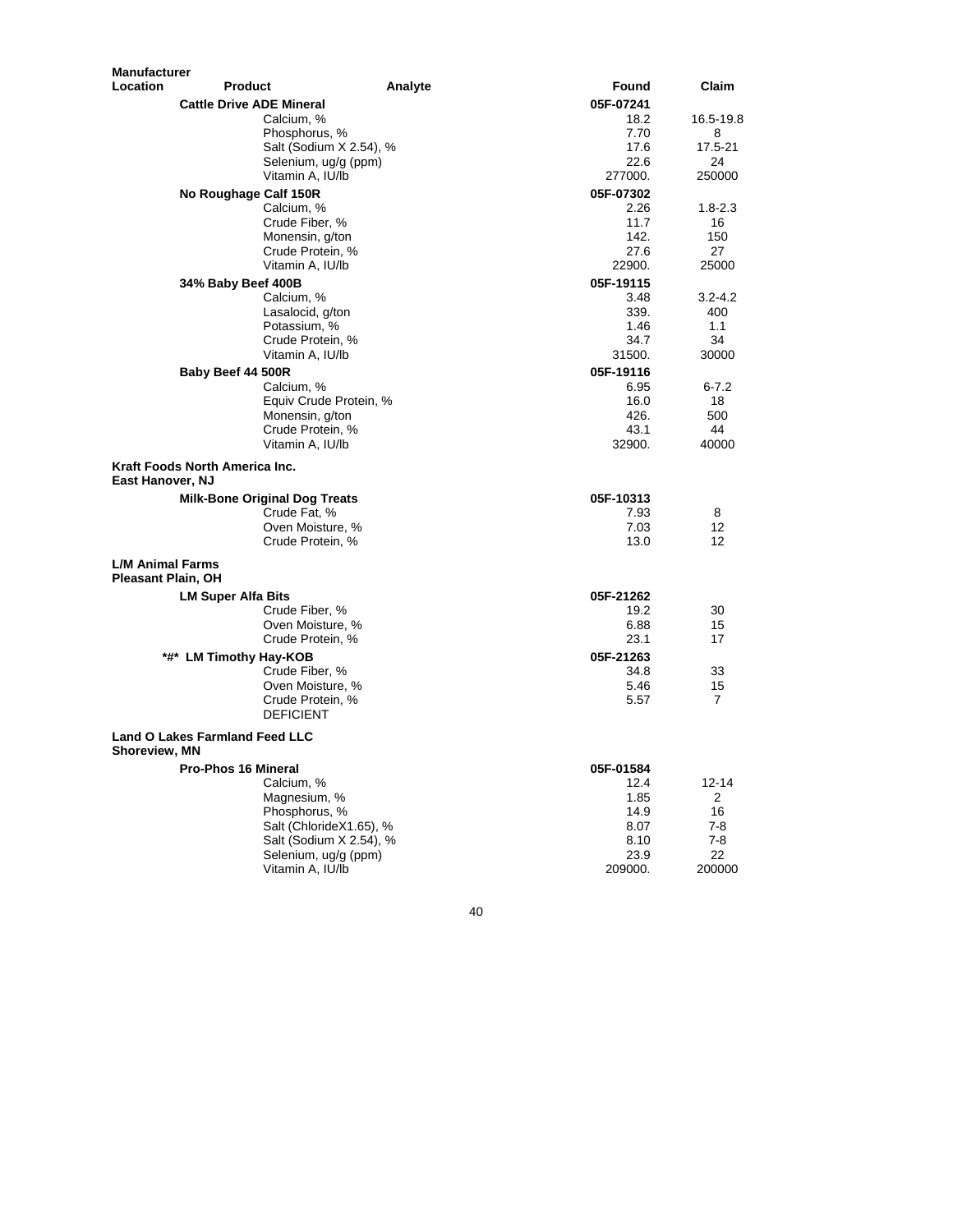| <b>Manufacturer</b> |                                             |         |              |             |
|---------------------|---------------------------------------------|---------|--------------|-------------|
| Location            | <b>Product</b>                              | Analyte | Found        | Claim       |
|                     | SteakMaker Co-Pass 55-25 R400               |         | 05F-02546    |             |
|                     | Calcium, %                                  |         | 4.98         | 5-6         |
|                     | Crude Fiber, %                              |         | 5.09         | 15          |
|                     | Equiv Crude Protein, %                      |         | 20.3         | 25          |
|                     | Monensin, g/ton                             |         | 382.         | 400         |
|                     | Crude Protein, %                            |         | 54.7         | 55          |
|                     | Salt (Sodium X 2.54), %                     |         | 3.87         | $3-4$       |
|                     | Selenium, ug/g (ppm)                        |         | 4.92         | 4.1         |
|                     | Vitamin A, IU/lb                            |         | 36000.       | 40000       |
|                     | Top Wean Premix                             |         | 05F-02548    |             |
|                     | Calcium, %                                  |         | 7.60         | 8-9.5       |
|                     | Crude Fat, %                                |         | 6.53         | 6.5         |
|                     | Lysine - Total, %                           |         | 3.19<br>3.99 | 3.74        |
|                     | Phosphorus, %<br>Crude Protein, %           |         | 24.9         | 4.3<br>20   |
|                     | Salt (Sodium X 2.54), %                     |         | 5.89         | $6.3 - 7.6$ |
|                     | Vitamin A, IU/lb                            |         | 93700.       | 66666       |
|                     | UltraCare 20/50 Starter Pak                 |         | 05F-02549    |             |
|                     | Crude Protein, %                            |         | 22.3         | 18          |
|                     |                                             |         |              |             |
|                     | *#* Pro-Phos 12 Mineral                     |         | 05F-03084    |             |
|                     | Calcium, %                                  |         | 11.3         | 11.5-13.5   |
|                     | Magnesium, %                                |         | 1.86         | 2<br>12     |
|                     | Phosphorus, %<br><b>DEFICIENT</b>           |         | 10.9         |             |
|                     | Salt (ChlorideX1.65), %                     |         | 16.3         | 11-13       |
|                     | <b>EXCESSIVE</b><br>Salt (Sodium X 2.54), % |         | 13.4         | 11-13       |
|                     | Selenium, ug/g (ppm)                        |         | 42.0         | 22          |
|                     | <b>EXCESSIVE</b>                            |         |              |             |
|                     | Vitamin A, IU/lb                            |         | 226000.      | 200000      |
|                     | SteakMaker Co-Pass 36-13 R400               |         | 05F-03086    |             |
|                     | Calcium, %                                  |         | 4.40         | 4-5         |
|                     | Crude Fiber, %                              |         | 7.28<br>12.7 | 15          |
|                     | Equiv Crude Protein, %                      |         | 370.         | 13<br>400   |
|                     | Monensin, g/ton<br>Crude Protein, %         |         | 35.8         | 36          |
|                     | Salt (Sodium X 2.54), %                     |         | 4.31         | 3-4         |
|                     | Selenium, ug/g (ppm)                        |         | 4.95         | 4.1         |
|                     | Vitamin A, IU/lb                            |         | 40200.       | 40000       |
| *#*                 | <b>Rangeland 20 Cube</b>                    |         | 05F-03087    |             |
|                     | Calcium, %                                  |         | 2.42         | $2.5 - 3.5$ |
|                     | Crude Fiber, %                              |         | 12.1         | 10          |
|                     | <b>EXCESSIVE</b>                            |         |              |             |
|                     | Crude Protein, %                            |         | 19.5         | 20          |
|                     | Vitamin A, IU/lb                            |         | 9200.        | 20000       |
|                     | <b>DEFICIENT</b>                            |         |              |             |
|                     | Creep Pasture Gest 14 B68                   |         | 05F-03088    |             |
|                     | Crude Fiber, %                              |         | 20.6         | 25          |
|                     | Lasalocid, g/ton                            |         | 67.0         | 68          |
|                     | Crude Protein, %                            |         | 14.7         | 14          |
|                     | *#* Land O Lakes Steakmaker 40-20 R 400     |         | 05F-04389    |             |
|                     | Calcium, %                                  |         | 7.58         | $7-8$       |
|                     | Crude Fiber, %                              |         | 9.87         | 12          |
|                     | Equiv Crude Protein, %                      |         | 18.0         | 20          |
|                     | Monensin, g/ton                             |         | 365.         | 400         |
|                     | Potassium, %                                |         | 2.86         | 3           |
|                     | Crude Protein, %                            |         | 37.1         | 40          |
|                     | <b>DEFICIENT</b>                            |         |              |             |
|                     | Salt (Sodium X 2.54), %                     |         | 3.96         | $3.5 - 4.5$ |
|                     | Selenium, ug/g (ppm)                        |         | 4.59         | 4.1         |
|                     | Vitamin A, IU/lb                            |         | 32900.       | 40000       |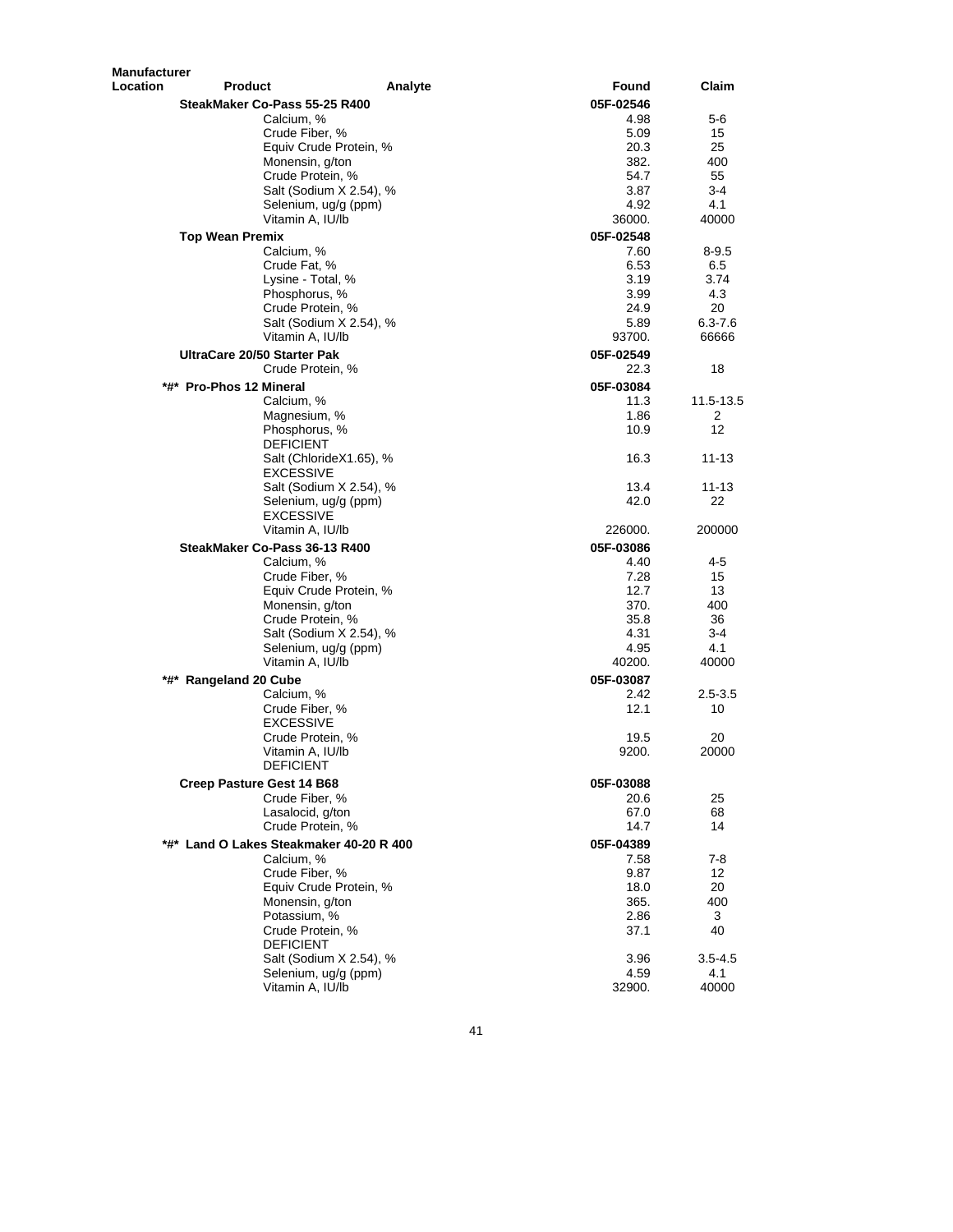| Manufacturer    |                                               |                  |               |
|-----------------|-----------------------------------------------|------------------|---------------|
| <b>Location</b> | <b>Product</b>                                | Analyte<br>Found | Claim         |
|                 | SteakMaker Grower 38-0(VP) B500               | 05F-04428        |               |
|                 | Calcium, %                                    | 3.99             | 4-5           |
|                 | Crude Fiber, %                                | 3.83             | 15            |
|                 | Lasalocid, g/ton                              | 460.             | 500           |
|                 | Crude Protein, %                              | 38.5             | 38            |
|                 | Salt (Sodium X 2.54), %                       | 3.09             | 3-4           |
|                 | Vitamin A, IU/lb                              | 34300.           | 32000         |
|                 | DLF Lamb Conc 32 B100 041102                  | 05F-06476        |               |
|                 | Calcium, %                                    | 3.62             | $3.5 - 4.5$   |
|                 | Crude Fiber, %                                | 6.80             | 12            |
|                 | Equiv Crude Protein, %                        | 3.93             | 5             |
|                 | Lasalocid, g/ton                              | 92.6             | 100           |
|                 | Crude Protein, %                              | 31.9             | 32            |
|                 |                                               |                  |               |
|                 | <b>Top Wean Concentrate</b>                   | 05F-06911        |               |
|                 | Calcium, %                                    | 2.21             | $1.8 - 2.3$   |
|                 | Crude Fat, %                                  | 7.82             | 8             |
|                 | Lysine - Total, %                             | 2.85             | 2.85          |
|                 | Crude Protein, %                              | 37.1             | 36            |
|                 | <b>ProLeader Swine Grow Finish Supplement</b> | 05F-06912        |               |
|                 | Calcium, %                                    | 4.02             | $2.8 - 3.8$   |
|                 | Lysine - Total, %                             | 2.54             | 2.6           |
|                 | Crude Protein, %                              | 39.8             | 40            |
|                 | Lean Gain Premix with Lysine                  | 05F-06914        |               |
|                 | Calcium, %                                    | 19.5             | 19.1-22.9     |
|                 | Lysine - Total, %                             | 4.45             | 3.95          |
|                 | Phosphorus, %                                 | 7.78             | 8.4           |
|                 | Salt (Sodium X 2.54), %                       | 13.7             | $11.8 - 14.1$ |
|                 | Selenium, ug/g (ppm)                          | 10.1             | 8.6           |
|                 | Vitamin A, IU/lb                              | 95000.           | 103000        |
|                 | SteakMaker Grower 38-0(VP)                    | 05F-07391        |               |
|                 | Calcium, %                                    | 4.00             | 4-5           |
|                 | Crude Fiber, %                                | 5.14             | 15            |
|                 | Crude Protein, %                              | 38.8             | 38            |
|                 | Salt (Sodium X 2.54), %                       | 3.76             | 3-4           |
|                 | Vitamin A, IU/lb                              | 29200.           | 32000         |
|                 |                                               | 05F-07517        |               |
|                 | DLF Lamb Conc 32 B100 041102                  |                  |               |
|                 | Calcium, %                                    | 3.34             | $3.5 - 4.5$   |
|                 | Crude Fiber, %                                | 6.37             | 12            |
|                 | Equiv Crude Protein, %                        | 3.93             | 5             |
|                 | Lasalocid, g/ton                              | 97.8             | 100           |
|                 | Crude Protein, %                              | 33.7             | 32            |
|                 | Land O Lakes Herdmaker Supreme DX             | 05F-07542        |               |
|                 | Decoquinate, mg/lb                            | 18.3             | 22.7          |
|                 | Crude Protein, %                              | 18.5             | 18            |
|                 | Special Select Menhaden Fish Meal             | 05F-07543        |               |
|                 | Fat: Acid Hydrolysis, %                       | 11.1             | 6             |
|                 | Crude Protein, %                              | 64.8             | 60            |
|                 | <b>Land O Lakes Farmland Feeds</b>            |                  |               |
| Fort Dodge, IA  |                                               |                  |               |
|                 | *#* Heifers Edge Supplement DX                | 05F-06913        |               |
|                 | Acid Detergent Fiber, %                       | 5.77             | 8             |
|                 | Calcium, %                                    | 2.07             | $1.8 - 2.3$   |
|                 | Decoquinate, mg/lb                            | 59.3             | 65            |
|                 | Crude Protein, %                              | 37.7             | 38            |
|                 | Vitamin A, IU/lb<br><b>DEFICIENT</b>          | 14700.           | 36250         |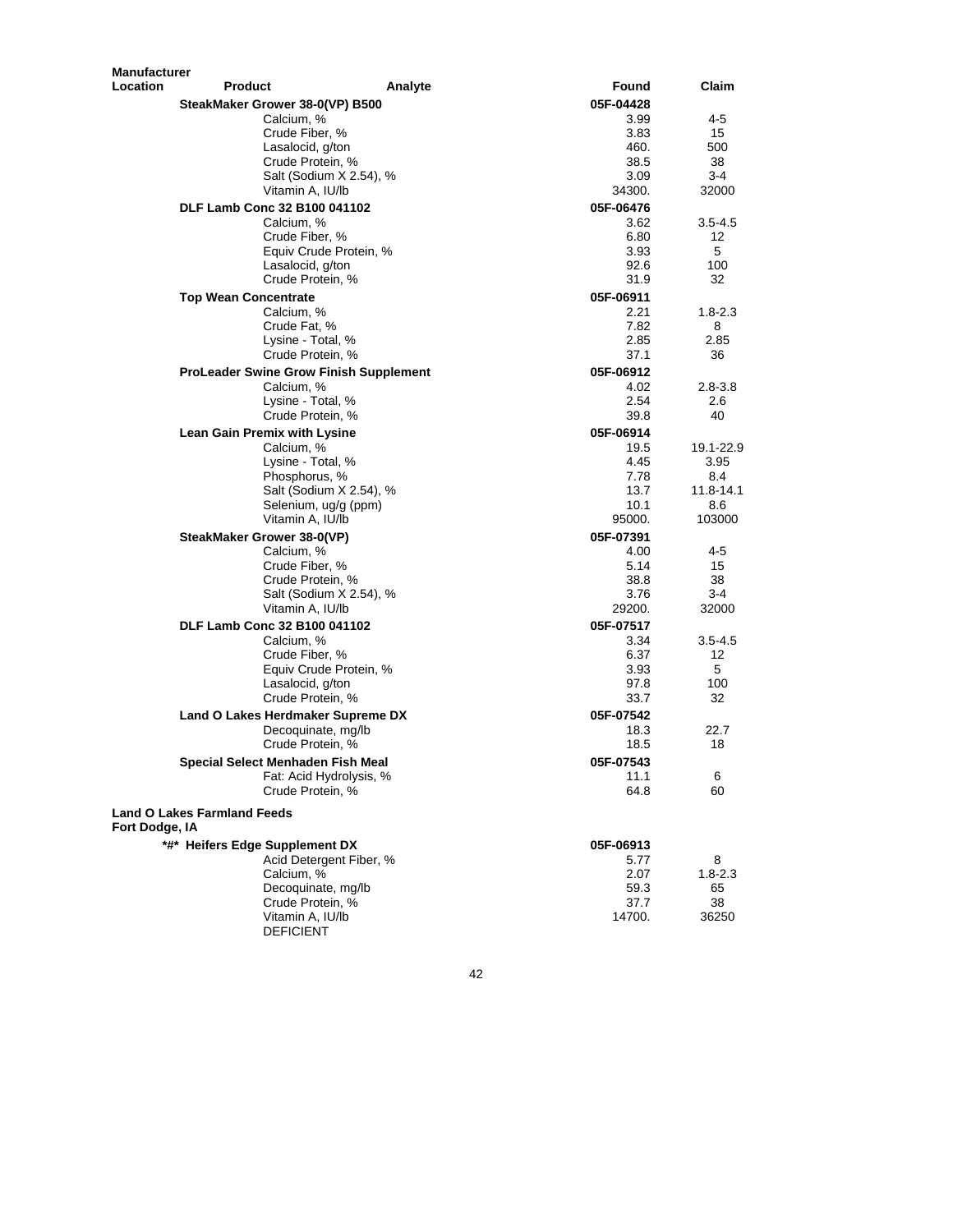| <b>Manufacturer</b><br>Location                             | <b>Product</b>                                    | Analyte | Found     | Claim       |
|-------------------------------------------------------------|---------------------------------------------------|---------|-----------|-------------|
| <b>Land O Lakes Purina Feed LLC</b><br><b>Shoreview, MN</b> |                                                   |         |           |             |
|                                                             | SteakMaker Copass 36-13 B500                      |         | 05F-04426 |             |
|                                                             | Calcium, %                                        |         | 4.36      | 4-5         |
|                                                             | Crude Fiber, %                                    |         | 6.99      | 15          |
|                                                             | Equiv Crude Protein, %                            |         | 11.4      | 13          |
|                                                             | Lasalocid, g/ton                                  |         | 468.      | 500         |
|                                                             | Crude Protein, %                                  |         | 35.1      | 36          |
|                                                             | Salt (Sodium X 2.54), %                           |         | 3.79      | 3-4         |
|                                                             | Selenium, ug/g (ppm)                              |         | 4.62      | 4.1         |
|                                                             | Vitamin A, IU/lb                                  |         | 34900.    | 40000       |
|                                                             | SteakMaker 40-28 R500                             |         | 05F-04427 |             |
|                                                             | Calcium, %                                        |         | 8.94      | $9 - 10$    |
|                                                             | Crude Fiber, %                                    |         | 6.42      | 12          |
|                                                             | Equiv Crude Protein, %                            |         | 27.6      | 28          |
|                                                             | Monensin, g/ton                                   |         | 430.      | 400         |
|                                                             | Potassium, %                                      |         | 2.92      | 3           |
|                                                             | Crude Protein, %                                  |         | 40.2      | 40          |
|                                                             | Salt (Sodium X 2.54), %                           |         | 3.74      | 3.5-4.5     |
|                                                             | Selenium, ug/g (ppm)                              |         | 4.21      | 4.1         |
|                                                             | Vitamin A, IU/lb                                  |         | 32300.    | 40000       |
|                                                             | <b>Bruce Cust. Lamb Finisher DX</b>               |         | 05F-05872 |             |
|                                                             | Calcium, %                                        |         | 4.61      | 5-6         |
|                                                             | Crude Fiber, %                                    |         | 8.16      | 11.5        |
|                                                             | Decoquinate, %                                    |         | 0.00165   | 0.002       |
|                                                             | Equiv Crude Protein, %                            |         | 10.0      | 10          |
|                                                             | Crude Protein, %                                  |         | 35.4      | 36          |
|                                                             | Salt (Sodium X 2.54), %                           |         | 4.19      | $3.5 - 4.5$ |
|                                                             | Vitamin A, IU/lb                                  |         | 19300.    | 20000       |
|                                                             | *#* Equine Merit Active Sweet Feed 14%            |         | 05F-07071 |             |
|                                                             | Crude Fat, %                                      |         | 5.75      | 6           |
|                                                             | Lysine - Total, %                                 |         | 0.672     | 0.7         |
|                                                             | Methionine - Total, %                             |         | 0.186     | 0.3         |
|                                                             | <b>DEFICIENT</b>                                  |         |           |             |
|                                                             | Crude Protein, %                                  |         | 12.9      | 14          |
|                                                             | <b>DEFICIENT</b>                                  |         |           |             |
|                                                             | SteakMaker 40-28-R500                             |         | 05F-07072 |             |
|                                                             | Calcium, %                                        |         | 8.47      | $9 - 10$    |
|                                                             | Crude Fiber, %                                    |         | 7.39      | 12          |
|                                                             | Equiv Crude Protein, %                            |         | 27.6      | 28          |
|                                                             | Monensin, g/ton                                   |         | 454.      | 500         |
|                                                             | Crude Protein, %                                  |         | 41.2      | 40          |
|                                                             | Salt (Sodium X 2.54), %                           |         | 3.71      | $3.5 - 4.5$ |
|                                                             | Selenium, ug/g (ppm)                              |         | 4.13      | 4.1         |
|                                                             | Vitamin A, IU/lb                                  |         | 34100.    | 40000       |
|                                                             | *#* 47.5% Dehulled Soybean Meal Solvent Extracted |         | 05F-07301 |             |
|                                                             | Crude Protein, %                                  |         | 46.0      | 47.5        |
|                                                             | <b>DEFICIENT</b>                                  |         |           |             |
|                                                             | <b>Commercial Lamb Balancer B200</b>              |         | 05F-07387 |             |
|                                                             | Calcium, %                                        |         | 4.60      | 5-6         |
|                                                             | Crude Fiber, %                                    |         | 8.48      | 11.5        |
|                                                             | Equiv Crude Protein, %                            |         | 10.9      | 10          |
|                                                             | Lasalocid, g/ton                                  |         | 188.      | 200         |
|                                                             | Crude Protein, %                                  |         | 37.2      | 36          |
|                                                             | Salt (Sodium X 2.54), %                           |         | 3.78      | 3.5-4.5     |
|                                                             | Vitamin A, IU/lb                                  |         | 16800.    | 20000       |
|                                                             | *#* Lamb Creep Texturized B90                     |         | 05F-07388 |             |
|                                                             | Equiv Crude Protein, %                            |         | 0.89      | 1           |
|                                                             | Lasalocid, g/ton                                  |         | 64.1      | 90          |
|                                                             | <b>DEFICIENT</b>                                  |         |           |             |
|                                                             | Crude Protein, %                                  |         | 17.5      | 19          |
|                                                             | <b>DEFICIENT</b>                                  |         |           |             |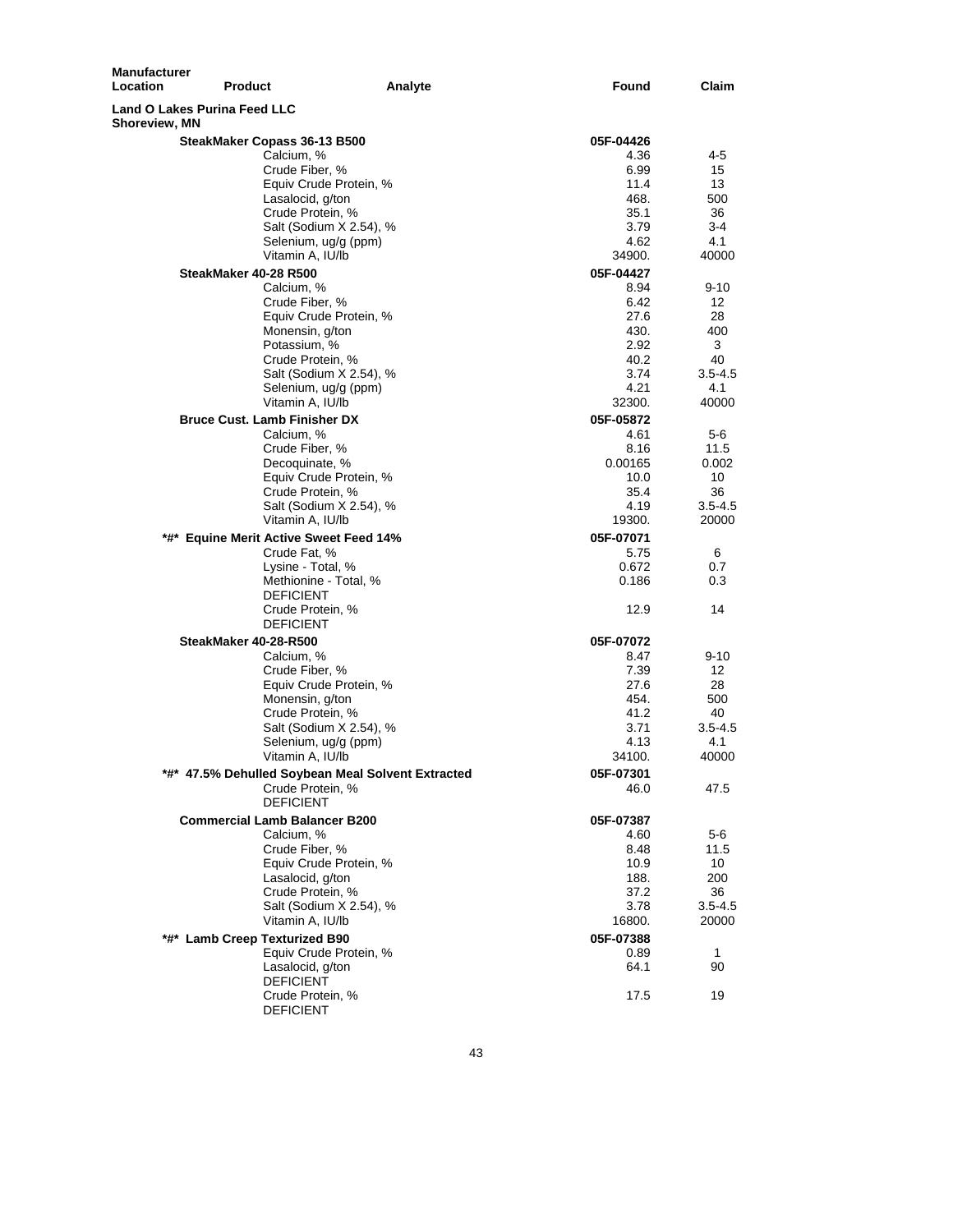| Manufacturer                                  |                                                 |                                                         |                   |            |
|-----------------------------------------------|-------------------------------------------------|---------------------------------------------------------|-------------------|------------|
| <b>Location</b><br><b>Product</b>             |                                                 | Analyte                                                 | Found             | Claim      |
|                                               | <b>Great Start Pak Swine Starter Supplement</b> |                                                         | 05F-07389         |            |
|                                               | Crude Protein, %                                |                                                         | 17.9              | 17.7       |
|                                               | *#* SteakMaker Grower 38-0(VP)                  |                                                         | 05F-07394         |            |
|                                               | Calcium, %<br>Crude Fiber, %                    |                                                         | 4.24<br>4.74      | $4 - 5$    |
|                                               | Crude Protein, %                                |                                                         | 35.4              | 15<br>38   |
|                                               | <b>DEFICIENT</b>                                |                                                         |                   |            |
|                                               | Salt (Sodium X 2.54), %                         |                                                         | 3.40              | 3-4        |
|                                               | Vitamin A, IU/lb                                |                                                         | 18100.            | 32000      |
|                                               | <b>DEFICIENT</b>                                |                                                         |                   |            |
|                                               | <b>LitterMax Super Sow Mix</b>                  |                                                         | 05F-07395         |            |
|                                               | Calcium, %                                      |                                                         | 4.79              | 4.5-5.5    |
|                                               | Lysine - Total, %                               |                                                         | 1.99              | 2.07       |
|                                               | Phosphorus, %                                   |                                                         | 5.07              | 4.4        |
|                                               | Crude Protein, %                                |                                                         | 32.8              | 33         |
|                                               | Vitamin A, IU/lb                                |                                                         | 40700.            | 41340      |
| <b>Honor Deer Builder</b>                     |                                                 |                                                         | 05F-07516         |            |
|                                               | Crude Fiber, %                                  |                                                         | 11.5              | 18         |
|                                               | Crude Protein, %                                |                                                         | 20.8              | 20         |
|                                               |                                                 | *#* Honor Country Flock Turkey/Pheasant Starter 30% Amp | 05F-10125         |            |
|                                               | Amprolium, %                                    |                                                         | 0.0165            | 0.0175     |
|                                               | Lysine - Total, %                               |                                                         | 1.55              | 1.7        |
|                                               | Methionine - Total, %                           |                                                         | 0.442             | 0.6        |
|                                               | <b>DEFICIENT</b>                                |                                                         |                   |            |
|                                               | Crude Protein, %                                |                                                         | 29.6              | 30         |
| <b>Future Cow Starter B90</b>                 |                                                 |                                                         | 05F-10127         |            |
|                                               | Acid Detergent Fiber, %<br>Lasalocid, g/ton     |                                                         | 8.56<br>90.6      | 9<br>90    |
|                                               | Crude Protein, %                                |                                                         | 18.7              | 18         |
|                                               |                                                 |                                                         |                   |            |
| <b>Manna Pro</b>                              |                                                 |                                                         |                   |            |
| St. Louis, MO                                 |                                                 |                                                         |                   |            |
|                                               | All Purpose 4% Mineral Block                    |                                                         | 05F-04352         |            |
|                                               | Calcium, %                                      |                                                         | 22.5              | 21-25      |
|                                               | Phosphorus, %                                   |                                                         | 3.86<br>18.2      | 4<br>16-19 |
|                                               | Salt (Sodium X 2.54), %                         |                                                         |                   |            |
|                                               | Sheep and Goat 18% Natural Protein Block        |                                                         | 05F-06562         |            |
|                                               | Calcium, %<br>Crude Protein, %                  |                                                         | 4.11<br>18.2      | 4-5<br>18  |
|                                               | Salt (Sodium X 2.54), %                         |                                                         | 19.1              | $17 - 20$  |
|                                               | Vitamin A, IU/lb                                |                                                         | 21000.            | 30000      |
| *#* Deer & Wild Game Block                    |                                                 |                                                         | 05F-06563         |            |
|                                               | Calcium, %                                      |                                                         | 11.7              | 14-16.8    |
|                                               | <b>DEFICIENT</b>                                |                                                         |                   |            |
|                                               | Crude Protein, %                                |                                                         | 9.47              | 6          |
|                                               | Salt (Sodium X 2.54), %                         |                                                         | 12.9              | $10 - 12$  |
| <b>Manna Pro Corporation</b><br>St. Louis, MO |                                                 |                                                         |                   |            |
| <b>Bite Size Nuggets</b>                      |                                                 |                                                         | 05F-01444         |            |
|                                               | Crude Fiber, %                                  |                                                         | 11.4              | 15         |
|                                               | Crude Protein, %                                |                                                         | 17.8              | 16         |
| MannaPro<br>Chesterfield, MO                  |                                                 |                                                         |                   |            |
|                                               | *#* Manna Pro Colostrum Supplement              |                                                         |                   |            |
|                                               | Ash, %                                          |                                                         | 05F-21272<br>9.70 | 10         |
|                                               | Crude Fat, %                                    |                                                         | 20.9              | 20         |
|                                               | Fat: Roese Gottlieb, %                          |                                                         | 20.9              |            |
|                                               | Oven Moisture, %                                |                                                         | 4.20              | 8          |
|                                               | Crude Protein, %                                |                                                         | 24.7              | 22         |
|                                               | Vitamin A, IU/lb                                |                                                         | 17500.            | 30000      |
|                                               | <b>DEFICIENT</b>                                |                                                         |                   |            |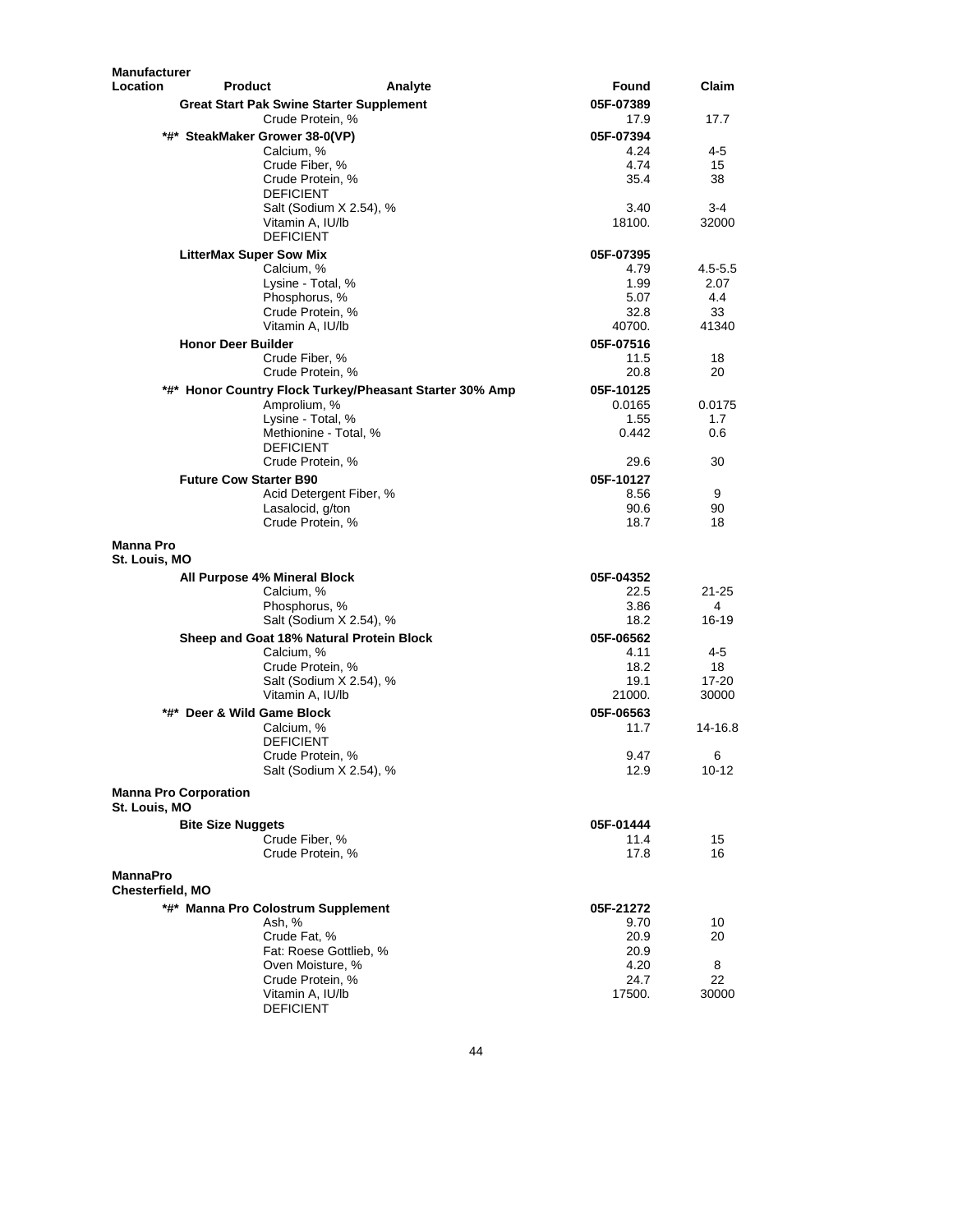| <b>Manufacturer</b><br><b>Location</b> | <b>Product</b>                                                                                                              | Analyte                                            | Found                                                       | Claim                               |
|----------------------------------------|-----------------------------------------------------------------------------------------------------------------------------|----------------------------------------------------|-------------------------------------------------------------|-------------------------------------|
| <b>MasterFoods USA</b><br>Vernon, CA   |                                                                                                                             |                                                    |                                                             |                                     |
|                                        | Ash. %<br>Crude Fat, %<br>Oven Moisture, %<br>Total Fat, %<br>Crude Protein, %<br>Taurine - Total, %                        | Whiskas Savory Pate Ground Meal Time Cat Food      | 05F-10312<br>2.71<br>7.49<br>78.4<br>7.490<br>10.3<br>0.074 | 3<br>5<br>78<br>9<br>0.05           |
|                                        | Pedigree with Beef & Rice<br>Oven Moisture, %<br>Crude Protein, %                                                           |                                                    | 05F-17095<br>81.2<br>8.53                                   | 82<br>8                             |
| Poweres, MI                            | <b>MDL Sweet Apple, Inc.</b>                                                                                                |                                                    |                                                             |                                     |
|                                        | <b>Mighty Horse Sweet Apple Block</b>                                                                                       | Salt (ChlorideX1.65), %<br>Salt (Sodium X 2.54), % | 05F-21271<br>95.4<br>94.0                                   | 93-97.5<br>93-97.5                  |
| Merricks, Inc.<br>Middleton, WI        |                                                                                                                             |                                                    |                                                             |                                     |
|                                        | <b>Blue Ribbon Dried Bovine Colostrum</b><br>Lactose, %<br>Crude Protein, %                                                 | Fat: Roese Gottlieb, %                             | 05F-00309<br>1.67<br>9.70<br>77.2                           | 0-5<br>$0 - 16$<br>70               |
|                                        | <b>Super Lamb Instant Milk Replacer</b><br>Ash, %<br>Lactose, %<br>Oven Moisture, %<br>Crude Protein, %<br>Vitamin A, IU/lb | Fat: Roese Gottlieb, %                             | 05F-08185<br>5.44<br>29.9<br>38.7<br>3.24<br>23.6<br>22800. | 6.5<br>30<br>25<br>6<br>24<br>30000 |
| St Paul, MN                            | <b>Mid-States Distributing Company</b>                                                                                      |                                                    |                                                             |                                     |
|                                        | Dura Life Dog Dinner w/ Beef Chunks<br>Crude Fat, %<br>Oven Moisture, %<br>Crude Protein, %                                 |                                                    | 05F-08568<br>7.89<br>76.2<br>11.5                           | 5<br>78<br>9                        |
| Corte Madera, CA                       | <b>Midwest Agri-Commodities</b>                                                                                             |                                                    |                                                             |                                     |
|                                        | <b>Beet Pulp Shreds with Molasses</b><br>Crude Fiber, %<br>Crude Protein, %                                                 |                                                    | 05F-01582<br>17.4<br>7.85                                   | 22<br>6                             |
|                                        | <b>Dried Beet Pulp Shreds</b><br>Crude Fiber, %<br>Crude Protein, %                                                         |                                                    | 05F-04297<br>17.2<br>6.45                                   | 22<br>6                             |
|                                        | <b>Beet Pulp Shreds with Molasses</b><br>Crude Fiber, %<br>Crude Protein, %                                                 |                                                    | 05F-07610<br>18.5<br>5.90                                   | 22<br>6                             |
|                                        | <b>Beet Pulp Shreds</b><br>Crude Fiber, %<br>Crude Protein, %                                                               |                                                    | 05F-09593<br>18.3<br>6.55                                   | 22<br>6                             |
| San Rafael, CA                         | <b>Midwest Agri-Commodities</b>                                                                                             |                                                    |                                                             |                                     |
|                                        | <b>Beet Molasses</b>                                                                                                        | Total Sugars(Invert), %                            | 05F-19763<br>53.7                                           | 48                                  |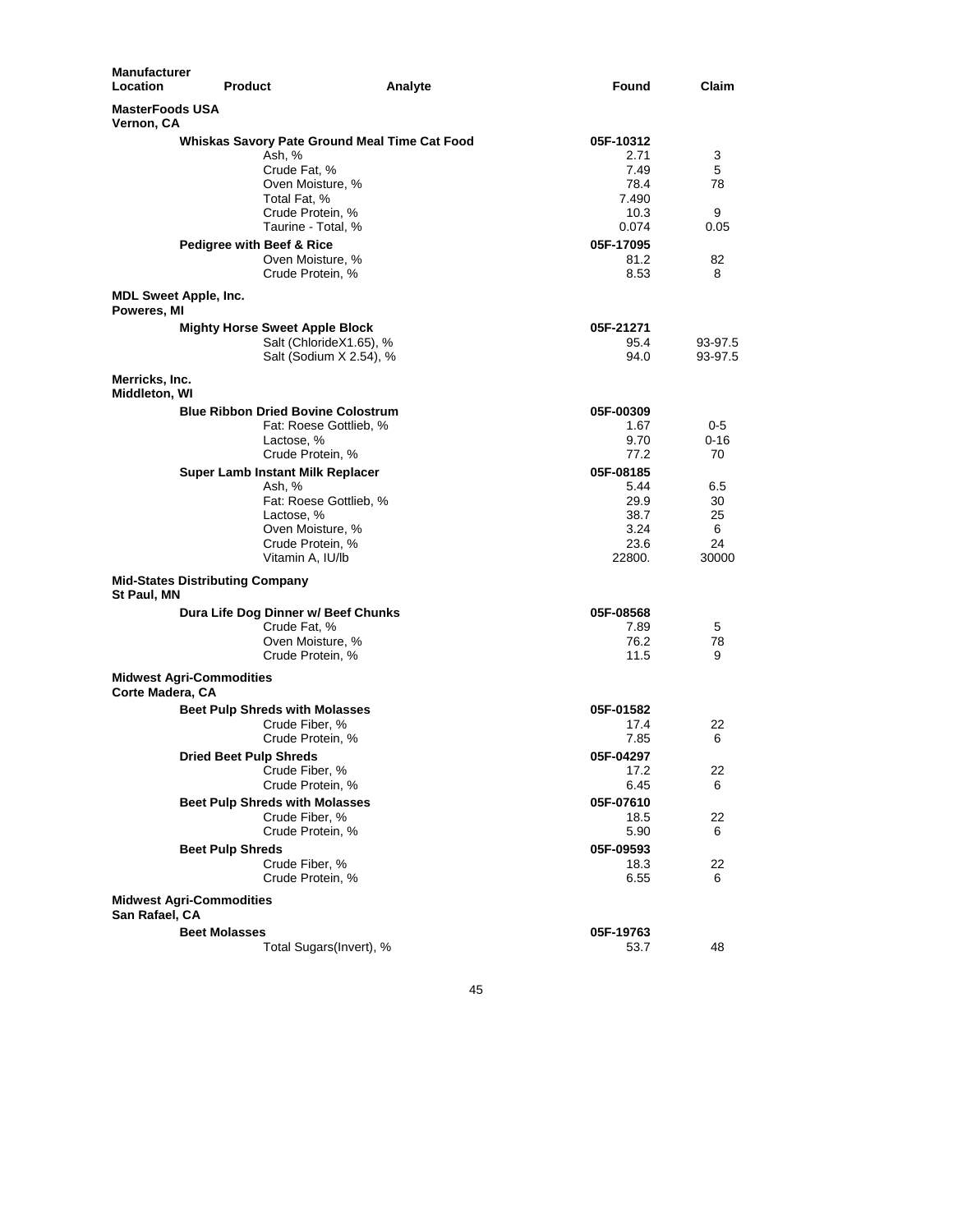| Manufacturer<br>Location                      | <b>Product</b>                      |                                 | Analyte | Found     | Claim     |
|-----------------------------------------------|-------------------------------------|---------------------------------|---------|-----------|-----------|
| <b>Midwest PMS</b><br>Gering, NE              |                                     |                                 |         |           |           |
|                                               | C.M. 236                            |                                 |         | 05F-05779 |           |
|                                               |                                     | Calcium, %                      |         | 1.82      | $1.5 - 2$ |
|                                               |                                     | Equiv Crude Protein, %          |         | 9.50      | 9         |
|                                               |                                     | Vacuum Moisture, %              |         | 25.4      | 35        |
|                                               |                                     | Crude Protein, %                |         | 15.9      | 14        |
|                                               |                                     | *#* Custom Formulation C.M. 149 |         | 05F-05780 |           |
|                                               |                                     | Calcium, %                      |         | 7.61      | $8 - 8.5$ |
|                                               |                                     | Equiv Crude Protein, %          |         | 46.5      | 50        |
|                                               |                                     | Vacuum Moisture, %              |         | 23.9      | 32        |
|                                               |                                     | Crude Protein, %                |         | 52.2      | 54        |
|                                               |                                     | <b>DEFICIENT</b>                |         |           |           |
|                                               |                                     | Salt (ChlorideX1.65), %         |         | 4.47      | 4-4.5     |
|                                               |                                     | Salt (Sodium X 2.54), %         |         | 5.94      | $4 - 4.5$ |
|                                               | <b>Minnesota Soybean Processors</b> | <b>EXCESSIVE</b>                |         |           |           |
| <b>Brewster, MN</b>                           |                                     |                                 |         |           |           |
|                                               | Soybean Meal 46%                    |                                 |         | 05F-06108 |           |
|                                               |                                     | Crude Protein, %                |         | 46.7      | 46.5      |
|                                               | Soybean Meal 46.5%                  |                                 |         | 05F-07390 |           |
|                                               |                                     | Crude Protein, %                |         | 47.5      | 46.5      |
| MSC<br><b>DUNDEE, IL</b>                      |                                     |                                 |         |           |           |
|                                               | <b>Apple Snacks for Horses</b>      |                                 |         | 05F-21321 |           |
|                                               |                                     | Crude Fiber, %                  |         | 5.52      | 10        |
|                                               |                                     | Crude Protein, %                |         | 13.2      | 12        |
| <b>Muellers Feed Mill</b><br>Martin, SD       |                                     |                                 |         |           |           |
|                                               | Beef Ranger 30                      |                                 |         | 05F-02193 |           |
|                                               |                                     | Crude Fiber, %                  |         | 7.30      | 12        |
|                                               |                                     | Crude Protein, %                |         | 29.7      | 30        |
|                                               |                                     | Vitamin A, IU/lb                |         | 23300.    | 30000     |
|                                               | <b>Range Mineral</b>                |                                 |         | 05F-02196 |           |
|                                               |                                     | Calcium, %                      |         | 13.7      | 12-14.5   |
|                                               |                                     | Phosphorus, %                   |         | 12.6      | 12        |
|                                               |                                     | Salt (Sodium X 2.54), %         |         | 13.7      | $15 - 16$ |
|                                               |                                     | Vitamin A, IU/lb                |         | 65600.    | 50000     |
|                                               | <b>Deccox Crumbles</b>              |                                 |         | 05F-02197 |           |
|                                               |                                     | Crude Fiber, %                  |         | 6.76      | 29        |
|                                               |                                     | Decoquinate, g/ton              |         | 865.      | 908       |
|                                               |                                     | Crude Protein, %                |         | 17.7      | 15        |
|                                               | <b>Calf Creep</b>                   |                                 |         | 05F-05281 |           |
|                                               |                                     | Crude Fiber, %                  |         | 9.86      | 12        |
|                                               |                                     | Crude Protein, %                |         | 15.7      | 13        |
| <b>Natura Pet Products</b><br>Santa Clara, CA |                                     |                                 |         |           |           |
|                                               | *#* Innova Lite Cat Food            |                                 |         | 05F-04818 |           |
|                                               |                                     | Ash, %                          |         | 2.33      | 1.7       |
|                                               |                                     | <b>EXCESSIVE</b>                |         |           |           |
|                                               |                                     | Crude Fat, %                    |         | 5.88      | 4         |
|                                               |                                     | Oven Moisture, %                |         | 76.5      | 74        |
|                                               |                                     | Omega-3 Fatty Acids, %          |         | 0.227     | 1         |
|                                               |                                     | <b>DEFICIENT</b>                |         |           |           |
|                                               |                                     | Omega-6 Fatty Acids, %          |         | 1.33      | 1         |
|                                               |                                     | Crude Protein, %                |         | 8.47      | 10        |
|                                               |                                     | <b>DEFICIENT</b>                |         |           |           |
|                                               |                                     | Taurine - Total, %              |         | 0.086     | 0.08      |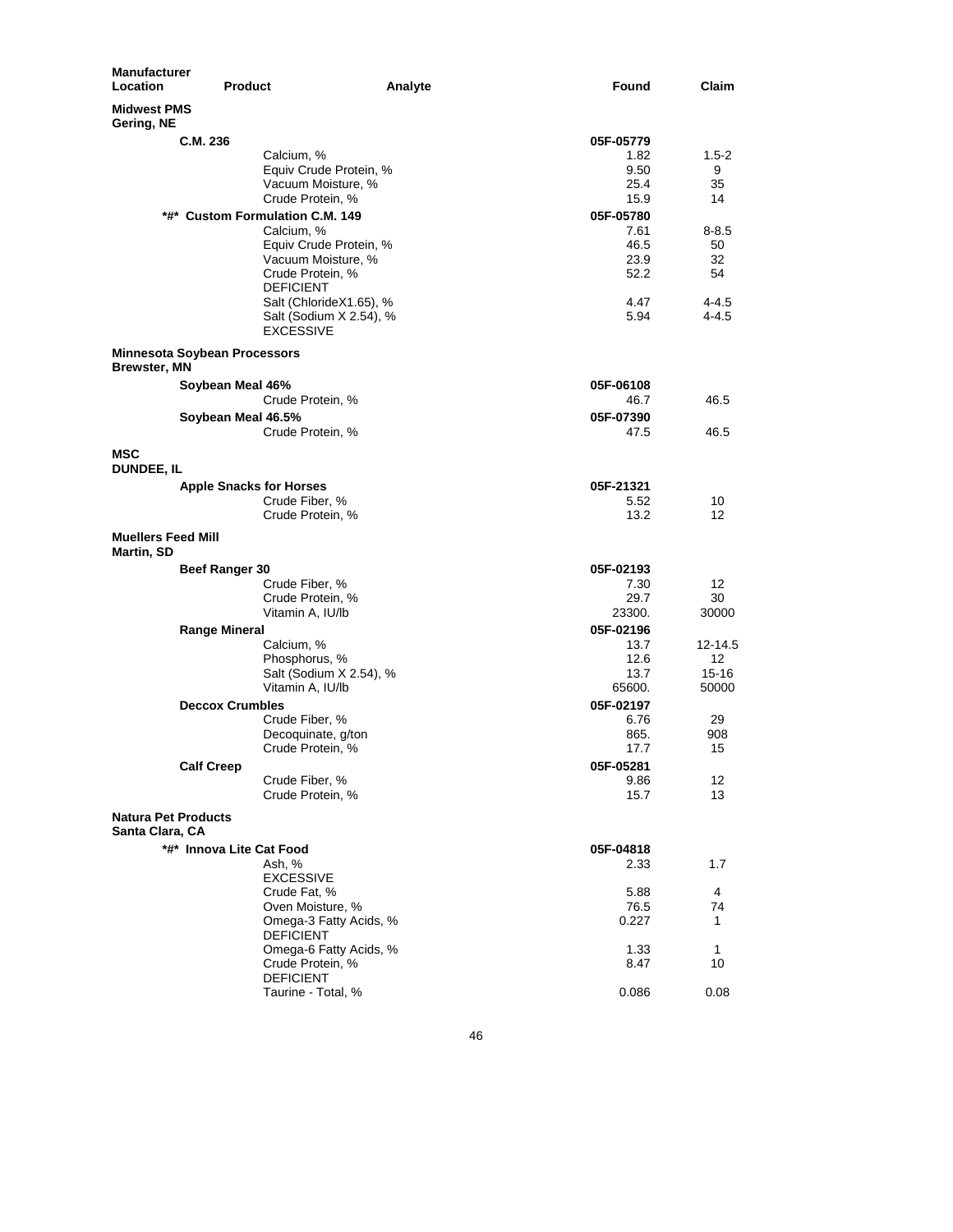| Manufacturer<br>Location<br><b>Product</b>         | Analyte                 | Found        | Claim           |
|----------------------------------------------------|-------------------------|--------------|-----------------|
| *#* Innova Dog Food                                |                         | 05F-04819    |                 |
| Crude Fat, %                                       |                         | 11.1         | 8.5             |
| Oven Moisture, %                                   |                         | 70.2         | 74              |
| Total Fat, %                                       |                         | 11.03        |                 |
| <b>DEFICIENT</b>                                   | Omega-3 Fatty Acids, %  | 0.131        | 0.26            |
| Crude Protein, %                                   | Omega-6 Fatty Acids, %  | 2.34<br>11.2 | 1.3<br>9        |
| Natural Balance Pet Food, Inc.<br>Pacoima, CA      |                         |              |                 |
| <b>Natural Balance Potato &amp; Duck Treats</b>    |                         | 05F-06466    |                 |
| Crude Fat. %                                       |                         | 8.06         | 8               |
| Oven Moisture, %                                   |                         | 7.62         | 10              |
| Crude Protein, %                                   |                         | 16.8         | 16.5            |
| <b>Potato &amp; Duck Treats by Natural Balance</b> |                         | 05F-17684    |                 |
|                                                    | Fat: Acid Hydrolysis, % | 7.22         |                 |
| Crude Fat, %                                       |                         | 7.22         | 8               |
| Oven Moisture, %                                   |                         | 8.09         | 10              |
| Crude Protein, %                                   |                         | 17.0         | 16.5            |
| <b>Nature Variety</b><br>Lincoln, NE               |                         |              |                 |
| <b>Natures Variety Beef Liver</b>                  |                         | 05F-21291    |                 |
| Oven Moisture, %                                   |                         | 5.15         | 15              |
| Crude Protein, %                                   |                         | 63.7         | 60              |
| <b>Nelson Feeds</b><br>Parker, SD                  |                         |              |                 |
| <b>Corn Distillers Dry Grains with Solubles</b>    |                         | 05F-04960    |                 |
| Crude Fiber, %                                     |                         | 7.17         | 12 <sup>2</sup> |
| Crude Fat, %                                       |                         | 9.69         | 10              |
| Oven Moisture, %                                   |                         | 7.95         | 12.5            |
| Crude Protein, %                                   |                         | 25.3         | 26              |
| Sulfur, %                                          |                         | 0.750        | 0.9             |
| <b>NF Custom 12/H</b>                              |                         | 05F-05261    |                 |
| Crude Protein, %                                   |                         | 13.0         | 12              |
| <b>Nestle Purina PetCare</b><br>St. Louis, MO      |                         |              |                 |
| <b>Friskies Chef's Blend Cat Food</b>              |                         | 05F-00095    |                 |
|                                                    | Arachidic Acid 20:0, %  | 0.015        | 0.02            |
|                                                    | Fat: Acid Hydrolysis, % | 12.2         | 9               |
| Linoleic Acid 18:2, %                              |                         | 1.08         | 0.5             |
| Oven Moisture, %                                   |                         | 7.11         | 12              |
| Crude Protein, %                                   |                         | 31.2         | 30              |
| Taurine - Total, %                                 |                         | 0.183        | 0.1             |
| Purina Pro Plan Total Care Adult Cat Food          |                         | 05F-06461    |                 |
|                                                    | Fat: Acid Hydrolysis, % | 17.0         | 14              |
| Linoleic Acid 18:2, %                              |                         | 2.10         | 1.4             |
| Oven Moisture, %<br>Crude Protein, %               |                         | 7.06<br>36.3 | 12<br>34        |
| Taurine - Total, %                                 |                         | 0.149        | 0.15            |
| Purina Pro Plan Xtra Care Hairball Management      |                         | 05F-06465    |                 |
|                                                    | Fat: Acid Hydrolysis, % | 16.7         |                 |
| Crude Fat. %                                       |                         | 16.7         | 14              |
| Linoleic Acid 18:2, %                              |                         | 3.13         | 1.4             |
| Oven Moisture, %                                   |                         | 7.30         | 12              |
| Crude Protein, %                                   |                         | 34.9         | 34              |
| Taurine - Total, %                                 |                         | 0.132        | 0.15            |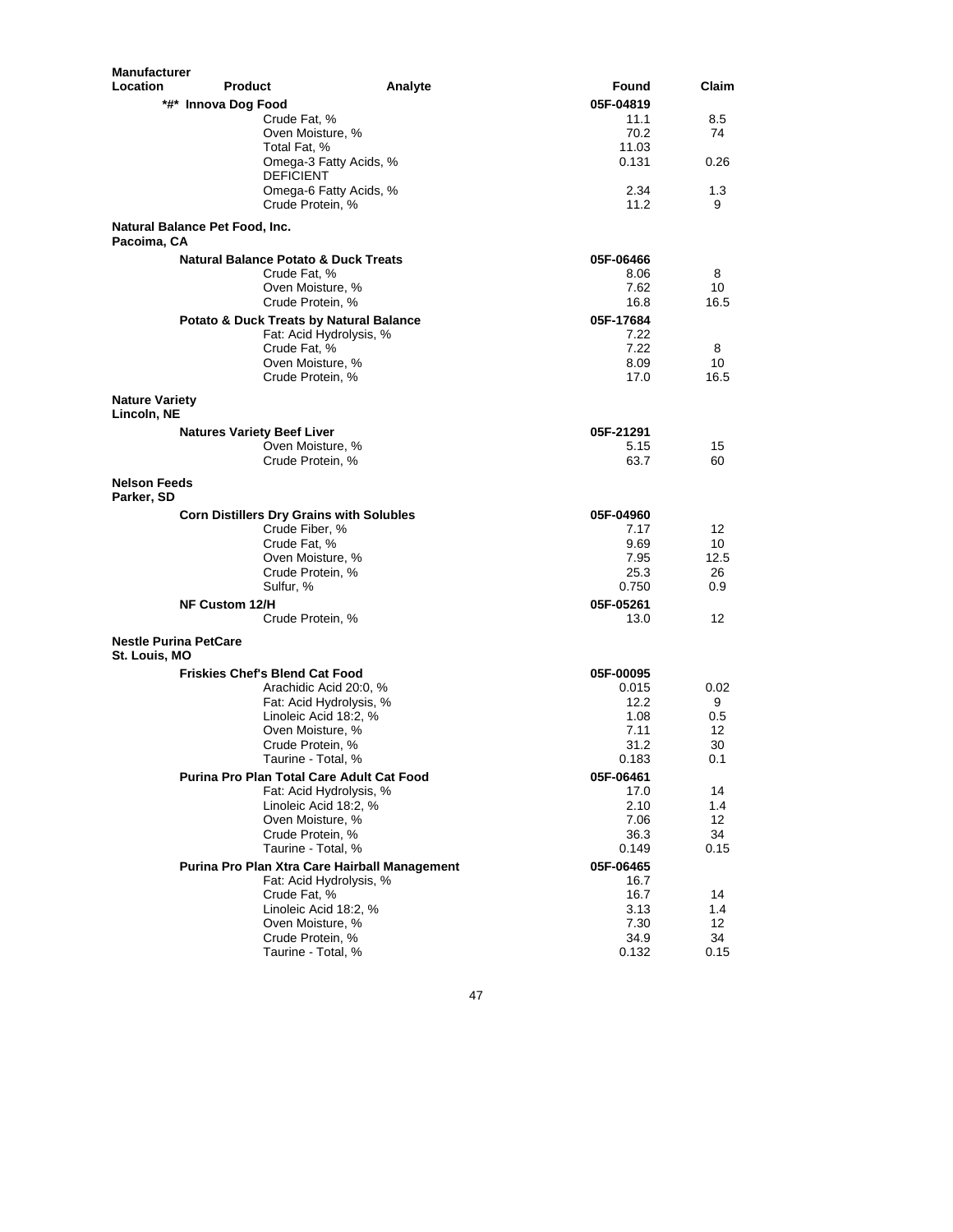| <b>Manufacturer</b>      |                                    |                                                                     |         |                   |                   |
|--------------------------|------------------------------------|---------------------------------------------------------------------|---------|-------------------|-------------------|
| Location                 | <b>Product</b>                     |                                                                     | Analyte | Found             | Claim             |
|                          |                                    | "New" Purina Pro Plan Puppy Biscuits                                |         | 05F-06467         |                   |
|                          |                                    | Fat: Acid Hydrolysis, %                                             |         | 11.5              |                   |
|                          |                                    | Crude Fat, %                                                        |         | 11.5              | 8                 |
|                          |                                    | Oven Moisture, %                                                    |         | 5.54              | 12                |
|                          |                                    | Omega-6 Fatty Acids, %<br>Crude Protein, %                          |         | 2.52<br>27.2      | 1.2<br>26         |
|                          |                                    |                                                                     |         |                   |                   |
|                          |                                    | Pro Plan Original Chicken & Rice Formula<br>Crude Fat, %            |         | 05F-10309<br>17.1 | 18                |
|                          |                                    | Linoleic Acid 18:2, %                                               |         | 1.38              | 1.6               |
|                          |                                    | Oven Moisture, %                                                    |         | 6.67              | 12                |
|                          |                                    | Crude Protein, %                                                    |         | 30.5              | 28                |
|                          |                                    | Purina Friskies Prime Filets with Beef in Gravy Cat                 |         | 05F-20119         |                   |
|                          |                                    | Ash, %                                                              |         | 2.01              | 2.8               |
|                          |                                    | Oven Moisture, %                                                    |         | 77.9              | 78                |
|                          |                                    | Crude Protein, %                                                    |         | 13.2              | 12                |
|                          |                                    | Taurine - Total, %                                                  |         | 0.062             | 0.05              |
|                          | <b>Purina Tender T Bonz</b>        |                                                                     |         | 05F-21298         |                   |
|                          |                                    | Oven Moisture, %                                                    |         | 16.8              | 28                |
|                          |                                    | Crude Protein, %                                                    |         | 16.9              | 12                |
| <b>Belle Fourche, SD</b> | <b>New Generation Feeds</b>        |                                                                     |         |                   |                   |
|                          | <b>Smartlic AP-Mag 18</b>          |                                                                     |         | 05F-03817         |                   |
|                          |                                    | Magnesium, %                                                        |         | 1.74              | 2                 |
|                          |                                    | Potassium, %                                                        |         | 3.10              | 2.5               |
|                          |                                    | Crude Protein, %                                                    |         | 18.6              | 18                |
|                          |                                    | Vitamin A, IU/lb                                                    |         | 52100.            | 50000             |
|                          | <b>Smartlic NE-22</b>              |                                                                     |         | 05F-03818         |                   |
|                          |                                    | Calcium, %                                                          |         | 2.47<br>10.3      | $2.3 - 2.8$<br>10 |
|                          |                                    | Equiv Crude Protein, %<br>Crude Fat, %                              |         | 5.66              | 5                 |
|                          |                                    | Fat: Roese Gottlieb, %                                              |         | 5.66              |                   |
|                          |                                    | Phosphorus, %                                                       |         | 2.08              | $\overline{2}$    |
|                          |                                    | Potassium, %                                                        |         | 3.04              | 2.5               |
|                          |                                    | Crude Protein, %                                                    |         | 23.6              | 22                |
|                          |                                    | Selenium, ug/g (ppm)                                                |         | 5.58              | 6.6               |
|                          | <b>North American Salt Company</b> | Vitamin A, IU/lb                                                    |         | 81200.            | 80000             |
| <b>Overland Park, KS</b> |                                    |                                                                     |         |                   |                   |
|                          |                                    | American Stockman lodized Salt                                      |         | 05F-05282         |                   |
|                          |                                    | Salt (ChlorideX1.65), %                                             |         | 100.              | 97-99.7           |
|                          |                                    | Salt (Sodium X 2.54), %                                             |         | 94.5              | 97-99.7           |
|                          | <b>Equine Micro 100</b>            |                                                                     |         | 05F-10305         |                   |
|                          |                                    | Iron, ug/g (ppm)<br>Salt (ChlorideX1.65), %                         |         | 2500.             | 2700              |
|                          |                                    | Salt (Sodium X 2.54), %                                             |         | 95.4<br>99.6      | 95-98<br>95-98    |
|                          |                                    | Selenium, ug/g (ppm)                                                |         | 11.1              | 14                |
|                          |                                    | Equine Micro 100 Trace Mineralized with Selenium for                |         | 05F-21269         |                   |
|                          |                                    | Salt (ChlorideX1.65), %                                             |         | 96.5              | 95-98             |
|                          |                                    | Salt (Sodium X 2.54), %                                             |         | 88.2              | 95-98             |
|                          |                                    | Selenium, ug/g (ppm)                                                |         | 12.6              | 14                |
| <b>North Dakota Mill</b> |                                    |                                                                     |         |                   |                   |
| <b>Grand Forks, ND</b>   |                                    |                                                                     |         |                   |                   |
|                          |                                    | <b>Bulk Wheat Middlings &amp; Ground Grain Screenings</b><br>Ash, % |         | 05F-05295<br>5.14 | 6.5               |
|                          |                                    | Crude Protein, %                                                    |         | 17.0              | 14.5              |
|                          |                                    |                                                                     |         |                   |                   |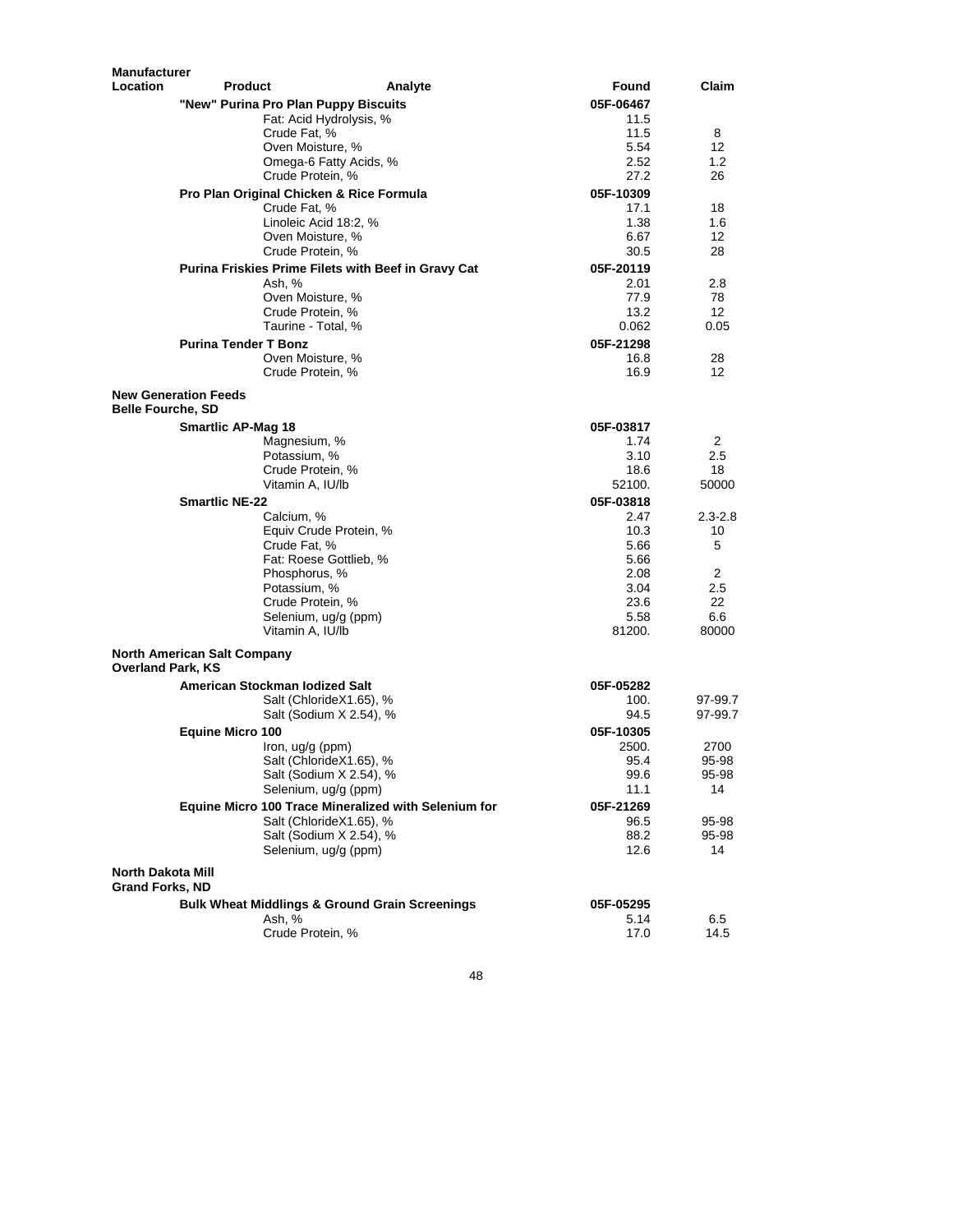| Manufacturer<br>Location                     | <b>Product</b>                 |                                                    | Analyte | Found             | Claim          |
|----------------------------------------------|--------------------------------|----------------------------------------------------|---------|-------------------|----------------|
| <b>Northern Sun</b><br>Decatur, IL           |                                |                                                    |         |                   |                |
|                                              | *#* Sunflower Meal 35%         |                                                    |         | 05F-06106         |                |
|                                              |                                | Ash, %                                             |         | 6.91              | 8              |
|                                              |                                | Crude Fiber, %                                     |         | 21.0              | 24             |
|                                              |                                | Crude Protein, %                                   |         | 31.1              | 35             |
|                                              |                                | <b>DEFICIENT</b>                                   |         |                   |                |
| <b>Nutra-Lix Inc.</b><br><b>Billings, MT</b> |                                |                                                    |         |                   |                |
|                                              | *#* Nutra Lix Custom 24%       |                                                    |         | 05F-05778         |                |
|                                              |                                | Equiv Crude Protein, %                             |         | 2.85              | 14             |
|                                              |                                | Phosphorus, %                                      |         | 1.55              | $1.6 - 2$      |
|                                              |                                | Crude Protein, %                                   |         | 24.4              | 24             |
|                                              |                                | Vitamin A, IU/lb                                   |         | 1830.             | 40000          |
|                                              |                                | <b>DEFICIENT</b>                                   |         |                   |                |
| <b>Nutrena Feeds</b><br>Minneapolis, MN      |                                |                                                    |         |                   |                |
|                                              | <b>Nutrena Horse Treats</b>    |                                                    |         | 05F-00310         |                |
|                                              |                                | Crude Protein, %                                   |         | 9.04              | $\overline{7}$ |
|                                              |                                | Dairyman Calf Starte Textured 18(DQ)(NR) Medicated |         | 05F-00682         |                |
|                                              |                                | Acid Detergent Fiber, %                            |         | 6.99              | 8              |
|                                              |                                | Decoquinate, g/ton                                 |         | 49.5              | 50             |
|                                              |                                | Crude Protein, %                                   |         | 18.6              | 18             |
|                                              |                                | Vitamin A, IU/lb                                   |         | 21700.            | 20000          |
|                                              |                                | <b>Naturewise Meat Bird Complete (NR)</b>          |         | 05F-00683         |                |
|                                              |                                | Lysine - Total, %                                  |         | 1.01              | 0.9            |
|                                              |                                | Methionine - Total, %                              |         | 0.433             | 0.42           |
|                                              |                                | Crude Protein, %                                   |         | 21.9              | 21             |
|                                              |                                | <b>Naturewise Rabbit Pellets (JW)</b>              |         | 05F-00684         |                |
|                                              |                                | Crude Fiber, %                                     |         | 15.4              | 18             |
|                                              |                                | Crude Protein, %                                   |         | 15.8              | 16             |
|                                              |                                | *#* Naturewise Gamebird Starter Crumbs (BK)        |         | 05F-00686         |                |
|                                              |                                | Lysine - Total, %                                  |         | 1.10              | 1.6            |
|                                              |                                | <b>DEFICIENT</b>                                   |         |                   |                |
|                                              |                                | Methionine - Total, %                              |         | 0.492<br>20.2     | 0.5<br>27      |
|                                              |                                | Crude Protein, %<br><b>DEFICIENT</b>               |         |                   |                |
|                                              |                                |                                                    |         |                   |                |
|                                              | <b>NatureWise Cleaned Oats</b> | Crude Fiber, %                                     |         | 05F-21277<br>11.4 | 11.5           |
|                                              |                                | Crude Protein, %                                   |         | 13.5              | 11             |
| <b>Nutro Products Inc.</b>                   |                                |                                                    |         |                   |                |
| City of Industry, CA                         |                                |                                                    |         |                   |                |
|                                              |                                | <b>Nutro Max Cat Lite Chix &amp; Fish</b>          |         | 05F-00360         |                |
|                                              |                                | Ash, %                                             |         | 1.90              | 2.5            |
|                                              |                                | Oven Moisture, %                                   |         | 78.3              | 78             |
|                                              |                                | Crude Protein, %<br>Taurine - Total, %             |         | 9.02<br>0.048     | 8.5<br>0.05    |
|                                              |                                |                                                    |         |                   |                |
| <b>Nylabone Products</b><br>Neptune, NJ      |                                |                                                    |         |                   |                |
|                                              | <b>Chew Bones</b>              |                                                    |         | 05F-01722         |                |
|                                              |                                | Calcium, %                                         |         | 2.38              | $1.8 - 2.8$    |
|                                              |                                | Oven Moisture, %                                   |         | 9.91              | 15             |
| O'Reily Feeds<br>Dickinson, ND               |                                |                                                    |         |                   |                |
|                                              |                                | COB - Corn, Oats, Barley w/ Molasses               |         | 05F-08143         |                |
|                                              |                                | Crude Protein, %                                   |         | 11.2              | 10             |
|                                              |                                |                                                    |         |                   |                |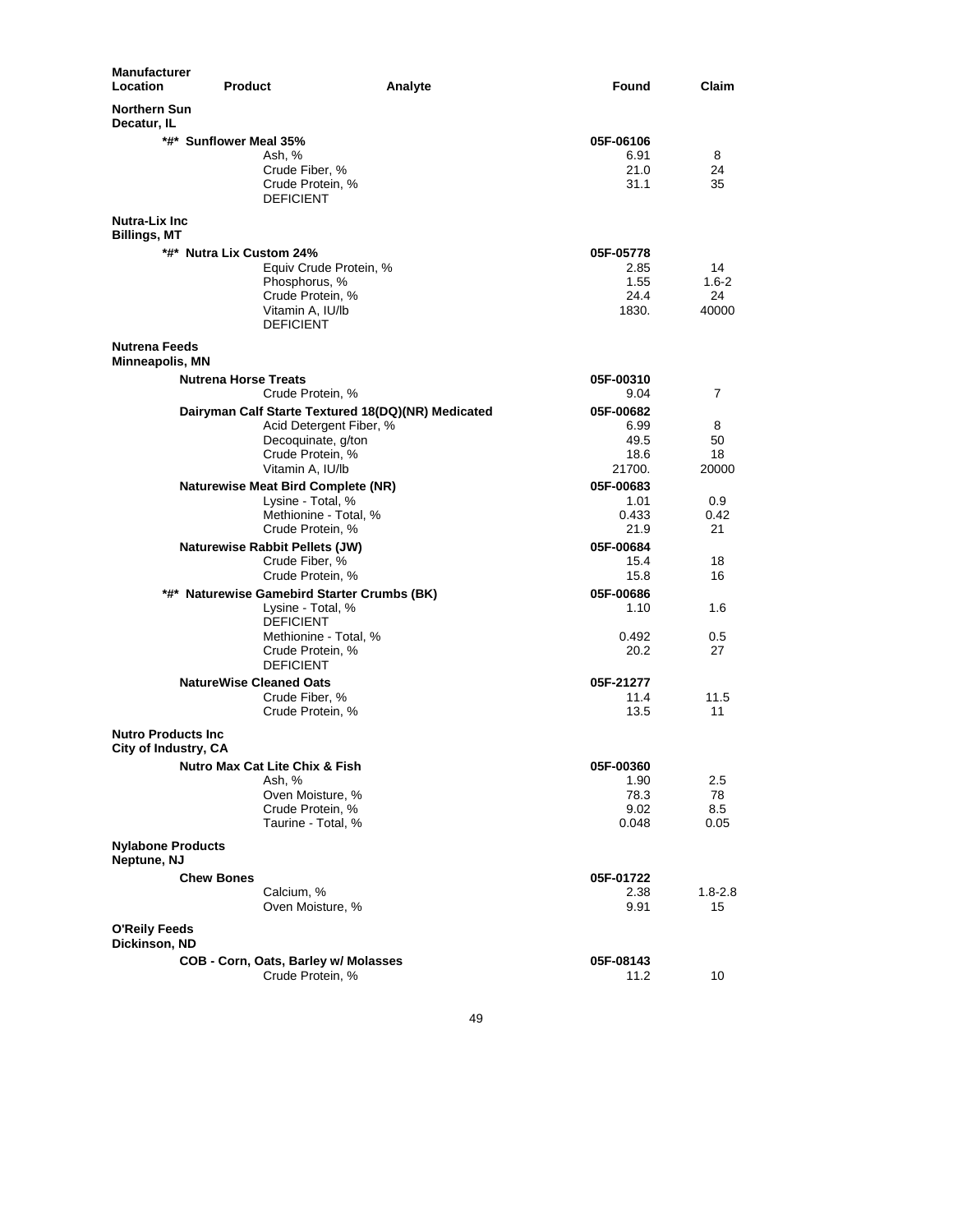| <b>Manufacturer</b><br>Location          | <b>Product</b>                                                               | Analyte                                           | Found             | Claim             |
|------------------------------------------|------------------------------------------------------------------------------|---------------------------------------------------|-------------------|-------------------|
| <b>Oxbow Pet Products</b><br>Murdock, NE |                                                                              |                                                   |                   |                   |
|                                          | *#* Critter Berries with Cranberry<br>Crude Fiber, %                         |                                                   | 05F-21655<br>17.8 | $9 - 12$          |
|                                          | <b>EXCESSIVE</b><br>Oven Moisture, %<br>Crude Protein, %<br><b>DEFICIENT</b> |                                                   | 5.94<br>8.32      | 10<br>10          |
| Shippagan, NB                            | <b>Pecheries FN Fisheries</b>                                                |                                                   |                   |                   |
|                                          | <b>Herring Meal</b>                                                          |                                                   | 05F-07551         |                   |
|                                          | Calcium, %                                                                   |                                                   | 2.20              | 2.16              |
|                                          | Oven Moisture, %                                                             |                                                   | 8.52              | 8.1               |
|                                          | Crude Protein, %<br><b>Pennfield Animal Health</b>                           |                                                   | 71.6              | 71.4              |
| Omaha, NE                                |                                                                              |                                                   |                   |                   |
|                                          |                                                                              | Type A Medication Chlortetracycline Hydrochloride | 05F-07239         |                   |
|                                          |                                                                              | Chlortetracycline, g/lb                           | 98.6              | 100               |
|                                          | <b>Pennchlor 50G</b>                                                         |                                                   | 05F-07386         |                   |
|                                          |                                                                              | Chlortetracycline, g/lb                           | 50.6              | 50                |
|                                          | <b>Pennchlor 10GM Crumbles</b><br>Calcium, %                                 |                                                   | 05F-19770<br>7.16 |                   |
|                                          | Crude Fiber, %                                                               |                                                   | 13.8              | $5.5 - 6.5$<br>25 |
|                                          |                                                                              | Chlortetracycline, g/lb                           | 9.90              | 10                |
| <b>Performance Seed</b><br>St. Cloud, MN |                                                                              |                                                   |                   |                   |
|                                          | <b>Natures Own Country Mix Birdseed</b><br>Crude Protein, %                  |                                                   | 05F-05633<br>9.93 | 8                 |
| <b>Pet Central</b><br>Sylvania, OH       |                                                                              |                                                   |                   |                   |
|                                          |                                                                              | Waggers Hearty Stew Wheatless Formula Liver &     | 05F-21288         |                   |
|                                          | Oven Moisture, %                                                             |                                                   | 9.88              | 12                |
|                                          | Crude Protein, %                                                             |                                                   | 14.8              | 12                |
|                                          | *#* Waggers Peanut Butter & Oats                                             |                                                   | 05F-21289         |                   |
|                                          | Oven Moisture, %                                                             |                                                   | 8.47              | 12                |
|                                          | Crude Protein, %<br><b>DEFICIENT</b>                                         |                                                   | 15.9              | 17                |
|                                          | <b>Waggers Savory Casserole Chicken &amp; Cheese</b>                         |                                                   | 05F-21290         |                   |
|                                          | Oven Moisture, %                                                             |                                                   | 8.86              | 12                |
|                                          | Crude Protein, %                                                             |                                                   | 17.7              | 15                |
| Platte, SD                               | <b>Professional Alliance</b>                                                 |                                                   |                   |                   |
|                                          | <b>Winter 05 Custom Cow Mineral</b>                                          |                                                   | 05F-03059         |                   |
|                                          | Calcium, %                                                                   |                                                   | 13.1              | 14-15             |
|                                          | Phosphorus, %                                                                |                                                   | 13.4              | 12                |
|                                          |                                                                              | Salt (Sodium X 2.54), %                           | 23.0              | 23.5-25.5         |
| *#*                                      | <b>Bergver Fall/Winter 04 Custom</b>                                         |                                                   | 05F-03060         |                   |
|                                          | Calcium, %                                                                   |                                                   | 11.2              | 15-17             |
|                                          | <b>DEFICIENT</b><br>Phosphorus, %                                            |                                                   | 11.4              | 13                |
|                                          | <b>DEFICIENT</b>                                                             |                                                   |                   |                   |
|                                          |                                                                              | Salt (ChlorideX1.65), %                           | 30.0              | 20.5-22.5         |
|                                          | <b>EXCESSIVE</b>                                                             |                                                   |                   |                   |
|                                          | <b>EXCESSIVE</b>                                                             | Salt (Sodium X 2.54), %                           | 28.6              | 20.5-22.5         |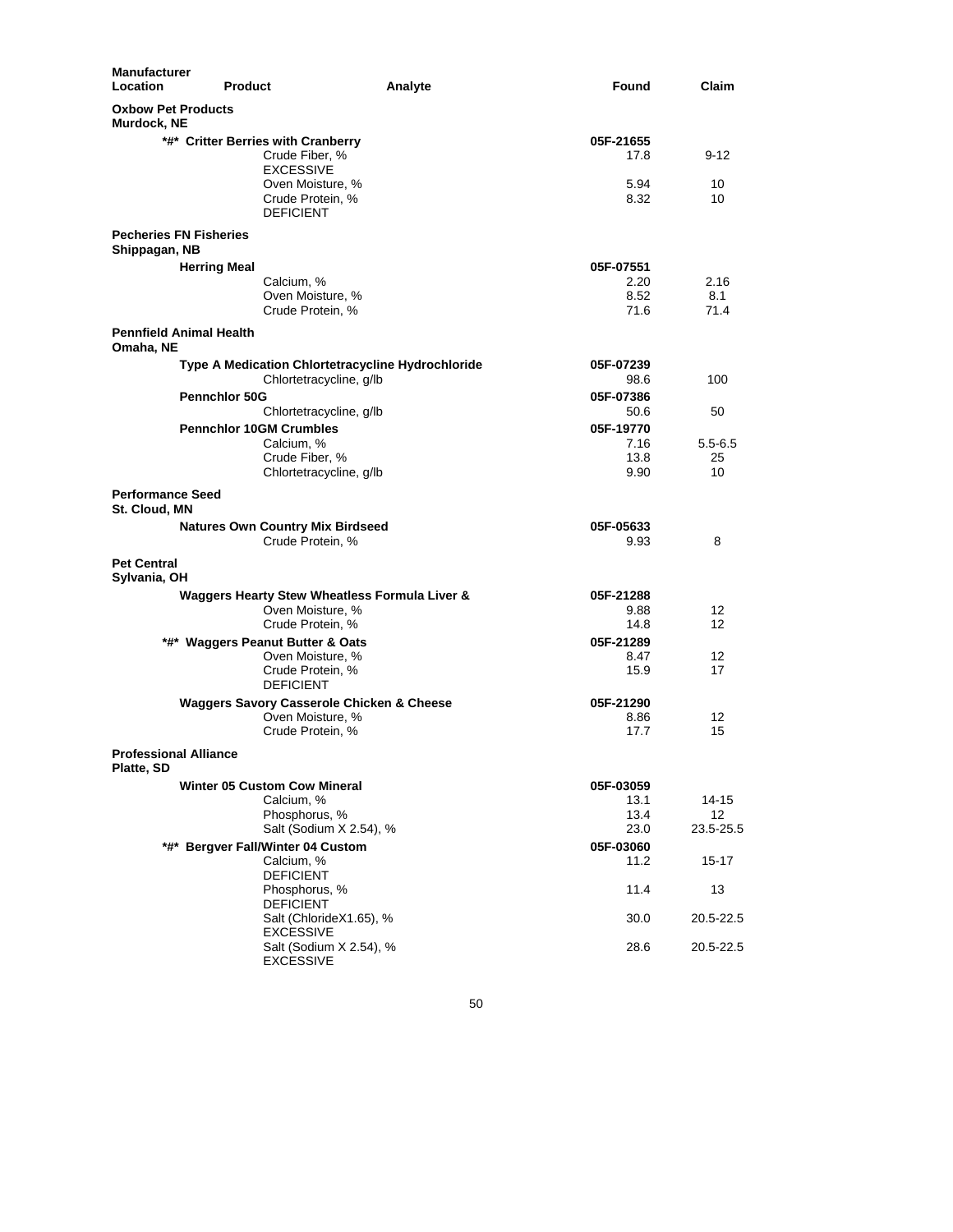| <b>Manufacturer</b><br>Location                  | <b>Product</b>                                | Found<br>Analyte | Claim            |
|--------------------------------------------------|-----------------------------------------------|------------------|------------------|
| <b>Profile Nutrition</b><br>Arden Hills, MN      |                                               |                  |                  |
|                                                  | *#* Profile Laymaker 18% BMD                  | 05F-07074        |                  |
|                                                  | Calcium, %                                    | 4.15             | $3.7 - 4.7$      |
|                                                  | Lysine - Total, %                             | 1.12             | 0.95             |
|                                                  | Methionine - Total, %                         | 0.228            | 0.35             |
|                                                  | <b>DEFICIENT</b>                              |                  |                  |
|                                                  | Crude Protein, %                              | 19.2             | 18               |
| <b>Profile Nutrition</b><br><b>Shoreview, MN</b> |                                               |                  |                  |
|                                                  | *#* Profile Complete Cat Food                 | 05F-06449        |                  |
|                                                  | Fat: Acid Hydrolysis, %<br><b>DEFICIENT</b>   | 9.35             | 12               |
|                                                  | Crude Protein, %                              | 37.4             | 32               |
|                                                  | *#* Profile Horse Balancer                    | 05F-06477        |                  |
|                                                  | Calcium, %                                    | 3.80             | $3.2 - 4.2$      |
|                                                  | Crude Protein, %                              | 32.4             | 33               |
|                                                  | Vitamin A, IU/lb<br><b>DEFICIENT</b>          | 22800.           | 37000            |
|                                                  | <b>Profile MeatMaker Finisher 20AMP</b>       | 05F-07073        |                  |
|                                                  | Amprolium, %                                  | 0.0153           | 0.0175           |
|                                                  | Lysine - Total, %                             | 1.18             | 1.1              |
|                                                  | Methionine - Total, %                         | 0.377            | 0.4              |
|                                                  | Crude Protein, %                              | 21.2             | 20               |
|                                                  | <b>Profile Meat Maker Starter AMP</b>         | 05F-07399        |                  |
|                                                  | Amprolium, %                                  | 0.0152           | 0.0175           |
|                                                  | Lysine - Total, %                             | 1.43             | 1.2              |
|                                                  | Methionine - Total, %                         | 0.497            | 0.5              |
|                                                  | Crude Protein, %                              | 26.4             | 23               |
| <b>Purina Mills</b><br>St. Louis, MO             |                                               |                  |                  |
|                                                  | <b>Purina Accuration 2HL RM130</b>            | 05F-02547        |                  |
|                                                  | Calcium, %                                    | 1.97             | $1.5 - 2$        |
|                                                  | Equiv Crude Protein, %                        | 15.1             | 16               |
|                                                  | Crude Fat, %                                  | 9.25             | 9                |
|                                                  | Monensin, g/ton<br>Crude Protein, %           | 117.<br>31.4     | 130<br>32        |
|                                                  | Salt (Sodium X 2.54), %                       | 4.78             | $4.5 - 5.5$      |
|                                                  | *#* CS Commercial Feedlot Liquid F PR50 RM400 | 05F-04391        |                  |
|                                                  | Calcium, %                                    | 7.05             | $6.5 - 7.5$      |
|                                                  | Equiv Crude Protein, %                        | 42.4             | 43.7             |
|                                                  | Fat: Roese Gottlieb, %                        | 5.54             | 5                |
|                                                  | Vacuum Moisture, %                            | 27.0             | 30               |
|                                                  | Monensin, g/ton                               | 404.             | 400              |
|                                                  | рH<br>Potassium, %                            | 6.17<br>2.62     | $4.3 - 7.4$<br>2 |
|                                                  | Crude Protein, %                              | 47.8             | 50               |
|                                                  | <b>DEFICIENT</b>                              |                  |                  |
|                                                  | Salt (ChlorideX1.65), %                       | 6.64             | 4.5-5.5          |
|                                                  | <b>EXCESSIVE</b>                              |                  |                  |
|                                                  | Salt (Sodium X 2.54), %                       | 4.44             | $4.5 - 5.5$      |
|                                                  | Vitamin A, IU/lb                              | 60400.           | 25000            |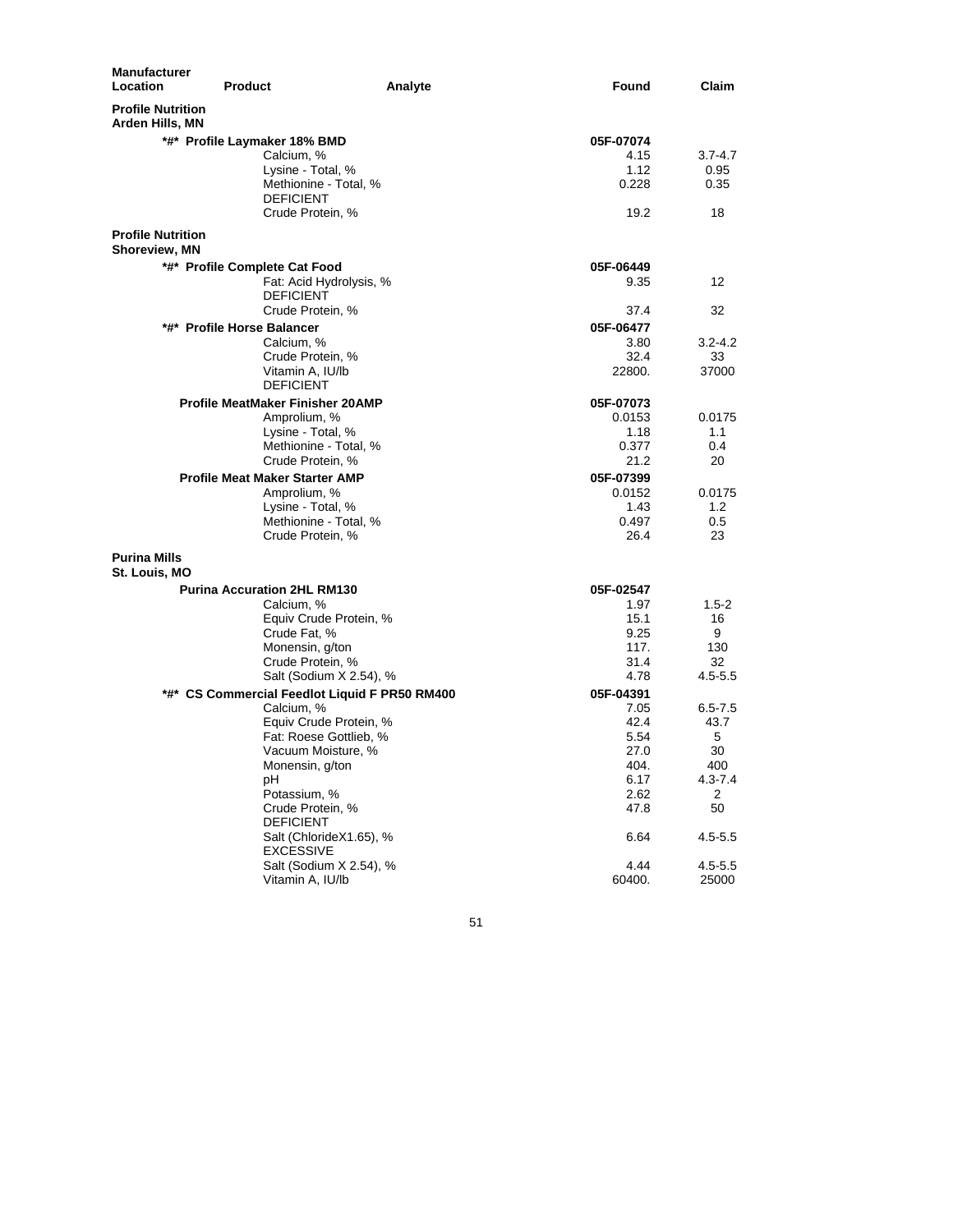| Manufacturer |                                                       |                   |                      |
|--------------|-------------------------------------------------------|-------------------|----------------------|
| Location     | Analyte<br>Product                                    | Found             | Claim                |
|              | *#* Purina CS NC Sup-R-Lix Feedlot 50 EC, ZNA, RM 400 | 05F-04392         |                      |
|              | Calcium, %                                            | 7.37              | $6.5 - 7.5$          |
|              | Equiv Crude Protein, %                                | 44.4              | 49                   |
|              | Fat: Roese Gottlieb, %                                | 5.67              | 5                    |
|              | Vacuum Moisture, %                                    | 27.3              | 26.5                 |
|              | Monensin, g/ton                                       | 409.              | 400                  |
|              | рH                                                    | 6.33              | 4.3-7.4              |
|              | Potassium, %                                          | 1.83              | 2                    |
|              | Crude Protein, %                                      | 47.4              | 50                   |
|              | <b>DEFICIENT</b>                                      |                   |                      |
|              | Salt (Sodium X 2.54), %<br>Vitamin A, IU/lb           | 3.56<br>63900.    | $3.5 - 4.5$<br>65000 |
|              |                                                       |                   |                      |
|              | *#* Aureo-10 (Med)                                    | 05F-04807         |                      |
|              | Calcium, %                                            | 4.82              | $6-7$                |
|              | <b>DEFICIENT</b>                                      | 9.74              | 29                   |
|              | Crude Fiber, %<br>Chlortetracycline, g/lb             | 10.7              | 10                   |
|              | Crude Protein, %                                      | 13.3              | 8                    |
|              |                                                       |                   |                      |
|              | <b>Purina Cattle Mineral 12:12 Hi-SE</b>              | 05F-04808<br>12.7 |                      |
|              | Calcium, %<br>Phosphorus, %                           | 12.1              | 12-14<br>12          |
|              | Salt (Sodium X 2.54), %                               | 3.98              | $3-4$                |
|              | Selenium, ug/g (ppm)                                  | 53.4              | 54                   |
|              | Vitamin A, IU/lb                                      | 106000.           | 150000               |
|              | <b>Purina Equine Junior</b>                           | 05F-05595         |                      |
|              | Crude Fiber, %                                        | 13.1              | 15                   |
|              | Crude Protein, %                                      | 14.3              | 14.5                 |
|              | Purina Wind and Rain All Season 12                    | 05F-05596         |                      |
|              | Calcium, %                                            | 14.2              | 12-14                |
|              | Phosphorus, %                                         | 12.3              | 12                   |
|              | Selenium, ug/g (ppm)                                  | 52.4              | 54                   |
|              | Vitamin A, IU/lb                                      | 161000.           | 150000               |
|              | Purina Accuration 2HL (Med.) RM130 3397               | 05F-05597         |                      |
|              | Calcium, %                                            | 1.98              | $1.5 - 2$            |
|              | Equiv Crude Protein, %                                | 15.9              | 16                   |
|              | Crude Fat, %                                          | 9.34              | 9                    |
|              | Monensin, g/ton                                       | 126.              | 130                  |
|              | Crude Protein, %                                      | 32.2              | 32                   |
|              | Salt (Sodium X 2.54), %                               | 5.45              | $4.5 - 5.5$          |
|              | <b>Strategy Professional Formula GX</b>               | 05F-05599         |                      |
|              | Crude Fat, %                                          | 7.33              | 6                    |
|              | Crude Protein, %                                      | 14.7              | 14                   |
|              | <b>Rabbit Chow Complete Blend</b>                     | 05F-05601         |                      |
|              | Crude Fiber, %                                        | 17.0              | 17-20                |
|              | Crude Protein, %                                      | 16.1              | 16                   |
| *#*          | <b>Aureomycin 10G Crumbles</b>                        | 05F-05609         |                      |
|              | Calcium, %                                            | 4.59              | 6-7                  |
|              | <b>DEFICIENT</b>                                      |                   |                      |
|              | Crude Fiber, %                                        | 9.23              | 29                   |
|              | Chlortetracycline, g/lb                               | 10.4              | 10                   |
|              | Crude Protein, %                                      | 13.4              | 8                    |
|              | B.P. Balancer 10 (Med.) RM 1000                       | 05F-05611         |                      |
|              | Calcium, %                                            | 16.9              | 17-18                |
|              | Crude Fiber, %                                        | 3.76              | 20                   |
|              | Equiv Crude Protein, %                                | 2.14              | $\overline{2}$       |
|              | Monensin, g/ton                                       | 988.              | 1000                 |
|              | Potassium, %                                          | 3.16              | 3                    |
|              | Crude Protein, %                                      | 10.1              | 10                   |
|              | Salt (Sodium X 2.54), %                               | 6.58              | 6-7                  |
|              | Vitamin A, IU/lb                                      | 52100.            | 50000                |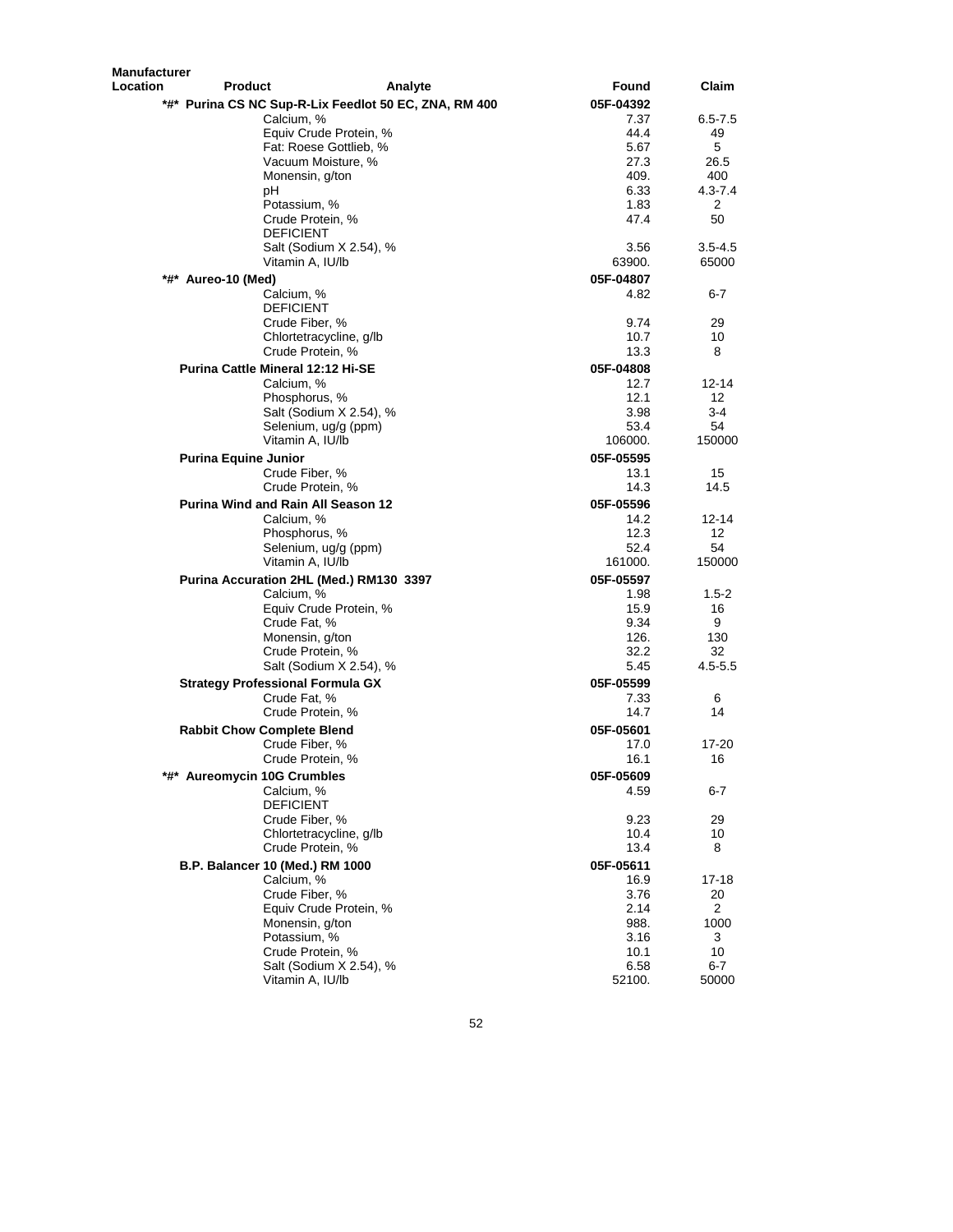| <b>Product</b><br>Found<br>Analyte<br>05F-05612<br>Calf Startena (Coarse) 18% DQ 0.005%<br>12 <sup>°</sup><br>Acid Detergent Fiber, %<br>6.41<br>Decoquinate, mg/lb<br>22.0<br>22.7<br>Crude Protein, %<br>17.6<br>18<br>*#* Show Chow Pig Foundation CTC 50<br>05F-05614<br>200<br>Chromium, ug/g (ppm)<br>5.4<br><b>DEFICIENT</b><br>41.9<br>50<br>Chlortetracycline, g/ton<br>6.50<br>Crude Fat, %<br>$5.5\,$<br>Crude Protein, %<br>22.3<br>22.5<br><b>Show Chow Grand 4-T-FYER</b><br>05F-05615<br>Calcium, %<br>2.93<br>2.75-3.25<br>Crude Fiber, %<br>13.6<br>27.5<br>16.9<br>Equiv Crude Protein, %<br>16<br>7.94<br>$\overline{7}$<br>Crude Fat, %<br>Crude Protein, %<br>32.9<br>32<br>*#* Range Mineral Hi-Mag CTC 2800-MTH 95.2<br>05F-05627<br>Calcium, %<br>8.04<br>$8 - 9.6$<br>1.32<br>Chlortetracycline, g/lb<br>1.4<br>14.0<br>14<br>Magnesium, %<br>75.6<br>95.2<br>S-Methoprene, g/ton<br><b>DEFICIENT</b><br>3.83<br>4<br>Phosphorus, %<br>Salt (Sodium X 2.54), %<br>6.58<br>$5.5 - 6.5$<br>Selenium, ug/g (ppm)<br>20.5<br>27<br>Vitamin A, IU/lb<br>50100.<br>50000<br>Range Mineral Hi-M Hi-SE<br>05F-05629<br>Calcium, %<br>8.46<br>$8 - 9.6$<br>Magnesium, %<br>13.0<br>14<br>4<br>Phosphorus, %<br>3.80<br>6.55<br>Salt (Sodium X 2.54), %<br>$5.5 - 6.5$<br>Selenium, ug/g (ppm)<br>29.5<br>27<br>Vitamin A, IU/lb<br>50000<br>53200.<br>*#* Calf Startena (Coarse) 18% DQ 0.005%<br>05F-05871<br>Acid Detergent Fiber, %<br>7.03<br>12<br>17.3<br>22.7<br>Decoquinate, mg/lb<br>Crude Protein, %<br>16.8<br>18<br>DEFICIENT<br>*#* Accuration 2HL RM 130<br>05F-10223<br>Calcium, %<br>1.68<br>$1.5 - 2$<br>Equiv Crude Protein, %<br>15.4<br>16<br>Crude Fat, %<br>7.39<br>9<br>DEFICIENT<br>Monensin, g/ton<br>127.<br>130<br>Crude Protein, %<br>33.0<br>32<br>Salt (Sodium X 2.54), %<br>4.47<br>$4.5 - 5.5$<br><b>Strategy-Professional Formula GX</b><br>05F-10224<br>Crude Fat, %<br>6.86<br>6<br>Crude Protein, %<br>14.5<br>14<br>Purina Premium Wildlife Block<br>05F-10310<br>Calcium, %<br>2.19<br>1.5-2<br>Crude Fat. %<br>5<br>7.44<br>Crude Protein, %<br>10<br>10.8<br><b>Nicker Makers Horse Treats</b><br>05F-10311<br>9<br>Crude Protein, %<br>10.4<br><b>Friskies Mariner's Catch</b><br>05F-17096<br>Ash, %<br>3.17<br>3.5<br>Oven Moisture, %<br>77.7<br>78<br>Crude Protein, %<br>12.2<br>11<br>Taurine - Total, %<br>0.060<br>0.05 | <b>Manufacturer</b> |  |       |
|------------------------------------------------------------------------------------------------------------------------------------------------------------------------------------------------------------------------------------------------------------------------------------------------------------------------------------------------------------------------------------------------------------------------------------------------------------------------------------------------------------------------------------------------------------------------------------------------------------------------------------------------------------------------------------------------------------------------------------------------------------------------------------------------------------------------------------------------------------------------------------------------------------------------------------------------------------------------------------------------------------------------------------------------------------------------------------------------------------------------------------------------------------------------------------------------------------------------------------------------------------------------------------------------------------------------------------------------------------------------------------------------------------------------------------------------------------------------------------------------------------------------------------------------------------------------------------------------------------------------------------------------------------------------------------------------------------------------------------------------------------------------------------------------------------------------------------------------------------------------------------------------------------------------------------------------------------------------------------------------------------------------------------------------------------------------------------------------------------------------------------------------------------------------------------------------------------------------------------------------------------------------------------------------------------------------------------------------------------------------------------------|---------------------|--|-------|
|                                                                                                                                                                                                                                                                                                                                                                                                                                                                                                                                                                                                                                                                                                                                                                                                                                                                                                                                                                                                                                                                                                                                                                                                                                                                                                                                                                                                                                                                                                                                                                                                                                                                                                                                                                                                                                                                                                                                                                                                                                                                                                                                                                                                                                                                                                                                                                                          | <b>Location</b>     |  | Claim |
|                                                                                                                                                                                                                                                                                                                                                                                                                                                                                                                                                                                                                                                                                                                                                                                                                                                                                                                                                                                                                                                                                                                                                                                                                                                                                                                                                                                                                                                                                                                                                                                                                                                                                                                                                                                                                                                                                                                                                                                                                                                                                                                                                                                                                                                                                                                                                                                          |                     |  |       |
|                                                                                                                                                                                                                                                                                                                                                                                                                                                                                                                                                                                                                                                                                                                                                                                                                                                                                                                                                                                                                                                                                                                                                                                                                                                                                                                                                                                                                                                                                                                                                                                                                                                                                                                                                                                                                                                                                                                                                                                                                                                                                                                                                                                                                                                                                                                                                                                          |                     |  |       |
|                                                                                                                                                                                                                                                                                                                                                                                                                                                                                                                                                                                                                                                                                                                                                                                                                                                                                                                                                                                                                                                                                                                                                                                                                                                                                                                                                                                                                                                                                                                                                                                                                                                                                                                                                                                                                                                                                                                                                                                                                                                                                                                                                                                                                                                                                                                                                                                          |                     |  |       |
|                                                                                                                                                                                                                                                                                                                                                                                                                                                                                                                                                                                                                                                                                                                                                                                                                                                                                                                                                                                                                                                                                                                                                                                                                                                                                                                                                                                                                                                                                                                                                                                                                                                                                                                                                                                                                                                                                                                                                                                                                                                                                                                                                                                                                                                                                                                                                                                          |                     |  |       |
|                                                                                                                                                                                                                                                                                                                                                                                                                                                                                                                                                                                                                                                                                                                                                                                                                                                                                                                                                                                                                                                                                                                                                                                                                                                                                                                                                                                                                                                                                                                                                                                                                                                                                                                                                                                                                                                                                                                                                                                                                                                                                                                                                                                                                                                                                                                                                                                          |                     |  |       |
|                                                                                                                                                                                                                                                                                                                                                                                                                                                                                                                                                                                                                                                                                                                                                                                                                                                                                                                                                                                                                                                                                                                                                                                                                                                                                                                                                                                                                                                                                                                                                                                                                                                                                                                                                                                                                                                                                                                                                                                                                                                                                                                                                                                                                                                                                                                                                                                          |                     |  |       |
|                                                                                                                                                                                                                                                                                                                                                                                                                                                                                                                                                                                                                                                                                                                                                                                                                                                                                                                                                                                                                                                                                                                                                                                                                                                                                                                                                                                                                                                                                                                                                                                                                                                                                                                                                                                                                                                                                                                                                                                                                                                                                                                                                                                                                                                                                                                                                                                          |                     |  |       |
|                                                                                                                                                                                                                                                                                                                                                                                                                                                                                                                                                                                                                                                                                                                                                                                                                                                                                                                                                                                                                                                                                                                                                                                                                                                                                                                                                                                                                                                                                                                                                                                                                                                                                                                                                                                                                                                                                                                                                                                                                                                                                                                                                                                                                                                                                                                                                                                          |                     |  |       |
|                                                                                                                                                                                                                                                                                                                                                                                                                                                                                                                                                                                                                                                                                                                                                                                                                                                                                                                                                                                                                                                                                                                                                                                                                                                                                                                                                                                                                                                                                                                                                                                                                                                                                                                                                                                                                                                                                                                                                                                                                                                                                                                                                                                                                                                                                                                                                                                          |                     |  |       |
|                                                                                                                                                                                                                                                                                                                                                                                                                                                                                                                                                                                                                                                                                                                                                                                                                                                                                                                                                                                                                                                                                                                                                                                                                                                                                                                                                                                                                                                                                                                                                                                                                                                                                                                                                                                                                                                                                                                                                                                                                                                                                                                                                                                                                                                                                                                                                                                          |                     |  |       |
|                                                                                                                                                                                                                                                                                                                                                                                                                                                                                                                                                                                                                                                                                                                                                                                                                                                                                                                                                                                                                                                                                                                                                                                                                                                                                                                                                                                                                                                                                                                                                                                                                                                                                                                                                                                                                                                                                                                                                                                                                                                                                                                                                                                                                                                                                                                                                                                          |                     |  |       |
|                                                                                                                                                                                                                                                                                                                                                                                                                                                                                                                                                                                                                                                                                                                                                                                                                                                                                                                                                                                                                                                                                                                                                                                                                                                                                                                                                                                                                                                                                                                                                                                                                                                                                                                                                                                                                                                                                                                                                                                                                                                                                                                                                                                                                                                                                                                                                                                          |                     |  |       |
|                                                                                                                                                                                                                                                                                                                                                                                                                                                                                                                                                                                                                                                                                                                                                                                                                                                                                                                                                                                                                                                                                                                                                                                                                                                                                                                                                                                                                                                                                                                                                                                                                                                                                                                                                                                                                                                                                                                                                                                                                                                                                                                                                                                                                                                                                                                                                                                          |                     |  |       |
|                                                                                                                                                                                                                                                                                                                                                                                                                                                                                                                                                                                                                                                                                                                                                                                                                                                                                                                                                                                                                                                                                                                                                                                                                                                                                                                                                                                                                                                                                                                                                                                                                                                                                                                                                                                                                                                                                                                                                                                                                                                                                                                                                                                                                                                                                                                                                                                          |                     |  |       |
|                                                                                                                                                                                                                                                                                                                                                                                                                                                                                                                                                                                                                                                                                                                                                                                                                                                                                                                                                                                                                                                                                                                                                                                                                                                                                                                                                                                                                                                                                                                                                                                                                                                                                                                                                                                                                                                                                                                                                                                                                                                                                                                                                                                                                                                                                                                                                                                          |                     |  |       |
|                                                                                                                                                                                                                                                                                                                                                                                                                                                                                                                                                                                                                                                                                                                                                                                                                                                                                                                                                                                                                                                                                                                                                                                                                                                                                                                                                                                                                                                                                                                                                                                                                                                                                                                                                                                                                                                                                                                                                                                                                                                                                                                                                                                                                                                                                                                                                                                          |                     |  |       |
|                                                                                                                                                                                                                                                                                                                                                                                                                                                                                                                                                                                                                                                                                                                                                                                                                                                                                                                                                                                                                                                                                                                                                                                                                                                                                                                                                                                                                                                                                                                                                                                                                                                                                                                                                                                                                                                                                                                                                                                                                                                                                                                                                                                                                                                                                                                                                                                          |                     |  |       |
|                                                                                                                                                                                                                                                                                                                                                                                                                                                                                                                                                                                                                                                                                                                                                                                                                                                                                                                                                                                                                                                                                                                                                                                                                                                                                                                                                                                                                                                                                                                                                                                                                                                                                                                                                                                                                                                                                                                                                                                                                                                                                                                                                                                                                                                                                                                                                                                          |                     |  |       |
|                                                                                                                                                                                                                                                                                                                                                                                                                                                                                                                                                                                                                                                                                                                                                                                                                                                                                                                                                                                                                                                                                                                                                                                                                                                                                                                                                                                                                                                                                                                                                                                                                                                                                                                                                                                                                                                                                                                                                                                                                                                                                                                                                                                                                                                                                                                                                                                          |                     |  |       |
|                                                                                                                                                                                                                                                                                                                                                                                                                                                                                                                                                                                                                                                                                                                                                                                                                                                                                                                                                                                                                                                                                                                                                                                                                                                                                                                                                                                                                                                                                                                                                                                                                                                                                                                                                                                                                                                                                                                                                                                                                                                                                                                                                                                                                                                                                                                                                                                          |                     |  |       |
|                                                                                                                                                                                                                                                                                                                                                                                                                                                                                                                                                                                                                                                                                                                                                                                                                                                                                                                                                                                                                                                                                                                                                                                                                                                                                                                                                                                                                                                                                                                                                                                                                                                                                                                                                                                                                                                                                                                                                                                                                                                                                                                                                                                                                                                                                                                                                                                          |                     |  |       |
|                                                                                                                                                                                                                                                                                                                                                                                                                                                                                                                                                                                                                                                                                                                                                                                                                                                                                                                                                                                                                                                                                                                                                                                                                                                                                                                                                                                                                                                                                                                                                                                                                                                                                                                                                                                                                                                                                                                                                                                                                                                                                                                                                                                                                                                                                                                                                                                          |                     |  |       |
|                                                                                                                                                                                                                                                                                                                                                                                                                                                                                                                                                                                                                                                                                                                                                                                                                                                                                                                                                                                                                                                                                                                                                                                                                                                                                                                                                                                                                                                                                                                                                                                                                                                                                                                                                                                                                                                                                                                                                                                                                                                                                                                                                                                                                                                                                                                                                                                          |                     |  |       |
|                                                                                                                                                                                                                                                                                                                                                                                                                                                                                                                                                                                                                                                                                                                                                                                                                                                                                                                                                                                                                                                                                                                                                                                                                                                                                                                                                                                                                                                                                                                                                                                                                                                                                                                                                                                                                                                                                                                                                                                                                                                                                                                                                                                                                                                                                                                                                                                          |                     |  |       |
|                                                                                                                                                                                                                                                                                                                                                                                                                                                                                                                                                                                                                                                                                                                                                                                                                                                                                                                                                                                                                                                                                                                                                                                                                                                                                                                                                                                                                                                                                                                                                                                                                                                                                                                                                                                                                                                                                                                                                                                                                                                                                                                                                                                                                                                                                                                                                                                          |                     |  |       |
|                                                                                                                                                                                                                                                                                                                                                                                                                                                                                                                                                                                                                                                                                                                                                                                                                                                                                                                                                                                                                                                                                                                                                                                                                                                                                                                                                                                                                                                                                                                                                                                                                                                                                                                                                                                                                                                                                                                                                                                                                                                                                                                                                                                                                                                                                                                                                                                          |                     |  |       |
|                                                                                                                                                                                                                                                                                                                                                                                                                                                                                                                                                                                                                                                                                                                                                                                                                                                                                                                                                                                                                                                                                                                                                                                                                                                                                                                                                                                                                                                                                                                                                                                                                                                                                                                                                                                                                                                                                                                                                                                                                                                                                                                                                                                                                                                                                                                                                                                          |                     |  |       |
|                                                                                                                                                                                                                                                                                                                                                                                                                                                                                                                                                                                                                                                                                                                                                                                                                                                                                                                                                                                                                                                                                                                                                                                                                                                                                                                                                                                                                                                                                                                                                                                                                                                                                                                                                                                                                                                                                                                                                                                                                                                                                                                                                                                                                                                                                                                                                                                          |                     |  |       |
|                                                                                                                                                                                                                                                                                                                                                                                                                                                                                                                                                                                                                                                                                                                                                                                                                                                                                                                                                                                                                                                                                                                                                                                                                                                                                                                                                                                                                                                                                                                                                                                                                                                                                                                                                                                                                                                                                                                                                                                                                                                                                                                                                                                                                                                                                                                                                                                          |                     |  |       |
|                                                                                                                                                                                                                                                                                                                                                                                                                                                                                                                                                                                                                                                                                                                                                                                                                                                                                                                                                                                                                                                                                                                                                                                                                                                                                                                                                                                                                                                                                                                                                                                                                                                                                                                                                                                                                                                                                                                                                                                                                                                                                                                                                                                                                                                                                                                                                                                          |                     |  |       |
|                                                                                                                                                                                                                                                                                                                                                                                                                                                                                                                                                                                                                                                                                                                                                                                                                                                                                                                                                                                                                                                                                                                                                                                                                                                                                                                                                                                                                                                                                                                                                                                                                                                                                                                                                                                                                                                                                                                                                                                                                                                                                                                                                                                                                                                                                                                                                                                          |                     |  |       |
|                                                                                                                                                                                                                                                                                                                                                                                                                                                                                                                                                                                                                                                                                                                                                                                                                                                                                                                                                                                                                                                                                                                                                                                                                                                                                                                                                                                                                                                                                                                                                                                                                                                                                                                                                                                                                                                                                                                                                                                                                                                                                                                                                                                                                                                                                                                                                                                          |                     |  |       |
|                                                                                                                                                                                                                                                                                                                                                                                                                                                                                                                                                                                                                                                                                                                                                                                                                                                                                                                                                                                                                                                                                                                                                                                                                                                                                                                                                                                                                                                                                                                                                                                                                                                                                                                                                                                                                                                                                                                                                                                                                                                                                                                                                                                                                                                                                                                                                                                          |                     |  |       |
|                                                                                                                                                                                                                                                                                                                                                                                                                                                                                                                                                                                                                                                                                                                                                                                                                                                                                                                                                                                                                                                                                                                                                                                                                                                                                                                                                                                                                                                                                                                                                                                                                                                                                                                                                                                                                                                                                                                                                                                                                                                                                                                                                                                                                                                                                                                                                                                          |                     |  |       |
|                                                                                                                                                                                                                                                                                                                                                                                                                                                                                                                                                                                                                                                                                                                                                                                                                                                                                                                                                                                                                                                                                                                                                                                                                                                                                                                                                                                                                                                                                                                                                                                                                                                                                                                                                                                                                                                                                                                                                                                                                                                                                                                                                                                                                                                                                                                                                                                          |                     |  |       |
|                                                                                                                                                                                                                                                                                                                                                                                                                                                                                                                                                                                                                                                                                                                                                                                                                                                                                                                                                                                                                                                                                                                                                                                                                                                                                                                                                                                                                                                                                                                                                                                                                                                                                                                                                                                                                                                                                                                                                                                                                                                                                                                                                                                                                                                                                                                                                                                          |                     |  |       |
|                                                                                                                                                                                                                                                                                                                                                                                                                                                                                                                                                                                                                                                                                                                                                                                                                                                                                                                                                                                                                                                                                                                                                                                                                                                                                                                                                                                                                                                                                                                                                                                                                                                                                                                                                                                                                                                                                                                                                                                                                                                                                                                                                                                                                                                                                                                                                                                          |                     |  |       |
|                                                                                                                                                                                                                                                                                                                                                                                                                                                                                                                                                                                                                                                                                                                                                                                                                                                                                                                                                                                                                                                                                                                                                                                                                                                                                                                                                                                                                                                                                                                                                                                                                                                                                                                                                                                                                                                                                                                                                                                                                                                                                                                                                                                                                                                                                                                                                                                          |                     |  |       |
|                                                                                                                                                                                                                                                                                                                                                                                                                                                                                                                                                                                                                                                                                                                                                                                                                                                                                                                                                                                                                                                                                                                                                                                                                                                                                                                                                                                                                                                                                                                                                                                                                                                                                                                                                                                                                                                                                                                                                                                                                                                                                                                                                                                                                                                                                                                                                                                          |                     |  |       |
|                                                                                                                                                                                                                                                                                                                                                                                                                                                                                                                                                                                                                                                                                                                                                                                                                                                                                                                                                                                                                                                                                                                                                                                                                                                                                                                                                                                                                                                                                                                                                                                                                                                                                                                                                                                                                                                                                                                                                                                                                                                                                                                                                                                                                                                                                                                                                                                          |                     |  |       |
|                                                                                                                                                                                                                                                                                                                                                                                                                                                                                                                                                                                                                                                                                                                                                                                                                                                                                                                                                                                                                                                                                                                                                                                                                                                                                                                                                                                                                                                                                                                                                                                                                                                                                                                                                                                                                                                                                                                                                                                                                                                                                                                                                                                                                                                                                                                                                                                          |                     |  |       |
|                                                                                                                                                                                                                                                                                                                                                                                                                                                                                                                                                                                                                                                                                                                                                                                                                                                                                                                                                                                                                                                                                                                                                                                                                                                                                                                                                                                                                                                                                                                                                                                                                                                                                                                                                                                                                                                                                                                                                                                                                                                                                                                                                                                                                                                                                                                                                                                          |                     |  |       |
|                                                                                                                                                                                                                                                                                                                                                                                                                                                                                                                                                                                                                                                                                                                                                                                                                                                                                                                                                                                                                                                                                                                                                                                                                                                                                                                                                                                                                                                                                                                                                                                                                                                                                                                                                                                                                                                                                                                                                                                                                                                                                                                                                                                                                                                                                                                                                                                          |                     |  |       |
|                                                                                                                                                                                                                                                                                                                                                                                                                                                                                                                                                                                                                                                                                                                                                                                                                                                                                                                                                                                                                                                                                                                                                                                                                                                                                                                                                                                                                                                                                                                                                                                                                                                                                                                                                                                                                                                                                                                                                                                                                                                                                                                                                                                                                                                                                                                                                                                          |                     |  |       |
|                                                                                                                                                                                                                                                                                                                                                                                                                                                                                                                                                                                                                                                                                                                                                                                                                                                                                                                                                                                                                                                                                                                                                                                                                                                                                                                                                                                                                                                                                                                                                                                                                                                                                                                                                                                                                                                                                                                                                                                                                                                                                                                                                                                                                                                                                                                                                                                          |                     |  |       |
|                                                                                                                                                                                                                                                                                                                                                                                                                                                                                                                                                                                                                                                                                                                                                                                                                                                                                                                                                                                                                                                                                                                                                                                                                                                                                                                                                                                                                                                                                                                                                                                                                                                                                                                                                                                                                                                                                                                                                                                                                                                                                                                                                                                                                                                                                                                                                                                          |                     |  |       |
|                                                                                                                                                                                                                                                                                                                                                                                                                                                                                                                                                                                                                                                                                                                                                                                                                                                                                                                                                                                                                                                                                                                                                                                                                                                                                                                                                                                                                                                                                                                                                                                                                                                                                                                                                                                                                                                                                                                                                                                                                                                                                                                                                                                                                                                                                                                                                                                          |                     |  |       |
|                                                                                                                                                                                                                                                                                                                                                                                                                                                                                                                                                                                                                                                                                                                                                                                                                                                                                                                                                                                                                                                                                                                                                                                                                                                                                                                                                                                                                                                                                                                                                                                                                                                                                                                                                                                                                                                                                                                                                                                                                                                                                                                                                                                                                                                                                                                                                                                          |                     |  |       |
|                                                                                                                                                                                                                                                                                                                                                                                                                                                                                                                                                                                                                                                                                                                                                                                                                                                                                                                                                                                                                                                                                                                                                                                                                                                                                                                                                                                                                                                                                                                                                                                                                                                                                                                                                                                                                                                                                                                                                                                                                                                                                                                                                                                                                                                                                                                                                                                          |                     |  |       |
|                                                                                                                                                                                                                                                                                                                                                                                                                                                                                                                                                                                                                                                                                                                                                                                                                                                                                                                                                                                                                                                                                                                                                                                                                                                                                                                                                                                                                                                                                                                                                                                                                                                                                                                                                                                                                                                                                                                                                                                                                                                                                                                                                                                                                                                                                                                                                                                          |                     |  |       |
|                                                                                                                                                                                                                                                                                                                                                                                                                                                                                                                                                                                                                                                                                                                                                                                                                                                                                                                                                                                                                                                                                                                                                                                                                                                                                                                                                                                                                                                                                                                                                                                                                                                                                                                                                                                                                                                                                                                                                                                                                                                                                                                                                                                                                                                                                                                                                                                          |                     |  |       |
|                                                                                                                                                                                                                                                                                                                                                                                                                                                                                                                                                                                                                                                                                                                                                                                                                                                                                                                                                                                                                                                                                                                                                                                                                                                                                                                                                                                                                                                                                                                                                                                                                                                                                                                                                                                                                                                                                                                                                                                                                                                                                                                                                                                                                                                                                                                                                                                          |                     |  |       |
|                                                                                                                                                                                                                                                                                                                                                                                                                                                                                                                                                                                                                                                                                                                                                                                                                                                                                                                                                                                                                                                                                                                                                                                                                                                                                                                                                                                                                                                                                                                                                                                                                                                                                                                                                                                                                                                                                                                                                                                                                                                                                                                                                                                                                                                                                                                                                                                          |                     |  |       |
|                                                                                                                                                                                                                                                                                                                                                                                                                                                                                                                                                                                                                                                                                                                                                                                                                                                                                                                                                                                                                                                                                                                                                                                                                                                                                                                                                                                                                                                                                                                                                                                                                                                                                                                                                                                                                                                                                                                                                                                                                                                                                                                                                                                                                                                                                                                                                                                          |                     |  |       |
|                                                                                                                                                                                                                                                                                                                                                                                                                                                                                                                                                                                                                                                                                                                                                                                                                                                                                                                                                                                                                                                                                                                                                                                                                                                                                                                                                                                                                                                                                                                                                                                                                                                                                                                                                                                                                                                                                                                                                                                                                                                                                                                                                                                                                                                                                                                                                                                          |                     |  |       |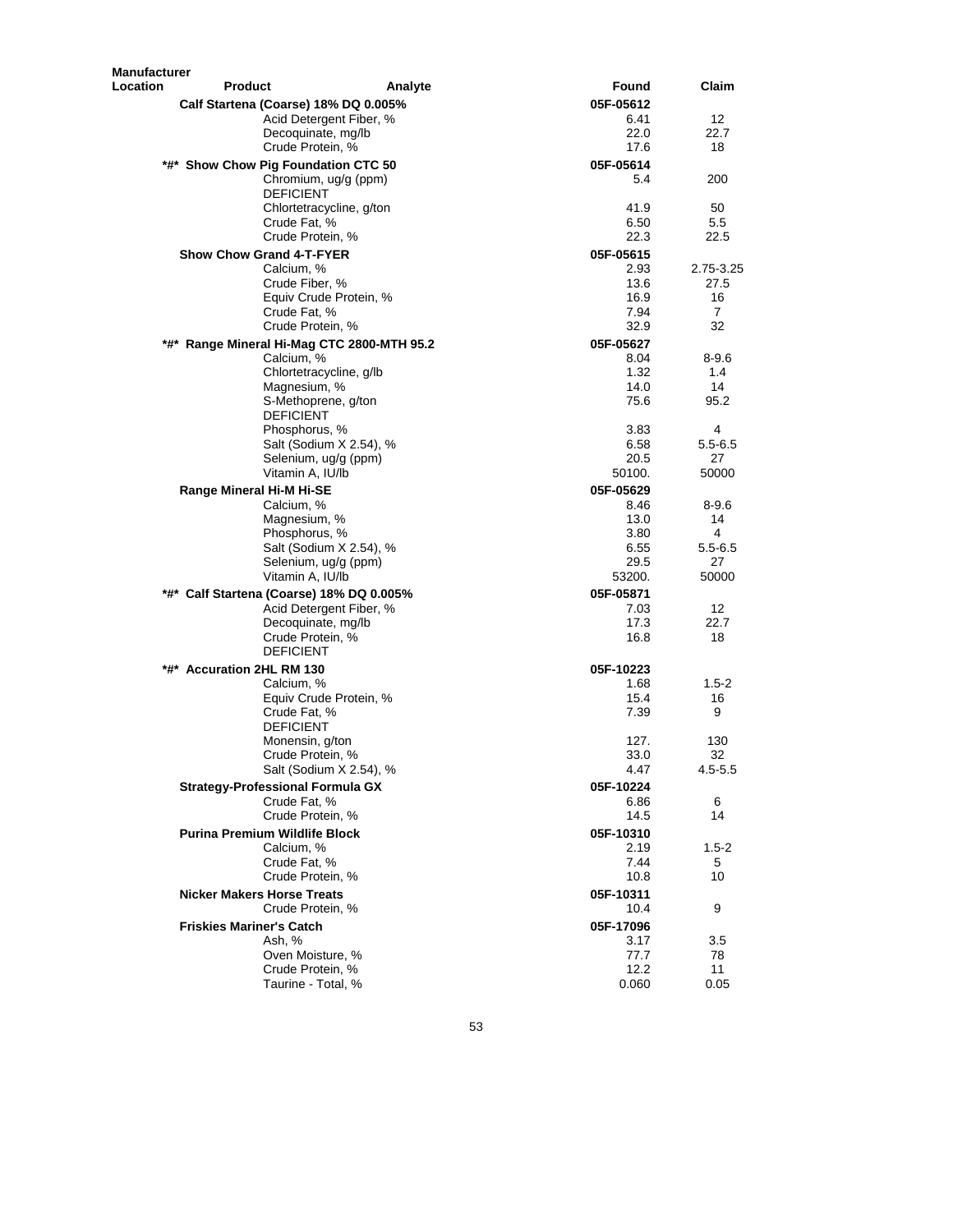| <b>Manufacturer</b><br>Location         | <b>Product</b>                               | Analyte                 | Found        | Claim       |
|-----------------------------------------|----------------------------------------------|-------------------------|--------------|-------------|
| <b>Purina Pet Care</b><br>St. Louis, MO |                                              |                         |              |             |
|                                         | <b>Purina Fit &amp; Trim</b>                 |                         | 05F-02145    |             |
|                                         | Crude Fiber, %                               |                         | 7.30         | 12          |
|                                         |                                              | Fat: Acid Hydrolysis, % | 6.35         |             |
|                                         | Crude Fat, %                                 |                         | 6.35         | 5-7         |
|                                         | Oven Moisture, %                             |                         | 7.01         | 12          |
|                                         | Crude Protein, %                             |                         | 27.0         | 25          |
|                                         | <b>Purina ONE Chicken &amp; Rice Formula</b> |                         | 05F-02146    |             |
|                                         | Crude Fat, %                                 | Fat: Acid Hydrolysis, % | 17.9<br>17.9 | 16          |
|                                         | Linoleic Acid 18:2, %                        |                         | 2.20         | 1.4         |
|                                         | Oven Moisture, %                             |                         | 6.42         | 12          |
|                                         | Crude Protein, %                             |                         | 27.6         | 26          |
|                                         | <b>ALPO Prime Cuts</b>                       |                         | 05F-02147    |             |
|                                         | Crude Fat, %                                 |                         | 7.72         | 8           |
|                                         | Oven Moisture, %                             |                         | 6.99         | 12          |
|                                         | Crude Protein, %                             |                         | 23.1         | 21          |
| Dodgeville, WI                          | <b>Quality Liquid Feeds Inc</b>              |                         |              |             |
|                                         | Nutribeef 50                                 |                         | 05F-04384    |             |
|                                         | Calcium, %                                   |                         | 7.36         | $7.3 - 8.7$ |
|                                         |                                              | Equiv Crude Protein, %  | 44.5         | 46          |
|                                         |                                              | Karl Fisher Moisture, % | 35.3         | 32          |
|                                         | Potassium, %                                 |                         | 3.37         | 3.5         |
|                                         | Crude Protein, %                             |                         | 49.4         | 50          |
|                                         | Selenium, ug/g (ppm)                         |                         | 4.16<br>9.63 | 4<br>7      |
|                                         | Vitamin A, IU/lb                             | Total Sugars(Invert), % | 31900.       | 40000       |
|                                         | <b>Custom CMX FDLT 50</b>                    |                         | 05F-04385    |             |
|                                         | Calcium, %                                   |                         | 10.3         | 10-12       |
|                                         |                                              | Equiv Crude Protein, %  | 48.0         | 48          |
|                                         | Vacuum Moisture, %                           |                         | 32.4         | 32          |
|                                         | Crude Protein, %                             |                         | 50.4         | 50          |
|                                         |                                              | Salt (Sodium X 2.54), % | 4.83         | $4.5 - 5.5$ |
|                                         | Selenium, ug/g (ppm)                         |                         | 5.43         | 5.2         |
|                                         |                                              | Total Sugars(Invert), % | 8.53         | 8           |
|                                         | Vitamin A, IU/lb                             |                         | 48300.       | 50000       |
|                                         | <b>Custom Lamb FDLT 50 B690</b>              |                         | 05F-04386    |             |
|                                         | Calcium, %                                   |                         | 8.31         | 7.8-9.4     |
|                                         |                                              | Equiv Crude Protein, %  | 47.1<br>700. | 48<br>690   |
|                                         | Lasalocid, g/ton<br>Vacuum Moisture, %       |                         | 33.4         | 32          |
|                                         | Crude Protein, %                             |                         | 49.4         | 50          |
|                                         |                                              | Total Sugars(Invert), % | 11.2         | 10          |
|                                         | Vitamin A, IU/lb                             |                         | 28100.       | 20000       |
|                                         | *#* CMX FDLT 50 Custom Rumensin 80 R750      |                         | 05F-04430    |             |
|                                         | Calcium, %<br><b>DEFICIENT</b>               |                         | 9.44         | 11          |
|                                         |                                              | Equiv Crude Protein, %  | 49.6         | 49          |
|                                         | Vacuum Moisture, %                           |                         | 34.8         | 32          |
|                                         | Crude Protein, %                             |                         | 52.7         | 50          |
|                                         | <b>EXCESSIVE</b>                             | Salt (ChlorideX1.65), % | 6.26         | 4           |
|                                         | <b>EXCESSIVE</b>                             | Salt (Sodium X 2.54), % | 5.53         | 4           |
|                                         | Selenium, ug/g (ppm)                         |                         | 5.42         | 5.2         |
|                                         |                                              | Total Sugars(Invert), % | 9.11         | 8           |
|                                         | Vitamin A, IU/lb                             |                         | 90000.       | 50000       |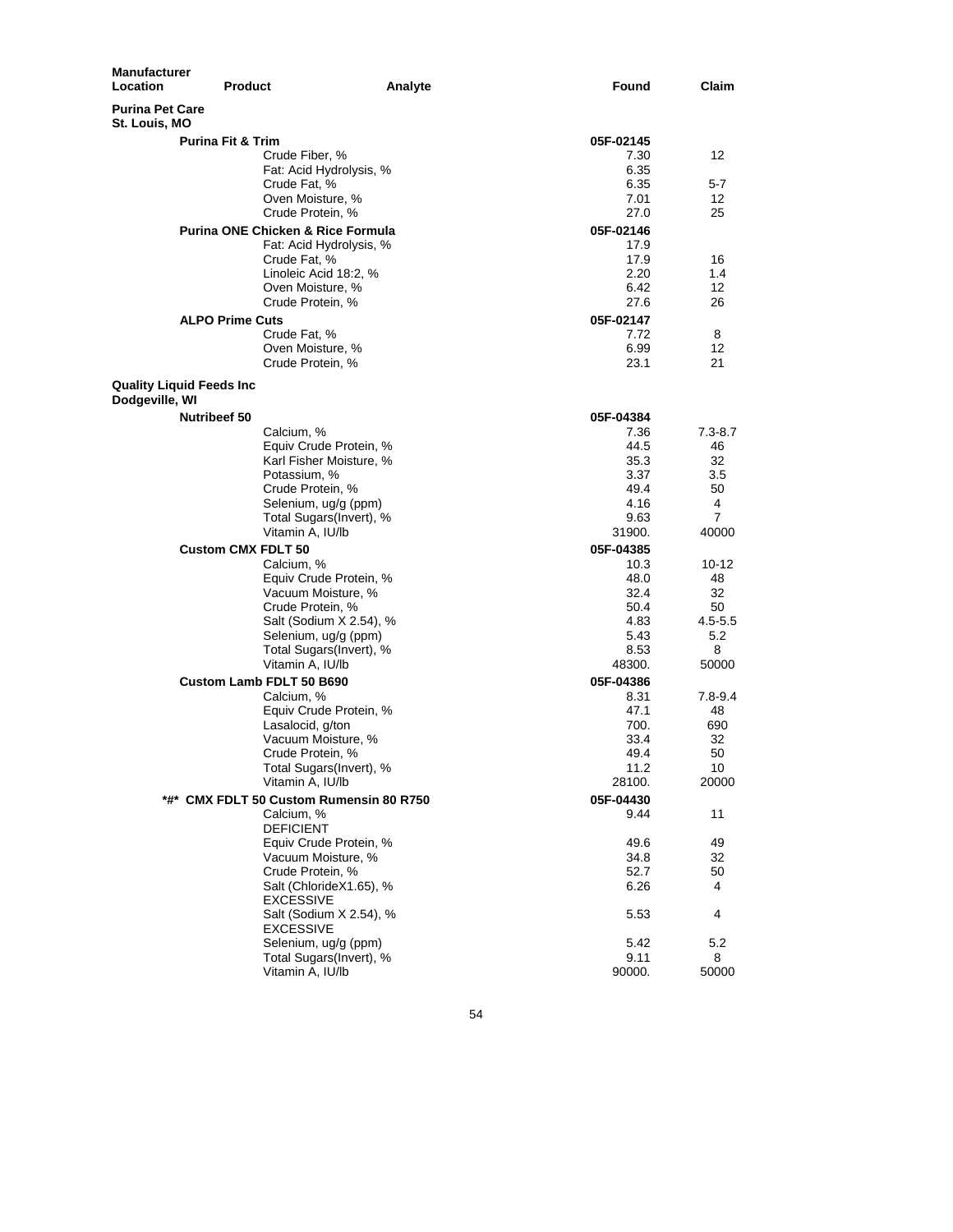| <b>Manufacturer</b>                              |         |                   |                |
|--------------------------------------------------|---------|-------------------|----------------|
| <b>Location</b><br><b>Product</b>                | Analyte | Found             | Claim          |
| *#* QLF Beef Elite 40                            |         | 05F-04794         |                |
| Equiv Crude Protein, %<br>Vacuum Moisture, %     |         | 31.2<br>38.6      | 34<br>35       |
| Crude Protein, %                                 |         | 38.5              | 40             |
| <b>DEFICIENT</b>                                 |         |                   |                |
| Total Sugars(Invert), %                          |         | 26.6              | 28             |
| Vitamin A, IU/lb                                 |         | 27100.            | 30000          |
| Nutribeef 50 R500<br>Calcium, %                  |         | 05F-05112<br>7.20 | $7.3 - 8.7$    |
| Equiv Crude Protein, %                           |         | 44.7              | 46             |
| Vacuum Moisture, %                               |         | 35.4              | 32             |
| Monensin, g/ton                                  |         | 436.              | 500            |
| Potassium, %<br>Crude Protein, %                 |         | 3.53<br>49.0      | 3.5<br>50      |
| Selenium, ug/g (ppm)                             |         | 4.16              | 4              |
| Total Sugars(Invert), %                          |         | 10.5              | $\overline{7}$ |
| Vitamin A, IU/lb                                 |         | 37700.            | 40000          |
| QLF Cane Molasses 43% Invert Sugar 79.5 Brix     |         | 05F-06105         |                |
| Vacuum Moisture, %<br>Total Sugars(Invert), %    |         | 24.1<br>43.0      | 29<br>43       |
| <b>QLF Beef Elite 40</b>                         |         | 05F-07384         |                |
| Equiv Crude Protein, %                           |         | 33.6              | 34             |
| Vacuum Moisture, %                               |         | 36.1              | 35             |
| Crude Protein, %                                 |         | 39.8              | 40             |
| Total Sugars(Invert), %<br>Vitamin A, IU/lb      |         | 26.0<br>41800.    | 28<br>30000    |
| *#* QLF Super 40C                                |         | 05F-07538         |                |
| Equiv Crude Protein, %                           |         | 32.6              | 35             |
| Karl Fisher Moisture, %                          |         | 38.7              | 33             |
| <b>EXCESSIVE</b>                                 |         |                   |                |
| Vacuum Moisture, %<br><b>EXCESSIVE</b>           |         | 38.0              | 33             |
| Crude Protein, %                                 |         | 41.1              | 40             |
| Total Sugars(Invert), %                          |         | 25.6              | 30             |
| <b>DEFICIENT</b>                                 |         |                   |                |
| Vitamin A, IU/lb                                 |         | 6770.             | 30000          |
| <b>DEFICIENT</b>                                 |         |                   |                |
| QLF Nutribeef 50 R500<br>Calcium, %              |         | 05F-08190<br>7.87 | $7.3 - 8.7$    |
| Equiv Crude Protein, %                           |         | 45.4              | 48             |
| Vacuum Moisture, %                               |         | 33.3              | 32             |
| Monensin, g/ton<br>Potassium, %                  |         | 408.              | 500            |
| Crude Protein, %                                 |         | 3.42<br>49.6      | 3.5<br>50      |
| Selenium, ug/g (ppm)                             |         | 4.20              | 4              |
| Total Sugars(Invert), %                          |         | 10.1              | $\overline{7}$ |
| Vitamin A, IU/lb                                 |         | 44400.            | 40000          |
| *#* QLF Energizer 8-8W<br>Fat: Roese Gottlieb, % |         | 05F-08191<br>9.94 | 8              |
| Vacuum Moisture, %                               |         | 31.4              | 35             |
| Potassium, %                                     |         | 2.87              | 2.2            |
| Crude Protein, %                                 |         | 6.86              | 8              |
| <b>DEFICIENT</b><br>Total Sugars(Invert), %      |         | 29.4              | 25             |
| QLF 70/30 Cane Whey Blend                        |         | 05F-10128         |                |
| Vacuum Moisture, %                               |         | 36.5              | 37             |
| Total Sugars(Invert), %                          |         | 37.8              | 36             |
| *#* QLF Choice Beef 22                           |         | 05F-15050         |                |
| Calcium, %                                       |         | 2.02              | 3.5-4.5        |
| <b>DEFICIENT</b>                                 |         |                   |                |
| Equiv Crude Protein, %<br><b>EXCESSIVE</b>       |         | 18.0              | 15             |
| Karl Fisher Moisture, %                          |         | 41.0              | 35             |
| <b>EXCESSIVE</b>                                 |         |                   |                |
| Vacuum Moisture, %<br><b>EXCESSIVE</b>           |         | 40.1              | 35             |
| Potassium, %                                     |         | 3.76              | 3              |
| Crude Protein, %                                 |         | 23.0              | 22             |
| Total Sugars(Invert), %                          |         | 20.1              | 14             |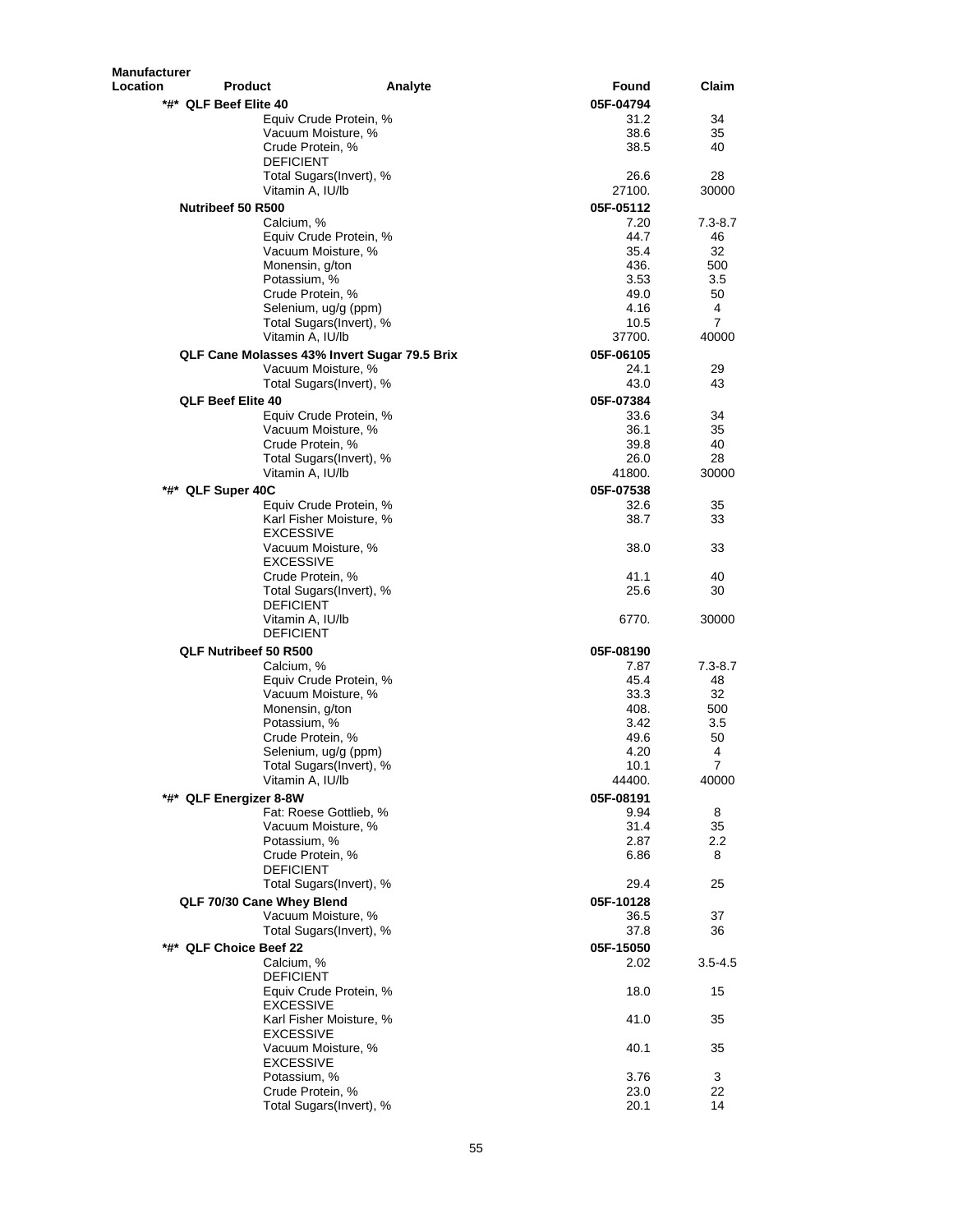| <b>Manufacturer</b><br>Location         | <b>Product</b>                                                       | Found<br>Analyte  | Claim       |
|-----------------------------------------|----------------------------------------------------------------------|-------------------|-------------|
| <b>Ragland Mills Inc.</b><br>Neosho, MO |                                                                      |                   |             |
|                                         | <b>Ragland Dried Molasses</b>                                        | 05F-07500         |             |
|                                         | Crude Fiber, %                                                       | 15.3              | 24          |
|                                         | Oven Moisture, %                                                     | 4.64              | 6           |
|                                         | Total Sugars(Invert), %                                              | 35.6              | 38          |
| Ramona Warehouse<br>Ramona, SD          |                                                                      |                   |             |
|                                         | *#* Ramona Horse Feed No. 5500                                       | 05F-04390         |             |
|                                         | Crude Fat, %                                                         | 6.73              | 5           |
|                                         | Crude Protein, %                                                     | 11.7              | 13          |
|                                         | <b>DEFICIENT</b>                                                     |                   |             |
|                                         | Ramona Horse Feed No. 5500<br>Crude Fat, %                           | 05F-20117<br>7.13 | 5           |
|                                         | Crude Protein, %                                                     | 17.3              | 13          |
| Redmond Mineral, Inc.                   |                                                                      |                   |             |
| Redmond, UT                             |                                                                      |                   |             |
|                                         | <b>Redmond Natural Trace Mineral Salt</b><br>Salt (ChlorideX1.65), % | 05F-19767<br>95.3 | 96-97       |
|                                         | Salt (Sodium X 2.54), %                                              | 100.              | 96-97       |
| <b>Ridley Block Operations</b>          |                                                                      |                   |             |
| Mankato, MN                             |                                                                      |                   |             |
|                                         | *#* Stable-Bar Equine Nutrition Bar<br>Calcium, %                    | 05F-21322<br>2.70 | $2.8 - 3.8$ |
|                                         | Crude Fiber, %                                                       | 0.90              | 2           |
|                                         | Fat: Roese Gottlieb, %                                               | 9.37              | 10          |
|                                         | Phosphorus, %                                                        | 1.42              | 2           |
|                                         | <b>DEFICIENT</b>                                                     |                   |             |
|                                         | Potassium, %                                                         | 3.72              | 2.2         |
|                                         | Selenium, ug/g (ppm)                                                 | 9.27              | 13.2        |
|                                         | <b>DEFICIENT</b><br>Vitamin A, IU/lb                                 | 21800.            | 80000       |
|                                         | <b>DEFICIENT</b>                                                     |                   |             |
| Rothsay<br>Dundas, ON                   |                                                                      |                   |             |
|                                         | *#* Pork Meat & Bone Meal w/ Hydrolyzed Hog Hair &                   | 05F-06928         |             |
|                                         | Ash, %                                                               | 29.5              | 25          |
|                                         | <b>EXCESSIVE</b>                                                     |                   |             |
|                                         | Calcium, %                                                           | 9.79              | 6           |
|                                         | <b>EXCESSIVE</b>                                                     |                   |             |
|                                         | Oven Moisture, %                                                     | 2.64              | 5           |
|                                         | Phosphorus, %                                                        | 4.14              | 3<br>55     |
| Royal Canin USA, Inc.                   | Crude Protein, %                                                     | 53.9              |             |
| St. Charles, MO                         |                                                                      |                   |             |
|                                         | Royal Ranin Mini Poodle Dog Food                                     | 05F-17680         |             |
|                                         | Crude Fat, %<br>Oven Moisture, %                                     | 21.6<br>7.45      | 20<br>10    |
|                                         | Crude Protein, %                                                     | 30.7              | 30          |
| Royal Canin USA, Inc.<br>St. Peters, MO |                                                                      |                   |             |
|                                         | Royal Canin Feline Nurtrition Indoor 27                              | 05F-06463         |             |
|                                         | Fat: Acid Hydrolysis, %                                              | 15.1              | 13          |
|                                         | Oven Moisture, %                                                     | 8.25              | 10          |
|                                         | Omega-3 Fatty Acids, %                                               | 0.380             | 0.46        |
|                                         | Omega-6 Fatty Acids, %                                               | 3.28              | 1.9         |
|                                         | Crude Protein, %                                                     | 28.8              | 27          |
|                                         | Taurine - Total, %                                                   | 0.129             | 0.15        |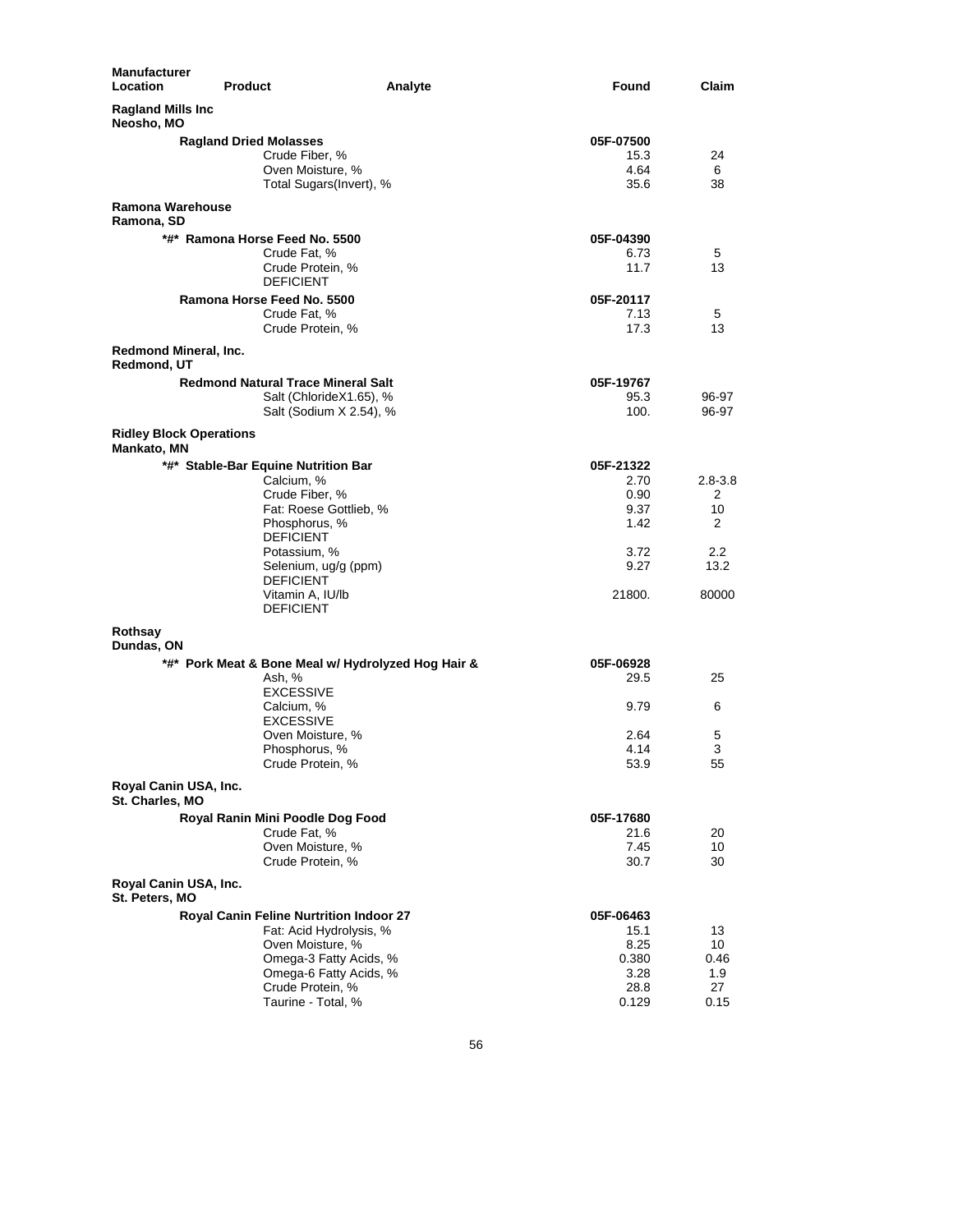| Manufacturer                           |                                                                |                                               |              |               |
|----------------------------------------|----------------------------------------------------------------|-----------------------------------------------|--------------|---------------|
| <b>Location</b>                        | <b>Product</b>                                                 | Analyte                                       | Found        | Claim         |
|                                        |                                                                | Royal Canin Health Nutrition Mini Baby Dog 30 | 05F-06464    |               |
|                                        | Crude Fat. %                                                   |                                               | 22.0         | 22            |
|                                        | Oven Moisture, %<br>Crude Protein, %                           |                                               | 5.36<br>31.8 | 10<br>30      |
| <b>Runnings Supply</b><br>Marshall, MN |                                                                |                                               |              |               |
|                                        | <b>Runnings 37% Cattle Block</b>                               |                                               | 05F-08569    |               |
|                                        | Calcium, %                                                     |                                               | 5.56         | 5-6           |
|                                        |                                                                | Equiv Crude Protein, %                        | 18.2         | 18.5          |
|                                        | Crude Protein, %                                               |                                               | 37.8         | 37            |
|                                        |                                                                | Salt (Sodium X 2.54), %                       | 16.1         | 15-17         |
|                                        | Vitamin A, IU/lb                                               |                                               | 42300.       | 60000         |
|                                        | *#* Farm & Fleet 37% Cattle Block                              |                                               | 05F-08576    |               |
|                                        | Calcium, %                                                     |                                               | 5.75         | $5-6$         |
|                                        |                                                                | Equiv Crude Protein, %                        | 18.0         | 18.5          |
|                                        | Crude Protein, %<br><b>DEFICIENT</b>                           |                                               | 34.1         | 37            |
|                                        |                                                                | Salt (Sodium X 2.54), %                       | 13.7         | $15 - 17$     |
|                                        | Vitamin A, IU/lb                                               |                                               | 62000.       | 60000         |
| S&M NuTec, LLC                         |                                                                |                                               |              |               |
|                                        | North Kansas City, MO                                          |                                               | 05F-10308    |               |
|                                        | <b>Greenies Smart Treat Jumbo for Dogs</b><br>Oven Moisture, % |                                               | 4.04         | 13            |
|                                        | Crude Protein, %                                               |                                               | 58.6         | 52            |
| Sav-A-Caf<br>Chilton, WI               |                                                                |                                               |              |               |
|                                        | <b>Scours Control 2</b>                                        |                                               | 05F-09335    |               |
|                                        | Ash, %                                                         |                                               | 8.86         | 11            |
|                                        |                                                                | Fat: Roese Gottlieb, %                        | 24.4         | 24            |
|                                        | Neomycin, g/ton                                                |                                               |              | 1600          |
|                                        | Crude Protein, %                                               | Oxytetracycline, g/ton                        | 670.<br>18.6 | 800<br>18     |
|                                        | Vitamin A, IU/lb                                               |                                               | 83900.       | 100000        |
| <b>SCA Nutrition</b>                   |                                                                |                                               |              |               |
| Marion, IA                             |                                                                |                                               |              |               |
|                                        | <b>Weanrite Pellet DEN/CTC</b>                                 |                                               | 05F-01726    |               |
|                                        | Crude Fat. %                                                   | Chlortetracycline, g/ton                      | 346.         | 400           |
|                                        | Crude Protein, %                                               |                                               | 8.94<br>22.4 | 9.73<br>21.64 |
| <b>Schell &amp; Kamperer</b>           |                                                                |                                               |              |               |
| St. Thomas, MO                         |                                                                |                                               |              |               |
|                                        | *#* Country Value Cat Formula                                  |                                               | 05F-07070    |               |
|                                        | Ash, %                                                         |                                               | 6.23<br>8.35 | 6             |
|                                        | Crude Fat, %<br>Oven Moisture, %                               |                                               | 6.90         | 9<br>10       |
|                                        | Crude Protein, %                                               |                                               | 27.4         | 30            |
|                                        | <b>DEFICIENT</b>                                               |                                               |              |               |
|                                        | Taurine - Total, %                                             |                                               | 0.104        | 0.1           |
| Menno, SD                              | <b>Schempp Liquifeeds Inc</b>                                  |                                               |              |               |
|                                        | <b>Sun Drop Liquifeed</b>                                      |                                               | 05F-06454    |               |
|                                        | Ash, %                                                         |                                               | 5.19         | 10            |
|                                        |                                                                | Equiv Crude Protein, %                        | 29.9         | 31            |
|                                        |                                                                | Vacuum Moisture, %                            | 33.0         | 43            |
|                                        | Crude Protein, %                                               | Total Sugars(Invert), %                       | 37.3         | 30<br>25      |
|                                        |                                                                |                                               | 37.2         |               |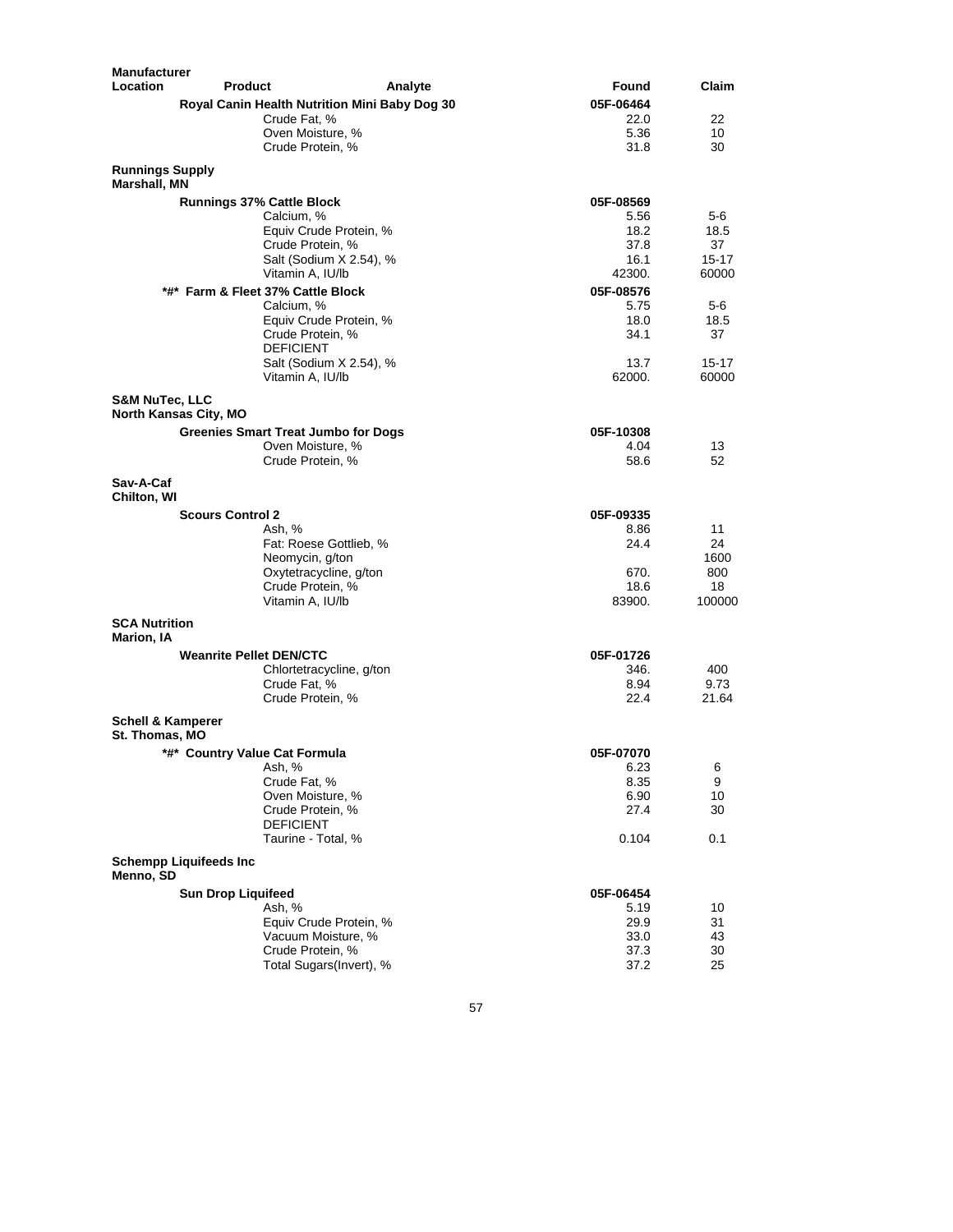| <b>Manufacturer</b>       |                                                  |                                                          |              |              |
|---------------------------|--------------------------------------------------|----------------------------------------------------------|--------------|--------------|
| <b>Location</b>           | <b>Product</b>                                   | Analyte                                                  | Found        | Claim        |
|                           | SunDrop Liquifeed Batch #5344                    |                                                          | 05F-19762    |              |
|                           | Ash. %                                           |                                                          | 6.68         | 10           |
|                           | Equiv Crude Protein, %                           |                                                          | 27.7         | 31           |
|                           | Vacuum Moisture, %                               |                                                          | 39.0         | 43           |
|                           | Crude Protein, %                                 |                                                          | 34.6         | 30           |
|                           | Total Sugars(Invert), %                          |                                                          | 33.8         | 25           |
| <b>Scott Pet Products</b> |                                                  |                                                          |              |              |
| Rockville, IN             |                                                  |                                                          |              |              |
|                           | Pork Ribz Dog Pet Chew                           |                                                          | 05F-21281    |              |
|                           | Oven Moisture, %                                 |                                                          | 9.42         | 13           |
|                           | Crude Protein, %                                 |                                                          | 92.2         | 93           |
| Scranton, ND              | <b>Scranton Equity Exchange</b>                  |                                                          |              |              |
|                           | Lamb S/G Pellets Customer Formula Medicated Feed |                                                          | 05F-01022    |              |
|                           | Crude Fiber, %                                   |                                                          | 12.5         | 12           |
|                           | Decoquinate, mg/lb                               |                                                          | 11.4         | 10.74        |
|                           | Crude Protein, %                                 |                                                          | 17.6         | 18           |
|                           |                                                  |                                                          |              |              |
|                           | 20% Complete Feed Range Cube                     |                                                          | 05F-01025    |              |
|                           | Crude Protein, %                                 |                                                          | 19.5         | 20           |
|                           | Vitamin A, IU/lb                                 |                                                          | 14800.       | 20000        |
| Volga, SD                 | <b>SD Soybean Processors</b>                     |                                                          |              |              |
|                           |                                                  |                                                          | 05F-05326    |              |
|                           | 46% Soybean Meal                                 |                                                          | 46.7         | 46           |
|                           | Crude Protein, %                                 |                                                          |              |              |
|                           | 44% Soybean Meal                                 |                                                          | 05F-10038    |              |
|                           | Crude Protein, %                                 |                                                          | 43.2         | 44           |
| Sioux Falls, SD           | <b>Sioux Nation Ag Center</b>                    |                                                          |              |              |
|                           | SN Starter 12 V 65 Liquid Supplement #1312       |                                                          | 05F-01018    |              |
|                           | Acid Detergent Fiber, %                          |                                                          | 0.00         | 0.1          |
|                           | Equiv Crude Protein, %                           |                                                          | 3.33         | 4            |
|                           | Vacuum Moisture, %                               |                                                          | 30.2         | 35           |
|                           | Potassium, %                                     |                                                          | 2.34         | 2.5          |
|                           | Crude Protein, %                                 |                                                          | 12.8         | 12           |
|                           | Total Sugars(Invert), %                          |                                                          | 33.3         | 30           |
|                           | Vitamin A, IU/lb                                 |                                                          | 50000.       | 60000        |
|                           |                                                  |                                                          |              |              |
|                           |                                                  | *#* SN 32/64 (B 160) Free-Choice Liquid Supplement #1335 | 05F-01019    |              |
|                           | Lasalocid, g/ton                                 |                                                          | 178.         | 160          |
|                           | Karl Fisher Moisture, %<br><b>EXCESSIVE</b>      |                                                          | 40.1         | 33           |
|                           | Vacuum Moisture, %                               |                                                          | 39.5         | 33           |
|                           | <b>EXCESSIVE</b>                                 |                                                          |              |              |
|                           | Potassium, %                                     |                                                          | 1.99         | $\mathbf{z}$ |
|                           | Crude Protein, %                                 |                                                          | 29.3         | 32           |
|                           | <b>DEFICIENT</b>                                 |                                                          |              |              |
|                           | Total Sugars(Invert), %                          |                                                          | 26.8         | 30           |
|                           | Vitamin A, IU/lb                                 |                                                          | 31900.       | 40000        |
|                           | Second Formula W/CTC & Denagard Medicated        |                                                          | 05F-07546    |              |
|                           | Chlortetracycline, g/ton                         |                                                          | 336.         | 400          |
|                           | Crude Fat, %                                     |                                                          | 5.01         | 5.4          |
|                           | Crude Protein, %                                 |                                                          | 21.8         | 20           |
|                           | <b>ICN Medicated Swine Pellets</b>               |                                                          | 05F-07547    |              |
|                           | Chlortetracycline, g/ton                         |                                                          | 340.         | 400          |
|                           | Crude Fat, %                                     |                                                          | 9.87         | 10           |
|                           | Crude Protein, %                                 |                                                          | 22.4         | 23           |
|                           | <b>First Formula Medicated Swine Pellets</b>     |                                                          |              |              |
|                           | Chlortetracycline, g/ton                         |                                                          | 05F-07548    |              |
|                           |                                                  |                                                          | 390.         | 400          |
|                           | Crude Fat, %<br>Crude Protein, %                 |                                                          | 8.19<br>22.2 | 7.5<br>22    |
|                           |                                                  |                                                          |              |              |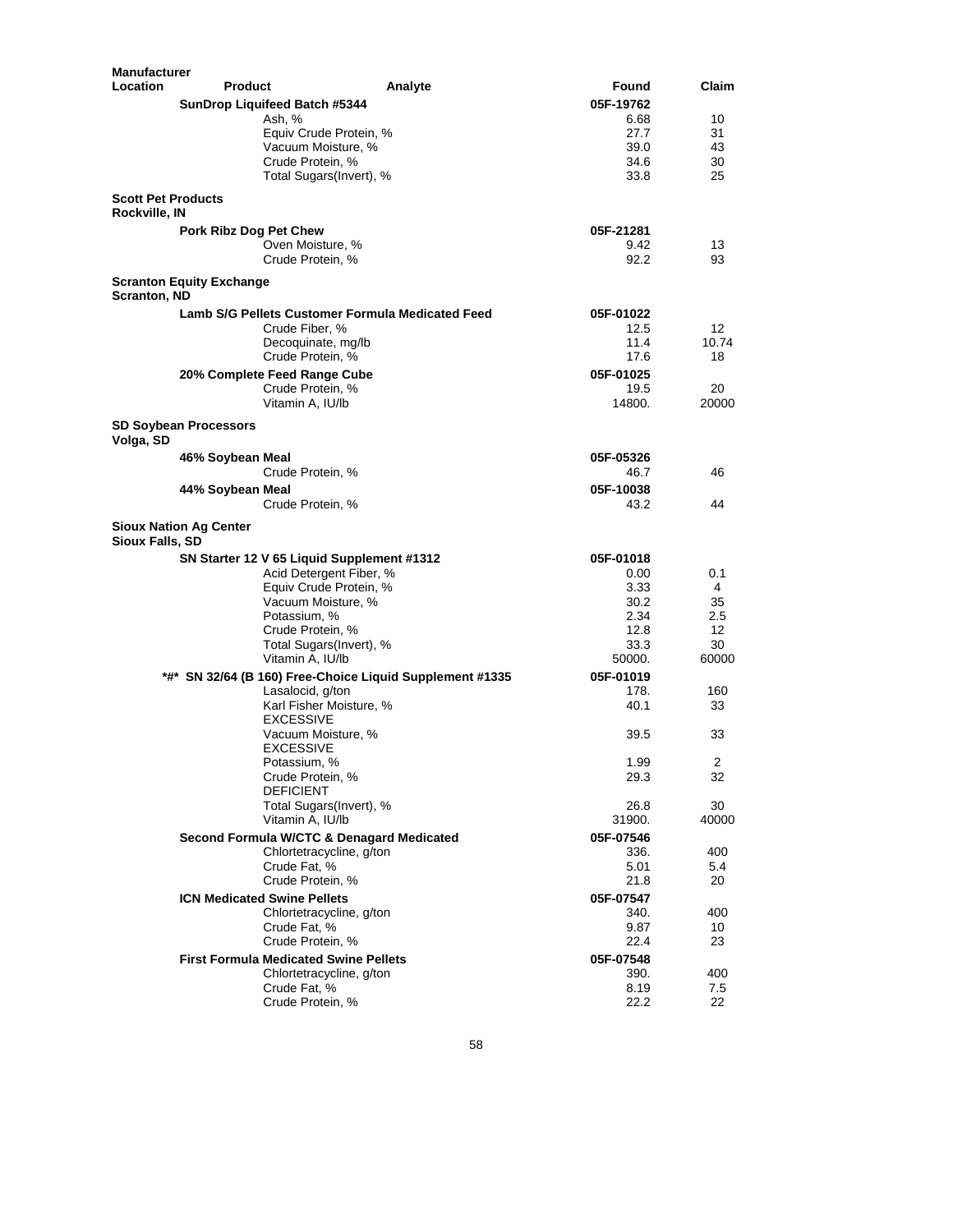| <b>Manufacturer</b>                          |                                                 |                   |                |
|----------------------------------------------|-------------------------------------------------|-------------------|----------------|
| <b>Location</b><br><b>Product</b>            | Analyte                                         | Found             | Claim          |
| *#* Starter 100/DPW                          |                                                 | 05F-07640         |                |
|                                              | Calcium, %                                      | 16.6              | 16-19.2        |
|                                              | Lysine - Total, %                               | 2.99              | 2.8            |
|                                              | Methionine - Total, %                           | 0.930             | 1.5            |
|                                              | <b>DEFICIENT</b>                                |                   |                |
|                                              | Phosphorus, %                                   | 8.57              | 8.5            |
|                                              | Crude Protein, %                                | 11.6              | 10             |
|                                              | Salt (ChlorideX1.65), %                         | 6.18              | 5-6            |
|                                              | Salt (Sodium X 2.54), %                         | 5.79              | 5-6            |
|                                              | Selenium, ug/g (ppm)                            | 6.40              | 6              |
|                                              | Sodium, %                                       | 2.28              | 2.1            |
|                                              | Vitamin A, IU/lb                                | 81600.            | 100000         |
| *#* Swine Base Master                        |                                                 | 05F-07643         |                |
|                                              | Calcium, %                                      | 23.0              | 19-22.8        |
|                                              | Phosphorus, %                                   | 8.59              | 9.24           |
|                                              | Salt (ChlorideX1.65), %                         | 10.8<br>12.1      | 11-13<br>11-13 |
|                                              | Salt (Sodium X 2.54), %<br>Selenium, ug/g (ppm) | 9.07              | 6              |
|                                              | <b>EXCESSIVE</b>                                |                   |                |
|                                              | Vitamin A, IU/lb                                | 75900.            | 100000         |
| *#*<br><b>Starter 100/DPW</b>                |                                                 | 05F-07644         |                |
|                                              | Calcium, %                                      | 17.7              | 16-19.2        |
|                                              | Lysine - Total, %                               | 2.75              | 2.8            |
|                                              | Methionine - Total, %                           | 0.974             | 1.5            |
|                                              | <b>DEFICIENT</b>                                |                   |                |
|                                              | Phosphorus, %                                   | 9.19              | 8.5            |
|                                              | Crude Protein, %                                | 10.4              | 10             |
|                                              | Salt (Sodium X 2.54), %                         | 6.41              | 5-6            |
|                                              | Selenium, ug/g (ppm)                            | 4.65              | 6              |
|                                              | Sodium, %                                       | 2.52              | 2.1            |
|                                              | Vitamin A, IU/lb                                | 77000.            | 100000         |
| <b>Starter Base/DPW ZNOX</b>                 |                                                 | 05F-07647         |                |
|                                              | Calcium, %                                      | 3.11              | 3-4            |
|                                              | Crude Fat, %                                    | 11.9              | 12             |
|                                              | Lysine - Total, %                               | 1.86              | 2.1            |
|                                              | Phosphorus, %                                   | 2.32              | 2.1            |
|                                              | Crude Protein, %                                | 22.7              | 22             |
|                                              | Vitamin A, IU/lb                                | 16600.            | 20000          |
| *#* Tasty Transition Meal ASP                |                                                 | 05F-07648         |                |
|                                              | Chlortetracycline, g/ton                        | 89.9              | 100            |
|                                              | Crude Fat. %                                    | 6.11              | 6.9            |
|                                              | <b>DEFICIENT</b>                                |                   |                |
|                                              | Fat: Roese Gottlieb, %                          | 5.08              | 6.9            |
|                                              | <b>DEFICIENT</b><br>Crude Protein, %            | 22.8              | 21.25          |
|                                              | Sulfamethazine, g/ton                           | 90.3              | 100            |
|                                              |                                                 |                   |                |
| South Dakota Soybean Processors<br>Volga, SD |                                                 |                   |                |
| Soybean Meal 47%                             |                                                 | 05F-01728         |                |
|                                              | Crude Protein, %                                | 46.8              | 47             |
|                                              | Soybean Meal 47% Solvent Extracted              | 05F-07552         |                |
|                                              | Crude Protein, %                                | 46.2              | 47             |
| <b>Specialty Nutrition</b><br>Dundee, IL     |                                                 |                   |                |
| <b>Calf Medic</b>                            |                                                 |                   |                |
|                                              |                                                 | 05F-08562<br>9.21 | 10             |
| Ash, %                                       | Fat: Roese Gottlieb, %                          | 23.1              | 25             |
|                                              | Neomycin, g/ton                                 |                   | 1600           |
|                                              | Oxytetracycline, g/ton                          | 720.              | 800            |
|                                              | Crude Protein, %                                | 20.7              | 20             |
|                                              | Vitamin A, IU/lb                                | 109000.           | 100000         |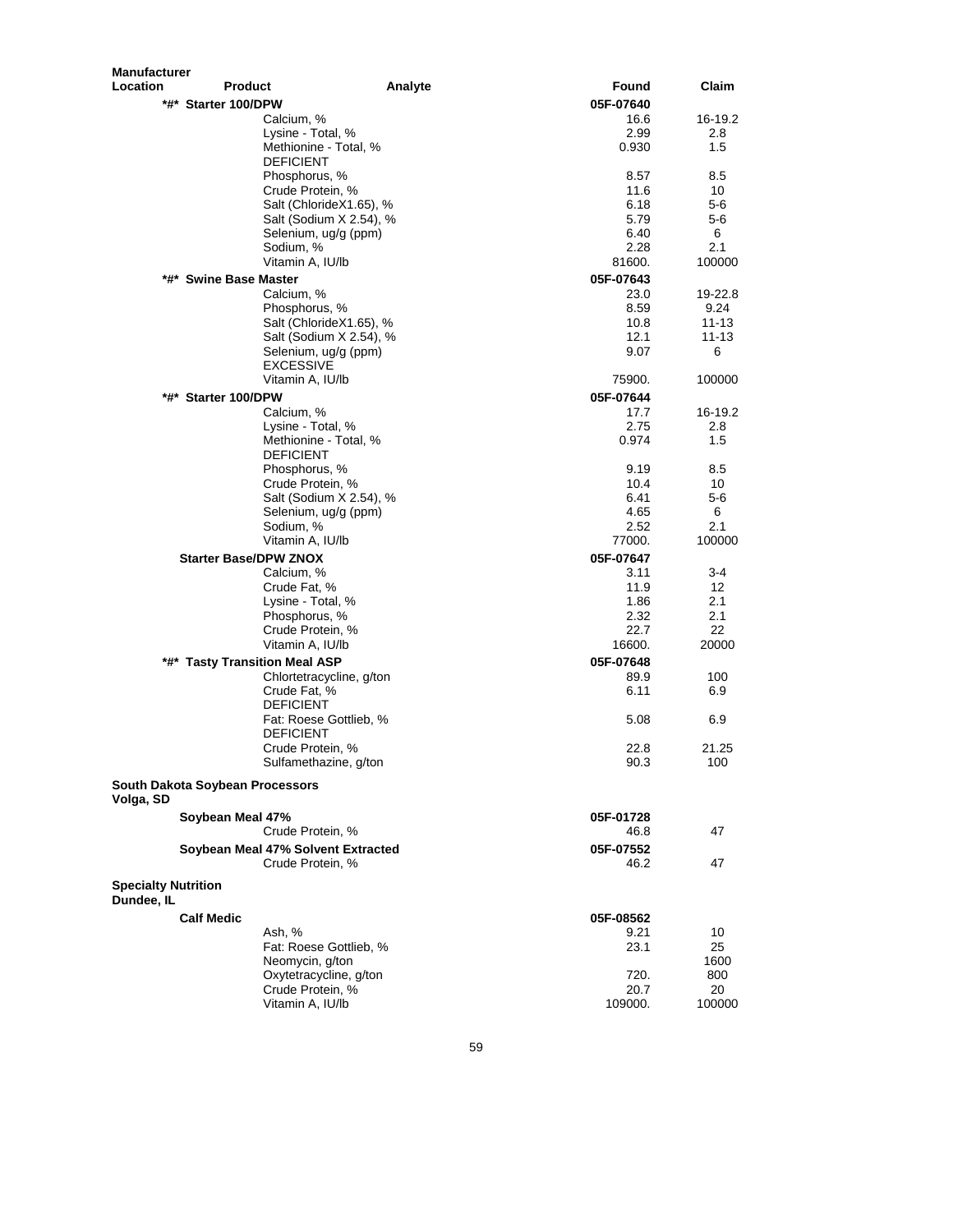| <b>Manufacturer</b><br>Location                    | <b>Product</b>               |                                        | Analyte | Found              | Claim |
|----------------------------------------------------|------------------------------|----------------------------------------|---------|--------------------|-------|
| <b>Stamina Plus</b><br>Cody, WY                    |                              |                                        |         |                    |       |
|                                                    | *#* Equine Electrolyte Plus  | Phosphorus, %<br><b>DEFICIENT</b>      |         | 05F-03154<br>0.115 | 16    |
|                                                    |                              | Potassium, %<br><b>DEFICIENT</b>       |         | 2.57               | 5     |
|                                                    |                              | Sodium, %<br><b>DEFICIENT</b>          |         | 1.80               | 3.3   |
| <b>Sterling Technology</b><br><b>Brookings, SD</b> |                              |                                        |         |                    |       |
|                                                    | <b>Nursemate ASAP</b>        |                                        |         | 05F-01450          |       |
|                                                    |                              | Fat: Roese Gottlieb, %                 |         | 48.7               | 20    |
|                                                    |                              | Crude Protein, %                       |         | 27.5               | 22    |
|                                                    |                              | Vitamin A, IU/30ml                     |         | 35200.             | 42000 |
|                                                    |                              | <b>Nursemate ASAP for Lambs</b>        |         | 05F-21270          |       |
|                                                    |                              | Crude Protein, %                       |         | 4.22               | 3     |
| <b>Sun Bird</b><br>Huron, SD                       |                              |                                        |         |                    |       |
|                                                    | Sun Bird Basic Mix           |                                        |         | 05F-17094          |       |
|                                                    |                              | Crude Fiber, %                         |         | 7.08               | 12    |
|                                                    |                              | Crude Fat, %                           |         | 7.21               | 5     |
|                                                    |                              | Crude Protein, %                       |         | 11.9               | 12    |
| Bowling Green, OH                                  | <b>Sun Seed Company Inc</b>  |                                        |         |                    |       |
|                                                    | *#* Fabulous Fruit           |                                        |         | 05F-01723          |       |
|                                                    |                              | Crude Fiber, %                         |         | 2.72               | 10    |
|                                                    |                              | Oven Moisture, %                       |         | 8.41               | 14    |
|                                                    |                              | Crude Protein, %<br><b>DEFICIENT</b>   |         | 9.13               | 10    |
| <b>Sunshine Mills Inc.</b><br>Red Bay, AL          |                              |                                        |         |                    |       |
|                                                    |                              | <b>Sunshine Bite Size Dog Food</b>     |         | 05F-02144          |       |
|                                                    |                              | Fat: Acid Hydrolysis, %                |         | 8.27               | 8     |
|                                                    |                              | Oven Moisture, %                       |         | 6.87               | 12    |
|                                                    |                              | Crude Protein, %                       |         | 20.7               | 21    |
| <b>Tetra Sales</b><br>Blacksburg, VA               |                              |                                        |         |                    |       |
|                                                    | TetraFin Goldfish Flakes     |                                        |         | 05F-08227          |       |
|                                                    |                              | Fat: Acid Hydrolysis, %                |         | 11.3               | 8     |
|                                                    |                              | Oven Moisture, %                       |         | 5.00               | 6.5   |
|                                                    |                              | Crude Protein, %                       |         | 44.0               | 42    |
| Houston, TX                                        | Texas Quality Products, Inc. |                                        |         |                    |       |
|                                                    |                              | Layer Oyster Shell Special Pullet Size |         | 05F-06451          |       |
|                                                    |                              | Calcium Carbonate, %                   |         | 96.5               | 95    |
|                                                    |                              | Calcium, %                             |         | 38.6               | 38    |
| The lams Company<br>Dayton, OH                     |                              |                                        |         |                    |       |
|                                                    | <b>IAMS Adult Lamb/Rice</b>  |                                        |         | 05F-00361          |       |
|                                                    |                              | Crude Fat, %                           |         | 6.35               | 6     |
|                                                    |                              | Oven Moisture, %                       |         | 75.0               | 78    |
|                                                    |                              | Total Fat, %                           |         | 6.350              |       |
|                                                    |                              | Crude Protein, %                       |         | 10.2               | 9     |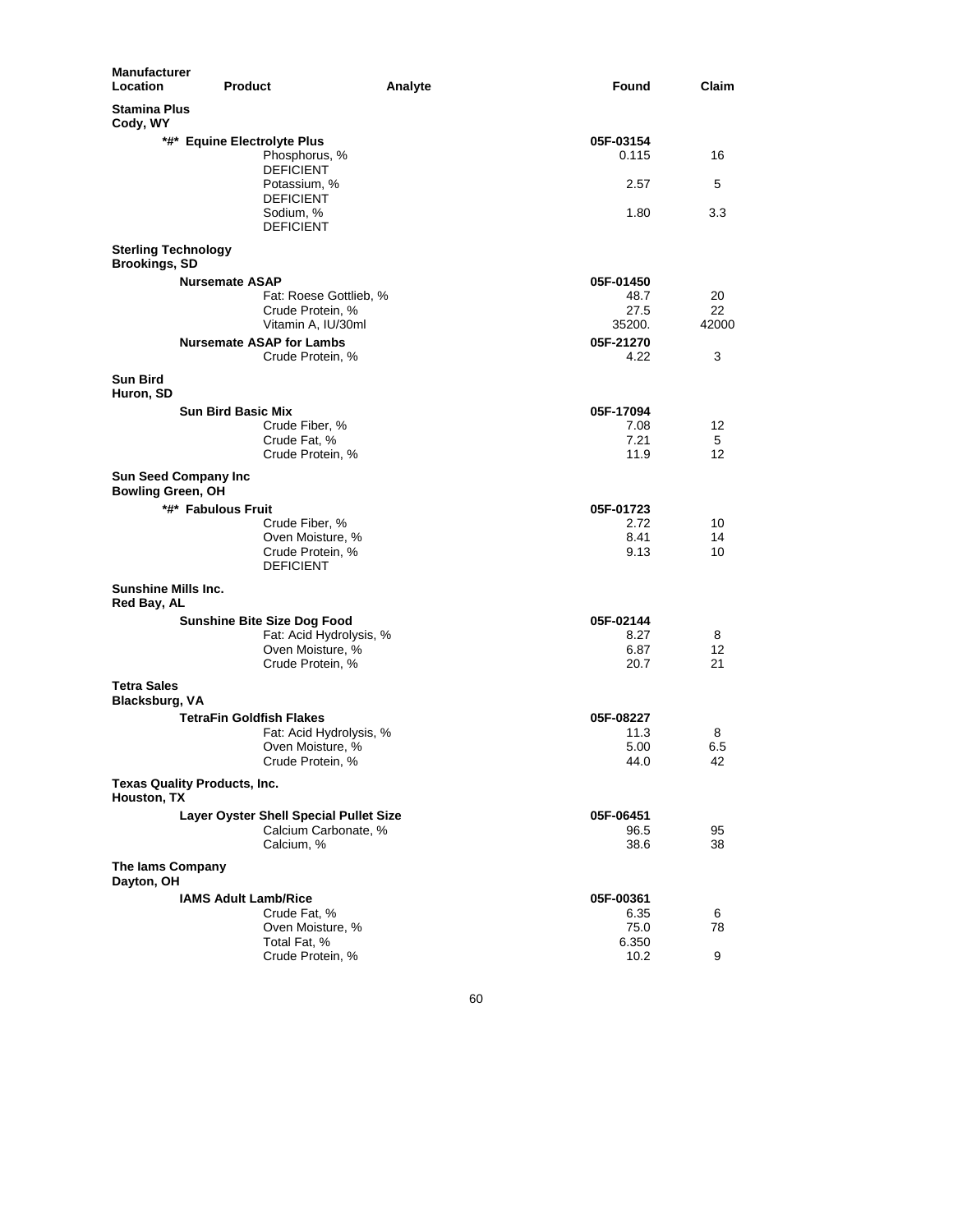| Manufacturer                               |                                              |              |                 |
|--------------------------------------------|----------------------------------------------|--------------|-----------------|
| Location                                   | <b>Product</b><br>Analyte                    | Found        | Claim           |
|                                            | <b>Eukanuba Puppy(Chiots) 1-12 Months</b>    | 05F-06460    |                 |
|                                            | Fat: Acid Hydrolysis, %                      | 21.1         |                 |
|                                            | Crude Fat, %                                 | 21.1         | 21              |
|                                            | Oven Moisture, %                             | 6.48         | 10              |
|                                            | Omega-3 Fatty Acids, %                       | 0.456        | 0.45            |
|                                            | Omega-6 Fatty Acids, %                       | 3.63         | 3.5             |
|                                            | Crude Protein, %                             | 32.6         | 32              |
|                                            | Eukanuba Adult 7+ Years Mature Care Cat Food | 05F-06462    |                 |
|                                            | Ash, %                                       | 6.76         | $\overline{7}$  |
|                                            | Fat: Acid Hydrolysis, %                      | 19.0         | 17              |
|                                            | Oven Moisture, %                             | 6.02         | 10              |
|                                            | Omega-3 Fatty Acids, %                       | 0.369        | 0.28            |
|                                            | Omega-6 Fatty Acids, %                       | 3.34         | 1.4             |
|                                            | Crude Protein, %                             | 36.3         | 36              |
|                                            | Taurine - Total, %                           | 0.160        | 0.16            |
|                                            | Eukanuba Puppy Medium Breed Dog Food         | 05F-17678    |                 |
|                                            | Docosahexaenoic Ac., %                       | 0.105        | 0.1             |
|                                            | Fat: Acid Hydrolysis, %                      | 19.2         |                 |
|                                            | Crude Fat, %                                 | 19.2         | 18              |
|                                            | Oven Moisture, %                             | 6.09         | 10              |
|                                            | Omega-3 Fatty Acids, %                       | 0.438        | 0.45            |
|                                            | Omega-6 Fatty Acids, %                       | 3.69         | 2.7             |
|                                            | Crude Protein, %                             | 30.3         | 29              |
|                                            | Eukanuba Chicken & Rice Cat Food             | 05F-17679    |                 |
|                                            | Ash, %                                       | 6.60         | $\overline{7}$  |
|                                            | Fat: Acid Hydrolysis, %                      | 21.2         | 21              |
|                                            | Oven Moisture, %                             | 5.96         | 10              |
|                                            | Omega-3 Fatty Acids, %                       | 0.514        | 0.28            |
|                                            | Omega-6 Fatty Acids, %                       | 3.79         | 1.4             |
|                                            | Crude Protein, %                             | 36.0         | 34              |
|                                            | Taurine - Total, %                           | 0.189        | 0.16            |
|                                            | <b>IAMS Adult Small Biscuits</b>             | 05F-17681    |                 |
|                                            | Fat: Acid Hydrolysis, %                      | 8.05         |                 |
|                                            | Crude Fat, %                                 | 8.05         | 6               |
|                                            | Oven Moisture, %                             | 6.87         | 11              |
|                                            | Crude Protein, %                             | 28.6         | 25              |
|                                            | <b>Total Dairy Nutrition</b>                 |              |                 |
| Minneapolis, MN                            |                                              |              |                 |
|                                            | <b>TDN Finest Instant Calf Milk Replacer</b> | 05F-08184    |                 |
|                                            | Decoquinate, g/ton                           | 43.6         | 45.4            |
|                                            | Fat: Roese Gottlieb, %                       | 19.0         | 20              |
|                                            | Crude Protein, %                             | 22.0         | 22              |
|                                            | Vitamin A, IU/lb                             | 24300.       | 32000           |
|                                            |                                              |              |                 |
| <b>Tractor Supply Co.</b><br>Brentwood, TN |                                              |              |                 |
|                                            | Producers Pride 10% Sweet Feed (W)           | 05F-07497    |                 |
|                                            | Crude Fiber, %                               | 11.9         | 18.5            |
|                                            | Crude Protein, %                             | 10.1         | 10              |
|                                            |                                              |              |                 |
|                                            | <b>Producer's Pride Range Mineral</b>        | 05F-07498    |                 |
|                                            | Calcium, %<br>Phosphorus, %                  | 15.6         | 13.5-16         |
|                                            | Salt (Sodium X 2.54), %                      | 6.12         | 6<br>20-24      |
|                                            | Selenium, ug/g (ppm)                         | 21.1<br>11.7 | 12 <sup>°</sup> |
|                                            | Sodium, %                                    | 8.32         | 8.75-10.5       |
|                                            |                                              |              |                 |
|                                            | Producers Pride Scratch Grain (W)            | 05F-07499    |                 |
|                                            | Crude Protein, %                             | 8.21         | 8.5             |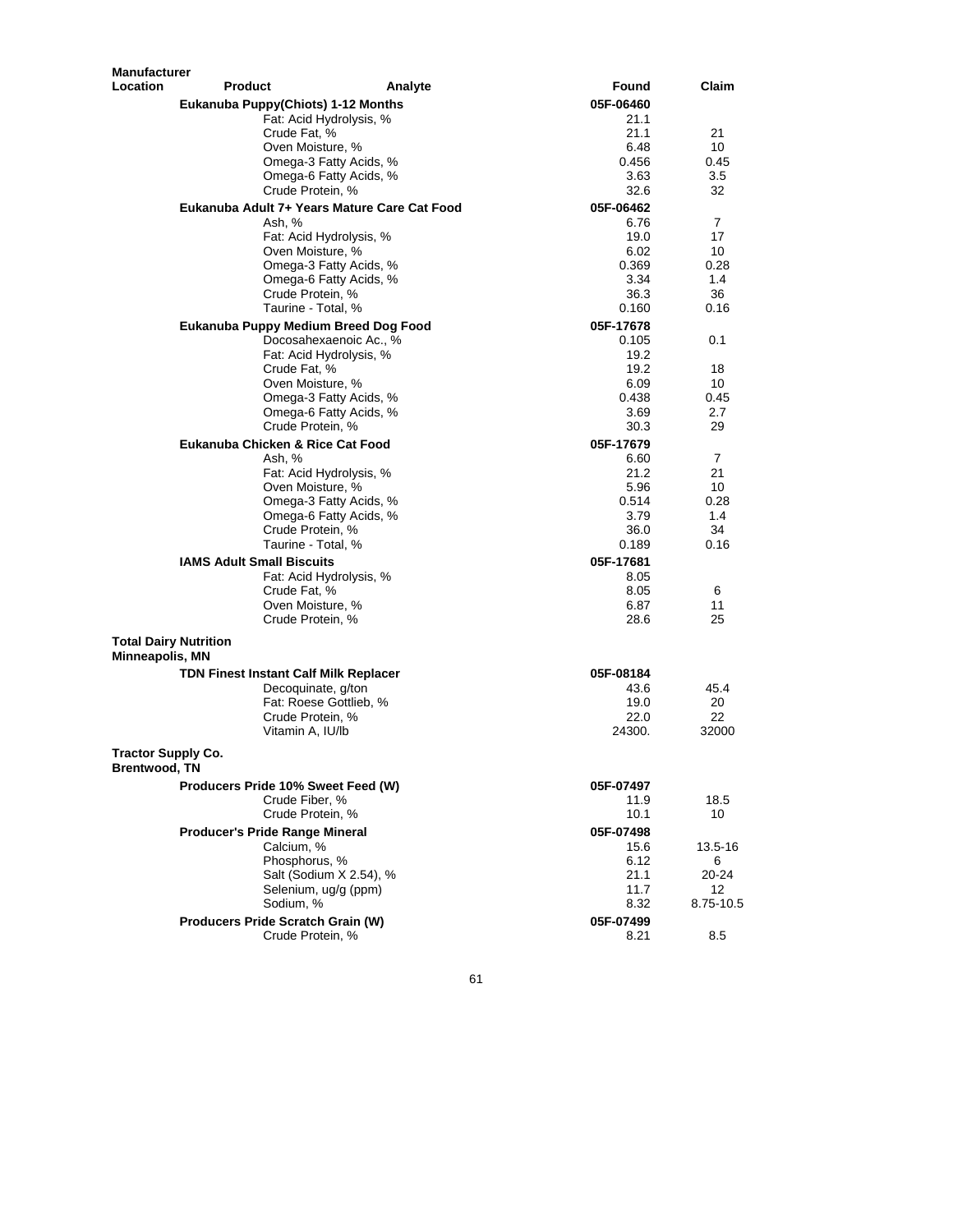| Manufacturer                                          |                                                        |                  |                   |
|-------------------------------------------------------|--------------------------------------------------------|------------------|-------------------|
| Location<br><b>Product</b>                            |                                                        | Analyte<br>Found | Claim             |
| *#* Whole Corn                                        |                                                        | 05F-07502        |                   |
|                                                       | Crude Protein, %<br><b>DEFICIENT</b>                   | 6.33             | 8                 |
| <b>Tractor Supply Company</b><br>Nashville, TN        |                                                        |                  |                   |
| <b>Bites &amp; Bones</b>                              |                                                        | 05F-07495        |                   |
|                                                       | Fat: Acid Hydrolysis, %                                |                  | 11.1              |
|                                                       | Crude Fat, %                                           | 11.1             | 8                 |
|                                                       | Linoleic Acid 18:2, %                                  | 2.73             | 1.5               |
|                                                       | Oven Moisture, %<br>Crude Protein, %                   | 23.5             | 7.16<br>12<br>21  |
|                                                       |                                                        |                  |                   |
| <b>Bird Seed</b>                                      | Oven Moisture, %                                       | 05F-07501        | 9.04<br>12        |
|                                                       | Crude Protein, %                                       | 12.1             | 10                |
| DuMor 37% Range Block                                 |                                                        | 05F-07507        |                   |
|                                                       | Acid Detergent Fiber, %                                |                  | 9<br>5.43         |
|                                                       | Calcium, %                                             | 6.11             | 5-6               |
|                                                       | Equiv Crude Protein, %                                 |                  | 19.3<br>18.5      |
|                                                       | Crude Protein, %                                       |                  | 41.0<br>37        |
|                                                       | Salt (Sodium X 2.54), %                                |                  | 17.9<br>15-17     |
|                                                       | Vitamin A, IU/lb                                       | 21600.           | 30000             |
|                                                       | Retriever Dog Food Chopped Beef Dinner                 | 05F-09093        |                   |
|                                                       | Crude Fat, %<br>Oven Moisture, %                       |                  | 5.89<br>5         |
|                                                       | Crude Protein, %                                       | 77.6             | 78<br>11.3<br>9   |
|                                                       |                                                        |                  |                   |
| <b>Tradition Feed Products Company</b><br>Mankato, MN |                                                        |                  |                   |
|                                                       | Opti Care Thrive Suspendable Broth<br>Sodium, %        | 05F-15059        | 6.96<br>$5.5 - 6$ |
| <b>Triology Pet Nutrition</b><br>Salt Lake City, UT   |                                                        |                  |                   |
|                                                       | <b>Best Friends Adult Formula Lamb Meal &amp; Rice</b> | 05F-08578        |                   |
|                                                       | Fat: Acid Hydrolysis, %                                |                  | 17.8              |
|                                                       | Crude Fat, %                                           |                  | 17.8<br>16        |
|                                                       | Oven Moisture, %                                       |                  | 7.55<br>10        |
|                                                       | Crude Protein, %                                       |                  | 26.8<br>26        |
| <b>Truserv Corporation</b><br>Chicago, IL             |                                                        |                  |                   |
| <b>Wild Bird Food</b>                                 |                                                        | 05F-01453        |                   |
|                                                       | Oven Moisture, %                                       |                  | 10.7<br>12        |
|                                                       | Crude Protein, %                                       |                  | 10.2<br>8         |
| <b>United Salt Corp</b><br>Houston, TX                |                                                        |                  |                   |
|                                                       | *#* Trace Mineralized Solar Salt Block                 | 05F-05286        |                   |
|                                                       | Salt (ChlorideX1.65), %                                |                  | 95.7<br>93-97     |
|                                                       | Salt (Sodium X 2.54), %                                |                  | 95.0<br>93-97     |
|                                                       | Selenium, ug/g (ppm)<br><b>DEFICIENT</b>               |                  | 6.55<br>10        |
| <b>United Seed</b>                                    |                                                        |                  |                   |
| DeGraff, MN                                           |                                                        |                  |                   |
| <b>Wildbird Mix</b>                                   |                                                        | 05F-10126        |                   |
|                                                       | Crude Fiber, %                                         |                  | 5.13<br>12        |
|                                                       | Crude Fat, %                                           | 8.69             | 5                 |
|                                                       | Crude Protein, %                                       |                  | 9<br>10.2         |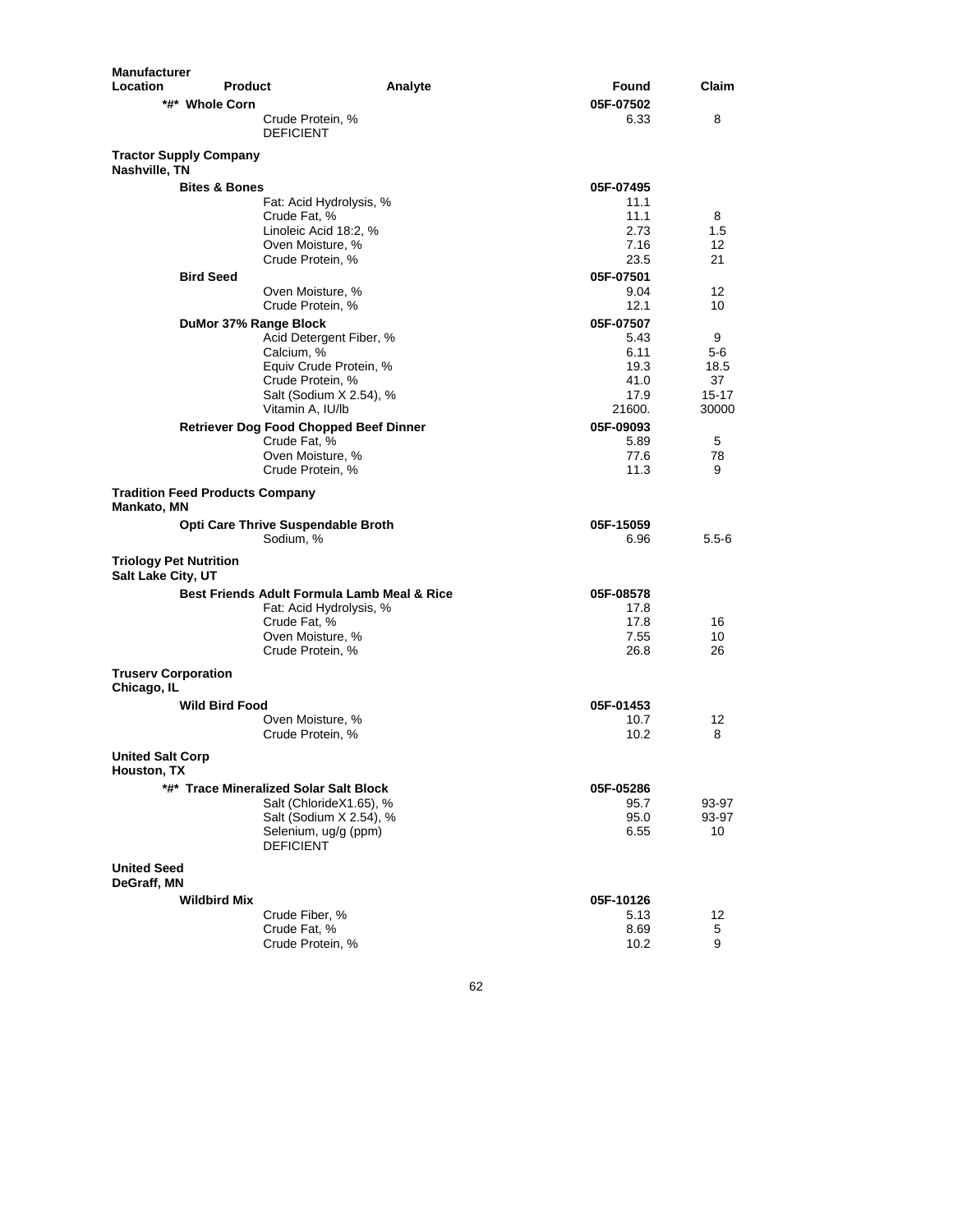| <b>Manufacturer</b><br>Location                       | <b>Product</b>                                        | Analyte | Found        | Claim   |
|-------------------------------------------------------|-------------------------------------------------------|---------|--------------|---------|
| Vera Sun<br>Aurora, SD                                |                                                       |         |              |         |
|                                                       | *#* Dried Distillers Grains with Solubles             |         | 05F-05696    |         |
|                                                       | Ash, %                                                |         | 4.24         | 8       |
|                                                       | Crude Fiber, %                                        |         | 7.51         | 15      |
|                                                       | Crude Fat, %                                          |         | 8.94         | 10      |
|                                                       | <b>DEFICIENT</b>                                      |         |              |         |
|                                                       | Crude Protein, %                                      |         | 25.7         | 26      |
|                                                       | Sulfur, %                                             |         | 0.564        |         |
|                                                       | <b>Dried Distillers Grains with Solubes</b><br>Ash, % |         | 05F-08259    |         |
|                                                       | Crude Fiber, %                                        |         | 3.98<br>7.03 | 8<br>15 |
|                                                       | Crude Fat, %                                          |         | 9.33         | 10      |
|                                                       | Crude Protein, %                                      |         | 27.5         | 26      |
|                                                       | Sulfur, %                                             |         | 0.680        |         |
|                                                       | <b>Corn Distillers Dried Grains with Solubles</b>     |         | 05F-10037    |         |
|                                                       | Ash, %                                                |         | 3.71         | 8       |
|                                                       | Crude Fiber, %                                        |         | 7.28         | 15      |
|                                                       | Crude Fat, %                                          |         | 9.76         | 10      |
|                                                       | Crude Protein, %                                      |         | 27.4         | 26      |
|                                                       | Sulfur, %                                             |         | 0.513        | $0 - 1$ |
| Virbac AH Inc.<br>Ft. Worth, TX                       |                                                       |         |              |         |
|                                                       | *#* Healthy Companion Leisure                         |         | 05F-21267    |         |
|                                                       | Crude Fat, %                                          |         | 3.47         | 6.3     |
|                                                       | <b>DEFICIENT</b>                                      |         |              |         |
|                                                       | Fat: Roese Gottlieb, %                                |         | 3.47         |         |
|                                                       | Oven Moisture, %                                      |         | 17.0         | 15.4    |
|                                                       | Crude Protein, %<br><b>DEFICIENT</b>                  |         | 7.90         | 9.3     |
| <b>Wal Mart Stores Inc.</b><br><b>Bentonville, AR</b> |                                                       |         |              |         |
|                                                       | Special Kitty Sliced Beef Dinner in Gravy             |         | 05F-00093    |         |
|                                                       | Ash, %                                                |         | 3.00         | 2.8     |
|                                                       | Oven Moisture, %                                      |         | 79.4         | 82      |
|                                                       | Crude Protein, %                                      |         | 9.55         | 9       |
|                                                       | Taurine - Total, %                                    |         | 0.064        | 0.05    |
|                                                       | Ol' Roy Premium Dog Food                              |         | 05F-00094    |         |
|                                                       | Crude Fat. %                                          |         | 6.77         | 6       |
|                                                       | Oven Moisture, %                                      |         | 76.6         | 78      |
|                                                       | Total Fat, %                                          |         | 6.770        |         |
|                                                       | Crude Protein, %                                      |         | 10.4         | 10      |
| WestWay                                               |                                                       |         |              |         |
| New Orleans, LA                                       |                                                       |         |              |         |
|                                                       | <b>Barley Pellets</b>                                 |         | 05F-01021    |         |
|                                                       | Crude Protein, %                                      |         | 13.7         | 14      |
| <b>Westway Feed Products</b><br>New Orleans, LA       |                                                       |         |              |         |
|                                                       | Wes Las 79.5 Brix Cane Molasses                       |         | 05F-02194    |         |
|                                                       | Vacuum Moisture, %                                    |         | 29.3         | 27      |
|                                                       | Total Sugars(Invert), %                               |         | 42.5         | 43      |
|                                                       | *#*  E-Z Glo 5-68                                     |         | 05F-09843    |         |
|                                                       | Acid Detergent Fiber, %                               |         | 0.03         | 0.1     |
|                                                       | Fat: Roese Gottlieb, %<br><b>DEFICIENT</b>            |         | 4.11         | 5       |
|                                                       | Vacuum Moisture, %                                    |         | 31.9         | 32      |
|                                                       | Potassium, %                                          |         | 3.59         | 2       |
|                                                       | Total Sugars(Invert), %                               |         | 33.8         | 35      |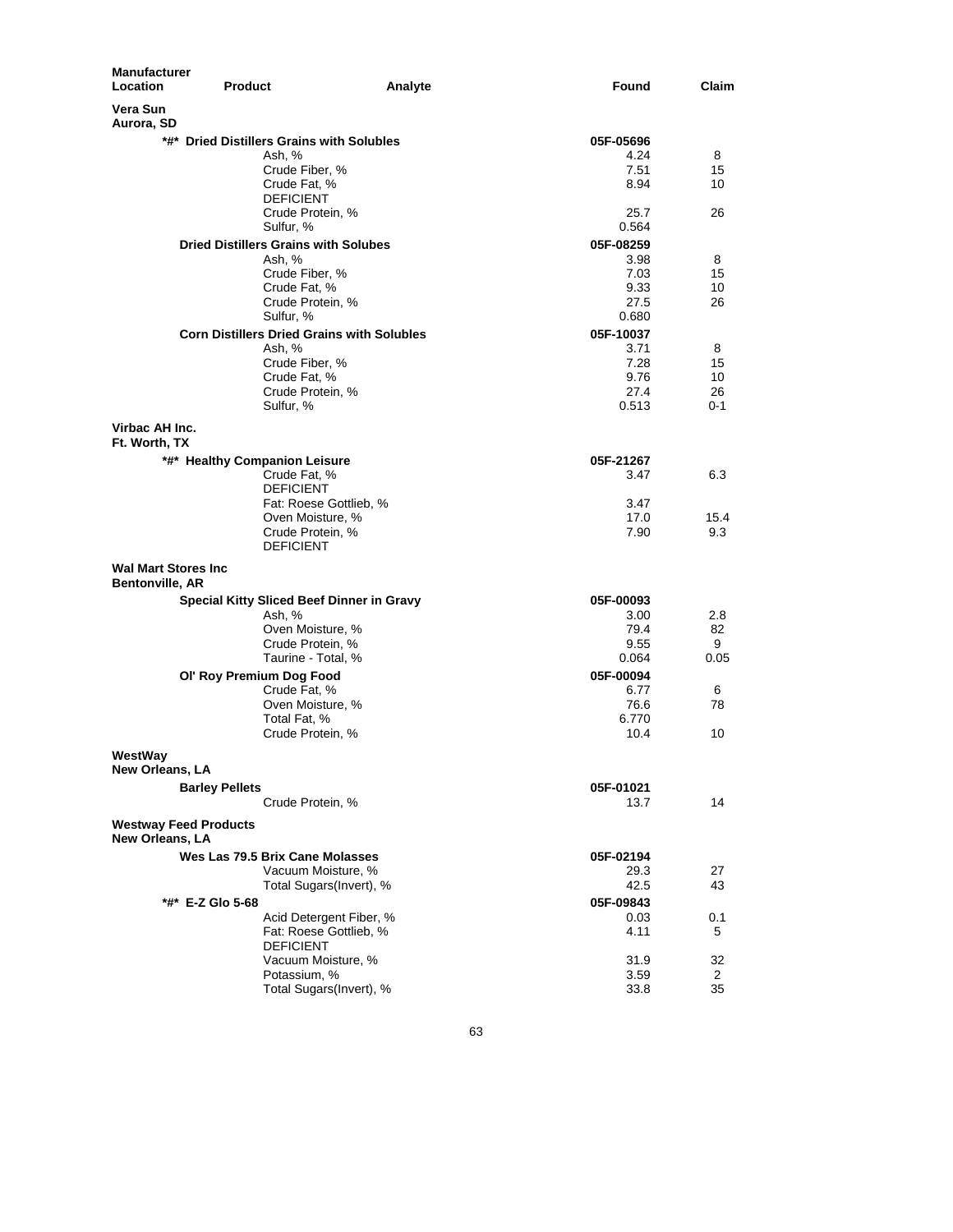| <b>Manufacturer</b><br><b>Location</b>              | <b>Product</b><br>Analyte                                   | Found             | Claim          |
|-----------------------------------------------------|-------------------------------------------------------------|-------------------|----------------|
| Whoesale Feeds Inc.<br><b>Marion, IA</b>            |                                                             |                   |                |
|                                                     | <b>Cottonseed Meal</b>                                      | 05F-05692         |                |
|                                                     | Crude Fiber, %                                              | 13.2              | 14             |
|                                                     | Crude Protein, %                                            | 42.9              | 41             |
| <b>Wild Bird Connection</b><br>Sioux Falls, SD      |                                                             |                   |                |
|                                                     | Dakota Mix                                                  | 05F-07544         |                |
|                                                     | Crude Fiber, %                                              | 7.36              | 10             |
|                                                     | Crude Protein, %                                            | 11.9              | 10             |
|                                                     | <b>Connections Special Wild Bird Seed</b>                   | 05F-07545         |                |
|                                                     | Crude Fiber, %                                              | 12.9              | 25             |
|                                                     | Crude Protein, %                                            | 17.6              | 10             |
| <b>Wildgame Innovations</b><br><b>Broussard, LA</b> |                                                             |                   |                |
|                                                     | Buck Crunch jr. Hangable Protein Brick                      | 05F-21286         |                |
|                                                     | Crude Fat, %                                                | 7.08              | 6              |
|                                                     | Crude Protein, %                                            | 17.7              | 17             |
|                                                     | <b>Woody's Performance Horse Feed Products</b>              |                   |                |
| Dickinson, ND                                       |                                                             |                   |                |
|                                                     | <b>Woody's Senior</b>                                       | 05F-08144         |                |
|                                                     | Crude Fiber, %                                              | 18.8              | 20             |
|                                                     | Crude Protein, %                                            | 14.2              | 12             |
|                                                     | *#* Woody's Crimped Energized Oats                          | 05F-08145         |                |
|                                                     | Crude Fat, %                                                | 5.61              | 8              |
|                                                     | <b>DEFICIENT</b>                                            |                   |                |
|                                                     | Crude Protein, %<br><b>DEFICIENT</b>                        | 9.02              | 10             |
|                                                     |                                                             |                   |                |
|                                                     | <b>Exacta Oats</b><br>Crude Protein, %                      | 05F-08146<br>11.6 | 10.5           |
|                                                     |                                                             |                   |                |
| Yaggies Inc<br>Yankton, SD                          |                                                             |                   |                |
|                                                     | *#* Yaggies S-700 Crumbles                                  | 05F-01729         |                |
|                                                     | Chlortetracycline, g/lb                                     | 1.56              | 2              |
|                                                     | Sulfamethazine, g/lb<br><b>DEFICIENT</b>                    | 1.48              | 2              |
|                                                     |                                                             |                   |                |
|                                                     | <b>Yaggies Chlortetracycline</b>                            | 05F-01730         |                |
|                                                     | Chlortetracycline, g/lb                                     | 6.60              | 8              |
|                                                     | <b>Ground Corn</b>                                          | 05F-07233         |                |
|                                                     | Crude Protein, %                                            | 7.48              | $7-9$          |
|                                                     | Yaggie's Steam Rolled Oats                                  | 05F-07234         |                |
|                                                     | Crude Fat, %                                                | 5.03              | 5              |
|                                                     | Crude Protein, %                                            | 16.6              | 15             |
|                                                     | 44% Protein Solvent Extracted Soybean Meal                  | 05F-07235         |                |
|                                                     | Ash, %                                                      | 6.21              | $\overline{7}$ |
|                                                     | Oven Moisture, %<br>Crude Protein, %                        | 8.32<br>45.7      | 12.5<br>44     |
|                                                     |                                                             |                   |                |
|                                                     | 17% Dehydrated Alfalfa Meal                                 | 05F-07237         |                |
|                                                     | Crude Fiber, %<br>Crude Protein, %                          | 30.3<br>18.2      | 32<br>17       |
|                                                     |                                                             |                   |                |
|                                                     | Petrik Gro-Fin Swine Base Mix w/ Added Copper<br>Calcium, % | 05F-07242<br>15.8 | 16-17          |
|                                                     | Lysine - Total, %                                           | 5.59              | 4.5            |
|                                                     | Phosphorus, %                                               | 7.06              | $\overline{7}$ |
|                                                     | Crude Protein, %                                            | 20.9              | 19.5           |
|                                                     | Salt (ChlorideX1.65), %                                     | 11.0              | 10-11          |
|                                                     | Salt (Sodium X 2.54), %                                     | 10.2              | $10 - 11$      |
|                                                     | Vitamin A, IU/lb                                            | 37600.            | 45000          |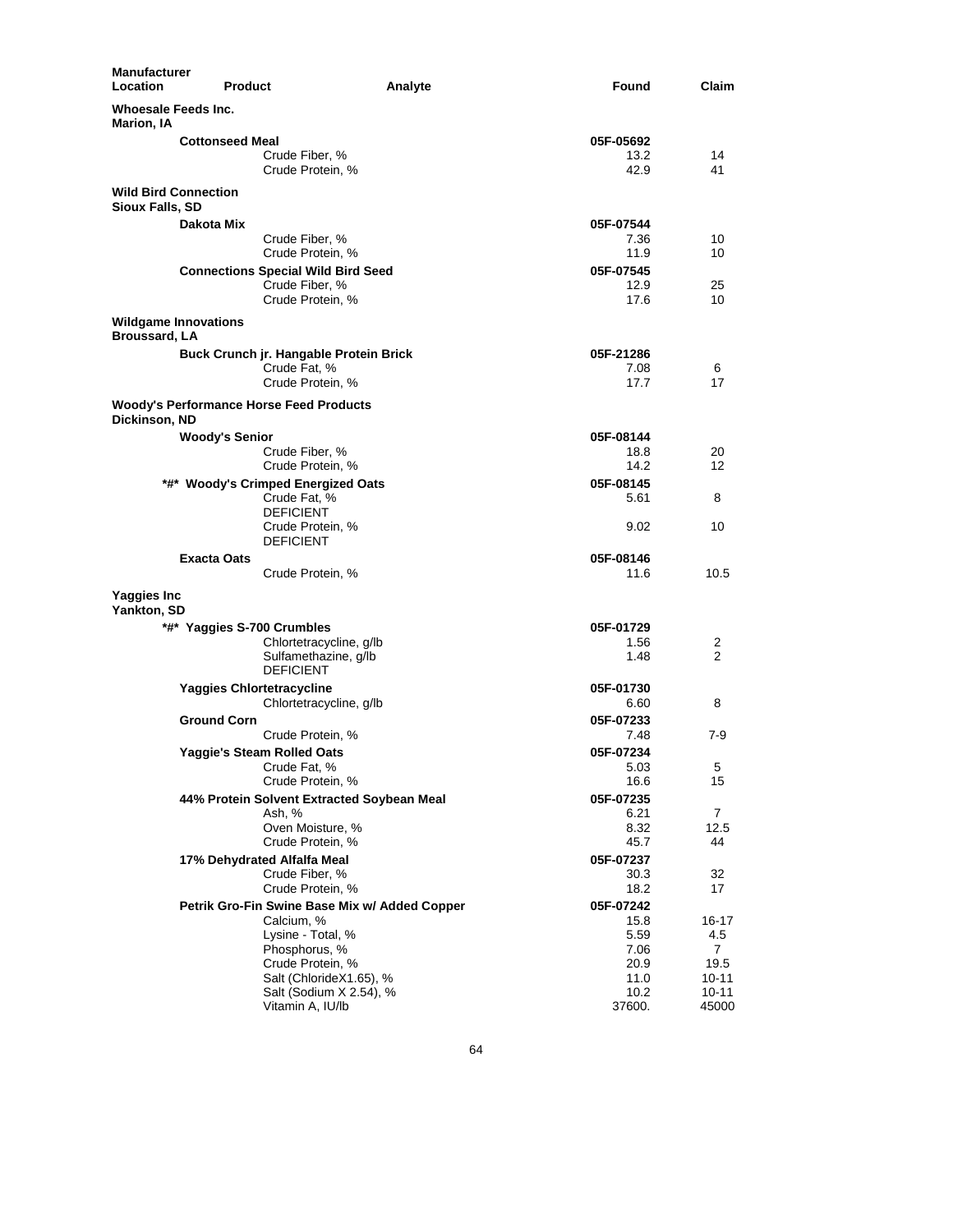| <b>Manufacturer</b>                 |                  |         |           |       |
|-------------------------------------|------------------|---------|-----------|-------|
| Location                            | <b>Product</b>   | Analyte | Found     | Claim |
| <b>Yaggie's Steamed Rolled Oats</b> |                  |         | 05F-07645 |       |
|                                     | Crude Fat. %     |         | 5.19      | 5     |
|                                     | Crude Protein, % |         | 15.9      | 15    |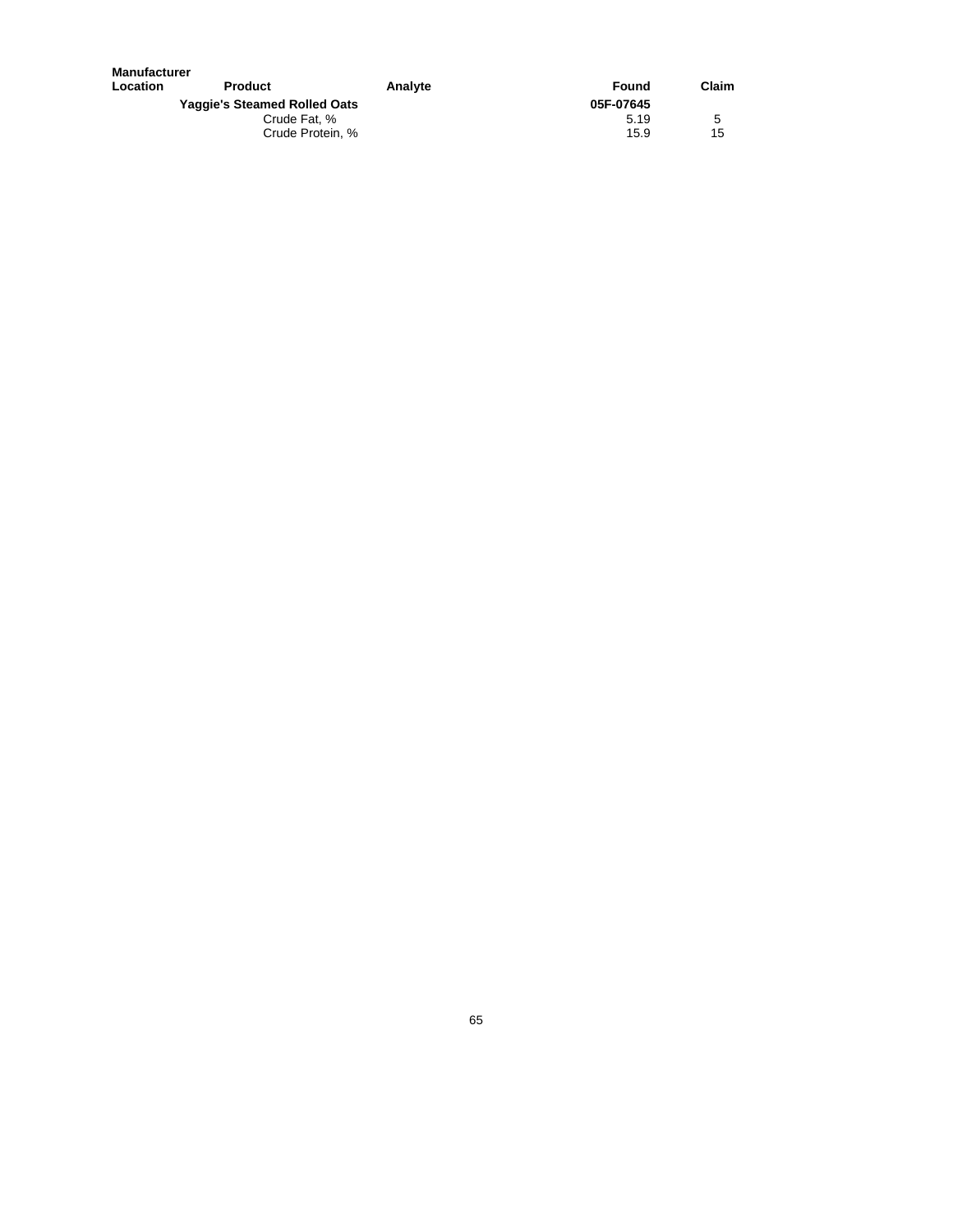## **Regulatory Analyte Totals**

| <b>Remedies Samples</b>     | <b>Units</b> | Received From 1/1/2005 To 12/31/2005 |
|-----------------------------|--------------|--------------------------------------|
| <b>Amprolium</b>            | $\%$         | 1                                    |
| Ash                         | $\%$         | $\mathbf{1}$                         |
| <b>Calcium</b>              | $\%$         | $\mathfrak{Z}$                       |
| <b>Chloride</b>             | $\%$         | $\overline{c}$                       |
| <b>Chlortetracycline</b>    | g/ton        | 1                                    |
| <b>Chlortetracycline</b>    | g/lb         | $\overline{4}$                       |
| <b>Dextrose Monohydrate</b> | g/ml         | 1                                    |
| <b>Dextrose</b>             | $\%$         | $\overline{c}$                       |
| <b>Dextrose</b>             | $\%$         | $\mathbf{1}$                         |
| <b>Fat: Roese Gottlieb</b>  | $\%$         | 1                                    |
| <b>Glucose</b>              | ppm          | $\mathbf{1}$                         |
| <b>Glycine - Total</b>      | $\%$         | $\mathbf{1}$                         |
| <b>Glycine</b>              | $\%$         | $\overline{2}$                       |
| <b>Titratable Iodine</b>    | $\%$         | 3                                    |
| <b>Iron</b>                 | mg/mL        | $\mathbf{1}$                         |
| <b>Magnesium</b>            | $\%$         | $\mathbf{1}$                         |
| <b>Moxidectin</b>           | mg/ml        | $\overline{2}$                       |
| <b>Neomycin</b>             | g/ton        | $\mathbf{1}$                         |
| <b>Nitrofurazone</b>        | $\%$         | 1                                    |
| Oxytetracycline             | g/ton        | 12                                   |
| <b>Penicillin</b>           | g/ton        | 3                                    |
| <b>Phosphorus</b>           | $\%$         | $\mathbf{1}$                         |
| <b>Piperazine</b>           | $\%$         | 12                                   |
| <b>Potassium Citrate</b>    | $\%$         | $\mathbf{1}$                         |
| <b>Potassium Phosphate</b>  | $\%$         | $\mathbf{1}$                         |
| <b>Potassium</b>            | $\%$         | $\overline{2}$                       |
| Praziquantel                | mg/tablet    | $\overline{2}$                       |
| <b>Protein</b>              | $\%$         | $\mathbf{1}$                         |
| <b>Crude Protein</b>        | $\%$         | $\overline{4}$                       |
| <b>Pyrantel Base</b>        | mg/mL        | 11                                   |
| <b>Pyrantel Tartrate</b>    | $\%$         | $\mathbf{1}$                         |
| <b>Sodium</b>               | $\%$         | $\mathbf{1}$                         |
|                             |              |                                      |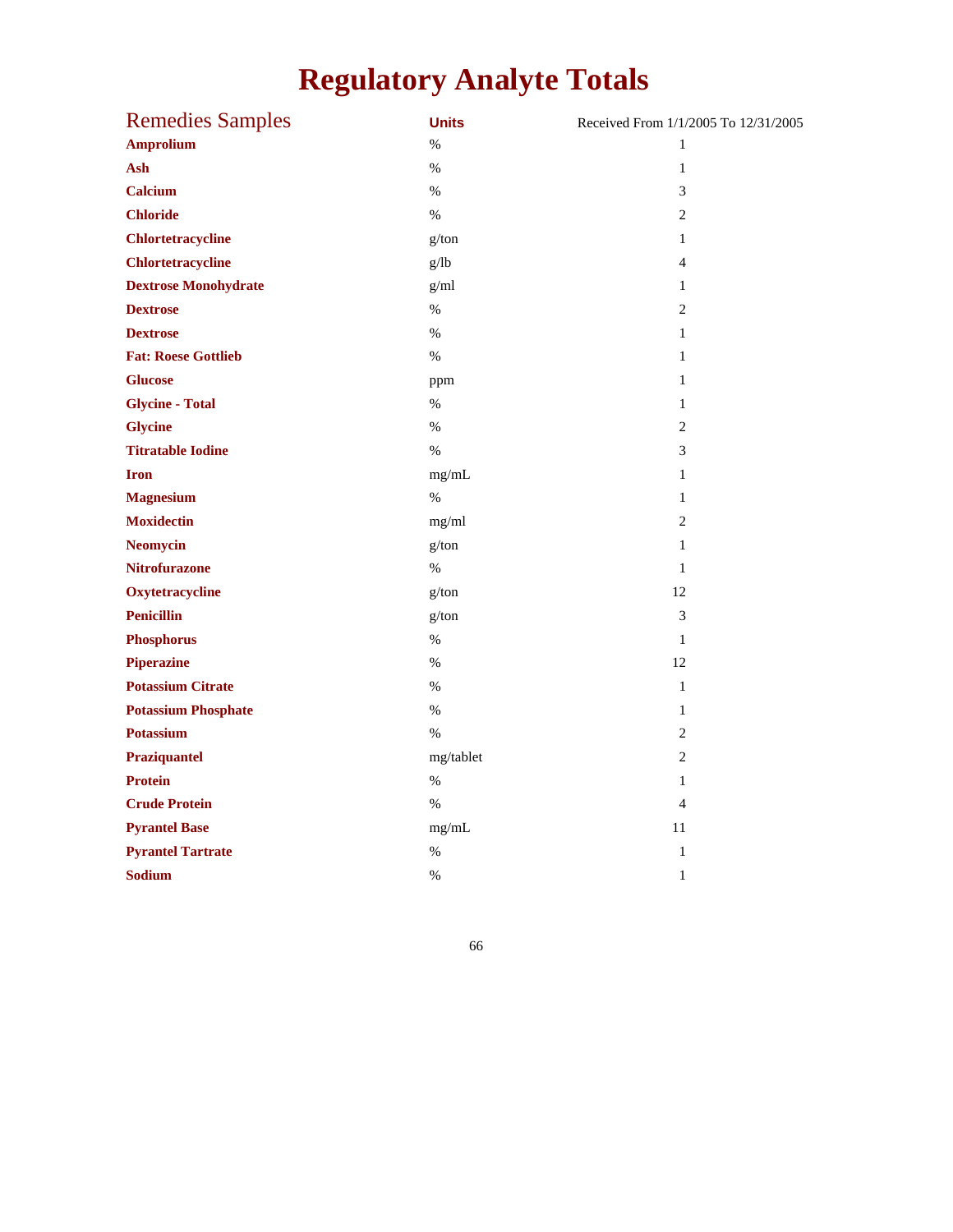| <b>Remedies Samples</b>           | <b>Units</b> | Received From 1/1/2005 To 12/31/2005 |
|-----------------------------------|--------------|--------------------------------------|
| <b>Sodium</b>                     | $\%$         | 5                                    |
| <b>Sulfadimethoxine</b>           | oz/pkg       | 1                                    |
| <b>Sulfamethazine</b>             | g/lb         | 2                                    |
| <b>Tetracycline Hydrochloride</b> | g/ton        | $\overline{2}$                       |
| <b>Tryptophan - Total</b>         | $\%$         | 3                                    |
| <b>Tylosin</b>                    | g/ton        | 2                                    |
| <b>Vitamin A</b>                  | IU/lb        | 1                                    |
| <b>Vitamin A</b>                  | I.U./mL      | 3                                    |
| <b>Vitamin D</b>                  | I.U./mL      | 3                                    |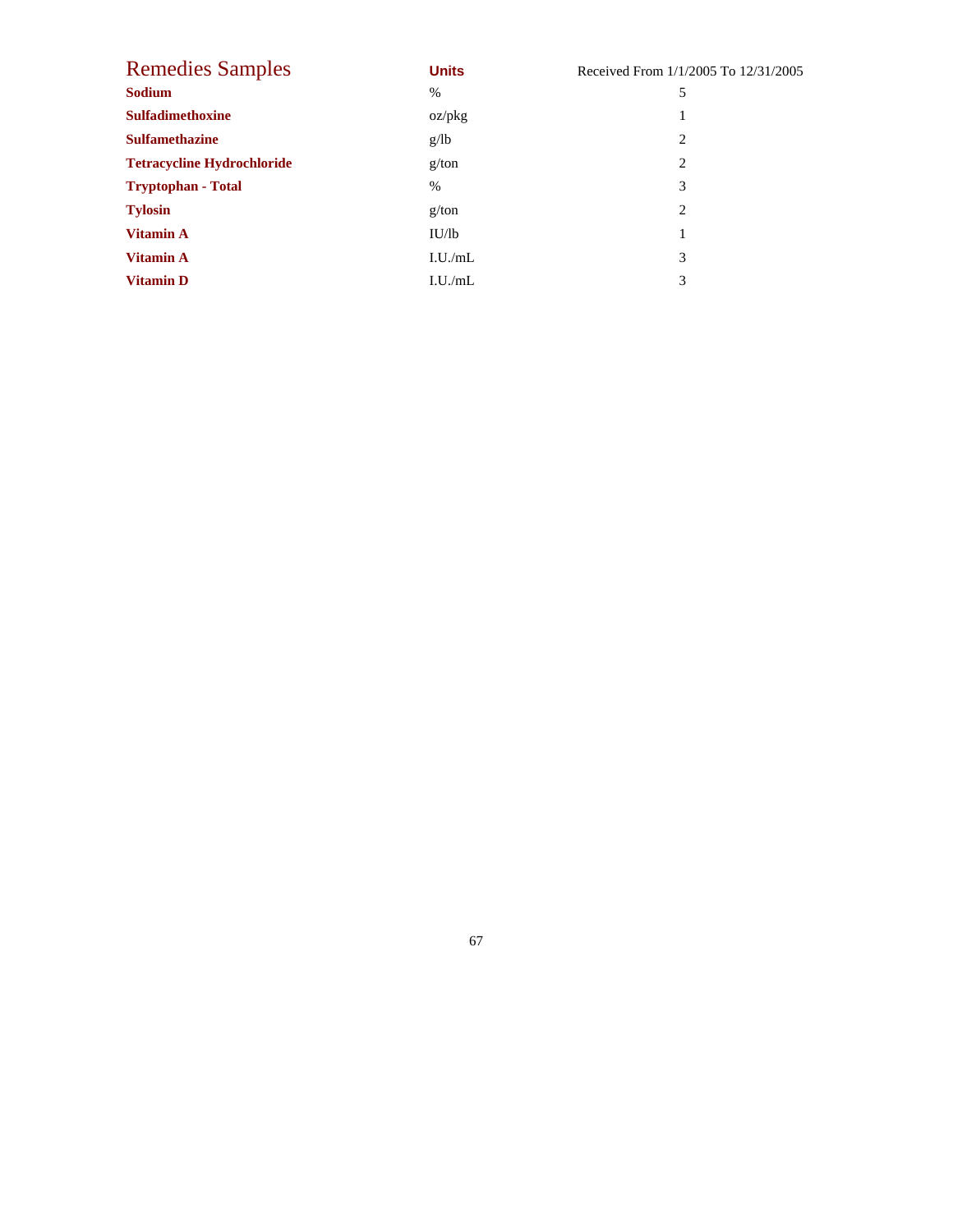## **Sample Count Report**

## **Remedies Sampled From 1/1/2005 To 12/31/2005**

| <b>Manufacturer and Location</b>    |                     |                 | <b>Sample</b> | <b>Passed</b> | <b>Not</b> |
|-------------------------------------|---------------------|-----------------|---------------|---------------|------------|
| Agri Laboratories LTD               | St. Joseph          | MO              | 4             | 4             | $\Omega$   |
| <b>Agripharm Products</b>           | Grapevine           | TX              | 3             | 2             |            |
| <b>Aspen Veterinary Resources</b>   | <b>Kansas City</b>  | <b>MO</b>       |               | 0             |            |
| Bimeda, Inc.                        | LeSueur             | <b>MN</b>       |               |               | $\Omega$   |
| Bimeda, Inc.                        | Riverside           | <b>MO</b>       |               |               | 0          |
| Church & Dwight Co. Inc.            | Princeton           | NJ              |               |               | $\Omega$   |
| Dealer Distribution of America      | Grapevine           | TX.             | 2             | 2             | 0          |
| Durvet Inc                          | <b>Blue Springs</b> | MO              | 6             | 6             | $\Omega$   |
| <b>Elanco Animal Health</b>         | Indianapolis        | IN              | 2             | 2             | 0          |
| <b>Farnam Companies</b>             | Phoenix             | AZ              | 10            | 10            | $\Omega$   |
| <b>Farnam Horse Health Products</b> | Phoenix             | AZ              | 2             | 2             | 0          |
| <b>Farnam Pet Products</b>          | Phoenix             | AZ              | 3             | 3             | $\Omega$   |
| <b>Fleming Laboratories</b>         | Charlotte           | <b>NC</b>       | 2             | 2             | $\Omega$   |
| Fort Dodge Animal Health            | Fort Dodge          | IA.             | 7             | 7             | $\Omega$   |
| Happy Jack Inc.                     | Snow Hill           | NC              | 2             | 2             | $\Omega$   |
| Kaeco Group Inc                     | Savannah            | <b>MO</b>       |               |               | 0          |
| Mardel Laboratories Inc             | Glendale Heights    | $\mathbf{L}$    |               |               | 0          |
| Merial Limited                      | Duluth              | GA              |               |               | 0          |
| Merricks, Inc.                      | Middleton           | WI              | 2             | 2             | $\Omega$   |
| Oralx                               | Ogden               | UT              | 1             | 1             | $\Omega$   |
| Pfizer Animal Health                | Exton               | <b>PA</b>       | 13            | 12            |            |
| Sav-A-Caf                           | Chilton             | WI              |               | 0             |            |
| Valdar                              | Chesterfield        | <b>MO</b>       | I.            | 1             | $\Omega$   |
| Vedco Inc                           | St Joseph           | <b>MO</b>       | 2             | 2             | $\theta$   |
| Virbac AH Inc.                      | Ft. Worth           | TX <sup>1</sup> | 4             | 4             | $\theta$   |
| Virboc AH Inc.                      | Fort Worth          | TX              |               |               | 0          |
|                                     |                     | <b>Totals:</b>  | 75            | 71            | 4          |

**Percent Passed:** 94.7% **Percent Not** 5.3%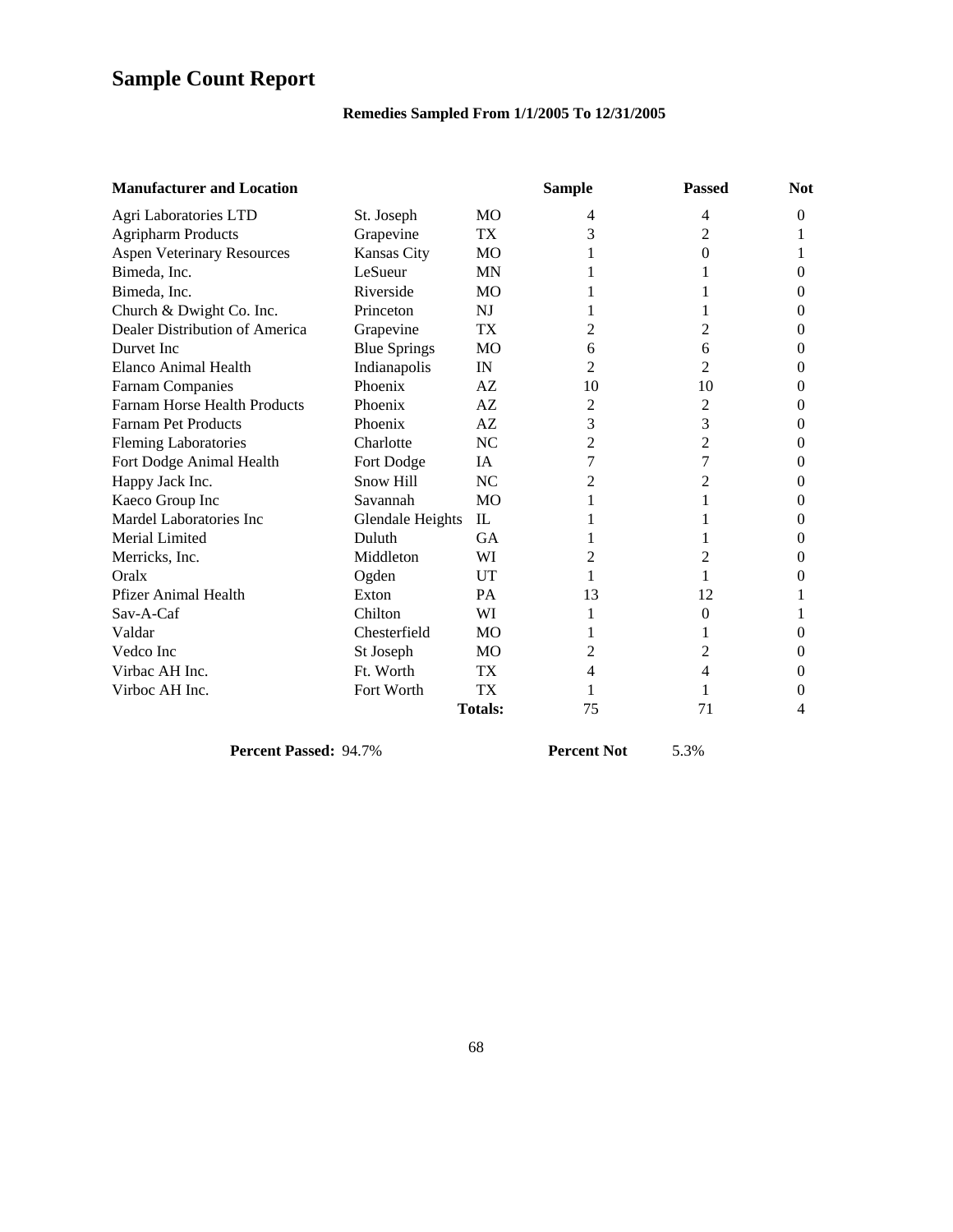| <b>Manufacturer</b><br>Location                   | <b>Product</b>                        |                                                                          | Found<br>Analyte     | Claim           |
|---------------------------------------------------|---------------------------------------|--------------------------------------------------------------------------|----------------------|-----------------|
| St. Joseph, MO                                    | <b>Agri Laboratories LTD</b>          |                                                                          |                      |                 |
|                                                   | Agrimycin 100                         |                                                                          | 05D-00099            |                 |
|                                                   |                                       | Oxytetracycline, mg/ml                                                   | 101.                 | 100             |
|                                                   | Agrimycin 200                         |                                                                          | 05D-00100            |                 |
|                                                   |                                       | Oxytetracycline, mg/ml                                                   | 207.                 | 200             |
|                                                   | <b>Iodine Wound Spray</b>             |                                                                          | 05D-00101            |                 |
|                                                   |                                       | Titratable Iodine, %                                                     | 0.95                 | 1               |
|                                                   | <b>Twin Pen Penicillin</b>            | Penicillin, units/ml                                                     | 05D-06086<br>313000. | 300000          |
| <b>Agripharm Products</b><br><b>Grapevine, TX</b> |                                       |                                                                          |                      |                 |
|                                                   |                                       | Pen-Aqueous Pencillin G Procaine Injectable                              | 05D-06085            |                 |
|                                                   |                                       | Penicillin, units/ml                                                     | 308000.              | 300000          |
|                                                   | Vita-Jec A&D "500"                    |                                                                          | 05D-10225            |                 |
|                                                   |                                       | Vitamin A, I.U./mL<br>Vitamin D, I.U./mL                                 | 504000.<br>69900.    | 500000<br>75000 |
|                                                   |                                       | <b>Agripharm CMPK Oral Solution</b>                                      | 05D-15060            |                 |
|                                                   |                                       | Calcium, %                                                               | 1.55                 | $1.8 - 2.2$     |
|                                                   |                                       | <b>DEFICIENT</b>                                                         |                      |                 |
|                                                   |                                       | Dextrose, %<br><b>DEFICIENT</b>                                          | 11.6                 | 15              |
| Kansas City, MO                                   | <b>Aspen Veterinary Resources</b>     |                                                                          |                      |                 |
|                                                   | *#* CMPK Solution (Liquid)            |                                                                          | 05D-08222            |                 |
|                                                   |                                       | Calcium, %                                                               | 1.92                 | $1.8 - 2.2$     |
|                                                   |                                       | Dextrose, %<br><b>DEFICIENT</b>                                          | 12.0                 | 15              |
|                                                   |                                       | Magnesium, %                                                             | 0.529                | $0.5 - 0.616$   |
|                                                   |                                       | Phosphorus, %                                                            | 1.17                 | 1.08-1.32       |
|                                                   |                                       | Potassium, %                                                             | 0.143                | 0.09-0.114      |
| Bimeda, Inc.<br>LeSueur, MN                       |                                       |                                                                          |                      |                 |
|                                                   | <b>Sustain III Calf Bolus</b>         |                                                                          | 05D-09081            |                 |
|                                                   |                                       | Sulfamethazine, g/bolus                                                  | 7.95                 | 8.02            |
| Bimeda, Inc.<br>Riverside, MO                     |                                       |                                                                          |                      |                 |
|                                                   |                                       | <b>Fura-Septin (Nitrofurazone Soluble Dressing)</b><br>Nitrofurazone, %  | 05D-09084<br>0.186   | 0.2             |
| Princeton, NJ                                     | <b>Church &amp; Dwight Co. Inc.</b>   |                                                                          |                      |                 |
|                                                   |                                       | <b>Lambert Kay Evict Liquid Wormer</b><br>Pyrantel Base, mg/mL           | 05D-04817<br>2.17    | 2.27            |
| Grapevine, TX                                     | <b>Dealer Distribution of America</b> |                                                                          |                      |                 |
|                                                   | <b>Agripharm Comeback</b>             |                                                                          | 05D-03157            |                 |
|                                                   |                                       | Sodium, %                                                                | 4.28                 | 3               |
|                                                   |                                       | Sulfadimethoxine Soluble Powder Antibacterial<br>Sulfadimethoxine, g/pkg | 05D-09333<br>92.2    | 94.6            |
| <b>Durvet Inc.</b><br><b>Blue Springs, MO</b>     |                                       |                                                                          |                      |                 |
|                                                   | Iron Hydrogenated Dextran             |                                                                          | 05D-01184            |                 |
|                                                   |                                       | Iron, mg/mL                                                              | 97.4                 | 100             |
|                                                   | Vitamin A D Injection                 |                                                                          | 05D-05868            |                 |
|                                                   |                                       | Vitamin A, I.U./mL                                                       | 440000.              | 500000          |
|                                                   |                                       | Vitamin D, I.U./mL                                                       | 67300.               | 75000           |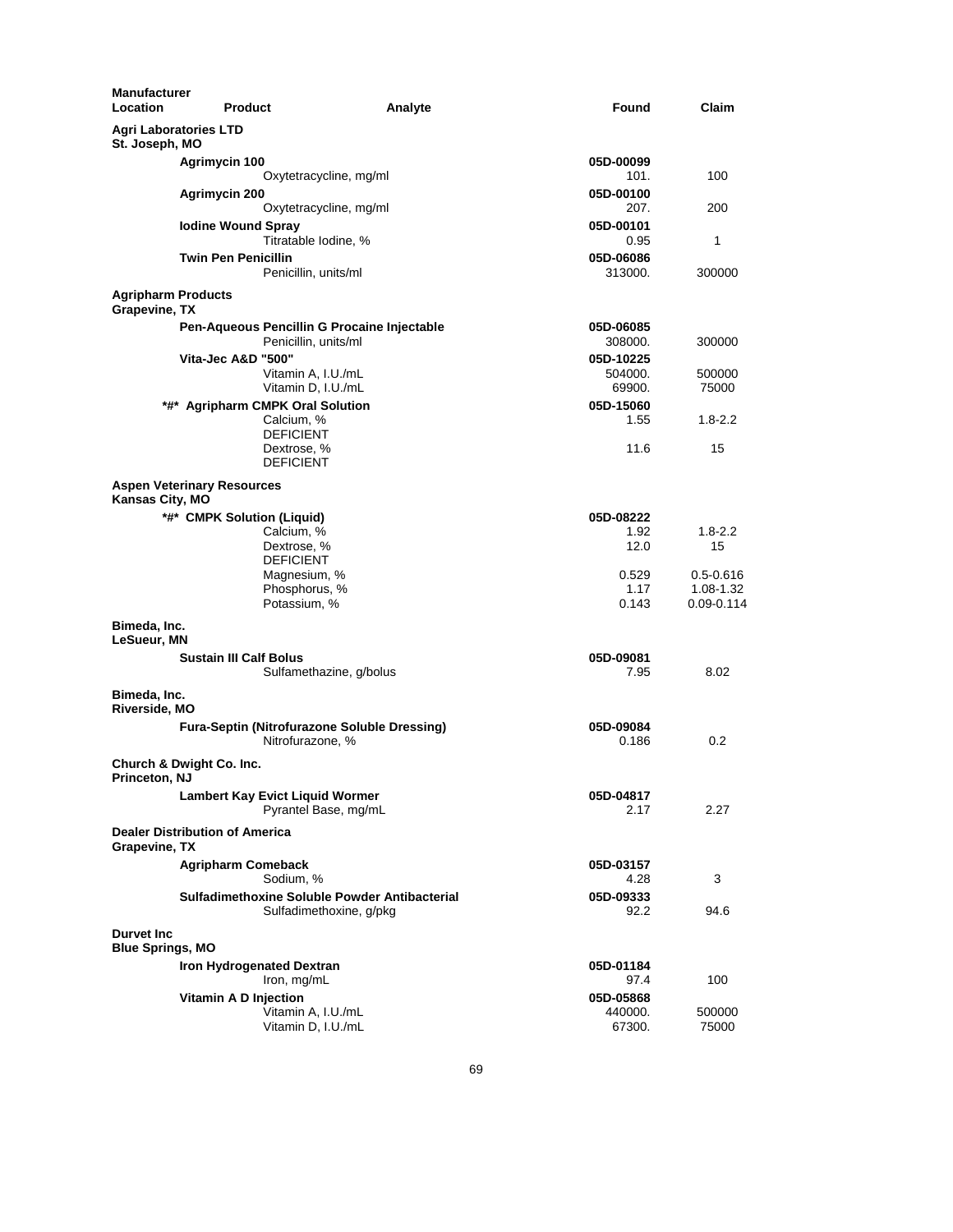| <b>Manufacturer</b>                    |                                         |                        |                                                   |                                                      |                   |        |
|----------------------------------------|-----------------------------------------|------------------------|---------------------------------------------------|------------------------------------------------------|-------------------|--------|
| Location                               | <b>Product</b>                          |                        | Analyte                                           |                                                      | Found             | Claim  |
|                                        |                                         |                        | Vitamin A D Injectable Sterile Solution           |                                                      | 05D-07505         |        |
|                                        |                                         | Vitamin A, I.U./mL     |                                                   |                                                      | 479000.           | 500000 |
|                                        |                                         | Vitamin D, I.U./mL     |                                                   |                                                      | 68100.            | 75000  |
|                                        | Pen-Aqueous Injectable Antibiotic       |                        |                                                   |                                                      | 05D-08284         |        |
|                                        |                                         | Penicillin, units/ml   |                                                   |                                                      | 296000.           | 300000 |
|                                        | Dextrose 50%                            |                        |                                                   |                                                      | 05D-08566         |        |
|                                        |                                         |                        | Dextrose Monohydrate, % w/v                       |                                                      | 47.6              | 50     |
|                                        | <b>Durvet Strong lodine Tincture 7%</b> | Titratable Iodine, %   |                                                   |                                                      | 05D-09079<br>6.42 | 7      |
| Indianapolis, IN                       | <b>Elanco Animal Health</b>             |                        |                                                   |                                                      |                   |        |
|                                        | Tylan 50                                |                        |                                                   |                                                      | 05D-07506         |        |
|                                        |                                         | Tylosin, mg/ml         |                                                   |                                                      | 50.4              | 50     |
|                                        | <b>Tylan 50 Injection</b>               |                        |                                                   |                                                      | 05D-08283         |        |
|                                        |                                         | Tylosin, mg/ml         |                                                   |                                                      | 48.6              | 50     |
| <b>Farnam Companies</b><br>Phoenix, AZ |                                         |                        |                                                   |                                                      |                   |        |
|                                        | <b>Farnam Combo Care Gel</b>            |                        |                                                   |                                                      | 05D-00307         |        |
|                                        |                                         | Moxidectin, mg/ml      |                                                   |                                                      | 20.4              | 20     |
|                                        |                                         | Praziquantel, mg/ml    |                                                   |                                                      | 125.              | 125    |
|                                        | <b>Alfalfa Pellet Horse Wormer</b>      |                        |                                                   |                                                      | 05D-00308         |        |
|                                        |                                         | Piperazine, %          |                                                   |                                                      | 21.1              | 21     |
|                                        | <b>Rotation 2</b>                       |                        |                                                   |                                                      | 05D-00363         |        |
|                                        |                                         | Pyrantel Base, gm/tube |                                                   |                                                      | 3.65              | 3.6    |
|                                        | D-Worm (Farnam)                         |                        |                                                   |                                                      | 05D-00364         |        |
|                                        |                                         | Piperazine, %          |                                                   |                                                      | 3.77              | 4.25   |
|                                        | D-Worm                                  |                        |                                                   |                                                      | 05D-01446         |        |
|                                        |                                         |                        | Pyrantel Base, mg/tablet                          |                                                      | 118.              | 113.5  |
|                                        | D-Worm 60                               |                        |                                                   |                                                      | 05D-01447         |        |
|                                        |                                         | Pyrantel Base, mg/mL   |                                                   |                                                      | 2.04              | 2.27   |
|                                        | <b>Tasty Paste</b>                      |                        |                                                   |                                                      | 05D-01449         |        |
|                                        |                                         | Piperazine, %          |                                                   |                                                      | 20.9              | 20.8   |
|                                        |                                         |                        | <b>ComboCare Oral Gel Horse Dewormer</b>          |                                                      | 05D-08564         |        |
|                                        |                                         | Moxidectin, mg/ml      |                                                   |                                                      | 19.8              | 20     |
|                                        |                                         | Praziquantel, mg/ml    |                                                   |                                                      | 125.              | 125    |
|                                        |                                         |                        |                                                   | Liqui-Care P Pyrantel Pamoate Liquid Dewormer Equine | 05D-08565         |        |
|                                        |                                         | Pyrantel Base, mg/mL   |                                                   |                                                      | 50.0              | 50     |
|                                        |                                         |                        |                                                   | Liqui-Care P Pyrantel Pamoate Liquid Dewormer Equine | 05D-09582         |        |
|                                        |                                         | Pyrantel Base, mg/mL   |                                                   |                                                      | 50.1              | 50     |
| Phoenix. AZ                            | <b>Farnam Horse Health Products</b>     |                        |                                                   |                                                      |                   |        |
|                                        | <b>B-Kalm</b>                           |                        |                                                   |                                                      | 05D-03156         |        |
|                                        |                                         | Crude Protein, %       |                                                   |                                                      | 27.0              | 25     |
|                                        |                                         | Tryptophan - Total, %  |                                                   |                                                      | 28.6              | 29.4   |
|                                        | <b>B-Kalm</b>                           |                        |                                                   |                                                      | 05D-10303         |        |
|                                        |                                         | Crude Protein, %       |                                                   |                                                      | 26.0              | 25     |
|                                        |                                         | Tryptophan - Total, %  |                                                   |                                                      | 30.1              | 29.4   |
| Phoenix, AZ                            | <b>Farnam Pet Products</b>              |                        |                                                   |                                                      |                   |        |
|                                        | <b>Tasty Paste</b>                      |                        |                                                   |                                                      | 05D-00359         |        |
|                                        |                                         | Piperazine, %          |                                                   |                                                      | 21.1              | 20.8   |
|                                        |                                         |                        | D-Worm (Piperazine) Liquid Wormer for Kittens and |                                                      | 05D-09332         |        |
|                                        |                                         | Piperazine, g/100cc    |                                                   |                                                      | 4.01              | 4.25   |
|                                        |                                         |                        |                                                   |                                                      |                   |        |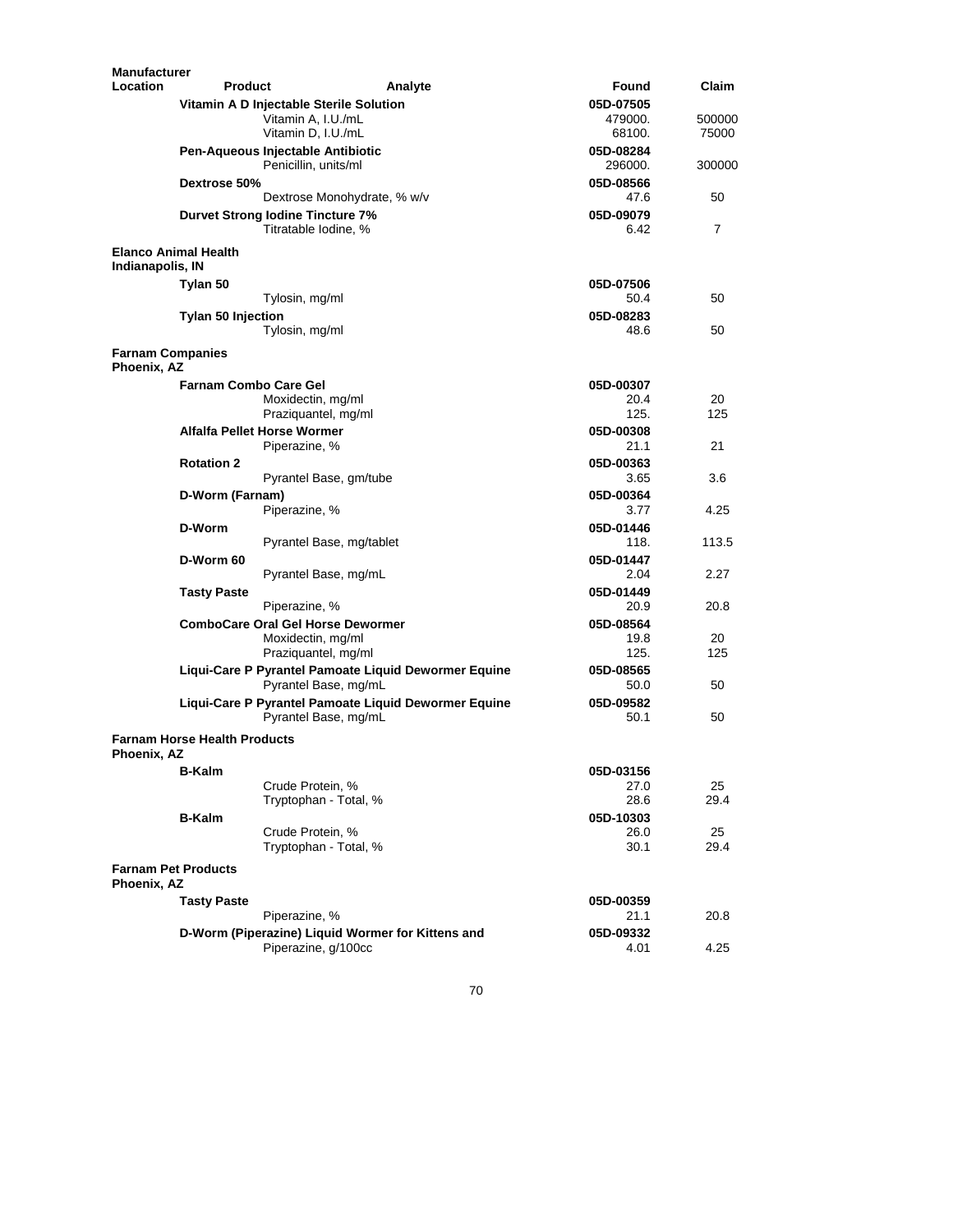| <b>Manufacturer</b><br><b>Location</b> | <b>Product</b>                                         |                                                  | Analyte                                                | Found     | Claim |
|----------------------------------------|--------------------------------------------------------|--------------------------------------------------|--------------------------------------------------------|-----------|-------|
|                                        | <b>Tasty Paste Dog Wormer</b>                          |                                                  |                                                        | 05D-10307 |       |
|                                        |                                                        | Piperazine, %                                    |                                                        | 21.0      | 20.8  |
| <b>Charlotte, NC</b>                   | <b>Fleming Laboratories</b>                            |                                                  |                                                        |           |       |
|                                        |                                                        | Wazine Turkey, Chicken, Swine Wormer             |                                                        | 05D-05785 |       |
|                                        |                                                        | Piperazine, gm/100ml                             |                                                        | 15.2      | 17    |
|                                        |                                                        | <b>Wazine Soluble Piperazine Wormer</b>          |                                                        | 05D-08563 |       |
|                                        |                                                        | Piperazine, gm/pkg                               |                                                        | 232.      | 230   |
| Fort Dodge, IA                         | <b>Fort Dodge Animal Health</b>                        |                                                  |                                                        |           |       |
|                                        |                                                        | Aureomycin Chlortetracycline Soluble Powder      |                                                        | 05D-04300 |       |
|                                        |                                                        | Chlortetracycline, g/pkt.                        |                                                        | 28.0      | 25.6  |
|                                        | <b>Aureomycin Sulmet</b>                               |                                                  |                                                        | 05D-06083 |       |
|                                        |                                                        | Chlortetracycline, g/lb                          |                                                        | 108.      | 102.4 |
|                                        |                                                        | Sulfamethazine, g/lb                             |                                                        | 106.      | 102.4 |
|                                        |                                                        |                                                  | Fort Dodge Aureomycin Chlortetracycline Concentrate    | 05D-07232 |       |
|                                        |                                                        | Chlortetracycline, g/lb                          |                                                        | 70.6      | 64    |
|                                        |                                                        |                                                  | Aureomycin Chlortetracycline Soluble Powder Antibiotic | 05D-07504 |       |
|                                        |                                                        | Chlortetracycline, g/lb                          |                                                        | 27.3      | 25    |
|                                        |                                                        | <b>Aureomycin Chlortetracycline</b>              |                                                        | 05D-08574 |       |
|                                        |                                                        | Chlortetracycline, g/lb                          |                                                        | 27.4      | 25    |
|                                        |                                                        | Fort Dodge Cal Dextro K Sterile Solution         |                                                        | 05D-09082 |       |
|                                        |                                                        | Calcium, g/500ml                                 |                                                        | 8.26      | 8.42  |
|                                        |                                                        | Dextrose, g/500ml                                |                                                        | 86.5      | 82.5  |
|                                        |                                                        | Potassium, g/500ml                               |                                                        | 0.573     | 0.52  |
|                                        |                                                        |                                                  | Polyotic Tertracycline Hydrochloride Soluble Powder    | 05D-10304 |       |
|                                        |                                                        | Tetracycline HCI, g/lb                           |                                                        | 25.1      | 25    |
| Happy Jack Inc.<br>Snow Hill, NC       |                                                        |                                                  |                                                        |           |       |
|                                        | Liqui-Vict 2x                                          |                                                  |                                                        | 05D-21264 |       |
|                                        |                                                        | Pyrantel Base, mg/mL                             |                                                        | 4.76      | 4.54  |
|                                        | <b>Puppy Paste</b>                                     |                                                  |                                                        | 05D-21265 |       |
|                                        |                                                        | Piperazine, g/13 g syringe                       |                                                        | 2.80      | 2.7   |
| Kaeco Group Inc<br>Savannah, MO        |                                                        |                                                  |                                                        |           |       |
|                                        |                                                        |                                                  |                                                        | 05D-06436 |       |
|                                        | <b>Equine Wormer Pellet</b>                            | Pyrantel Tartrate, %                             |                                                        | 1.28      | 1.25  |
|                                        |                                                        |                                                  |                                                        |           |       |
|                                        | <b>Mardel Laboratories Inc</b><br>Glendale Heights, IL |                                                  |                                                        |           |       |
|                                        | Ornacycline                                            |                                                  |                                                        | 05D-01724 |       |
|                                        |                                                        | Tetracycline HCI, mg/tablet                      |                                                        | 268.      | 250   |
| <b>Merial Limited</b>                  |                                                        |                                                  |                                                        |           |       |
| Duluth, GA                             |                                                        |                                                  |                                                        |           |       |
|                                        |                                                        | Corid Amprolium 20% Soluble Powder               |                                                        | 05D-04301 |       |
|                                        |                                                        | Amprolium, %                                     |                                                        | 20.4      | 20    |
|                                        |                                                        |                                                  |                                                        |           |       |
| Merricks, Inc.<br>Middleton, WI        |                                                        |                                                  |                                                        |           |       |
|                                        |                                                        | <b>Blue Ribbon Calf Electrolyte</b>              |                                                        | 05D-03159 |       |
|                                        |                                                        | Sodium, %                                        |                                                        | 6.16      | 5.6   |
|                                        |                                                        | <b>Merricks Blue Ribbon Calf Electrolyte Gel</b> |                                                        | 05D-05870 |       |
|                                        |                                                        | Sodium, %                                        |                                                        | 6.57      | 5.6   |
|                                        |                                                        |                                                  |                                                        |           |       |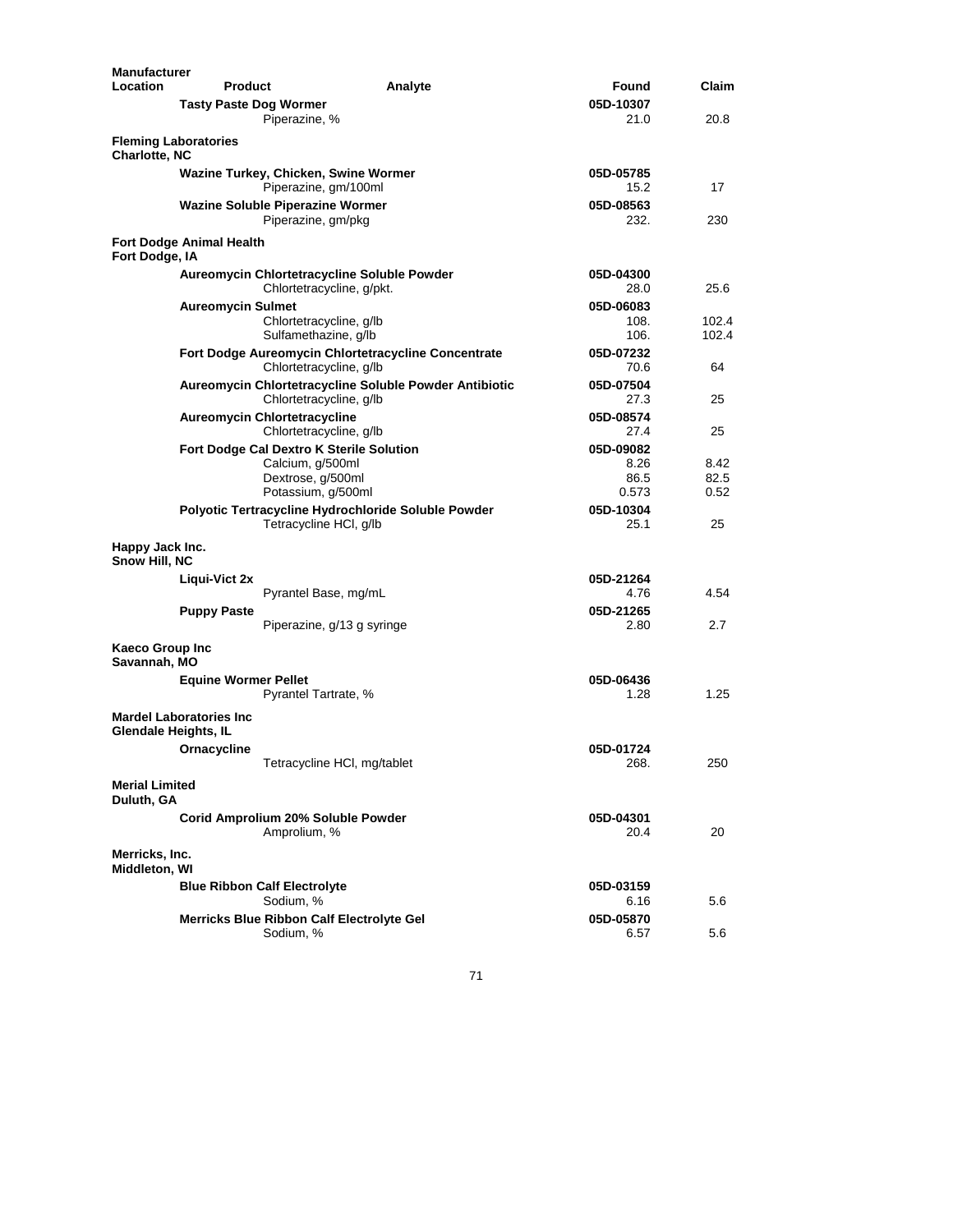| Manufacturer<br><b>Location</b>          | <b>Product</b>                                                            | Found<br>Analyte  | Claim       |
|------------------------------------------|---------------------------------------------------------------------------|-------------------|-------------|
| Oralx<br>Ogden, UT                       |                                                                           |                   |             |
|                                          | <b>Calm &amp; Cool</b>                                                    | 05D-00306         |             |
|                                          | Tryptophan - Total, %                                                     | 4.87              | 5           |
| <b>Pfizer Animal Health</b><br>Exton, PA |                                                                           |                   |             |
|                                          | *#* Entrolyte H.E. Calf Supplement                                        | 05D-00098         |             |
|                                          | Chloride, %                                                               | 2.09              | 1.7         |
|                                          | Glycine, %<br><b>DEFICIENT</b>                                            | 0.31              | 2.3         |
|                                          | Protein, %                                                                | 3.13              | 19          |
|                                          | <b>DEFICIENT</b>                                                          |                   |             |
|                                          | Sodium, %                                                                 | 2.52              | $2.2 - 2.7$ |
|                                          | <b>Pfizer Terramycin</b>                                                  | 05D-00362         |             |
|                                          | Oxytetracycline, gm/pkt.                                                  | 9.98              | 10          |
|                                          | Terramycin                                                                | 05D-01445         |             |
|                                          | Oxytetracycline, mg/tablet                                                | 232.              | 250         |
|                                          | <b>Strongid Paste</b><br>Pyrantel Base, gm/tube                           | 05D-01448<br>3.81 | 3.6         |
|                                          | <b>Terramycin Soluble Powder</b>                                          | 05D-06082         |             |
|                                          | Oxytetracycline, g/pkt                                                    | 9.49              | 10          |
|                                          | <b>Re-Sorb</b>                                                            | 05D-06084         |             |
|                                          | Glucose, g                                                                | 41.7              | 44          |
|                                          | Glycine, g                                                                | 6.74              | 6.36        |
|                                          | Potassium Citrate, g                                                      | 0.21              | 0.12        |
|                                          | Potassium Phosphate, g                                                    | 4.24              | 4.2         |
|                                          | Terramycin (Oxytetracycline HCI) Soluble Powder<br>Oxytetracycline, g/pkt | 05D-07494<br>9.89 | 10          |
|                                          | Entrolyte H.E.                                                            | 05D-09080         |             |
|                                          | Chloride, %                                                               | 2.03              | 1.7         |
|                                          | Glycine - Total, %                                                        | 2.92              | 2.3         |
|                                          | Crude Protein, %                                                          | 3.07              | 2.7         |
|                                          | Sodium, %                                                                 | 2.20              | $2.4 - 2.9$ |
|                                          | Terramycin-343 Soluble Powder<br>Oxytetracycline, g/pkt.                  | 05D-09334<br>106. | 102.4       |
|                                          | Liquamycin LA-200 (oxytetracyline injection)                              | 05D-10227         |             |
|                                          | Oxytetracycline, mg/ml                                                    | 205.              | 200         |
|                                          | <b>Terramycin Soluble Powder</b>                                          | 05D-19771         |             |
|                                          | Oxytetracycline, g/pkt                                                    | 10.6              | 10          |
|                                          | <b>RFD Liquid Wormer</b>                                                  | 05D-21266         |             |
|                                          | Pyrantel Base, mg/mL                                                      | 2.09              | 2.27        |
|                                          | Terramycin Soluble Powder                                                 | 05D-21274         |             |
|                                          | Oxytetracycline, g/pkg                                                    | 10.1              | 10          |
| Sav-A-Caf<br>Chilton, WI                 |                                                                           |                   |             |
|                                          | *#* Scours Control 2                                                      | 05D-00305         |             |
|                                          | Ash, %                                                                    | 7.16              | 10          |
|                                          | Fat: Roese Gottlieb, %                                                    | 26.1              | 24          |
|                                          | Oxytetracycline, g/ton<br><b>DEFICIENT</b>                                | 652.              | 800         |
|                                          | Crude Protein, %                                                          | 19.0              | 18          |
|                                          | Vitamin A, IU/lb                                                          | 92600.            | 100000      |
| Valdar                                   |                                                                           |                   |             |
| Chesterfield, MO                         | <b>Deliver with Dialine</b>                                               | 05D-00097         |             |
|                                          | Sodium, %                                                                 | 5.26              | 4.5         |
|                                          |                                                                           |                   |             |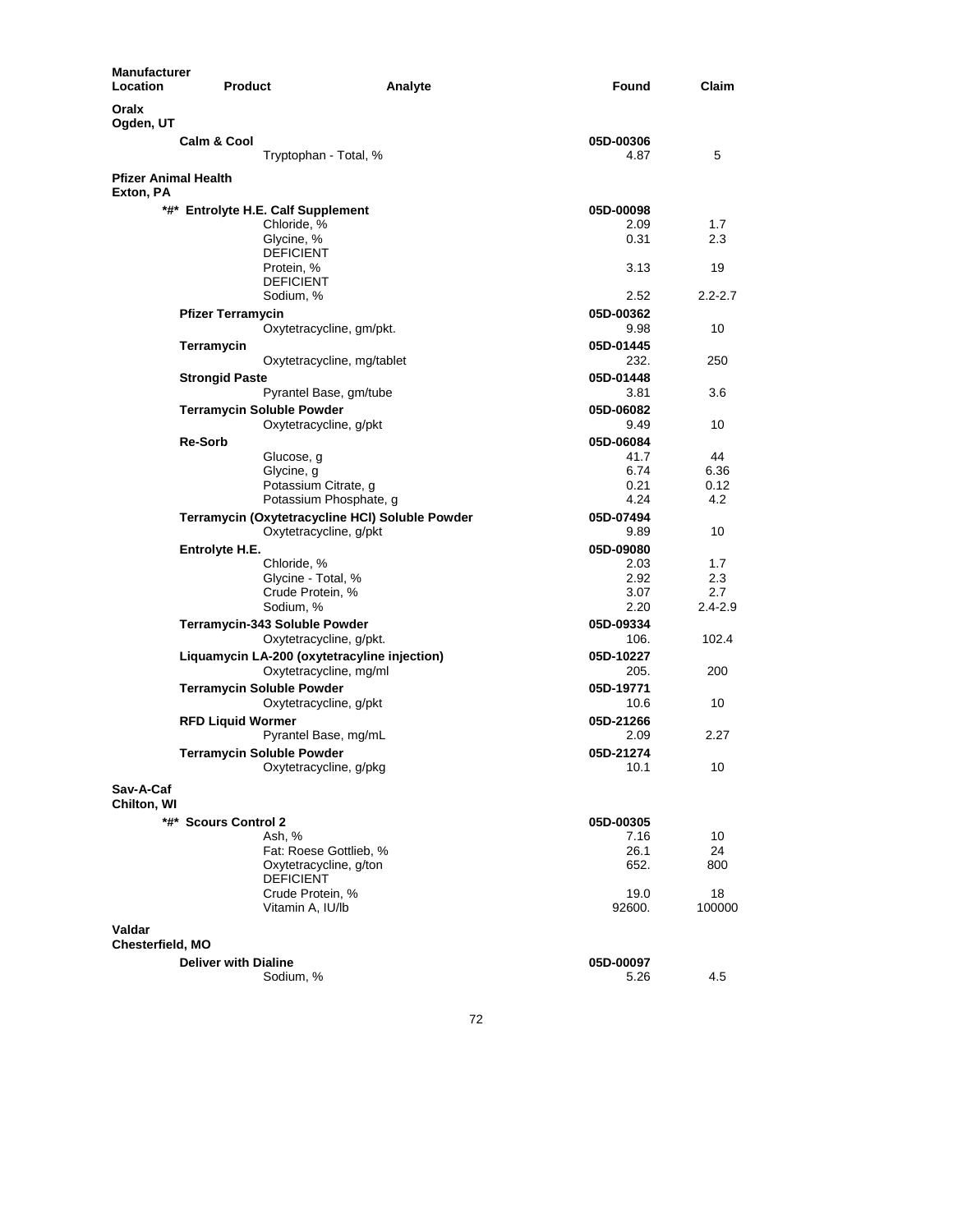| <b>Manufacturer</b><br>Location  | <b>Product</b>                                                             | Analyte | Found             | Claim |
|----------------------------------|----------------------------------------------------------------------------|---------|-------------------|-------|
| Vedco Inc<br>St Joseph, MO       |                                                                            |         |                   |       |
|                                  | OxyCure 200 Oxytetracycline Injection Antibiotic<br>Oxytetracycline, mg/ml |         | 05D-05867<br>199. | 200   |
|                                  | Gentle Iodine Wound Spray Topical Antiseptic<br>Titratable Iodine, %       |         | 05D-05869<br>2.55 | 2.4   |
| Virbac AH Inc.<br>Ft. Worth, TX  |                                                                            |         |                   |       |
|                                  | <b>Pulvex Liquid Wormer</b>                                                |         | 05D-05783         |       |
|                                  | Piperazine, %                                                              |         | 3.84              | 3.35  |
|                                  | <b>Pulvex Liquid Wormer</b>                                                |         | 05D-08223         |       |
|                                  | Piperazine, %                                                              |         | 3.41              | 3.35  |
|                                  | Worm X DS                                                                  |         | 05D-21278         |       |
|                                  | Pyrantel Base, mg/mL                                                       |         | 4.77              | 4.54  |
|                                  | Worm X                                                                     |         | 05D-21280         |       |
|                                  | Pyrantel Base, mg/tablet                                                   |         | 25.0              | 22.7  |
| Virboc AH Inc.<br>Fort Worth, TX |                                                                            |         |                   |       |
|                                  | <b>Pulvex Liquid Wormer</b>                                                |         | 05D-10306         |       |
|                                  | Piperazine, %                                                              |         | 3.48              | 3.35  |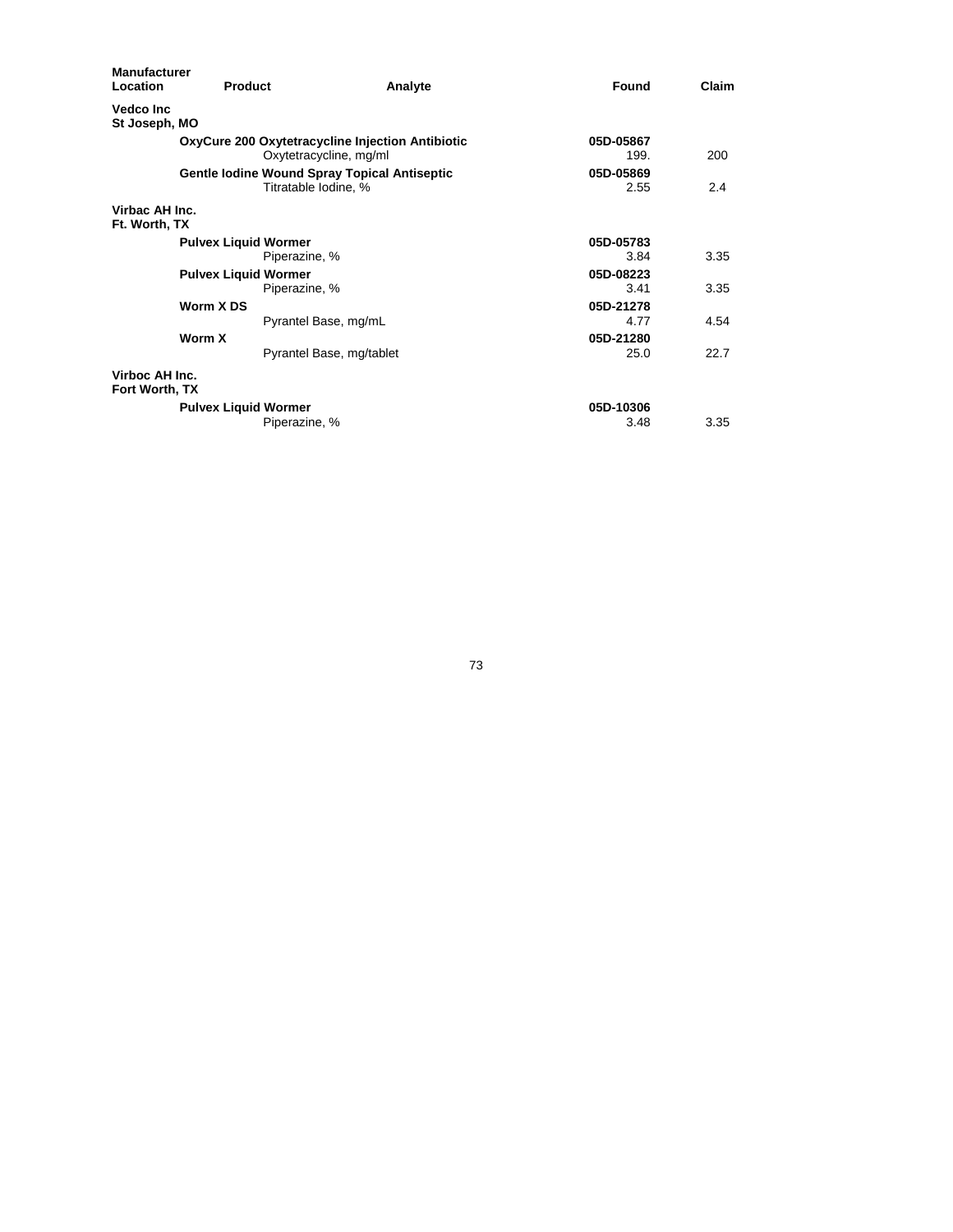## ANIMAL FEED & DRUG CONTAMINANTS MONITORING PROGRAM

#### Adulteration by Noxious Weed Seeds

Noxious weeds are a problem in South Dakota. One method being used to try to control the distribution of noxious weed in the state is to reduce or eliminate them from animal feeds. Several sections of the South Dakota Commercial Feed Law and Regulations address the issue of commercial feeds containing noxious weed seeds.

Section 39-14-53 of the South Dakota Commercial Feed Law States that "a commercial feed shall be deemed to be adulterated if it contains vialble weed seeds in amounts exceeding the limits which the Secretary of Agriculture shall establish by rule pursuant to the provisions of Chapter 1-26."

These rules are further addressed in the Administrative Rules of South Dakota (ARSD), Chapter 12:53:01:10, which states:

All screenings or by-products of grains and seeds containing prohibited or restricted weed seeds, as defined in chapter 12:36:03, when used in commercial feed or sold as such to the ultimate consumer, must be ground fine enough or otherwise treated to destroy the viability of weed seeds. The finished product may contain no viable prohibited weed seeds per pound and not more than 4.5 viable restricted weed seeds per pound.

Regulation 9(b) of the commercial feed regulations (and the Uniform Feed Bill and Regulations) essentially repeats this.

Chapter 12:36:03:02 of the South Dakota Seed Law, SDCL 38-12A, defines those noxious weed seeds that are prohibited and restricted. They are listed as follows:

| 12:36:03:01 Prohibited noxious weed seeds. |                    |                          |
|--------------------------------------------|--------------------|--------------------------|
| (1) Field bindweed                         |                    | (5) Perennial sowthistle |
| (2) Leafy spurge                           | (6) Canada thistle |                          |
| (3) Hoary cress                            |                    | (7) Quackgrass           |
| (4) Russian knapweed                       | (8) Horse nettle   |                          |
|                                            |                    |                          |

12:36:03:02 Restricted noxious weed seeds.

| $(1)$ Wild oats    | (7) Annual bluegrass     |
|--------------------|--------------------------|
| $(2)$ Dodder       | (8) Spotted knapweed     |
| (3) Wild mustard   | (9) Giant foxtail        |
| (4) Hedge bindweed | $(10)$ Musk thistle      |
| $(5)$ Wild carrott | $(11)$ Plumeless thistle |
|                    |                          |

Based on our test results, we find feed samples containing noxious weed seeds. We are not analyzing a representative cross-section of the commercial feed supply, however, we are only analyzing those products which appear to contain noxious weed seeds. Additionally, the weed seeds need to be viable in order for the product to violative. From 1989 through 2004 the South Dakota Department of Agriculture analyzed 590 feed samples for noxious weed seeds. 100 of those samples (17%) were reported NOT PASSED, because they contained viable noxious weed seeds in excess of the standards specified above. AS-FS-102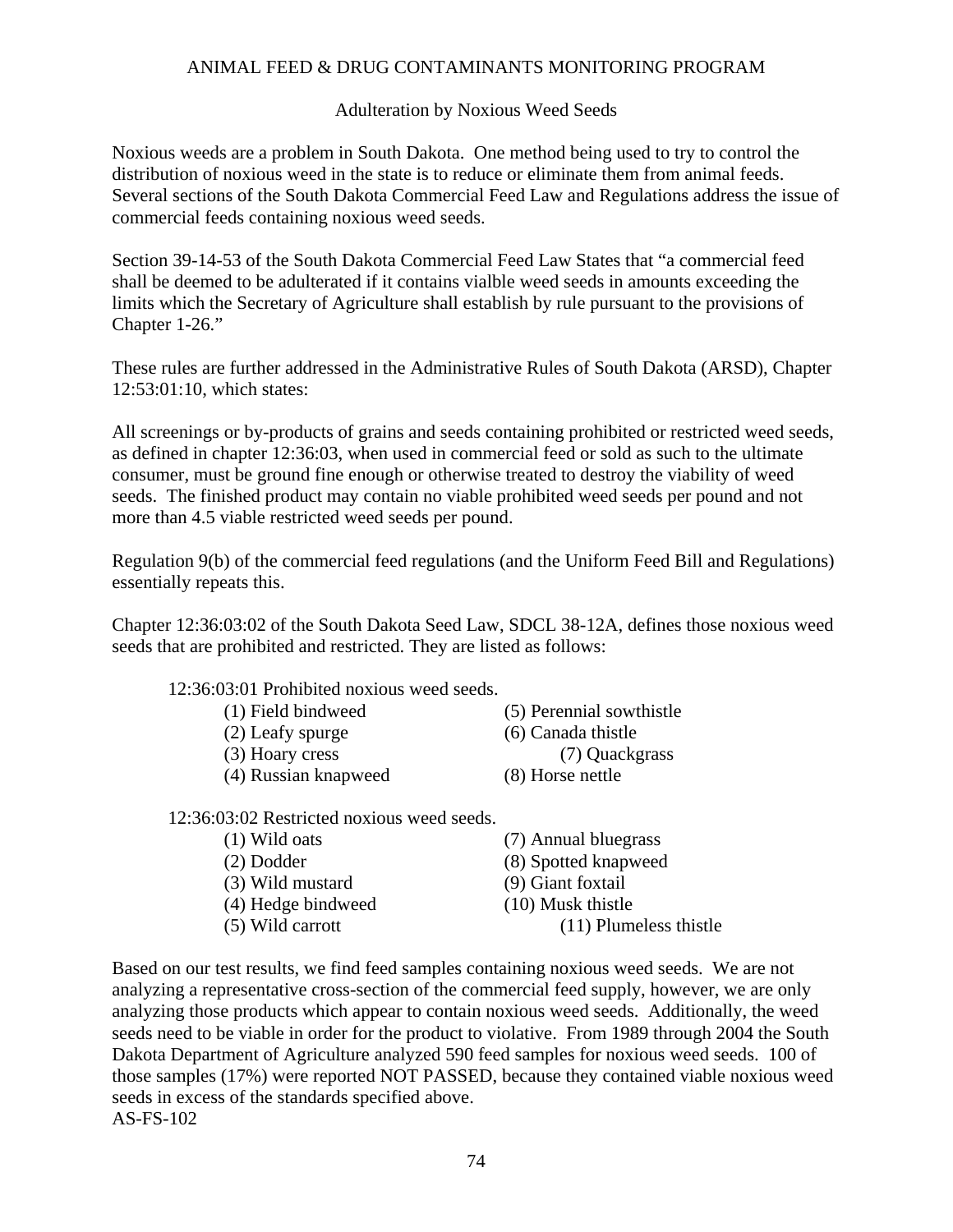#### SAMPLING PROGRAM

While many feeds and feed ingredients have little or no contamination by weed seeds, other feeds and ingredients have a higher probability of containing noxious wedd seeds. By concentrating our sampling and analysis on those feeds and feeed ingredients that have a higher chance of containing noxious weed seeds, we may get better compliance with the regulations and decrease the amount of contaminated feed distributed. Grain screenings, custom formula feeds, texturized feeds, and wild bird food are products of primary concern at this time.

Rather than collect extra samples for weed seed analysis, we will analyze a number of our routine samples for weed seeds, in addition to the routine analytes. We will continue monitoring commercial feeds for contamination by viable noxious weed seeds.

Specific instructions to field staff for our weed seed monitoring program are as follows:

The lab will only analyze for weed seeds when requested by the Inspector or the

Office of Agronomy Services.

Visually inspect each sample collected

Determine if the product sampled fits into one of the priority catagories. These catagories are: Grain screeenings

Custom formula feeds, especially those containing whole grains or screenings,

Texturized and other feeds containing whole grains, and

Wild bird food.

Other products may be submitted for analysis if there appears to be a high probability of weed seed contamination.

When collecting a samle for weed seed analysis and label analysis, please collect an additional pound of feed for the weed seed analysis.

Make a note in the "Remarks" section of the Report of Sample form requesting analysis for weed seed.

If the sample is reported NOT PASSED after analysis, it will be handled like any other violative sample. Any product remaining of the lot sampled will be placed under Stop Sale Order as an adulterated product. The product can be released from Stop Sale only for remanufacturing to render the weed seeds non-viable or disposal.

Issuing Office: South Dakota Department of Agriculture Office of Agronomy Services Issue Date: October 21, 1991 Review Date: October 21, 1999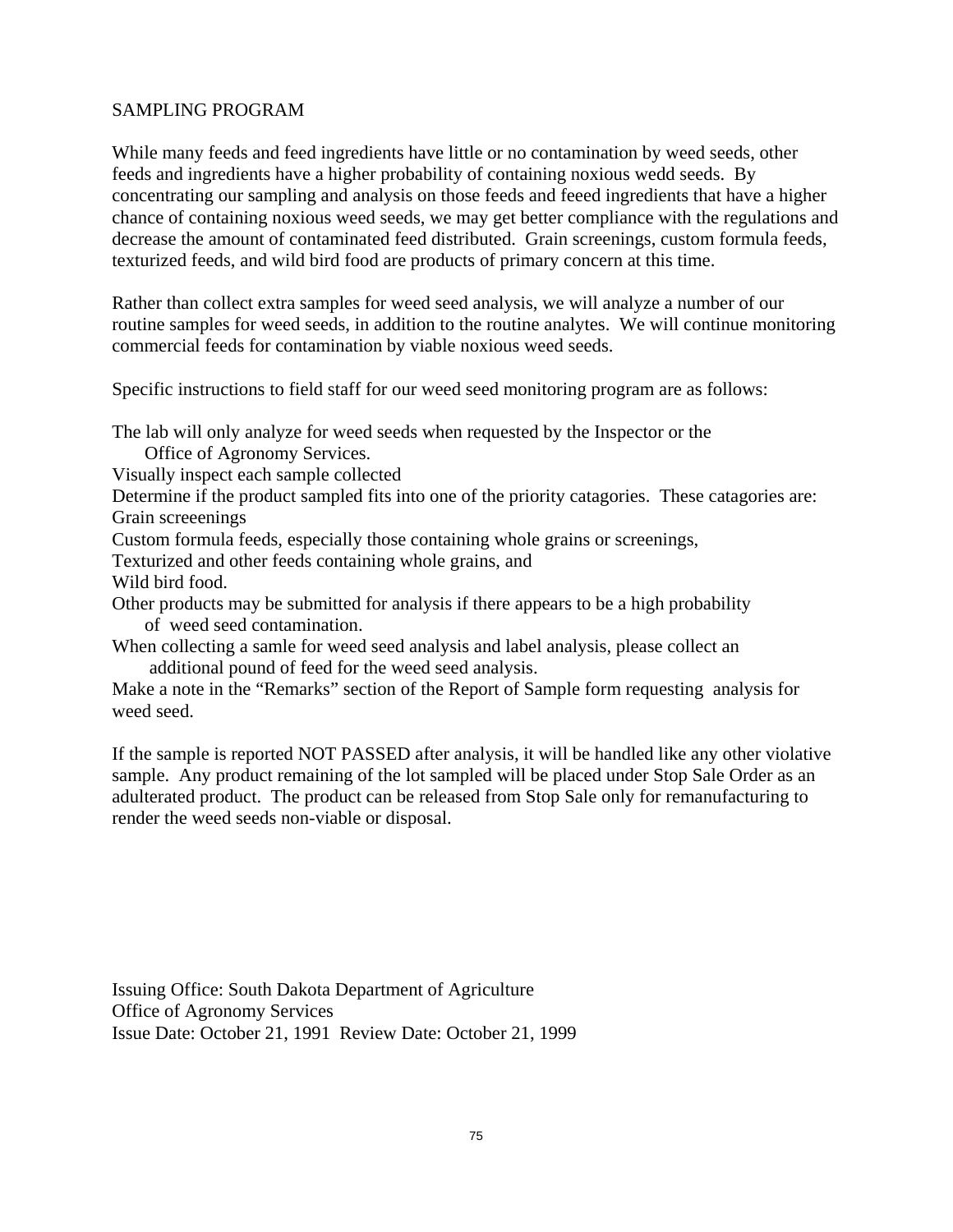## **SUMMARY OF WEED SEED OCCURRENCE IN COMMERCIAL FEEDS**

Commercial Feeds Sampled January 1, 2005- December 31, 2005

| Total samples analyzed for weed seed contamination:                                               | 30      |
|---------------------------------------------------------------------------------------------------|---------|
| Number of samples analyzed reported as PASSED:<br>Number of samples analyzed reported NOT PASSED: | 25<br>5 |
| Percent of samples reported NOT PASSED:                                                           | 16.7%   |

Sampling was confined to products that looked like they may contain noxious weed seeds. Some of the samples that passed did contain some weed seeds. However, the factor that determines if a sample passes or not is seed viability. The weed seeds need to be viable to be violative. Samples containing noxious weed seeds but reported as PASSED contained less than 4.5 viable *restricted* weed seeds per pound or no viable *prohibited* weed seeds. In some cases, there were no viable weed seeds in the sample.

| Type of feed analyzed for weed seeds            | Number<br>analyzed | Number<br><b>NOT</b><br><b>PASSED</b> | Percent<br><b>NOT</b><br><b>PASSED</b> |
|-------------------------------------------------|--------------------|---------------------------------------|----------------------------------------|
| Texturized feed, scratch feeds, poultry<br>feed | 4                  |                                       | 25%                                    |
| Customer formula feeds                          |                    |                                       | 12.5%                                  |
| Grain, grain screenings                         | 6                  |                                       | 33.3%                                  |
| Wild bird feeds                                 |                    |                                       | 8.3%                                   |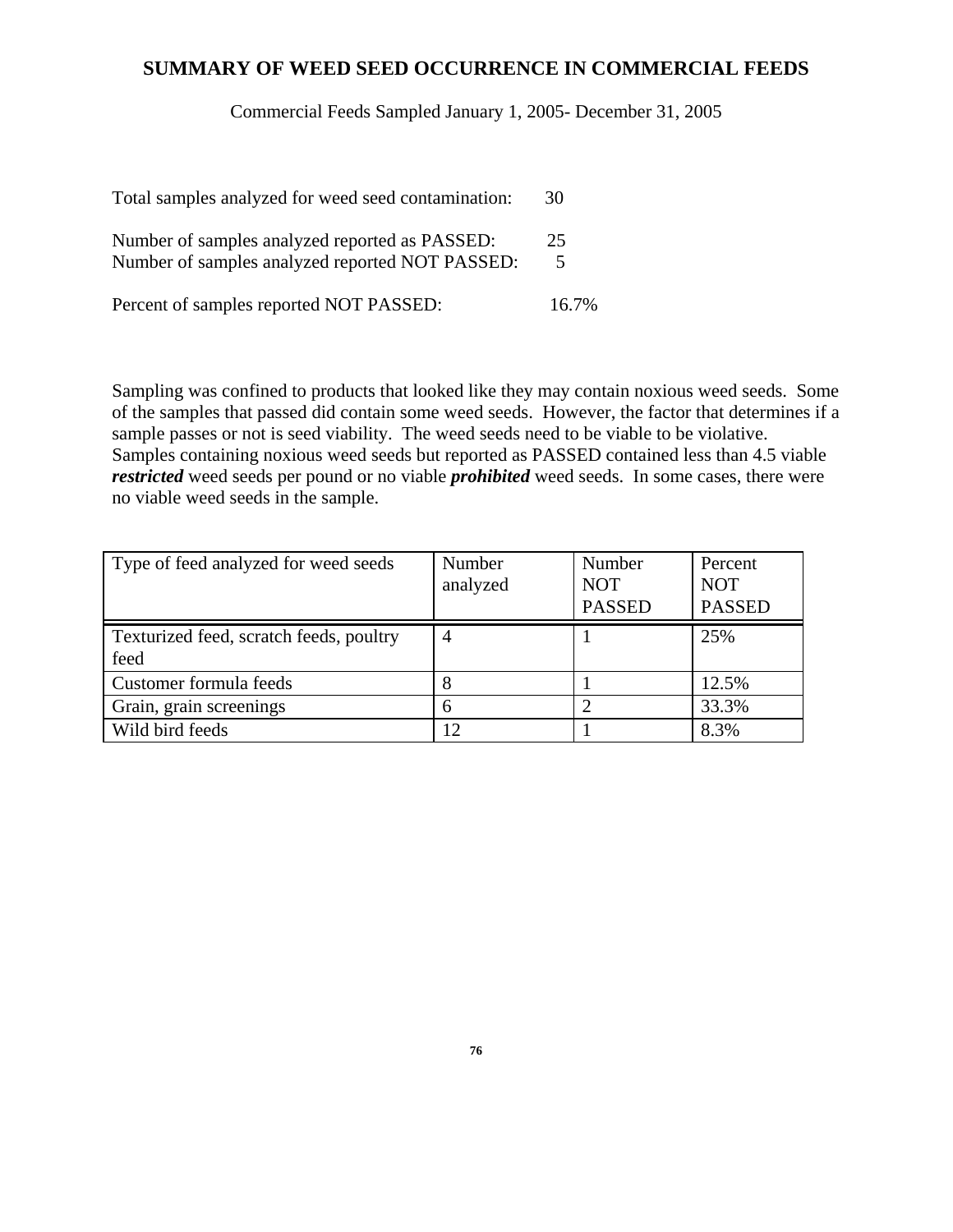# **WEED SEED ANALYSIS OF COMMERCIAL FEEDS**

# Commercial Feeds Sampled Jan. 1, 2005 - Dec. 31, 2005

| Al's Feed Service                         |                   |
|-------------------------------------------|-------------------|
| Canistota, SD                             |                   |
| <b>Custom Feed</b>                        | Passed            |
| <b>BCA</b> Products                       |                   |
| Sleepy Eye, MN                            |                   |
| Premium Wild Bird Food                    | Passed            |
| <b>Clark County Farmers Coop Elevator</b> |                   |
| Clark, SD                                 |                   |
| <b>Custom Hog Feed</b>                    | Passed            |
| Custom Hog Feed                           | Passed            |
| Lamb Feed                                 | Passed            |
| Dakota Mill & Grain                       |                   |
| Belle Fourche, SD                         |                   |
| Hen Scratch                               | <b>Not Passed</b> |
| Faith Feed Inc                            |                   |
| Faith, SD                                 |                   |
| Calf Creep                                | Passed            |
| <b>Farmers Coop</b>                       |                   |
| Gordon, NE                                |                   |
| Hen Scratch Mix                           | Passed            |
| <b>Farmers Coop Elevator</b>              |                   |
| Beresford, SD                             |                   |
| <b>Custom Blend</b>                       | Passed            |
| Farmers Coop Union                        |                   |
| Bridgewater, SD                           |                   |
| <b>Custom Blend</b>                       | Passed            |
| Gutwein & Co                              |                   |
| Fancesville, IN                           |                   |
| Country Pride Wild Bird Food              | Passed            |
| Country Pride Wild Bird Food              | Passed            |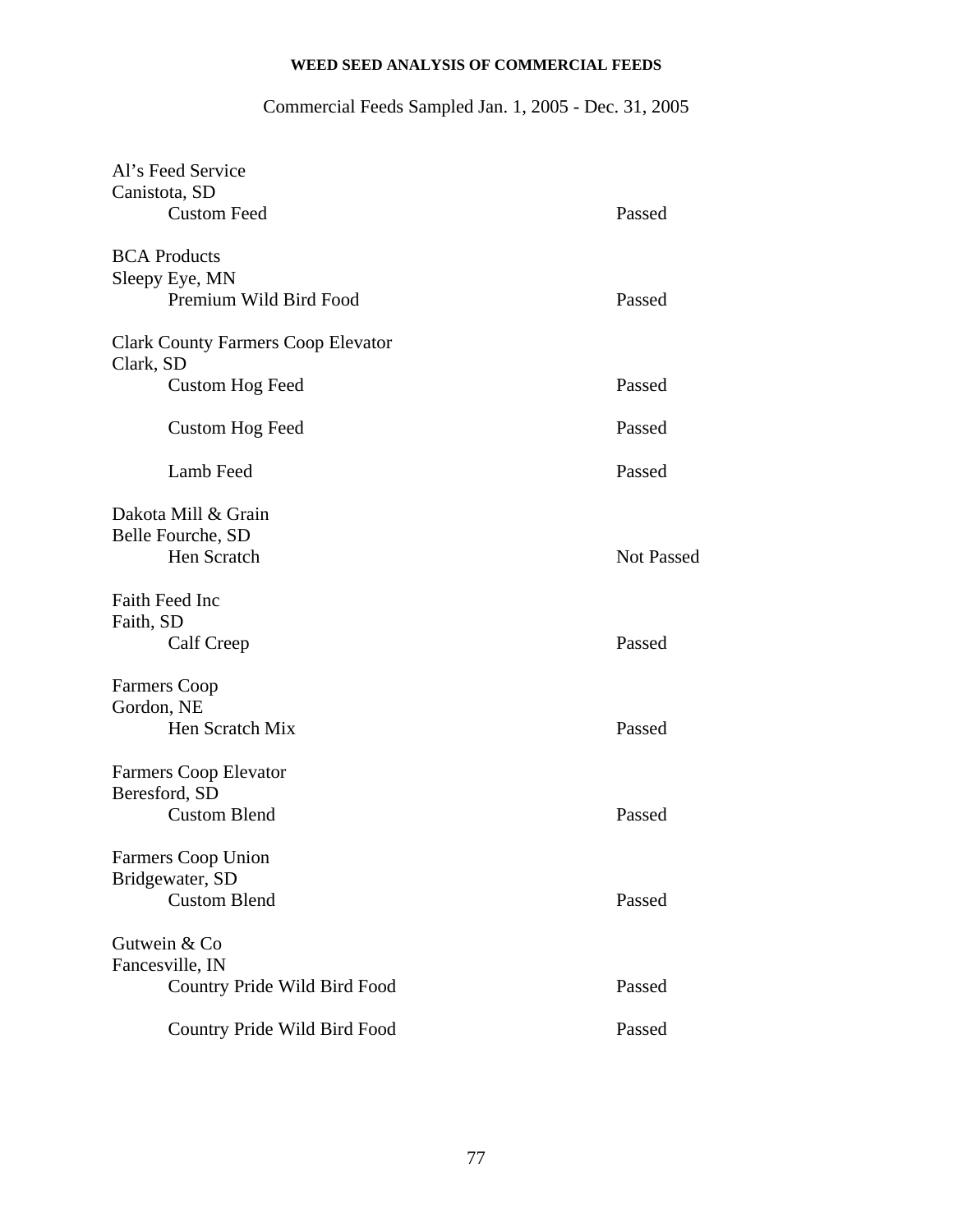| <b>Kaytee Products</b><br>Chilton, WI |                   |
|---------------------------------------|-------------------|
| Kaytee Wild Bird Food                 | Passed            |
| Kaytee Wild Finches                   | Passed            |
| Livestock Specialties Inc             |                   |
| Aberdeen, SD                          |                   |
| <b>Show Grower</b>                    | Passed            |
| <b>Custom Mix</b>                     | <b>Not Passed</b> |
| Performance Seed                      |                   |
| St Cloud, MN                          |                   |
| Nature's Own Country Mix Birdseed     | Passed            |
| <b>SD Wheat Growers</b>               |                   |
| Wolsey, SD                            |                   |
| Corn Screenings                       | Passed            |
| Sid Selaible                          |                   |
| Leola, SD                             |                   |
| Creep Feed Screeenings                | Passed            |
| <b>Ground Screenings</b>              | <b>Not Passed</b> |
| Sun Bird                              |                   |
| Huron, SD                             |                   |
| <b>Sun Bird Basic Mix</b>             | Passed            |
| <b>Tractor Supply Company</b>         |                   |
| Nashville, TN                         |                   |
| <b>Bird Seed</b>                      | <b>Not Passed</b> |
| <b>Tru-Serv Corporation</b>           |                   |
| Chicago, IL                           |                   |
| Wild Bird Food                        | Passed            |
| <b>United Seed</b>                    |                   |
| Murdock, MN                           |                   |
| Wildbird Mix                          | Passed            |
| <b>Wild Bird Connection</b>           |                   |
| Sioux Falls, SD                       |                   |
| Special Wild Bird Seed                | Passed            |
| Dakota Mix                            | Passed            |